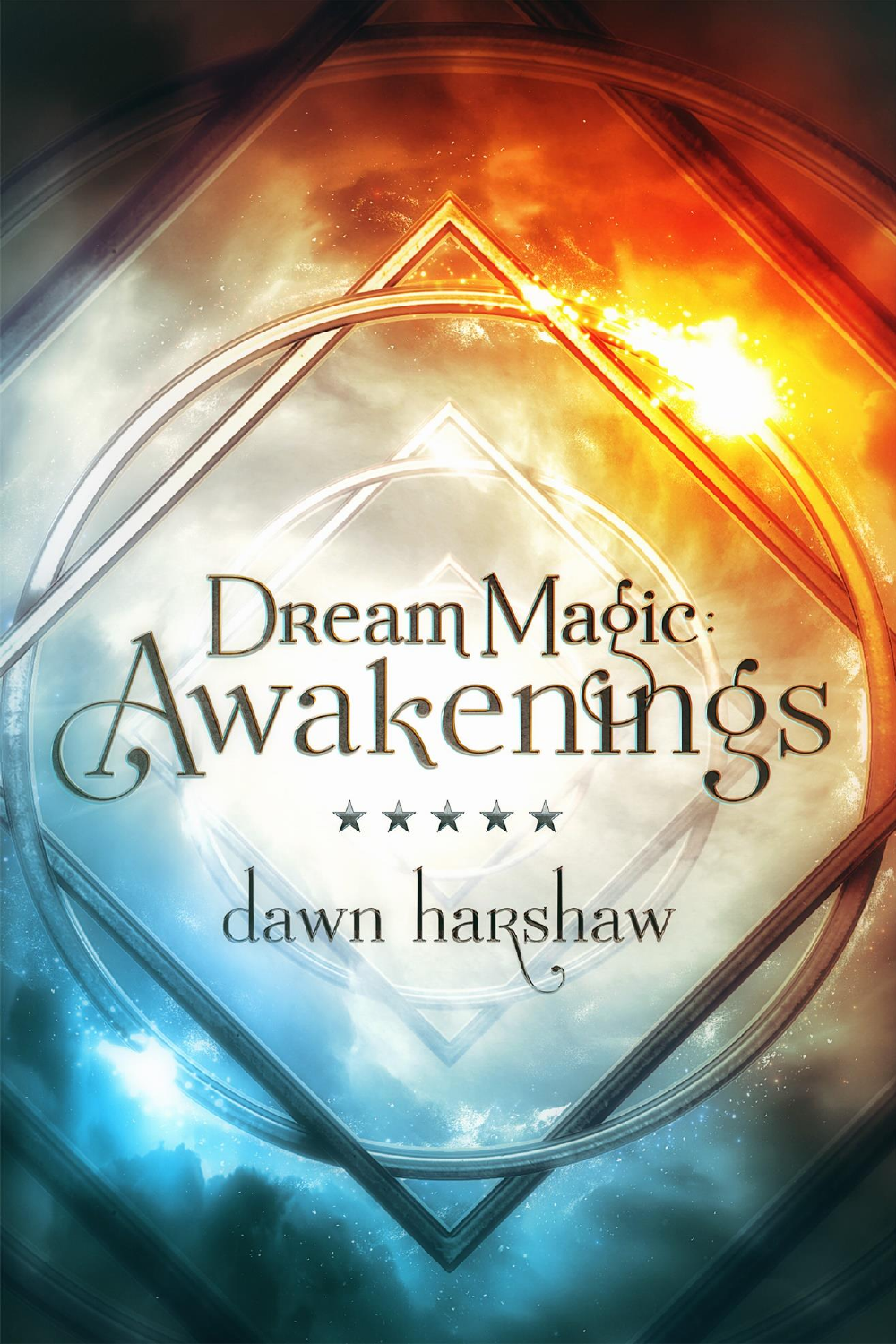Dream Magic: Awakenings

DAWN HARSHAW

[www.DawnHarshaw.com](http://www.dawnharshaw.com/)

Cover design by James T. Egan of Bookfly Design [www.bookflydesign.com](http://www.bookflydesign.com/)

Copyright © 2018 Dawn Harshaw All rights reserved.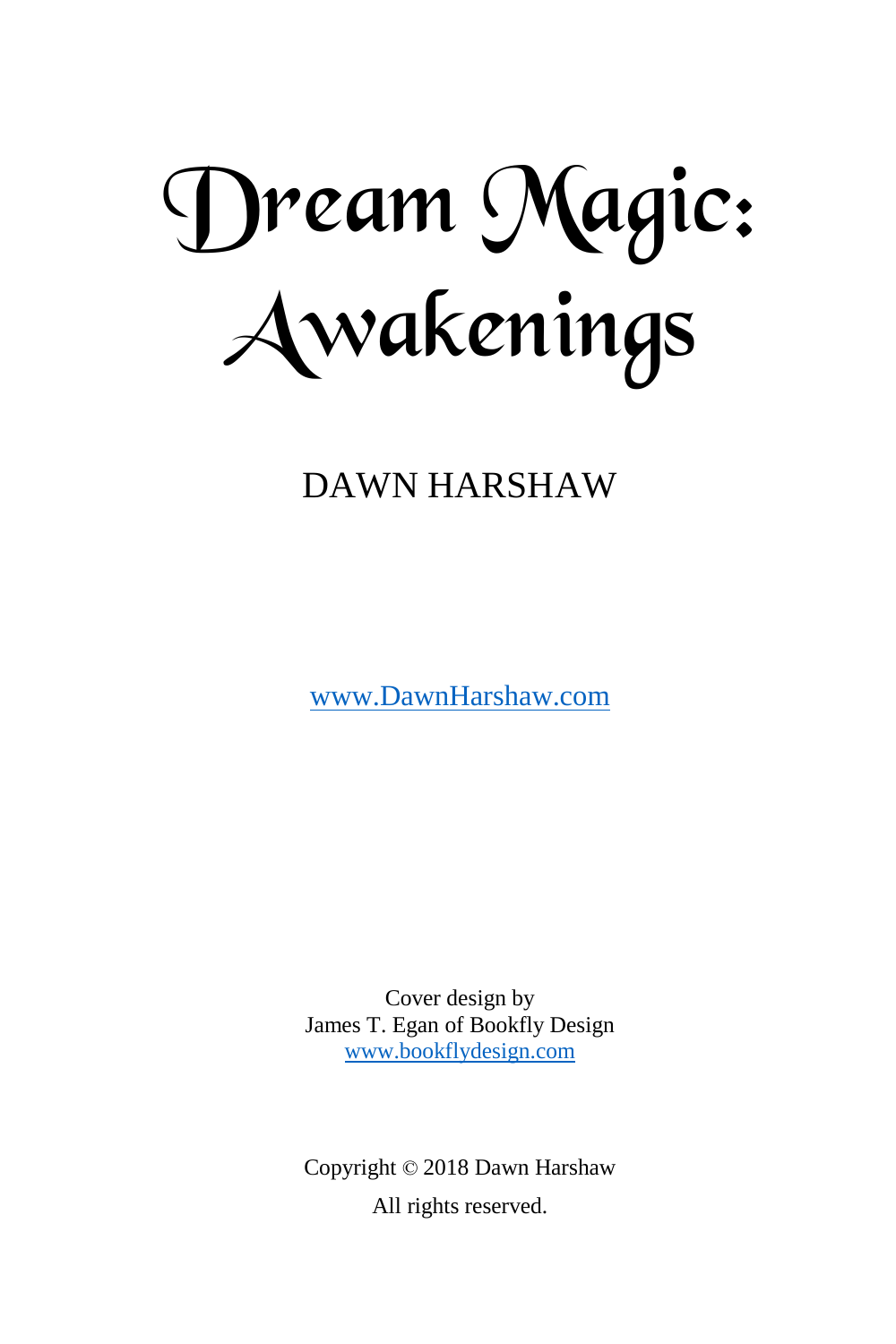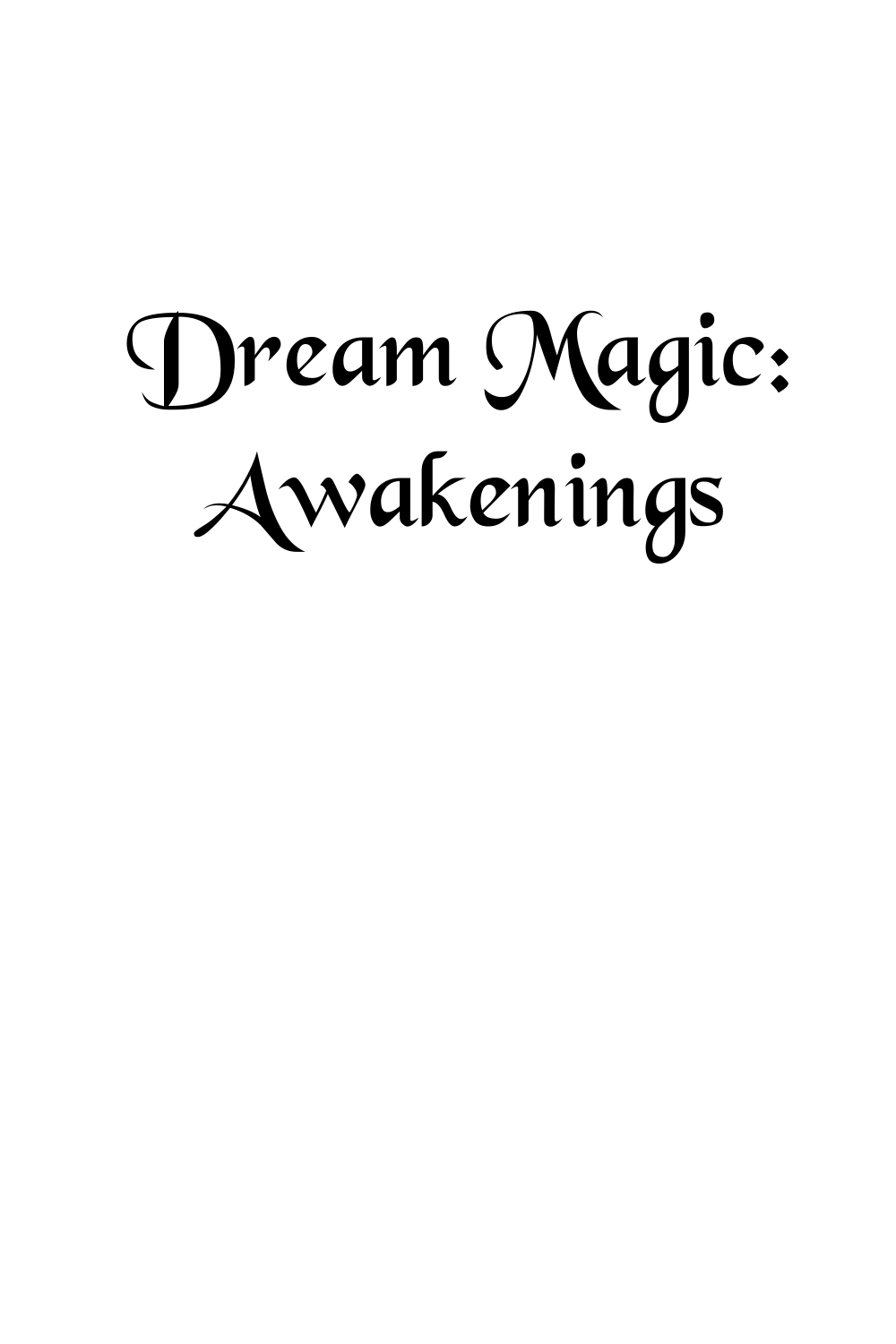# CHAPTER 1 - INTRODUCTION

*A mage turns dream into vision.*

- Awakenings, Dreamer's Handbook

Eric was running. *Not this nightmare again*, he thought.

He was gazing ahead, his eyes seeing only the path where his next two or three steps would land. The surroundings were nothing but a colorless blur he was running through. His mind worked frenetically to see not what was ahead, but what was behind: two goblins half his height trying to catch up to him. Eric could very clearly see in his mind the dark green skin and the multitude of pointy, crooked teeth. The goblins were swinging small clubs made from hard wood, the smoothness of which was most likely forged by a lot of clobbering action.

Eric could not stop envisioning the jagged teeth and burnished weapons since he was constantly hearing a grinding and munching "rawbrawrawrblr" sound coming from behind - a sound similar to that of a hungry dog attacking a bare bone.

#### *I hate this nightmare. I hate it hate it hate it! This is the sixth time already.*

Eric tried to increase his pace, reasoning that short goblin legs should be no match for an energetic young boy. When he sprinted ahead, the ground became muddy and his rapid steps sluggish. The rambling sound became more distant just for a moment, then returned with the same intensity. With a feeling of resignation, Eric resumed his normal pace and the ground was solid again.

*This is my dream! I should be able to dream whatever I want, not these stupid nightmares...*

Still running forward, Eric tried to push thoughts of failure out of his mind. There was a kind of calming rhythm to making one step after the other, but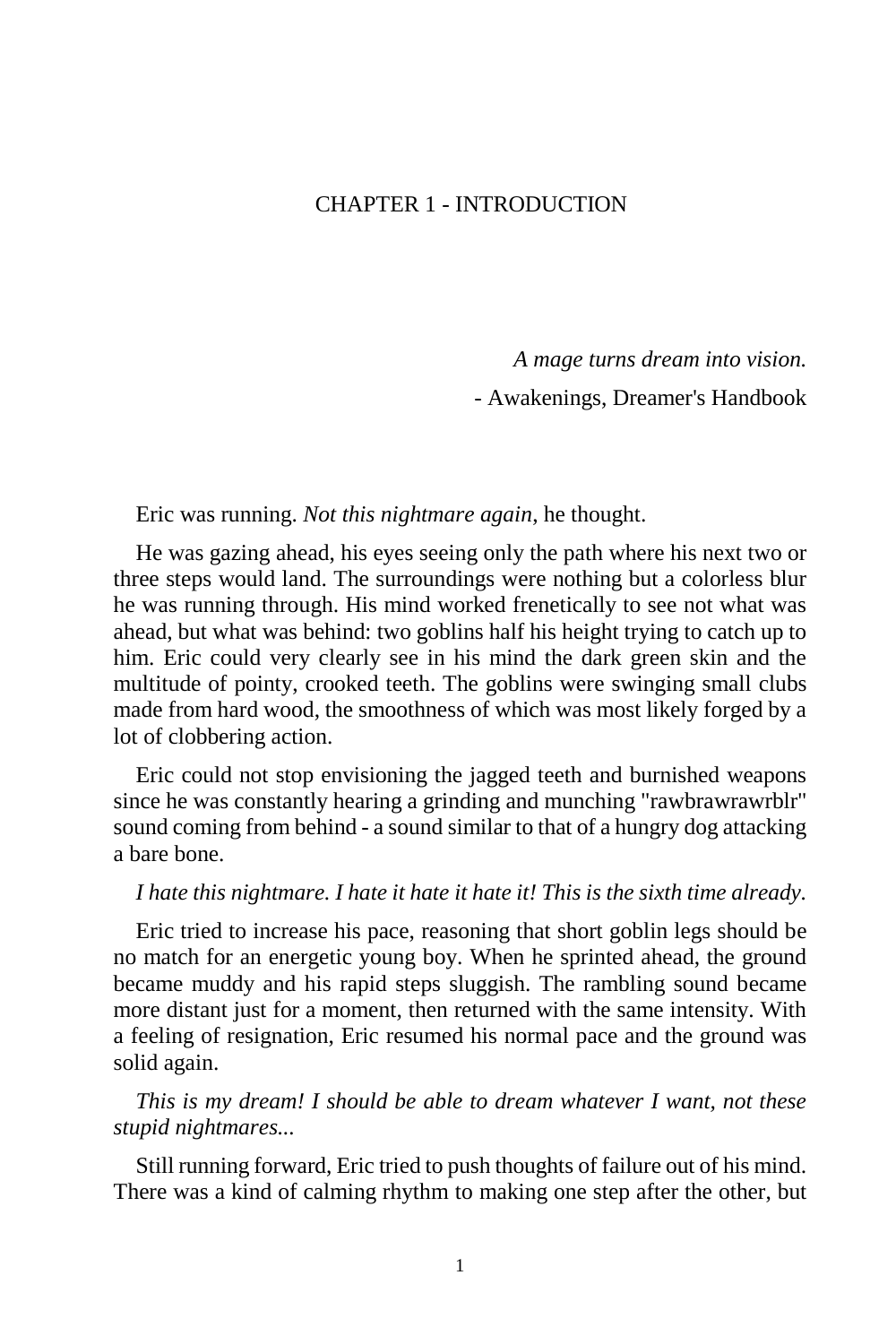the grinding sound intruded each time he tried to let the pace soothe his feelings. The dread he was hearing was also the dread he was feeling. His whole body was tense, but the knot in his stomach was the worst.

#### *Why can't I do something?!*

A new feeling was growing alongside the fear: anger. Eric was angry not at the goblins, but at himself. *I'm weak, I'm pitiful.* He felt the anger stir up inside him, displacing some of the fear. He instinctively knew that this was something he could use and tried to intensify it.

#### "Aaaaaaaaaaaaaaaaarrrgh!"

He let out his anger in what seemed to be part shout, part scream, and part battle cry. His anger propelled him forward; he didn't even feel his steps but seemed to float ahead with haste. He kept going in this half-conscious state as long as he could.

The moment the cloud of anger receded from his mind, the fear came back more powerful than before: his stomach tightened and he bent over as if a powerful force punched him. Eric misplaced a step and fell.

## *Get up get up get up, they're going to get you, faster faster faster-*

What little sense of balance he had abandoned him. His mind was in a state of panic; his heart raced arrhythmically and cold sweat was all he could sense. Trapped in the nightmare, he continued to stumble forward.

Running seemingly forever with the smell of sweat and fear in one's nose would weary anyone, and it was getting to Eric too. He was tired of running and tired of being in a state of fear. The path he was following led across a shallow riverbed, where he absent-mindedly hopped through the stepping stones.

Not long after passing the river, exhaustion finally overpowered the fear: Eric stumbled a few more steps and put his hands on his knees to prevent himself from collapsing. His lungs burned with each struggling breath, and when he noticed this particular pain, he became aware of all the aching muscles in his body. He kept breathing: in-out-in-out-in-out, until his breathing settled into a more relaxed rhythm. He rolled down and stretched out on his back.

Abruptly, he remembered the reason for running all night and lifted his head to see where the goblins are. He saw two small shapes in the distance, jumping up and down on the riverbank. *Haha, they don't like water.* He closed his eyes, let his head slump back down and succumbed to fatigue. *The grass feels so nice...*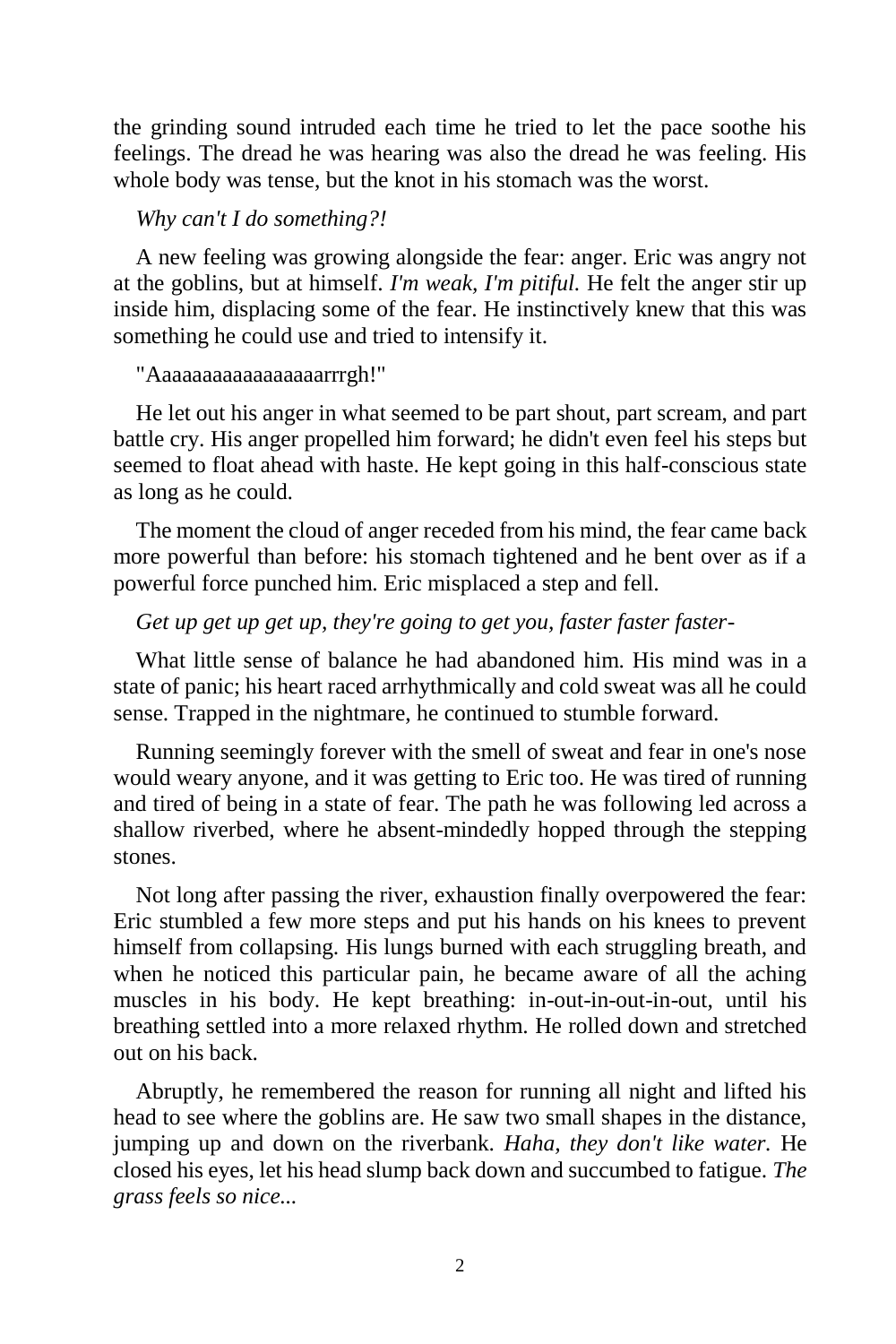It felt good to just lie there, body and mind thoroughly exhausted. It was the kind of rest that invigorated from deep within one's soul. Memories of the nightmare faded away into the distance.

When Eric opened his eyes, he noticed how warm the sunshine felt on his face. He grabbed a chunk of grassy earth just to experience the sensation of touch. The leaves of the trees around him never seemed more vivid and full of life - he could see the hue and motion of every single leaf. *Now this is what a dream should be like!*

It felt as if the sun shined happiness to earth and nature responded in kind, with Eric in the middle of this magical motion. He quietly enjoyed being part of this experience for a small eternity.

"Hello there."

Eric turned his head, and saw a young woman with an open smile and long blond hair. He got to his feet and said "Hi."

"I'm Annie. What's your name?"

"My name is Eric. Nice to meet you," he said formally.

"Very nice to meet you too, Eric. Is this your first time here?"

"I guess so... Where are we?"

"Wonderful, welcome to Dream Camp! Well, technically, these are the training grounds of Dream Camp. I see you have already attuned to some of the deep magic here - nicely done! Anytime you fall asleep, just remember the feeling of magic and you'll be able to dream here."

"Thank you." Eric looked around, but he didn't see a camp anywhere. He wasn't feeling particularly magical, either. A thought hit him, and he said it out loud: "Hey! How do you know I'm dreaming? Isn't this supposed to be my dream?"

Annie smiled warmly at him. She pointed down the path and offered Eric her hand. "Come, everyone is at the Playground. We can talk along the way."

Eric pondered for a moment, and took her hand. She was taller than him; her scent reminded him of a big sister he never had. A feeling of loneliness passed over him at the thought, but it went away just as quickly. "Okay, let's go."

\* \* \*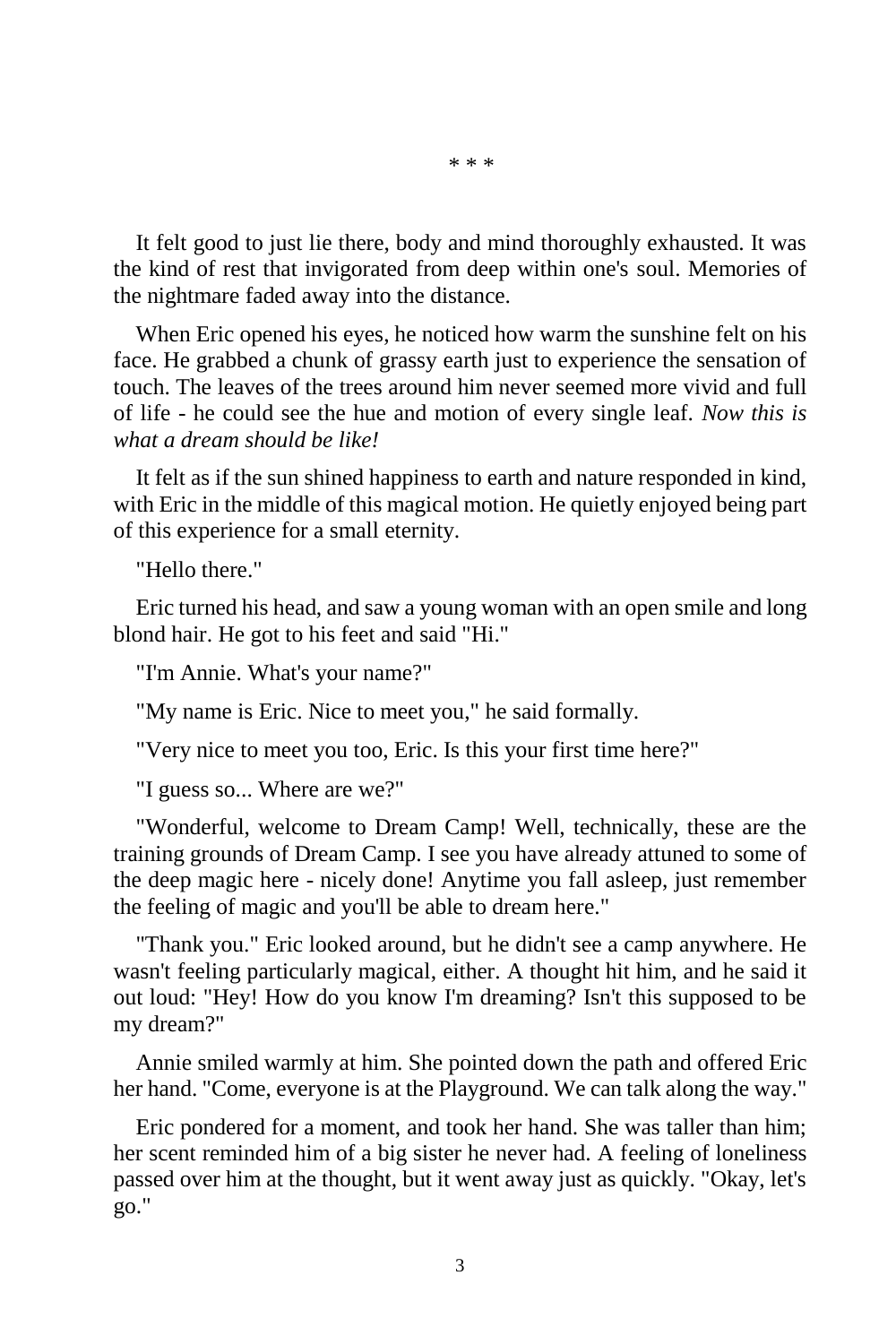"Dreams would be boring if we were the only ones dreaming them," Annie explained as they went. "Sometimes we dream our own dreams, but sometimes we wish to share them with others. Dream Camp is a place where we can master the magic of dreams together. When I was your age, I spent most of my dreamtime here with friends, playing and learning. Now that I'm grown up, I realized I like it here the most, so I came back to play and learn some more," she grinned. "I also try to help out youngsters such as yourself."

Annie paused for a moment. "Let me show you something. Ready?"

Eric shrugged, then nodded. The next step they took seemed like a hundred, and he felt a bit dizzy. "What was that?"

"It's called teleportation magic. The fastest way to get someplace is to just be there! Don't you agree?" Annie laughed heartily. "Walking is better only if you want to enjoy the scenery."

Eric recovered from his vertigo and looked around. The sunshine, leaves and grass had the same vivid brilliance, but the arrangement of trees was different from a moment ago. *Awesome!*

"How did you do that?"

"Easy peasy," Annie said proudly, "you just have to practice a lot." She pointed to the left of the path. "Tell me, what do you see over there?"

Eric glanced to where she was pointing, but his sight got cloudy and he rubbed his eyes. "Sorry, something must have gotten into my eyes." He produced a tissue from his pocket and tugged at the corners of his eyes until he could see clearly.

There was a wooden table under a big tree, with two benches on the wider sides. An old man with a long white beard was sitting on the table, a big hammer in his hand, occasionally banging on what seemed to be a clunky, old-fashioned television set. It seemed to Eric the image was caught between multiple channels and showing lot of static.

"Isn't he too old to be a repairman?"

Annie had an amused expression. "Why? What do you see?"

"A bearded old guy with a broken tv and a hammer. Why do you ask?"

"Repairman, huh?" Annie smirked. "That's Master Joe. He's not a repairman, well, not quite. And you're never too old for anything!" She continued walking along the path.

"He's responsible for all this," Annie waved around with her hand, "all the trees, all the sunshine, and he makes sure there are no nightmares or accidents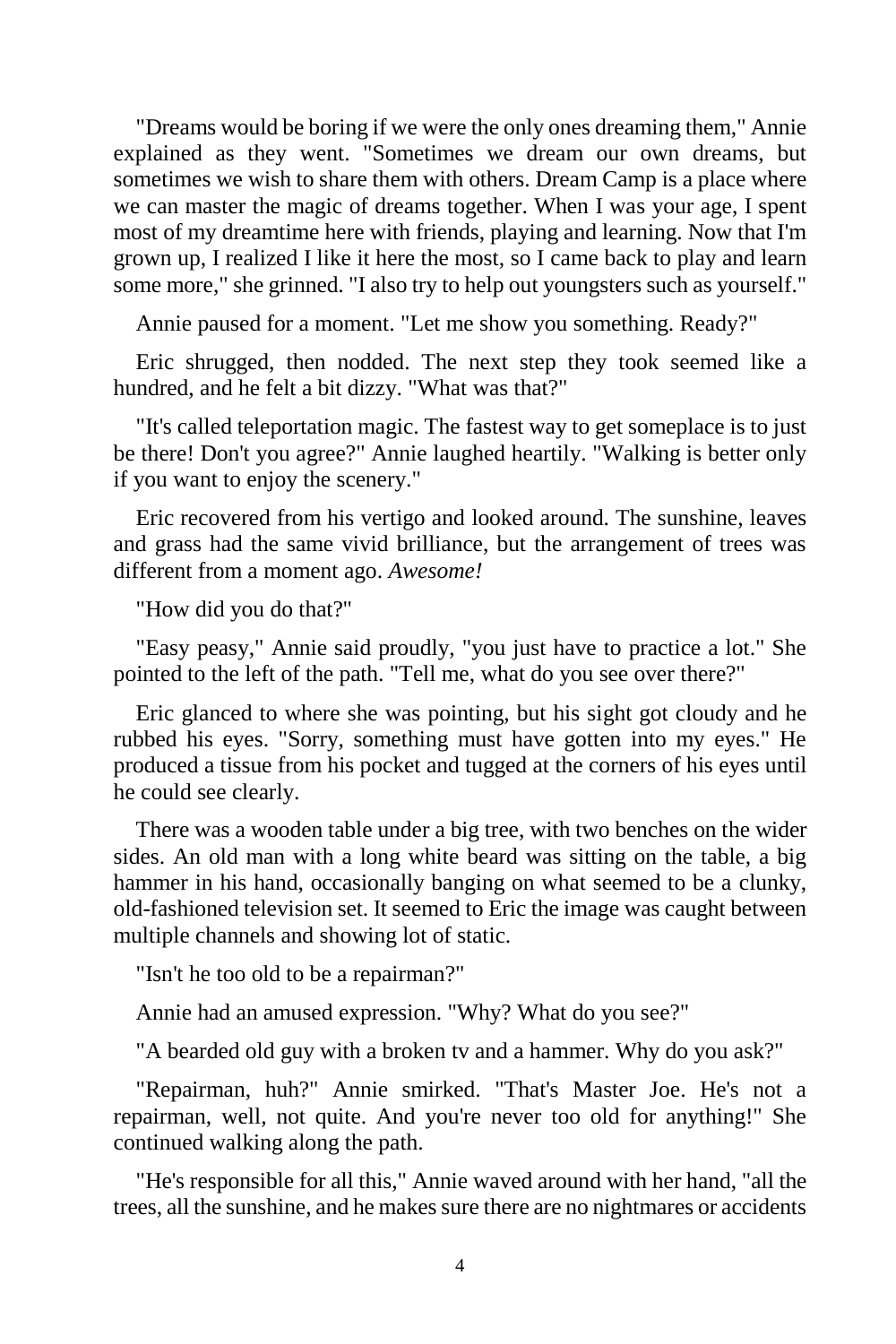in Dream Camp. You can discuss with him whose dream this actually is, but he'll say something like 'everyone dreams everyone' and then go on talking for hours." Annie scratched her head. "Honestly, I don't always understand what he says, but Master Joe is a great person. When he's working, like now, I'm not sure what he's doing either, but our minds fill in the blanks in a way to make at least a little bit of sense, you know? Minds are tricky that way." She nodded to herself.

"So, he's like a janitor?"

Annie burst out laughing. *She does that a lot*, Eric noted. He thought Annie was a little crazy, but there was warmth to her and he didn't mind this kind of crazy.

"Well, I wouldn't call him that, but I believe he would like that title." Annie pointed a little to the right of the path. "The Playground is that way, not far from here. Should we teleport or walk all the way?"

*Yeehaw, real magic!* Eric was determined to pay more attention this time.

"Teleport! Please."

She nodded, lifted her right hand and made a waving motion from front to back.

This time Eric braced for vertigo and resisted the dizziness. A field with plenty of playful contraptions zoomed into view almost at once. He saw dozens… no, hundreds of boys and girls of all ages; everyone running, hopping, swinging, pushing, pulling, jumping, climbing, talking, yelling... or even hovering above ground while training what seemed to be a kind of martial art. Most of the playground equipment was made out of wood, but some of it was grown out of living trees. Treehouses, too, were everywhere; tiny to large, all shapes and sizes.

There were so many children, but when he focused on one of them or a group, the space between seemed to grow larger - it didn't feel crowded at all. When he stopped focusing, the racket became more pronounced once again. Eric rubbed on his eyes, pondering the idea that he might be dreaming a dream within a dream.

"Cool, huh? Just try to ignore the noise. Let me find someone to show you around." Annie thought for a moment, then raised two fingers to the mouth and blew a mighty, high-pitched whistle. "I think it's best if you see for yourself what this place is like. We can talk later about any questions you might have."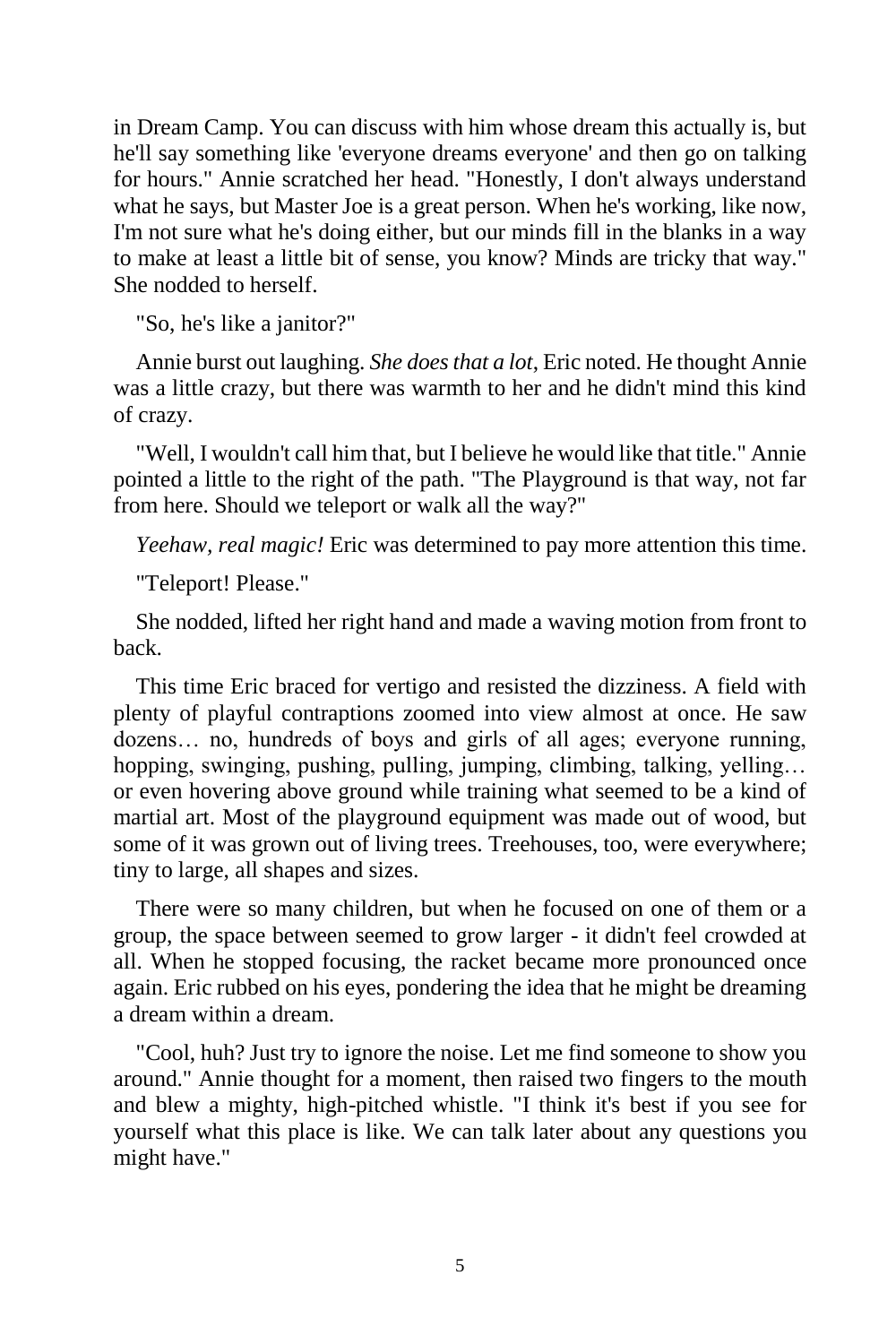A point approached from the distance - it seemed to bring half of all the noise coming from the Playground with it. *A dog!* Eric saw a big dog with white and curly fur approaching rapidly. Two kids were riding on the dog's back, yelling and screaming at the top of their lungs. The yelling stopped only when the riders arrived and dismounted from the dog.

"Hi teacher! Hi! Hi teacher!"

Annie smiled and made a welcoming gesture. "Boys, this is Eric. Eric, this is Duke," she patted the dog, "and the two mischief-makers are Kyle and Lyle."

Kyle and Lyle both had shiny black hair and beady eyes. They were several years younger than Eric; maybe around kindergarten age.

"Are you guys twins?" Eric asked.

"No, just brothers. We look more alike here than in real life," said the one on the left as he stretched himself upright, "but I'm the older one!"

"Kyle is saying that only because I'm the handsome one!" Lyle turned his head sideways to show off his short ponytail.

Kyle rolled his eyes and patted Lyle on the head. Lyle promptly patted him back, and the two started throwing light, but fast punches towards one another.

"Boys! Boys. I have a mission for you." When the jabs stopped, she continued. "I need someone to show Eric around and help him find a few friends. Are you up to the task?"

Kyle nodded. "Sure. Do we get stickers?"

"Yes-yes, stickers please Annie teacher!" Lyle interjected at once.

"All right. You'll get a sticker each, but you'll have to do an excellent job!"

Kyle and Lyle nodded vigorously in agreement.

Annie reached into her pocket, took out two stickers and handed them over. "I almost forgot," she searched her pocket, took out a book and offered it to Eric. "This is for you."

Eric took the book and examined it. The leathery cover felt pleasant to the touch. The words 'Dreamer's Handbook' were written with big letters on the front cover.

"Thank you. What is this?"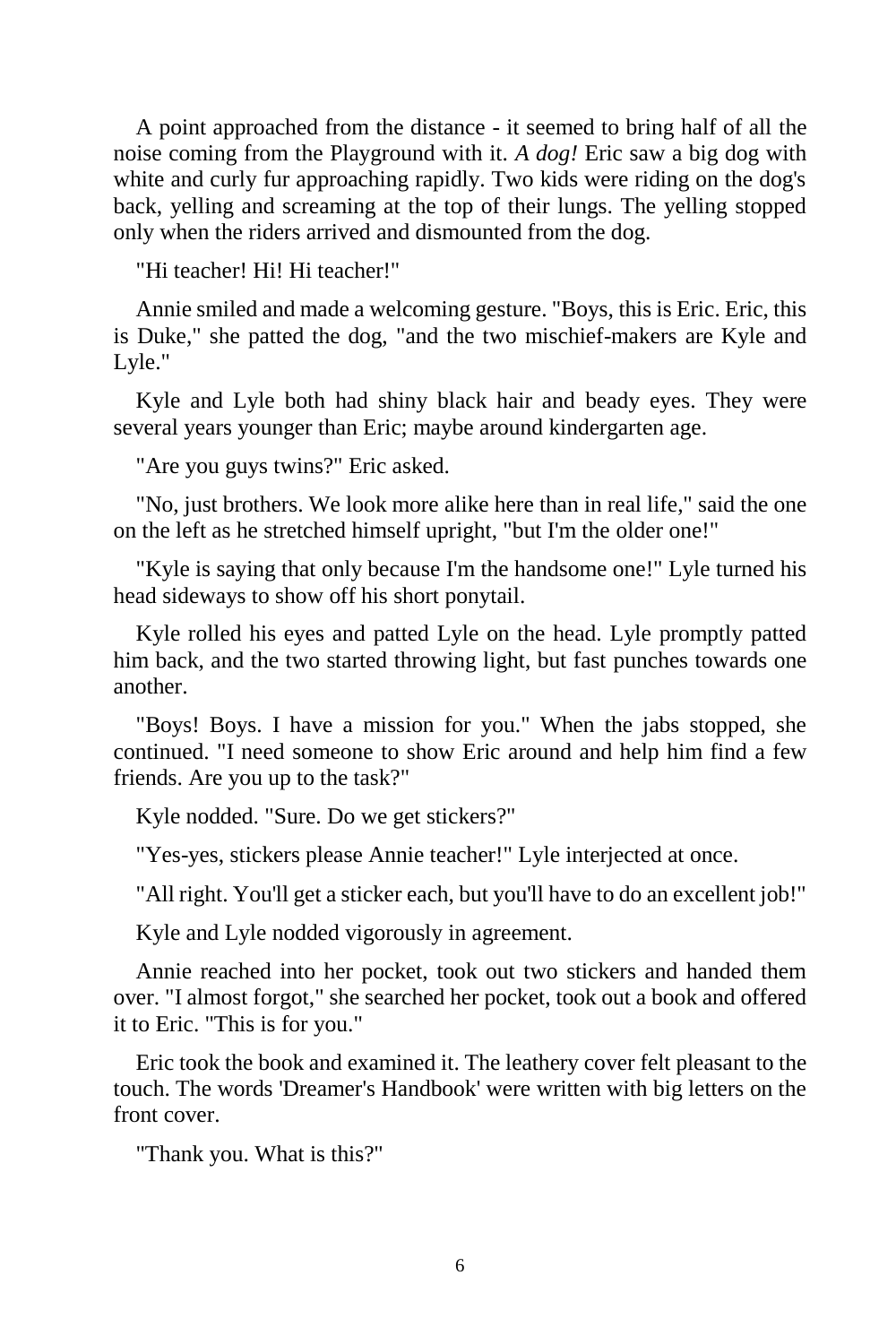"Well, it's a book. A good one. You can look things up if you don't understand something, or you can just read it from beginning to end if you're the studious kind. Just keep it on yourself; you never know when it comes in handy. You can make it fit into any small pocket - Kyle and Lyle will show you how if needed. Are you all ready to go?"

They nodded.

Annie patted Duke, "Take good care of them, okay?"

Duke inclined his head slightly and closed his eyes for a moment longer than usual.

"Off you go! Have fun!"

The three of them slowly climbed on top of Duke. The dog grew to the size of a small horse, alleviating Eric's worries for its well-being. Eric waved goodbye to Annie, and firmly grabbed onto the white fur as Duke started running towards the Playground.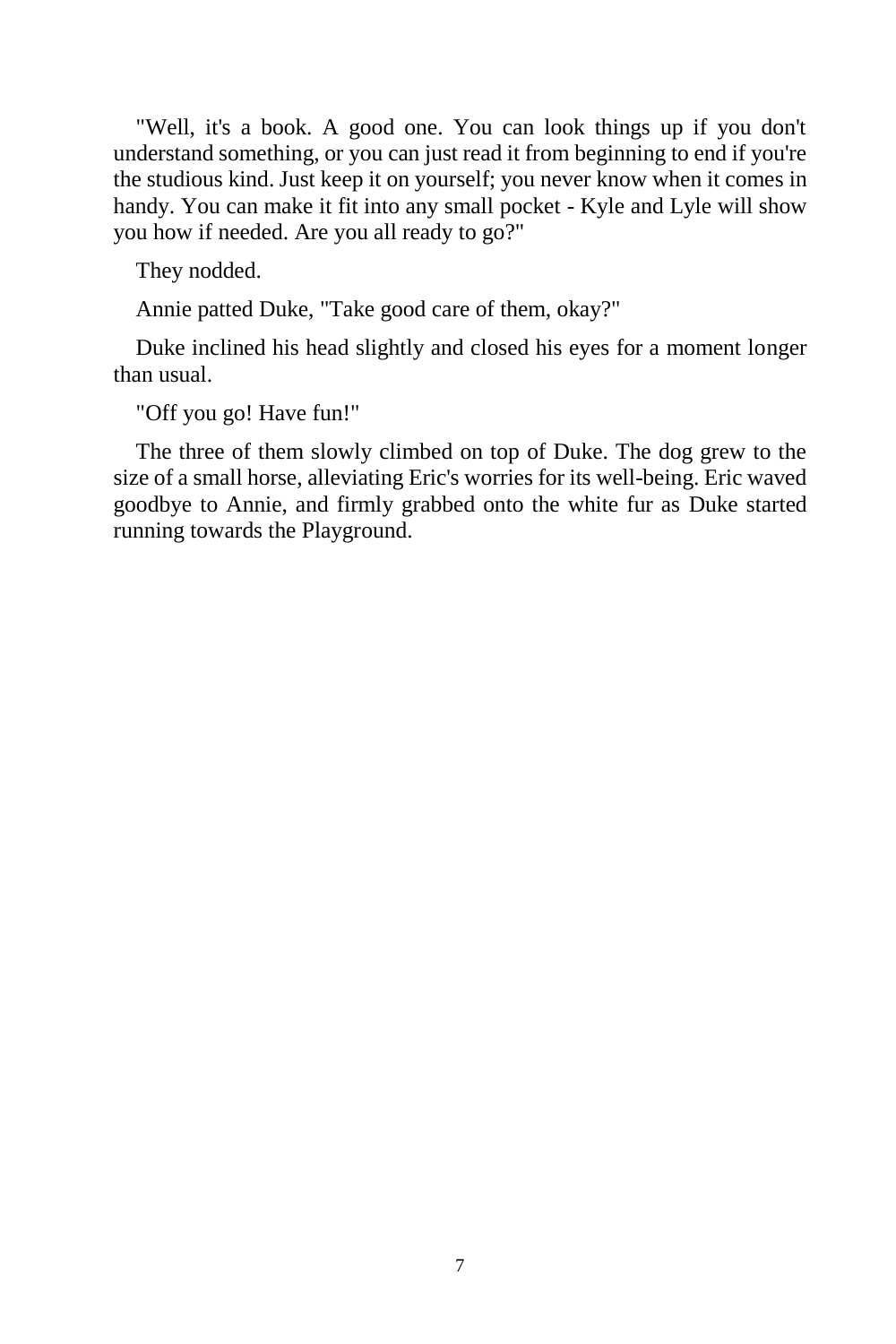## CHAPTER 2 - SPHERE MAGIC

*Circles are symbols of wholeness and boundary, but on their own they're too perfectly symmetric to exist in any awareness. Squares are symbols of distance and form, but on their own they are quickly stripped of any meaning by infinities and divided singularities.*

*The study of circles is zen, and the study of squares is mathematics. Physicists square circles and call them quantum strings, whereas magi circle squares and call it magic.*

*Imagination in motion gives form to magic - and sphere magic is the most basic tool in a mage's arsenal.*

> - Key Abstractions of Theoretical Magic, Dreamer's Handbook

"Stop dragging me."

The sky was full of stars and the starlight weaved its calm and delicate magic. In a much less delicate way, Kyle and Lyle were gripping Eric's hands and dragging him towards a nearby campfire.

"You're too slow! We're not dragging you - you are holding us back!"

Eric opened his mouth to point out the fault in their reasoning, but resigned to his fate, he closed it without saying anything. *There's no point in arguing with people who can out-yell you.* Despite his current predicament, Eric was grateful: true to their word, the boys showed him the many nooks and crannies of the Playground - and they did so at breakneck speed. It was much fun.

"We're here!"

The fire burned with steady red and yellow flames. Two girls were sitting close to each other on the circular bench around the fire: the dark-haired girl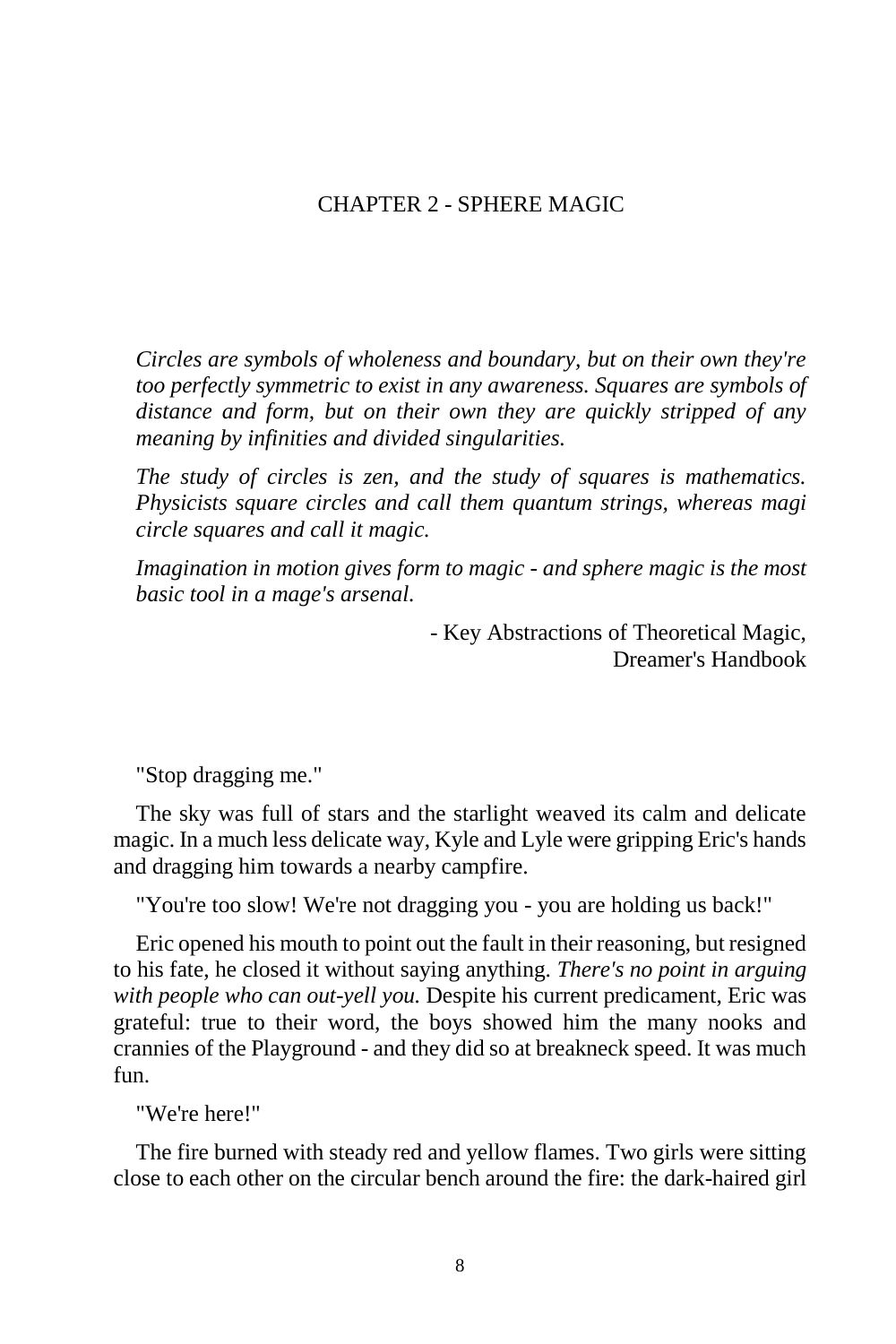was slightly taller than the smiling redhead. As far as Eric could tell, both were about his age.

Kyle dropped his backpack on the bench and gestured for Eric to sit. He cleared his throat in a grandiose manner.

"Dear Lucy, Eric and Rose! Lyle and I have decided that from now on, you three are best friends!"

As Kyle paused for dramatic impact, Eric looked for telltale expressions: the black-haired girl had a mild look of disapproval, while the red-haired girl's eyes sparkled just a bit more. Neither of them said anything, and Eric chuckled. *They too know not to argue with these two forces of nature!*

Kyle continued, "To celebrate this magnificent occasion, we have bacon!"

"Really? Where did you get the bacon?" Lyle asked, whispering.

"Yes, really. From Joe. Got some bread too. Maybe we should give him some stickers in exchange," Kyle whispered back.

Lyle nodded. "Let's get sticks for the bacon."

As soon as the brothers departed on their quest to gather pointy sticks of wood, the red-haired girl's smile turned into laughter. It quickly infected the other two and they all burst out laughing.

"Unbelievable!" The dark-haired girl was shaking her head and laughing at the same time.

"The little devils are so hilarious!" The red-haired girl wiped a tear from her face. "Eric, it is very nice to meet you. My name is Rose, and this is Lucy. It's delightful to have new best friends," she chuckled.

"Hello, indeed," replied Eric with a shy smile. He spent a heartbeat searching for other words to say. "Have you been in Dream Camp for long?"

"Not too long," Rose said. "I was here first, and the two of us met at the Playground few days ago."

Lucy nodded.

"Most of the kids there are younger than us," Rose continued. "The deeper you go into the Playground, the younger they are. It's fun to play with toddlers; their dreams are shiny and they're so awed by everything... but... it gets boring after a while."

"Quite boring," Lucy affirmed.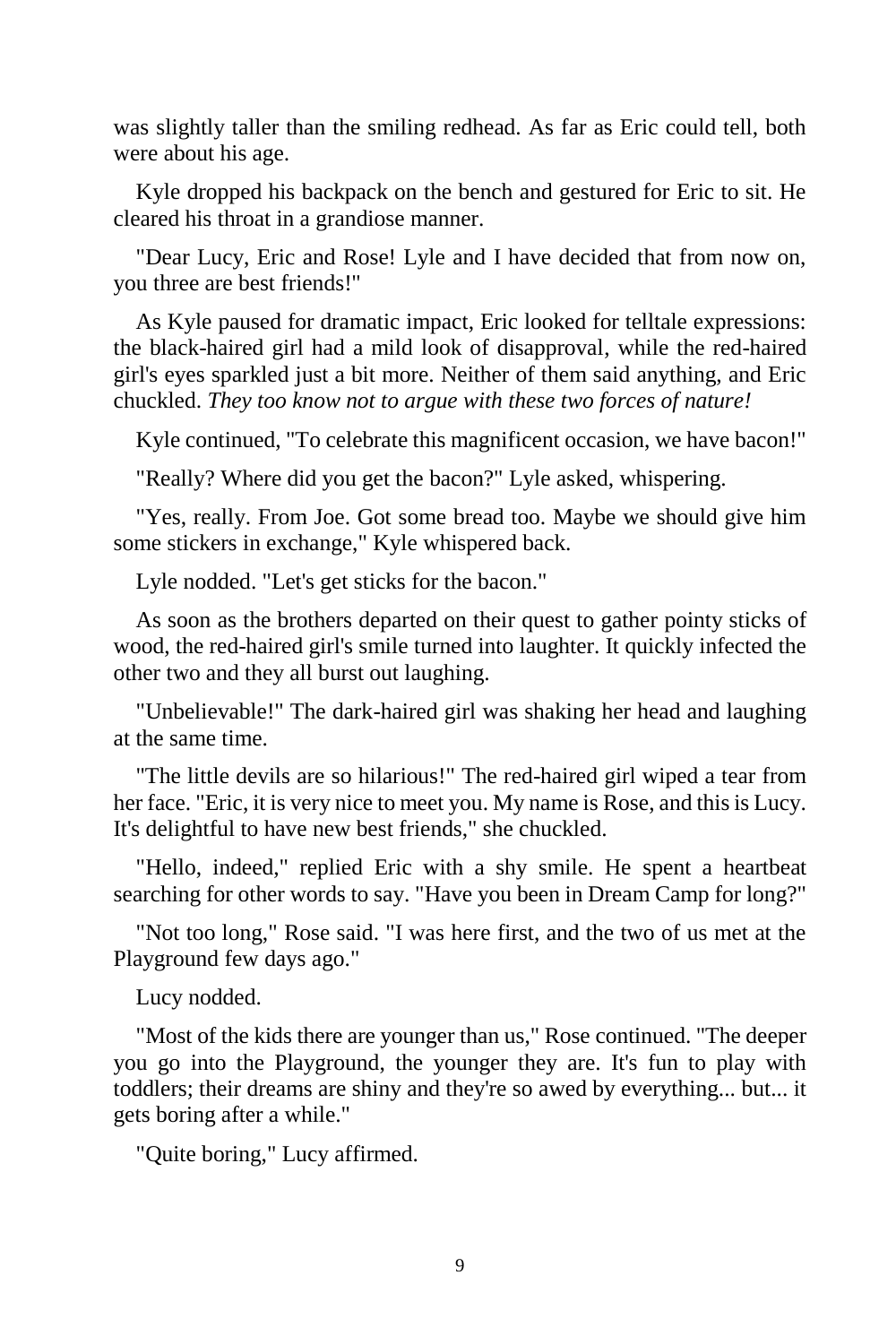"When we met, we decided to team up and look for something more interesting to do... How about you? When did you get here?" Rose asked.

"Recently, I think. I was in a nightmare being chased, and then..." Eric was interrupted by a loud chanting noise.

"Ba-con! Ba-con! Ba-con! Ba-con!"

The brothers returned with a huge pile of pruned and sharpened sticks. "Turns out there was already a bundle just over there," Lyle said with a mixture of triumph and sheepishness. "Let's eat bacon! Ba-con! Ba-con! Bacon!"

Lucy smiled and Rose rolled her eyes.

*Bacon trumps conversation.* Eric realized that some facts of life just have to be accepted at face value and joined in on the chanting.

\* \* \*

Things simmered down considerably after the food disappeared completely into the bellies of the bacon fellowship. Kyle and Lyle were mucking around with their stickers, and the others were able to maintain a conversation without being interrupted by too many loud noises.

"Classes?! What do you mean, 'classes'?"

Eric felt his sense of balance tip unpleasantly. *I spend my days in school; I don't want to spend my nights dreaming about it too!* Eric didn't exactly hate school: his grades were good and he loved learning together with friends. However, what he didn't like was memorizing things he would happily forget the next day - that was just meaningless and boring. *Dreaming about school is a special kind of nightmare altogether.*

"Don't worry, you don't have to attend. We sure don't..." Lyle said without looking up.

"It's true," Lucy said. "There are classes, but there are no classrooms or even an actual school building. No obligation to attend, no grades, and anyone can start a class if they have something to offer. Let me just check..."

Lucy pulled out her copy of the Dreamer's Handbook and flipped a few pages. "Yes, it's here in the introduction: no tests either except for the three nightmare classes. If you pass the final test you may visit the Outpost or go on missions to help others battle their nightmares."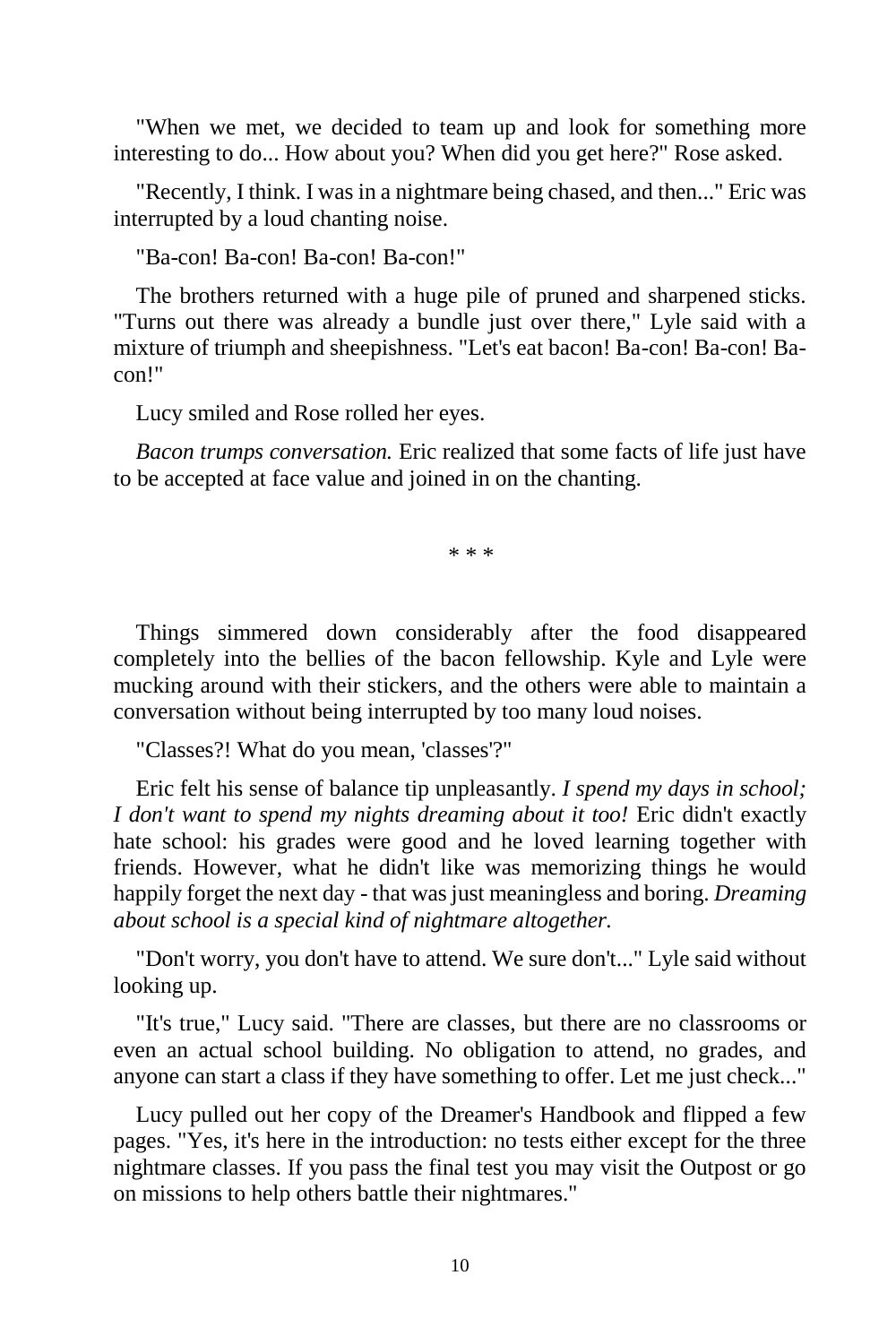*Battling nightmares?* Now that was more like it! That was a thought that spoke to Eric's warrior spirit and made his blood boil! The not-too-distant memory of running from jagged goblin teeth was still a sore spot; a thorn in his side...

"Look!"

Kyle brushed away his stickers and held up his handbook. A big sticker with the words 'assistant teacher' dominated the back cover. "We got it from Mr. Smith for helping with the advanced nightmare class!"

He flipped through the back pages of the book, showing off a multitude of affixed stickers, many of them labeled 'mischief'. Even lines of text from the last chapter have fallen prey to the invasion of stickers.

Lucy nodded. "Assistant teacher, impressive!"

"Are all the adults here teachers?" Eric asked.

Rose shrugged, and Lucy looked to Kyle.

"No," Kyle said, "but, those who aren't... I think something is wrong with them."

"Like that ghost we saw, right?" Lyle asked.

Kyle nodded reluctantly. "Adult students occasionally attend some of the classes, and those adults talk and behave like normal adults do. Rarely, we see adults who are just walking around and not paying attention to anything - it's like they don't believe they're really here or something."

Lyle jumped up with an excited expression and pointed at Lucy. "I remember! Joe said they have been Lucy-ed!"

Kyle frowned. "He said 'lucid', it's a word. He said those adults aren't lucid enough. They just walk around and then they're gone." He shook his head. "Poor adults, something must be really wrong with them."

"I see," Eric said.

Adults often acted like they knew everything, but Eric had a growing suspicion that they don't really know all that much. *They just pretend to know.* Many times when he asked a question, he was told the question is stupid and to shut up. In the beginning, he thought it was his fault for asking stupid questions, but sometimes other adults did give answers that made sense and then the questions didn't look stupid at all. *So why tell me to shut up? Even if I'm stupid, how should I get smarter without asking questions?*

Eric's contemplative mood was broken by Rose.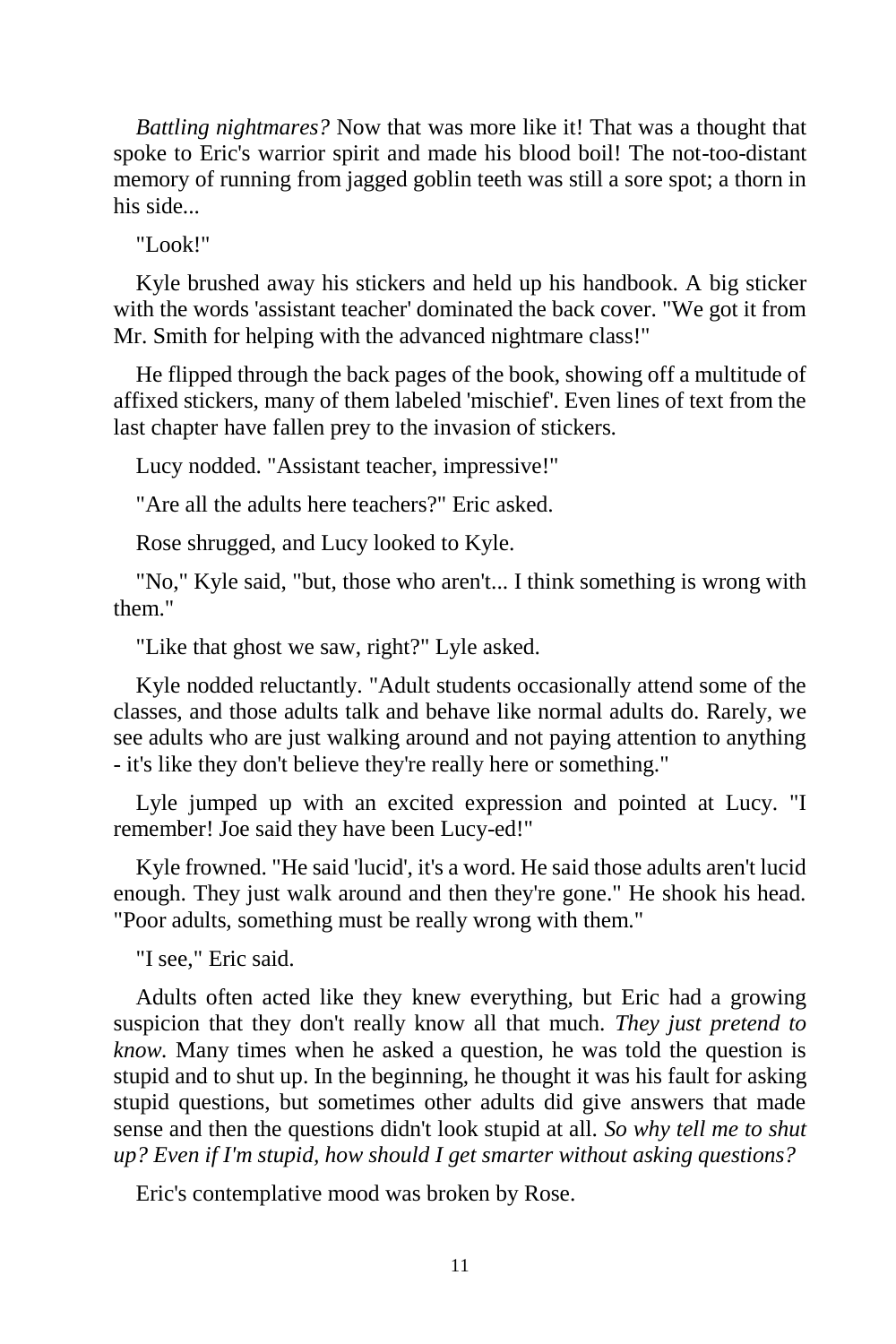"You know... I already went to one class," Rose said.

"Really? How come you didn't tell me?" Lucy asked.

Rose shrugged. "It didn't come up and you didn't ask."

Lucy and Eric looked at her attentively, encouraging her to continue the story.

"Well, it was sphere magic class. The teacher talked on and on... it was interesting, but I forgot most of what he said. I know sphere magic is the most rudimental of all magic - once you shape a magic sphere you can make fireballs and whatnot out of it."

"I remember reading about this..." Lucy consulted her book. "Got it! Page 23. 'Sphere magic forms the basis of all of the following magical techniques or disciplines, but is not limited to them: fire, water, air, earth magic and all secondary as well as tertiary elemental magic (e.g. storm or lava magic), portal magic, focus magic, elementary healing, basic conjuration, time travel, protective magic, transformation and transmutation...' Wow, the list goes on for more than half a page." Lucy looked up from the book. "Sorry, please continue."

*Sounds exciting*, Eric thought.

Kyle gave a long yawn.

"Yeah, that," Rose confirmed. "Anyway, here's how I understand it."

Rose picked a twig out of the fire. "This point is imagination," she pointed to the smoldering tip, "and this is movement." She waved the twig around fast, and short, fiery, curving lines became visible. "When you move imagination very fast, you give shape to magic." This time she waved the twig very fast in a circular motion, and a seemingly unmoving fiery circle appeared. Rose continued with that motion for a while, after which she put the twig down. "My arm is getting tired, but I hope you get the idea. A circle is a basic stable shape and so is a sphere."

Kyle and Lyle grabbed sticks of their own and began mimicking the motion. Lucy and Eric nodded reluctantly.

"It's not that hard, but so far I've succeeded in creating a magic sphere only for a short while. Do you want to see it?" Rose asked.

"Of course! Yes! Sure!" They answered at once.

"All right."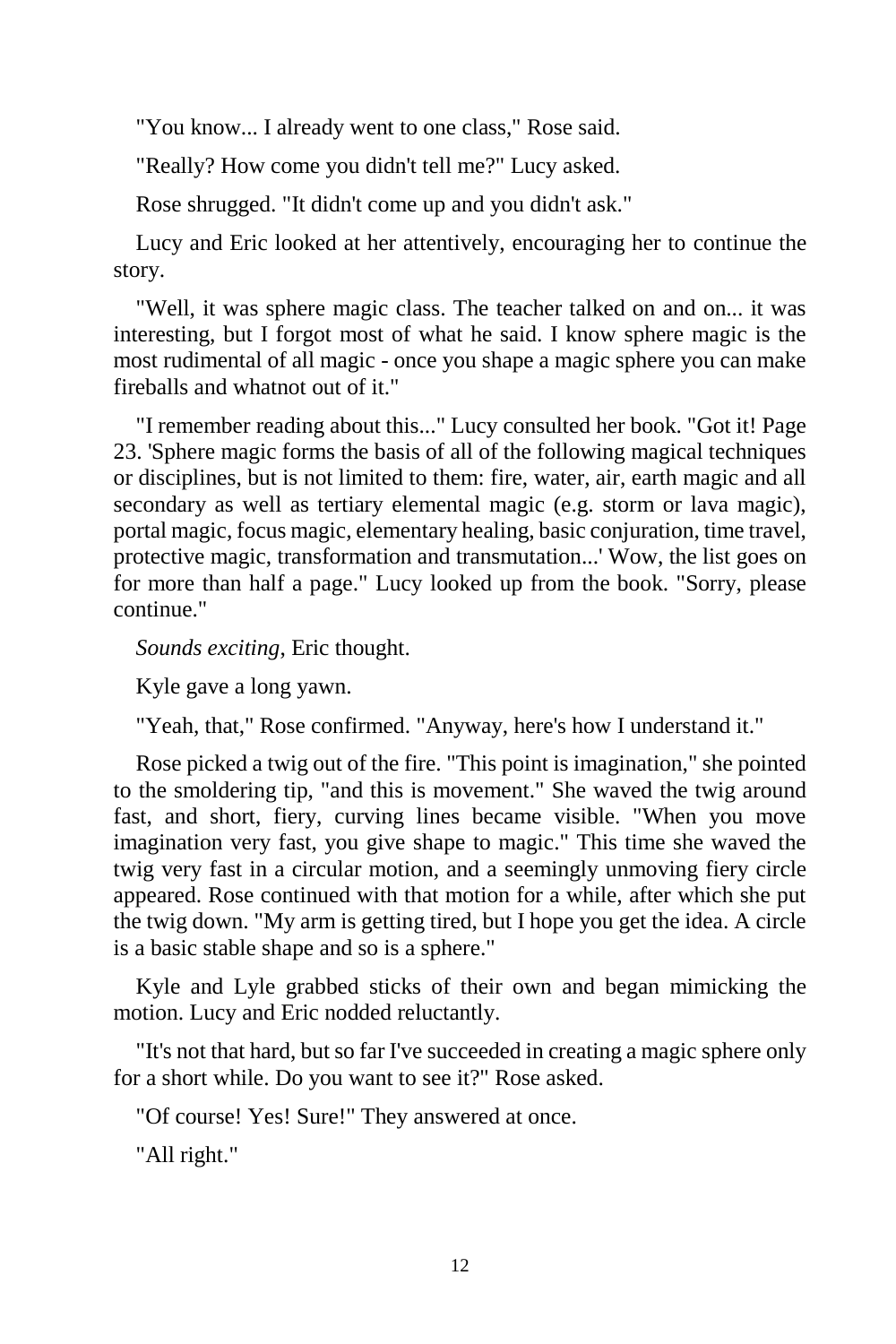Rose stretched her arms and straightened her posture. She lowered her hands into her lap, palms facing upwards one over the other, and took three long and deep breaths.

Kyle and Lyle put down the twigs. They watched Rose attentively, waiting for the magic to appear. Only the crackling of the fire and a faint chirp of crickets could be heard.

Eric rubbed his eyes, but he couldn't yet see anything. As time passed, everyone assumed the relaxed pattern of Rose's breathing. *There!* Eric thought he saw a faint blue light above her palms, but wasn't sure until it expanded into a small blue globe of light. The watchers held their breath; Lyle even bit on his lip. The sphere turned, rotated and grew a bit more... but after a few heartbeats it turned into magical mist and dissipated.

"Whoa! One more time!" Kyle and Lyle started clapping vigorously, and were joined by Lucy and Eric.

Rose smiled wearily. "Thanks. I don't think I can do it again so soon. It's not hard, but it takes a lot of concentration and I need to train a lot more... Well, you know what? I can teach you and then we could train together if you want."

Fervent nodding was the group's response.

"Okay."

Rose extended her left hand in front of her, palm up, and pointed at it from above with her right hand. "So, just imagine a little blue point at the tip of my finger." She slowly started making a circular motion with her index finger. "Just one little point."

*I hope this works*, Eric thought.

Lyle clenched his fists and his face contorted a little as he concentrated.

A short, thin line of starlight appeared to follow the tip of Rose's finger. "Great! Now let's do it with more speed!" She waved her finger a bit faster and the blue line strengthened and became longer. "Even more speed!" The end of the line reached its beginning - the line became a glowing circle.

"I'm going to take my hand away now, but you keep concentrating on it." She did, and the small circle of magical energy remained floating above the palm of her left hand. "Okay, this was the easy part, but we're not done yet. Now we'll have to make many more circles and put them together."

"Keep concentrating on this one, but also follow the tip of my finger as we make another circle." Rose moved her left hand a bit to the side, and with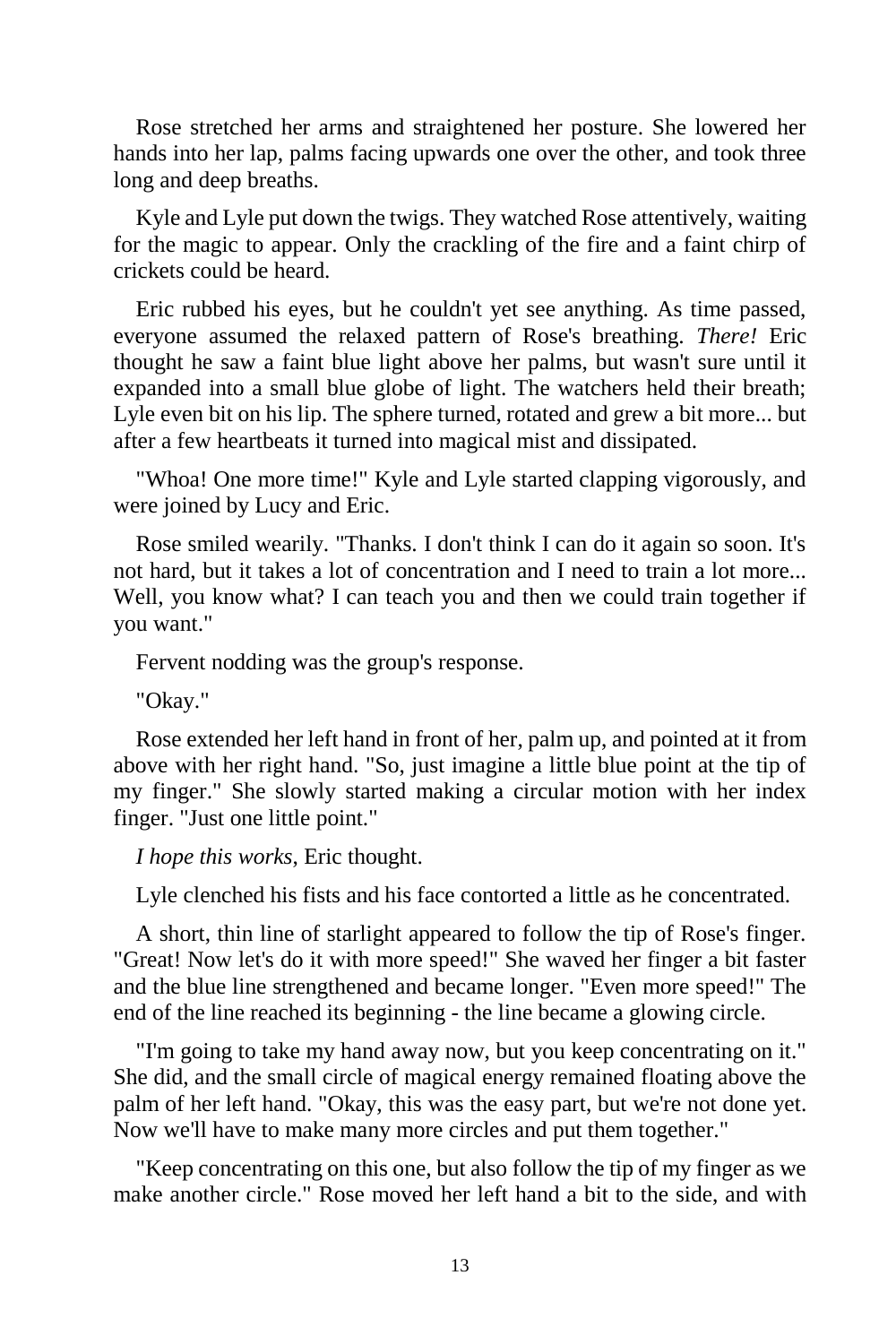her right hand she started pointing away from herself then back in a circular motion. A magical circle appeared obediently as the group got the hang of it. She waited a little, and then gently pushed the new circle onto the old one. "Next one!" The third circle came into view as she was waving from left to right, and then combined it with the other two. "It's starting to look like a sphere, nice work so far!"

After nine more circles, Eric tried to keep blinking down to a minimum lest the magic goes away if he's not looking. His thoughts and feelings were flowing along the lines of the many circles he was observing. He never concentrated so deeply in his life before.

"Good job!" The surface of the magic sphere became visible as the circles revolved and meshed into one another. The sphere was about the size of a small juicy melon and it shined and sparkled with magical energy. "We did much better together than I could do alone!"

Rose's praise went unnoticed as no one made a response. She saw their intense expressions and pondered her next move. "Forget this, look there!" Her right arm flung high into the air, pointing somewhere far away.

As their eyes followed her finger, she quietly turned her other hand upsidedown and thrust the magical sphere into the fire. Blue energy turned to red; the fire gave a loud crackling sound and flamed up for a moment... then it subsided.

They all just sat there, blinking.

"Hey! Give us our magic ball back!" Lyle was first to regain his senses. "That's not fair! Not fair at all! Why did you do that?!"

Smiling, Rose presented him with her best 'innocent angel' face.

Kyle pulled at Lyle's arm and whispered something in his ear. Lyle protested, but Kyle didn't let go. Slowly, Lyle relaxed and nodded.

Kyle cleared his throat. "You have pranked us, and as a token of recognition we present you this sticker." He poked around in his backpack until he found a sticker, and then gave it to Rose. "Our revenge will come, buahahaha!"

"Thanks, I guess," Rose said.

Eric took a deep breath. As he breathed out, he could feel the tension of concentrating for so long leave his mind and body. He breathed in again, and laughed. He noticed Lucy smiling faintly and scribbling something in her notebook.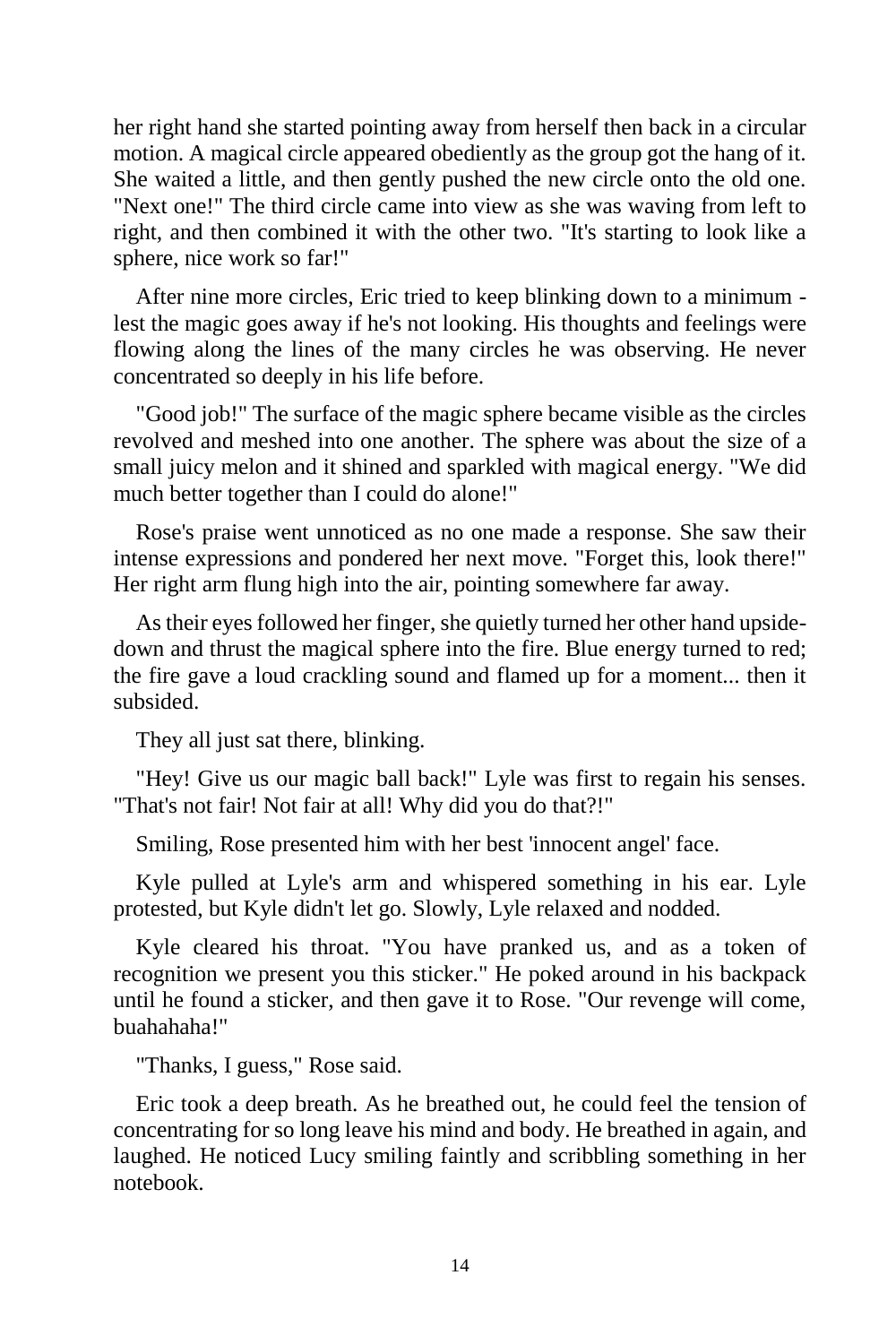Rose was eager to continue. "Now you know what I know. Let's train for real!"

\* \* \*

Eric decided to take a short break. After practicing for hours he was tired, but not as tired to be the first one to admit defeat. *If they can do it, I can do it!* He looked around to see what kind of progress his friends were making.

Lucy steadily juggled a few elongated circles of magical energy - it didn't look like a sphere, but it wasn't prone to disappearing either. Kyle and Lyle each went through the same cycle rapidly over and over again: a small blue sphere appeared, grew, wobbled for a second, then grew a bit more and dispersed. Rose fared best, as she managed to hold a decent-sized ball for almost eight seconds before losing concentration. She was taking longer breaks between attempts too.

Eric sighed. *Making one is easy, but keeping it from falling apart is damn hard!* Frustration, rather than exhaustion, was his main enemy.

Eric composed himself and gave it yet another try. A magical sphere grew in his hands, withered down to only several light blue circles, became a full sphere for a short moment, wavered, became a sphere again, and disappeared as his concentration ran out. *Again!*

It wasn't long before one of them snapped and gave up - it happened to be Kyle. He held up one of his short-lived spheres and hurled it at Lyle. The sphere dissolved about halfway, but Lyle didn't need any further encouragement: he threw one right back at his brother.

Eric observed the shadowboxing of the fledgling mages for a while, and an idea hit him with full force. *I got it! I got it!* He made a small sphere, and quickly started bouncing it from one hand to the other. The sphere was wobbling, but it did not disappear. "Look! This is working." As his backand-forth throwing motion became less crude, the trembling steadied as well. *Oh, I'm a genius!*

Eventually the throwing distance diminished, and the magical sphere floated steadily above Eric's hand.

"There!" Eric exclaimed as he lifted his hand. "Just imagine you're rolling around a marble in a bowl!"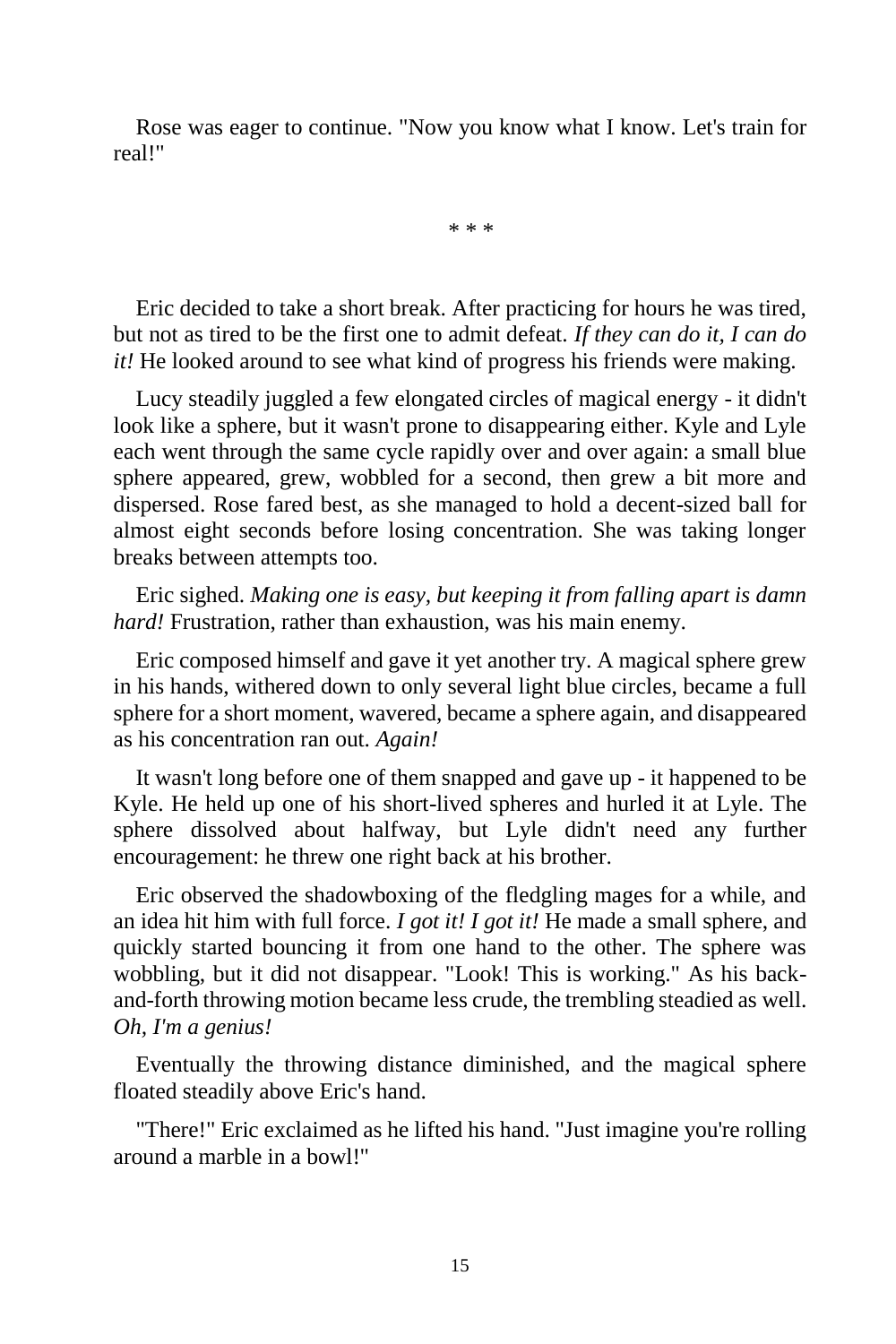"Sphere in sphere, motion in motion," Lucy murmured under her breath as she reached for her notebook.

The others immediately started bouncing from one hand to the other. As soon as Lyle replicated Eric's success he threw the sphere at Kyle, which ruffled his hair slightly.

Eric felt a sense of achievement. *It wasn't a trick; I did real magic.* They cheered each other on, and there was jubilant clamor when all of them succeeded.

The mood became more relaxed and elated for the rest of the evening, but they called it a night soon after. Eric, believing he was on a roll, had the bright idea to combine their spheres and make a huge one.

When they did manage to make a huge ball, it promptly fell into the fire and extinguished it with a shush.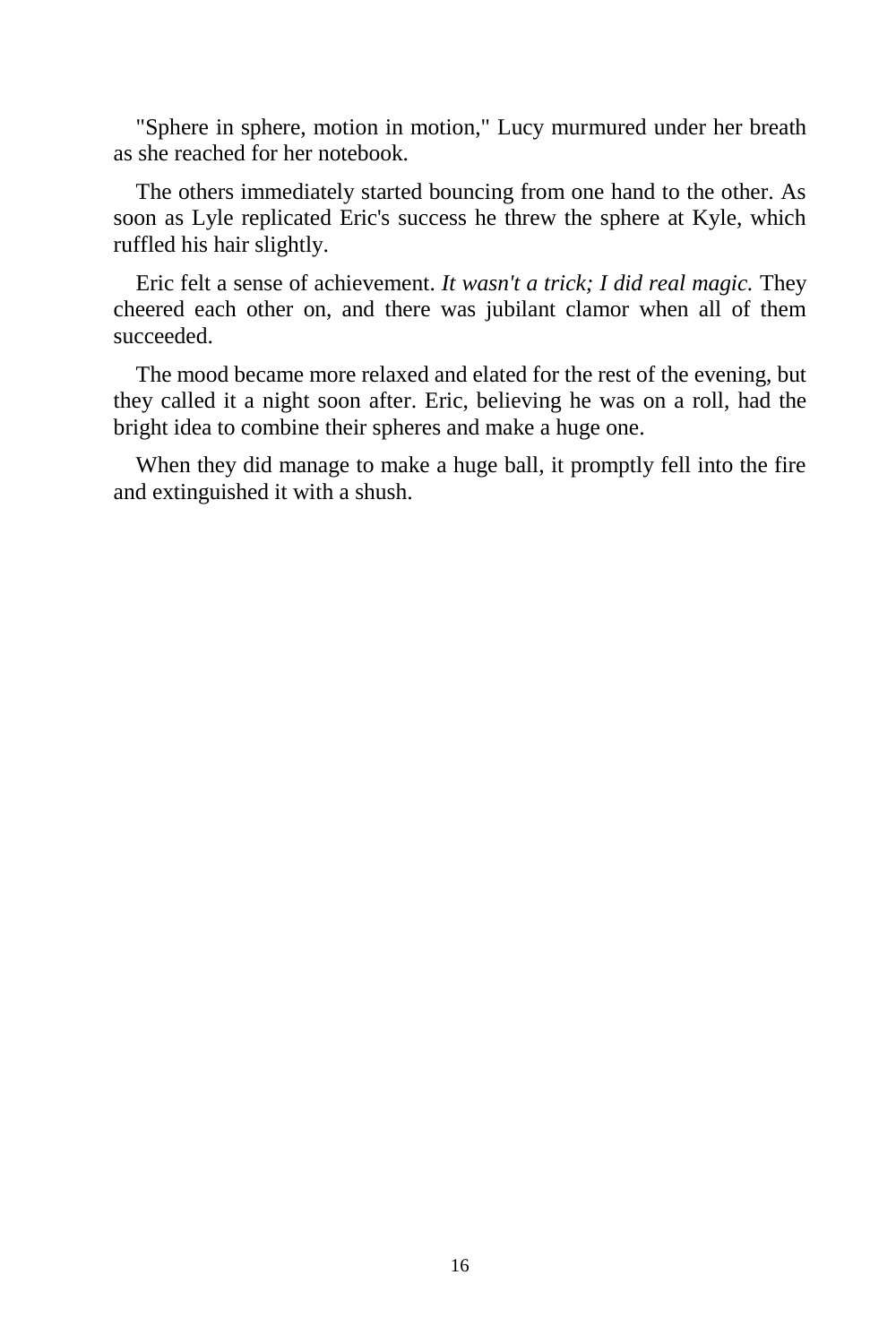# CHAPTER 3 - FLYING

*Flying is freedom; it is the experience of movement combined with the ability to choose any vantage point - including one so high as to be free from any particular context or reality and observe it openly from the outside. One can even be free of oneself: sleep is one such mechanism, death another. A mage has more options.*

> - Movement and Awareness, Dreamer's Handbook

Rose, Lucy and Eric decided to take a class together after all. The sun was high in the sky and the students were sitting at the bottom of a tall cliff. Kyle and Lyle did not come; they claimed to have more pressing business to take care of at the Playground.

"Flying is easy. You don't need talent or even much skill to fly. However, what you do need is big brass buckets of courage."

Annie began her class without much ado and went straight to the point, much like a swift hawk swoops in for the kill. More than a dozen kids attended the class, forming cliques of their own.

"In dreams, the only thing keeping you from flying is your own fear. Behind the fear of flying is the fear of falling, and behind the fear of falling is the fear of being painfully splattered on the ground."

Annie-the-teacher was a bit different than Annie-the-caretaker, and this was the first time Eric encountered this side of her. *She's kind of scary, but she still has that warm smile. Hmmm.*

"That's all the knowledge you need. Do you know how birds learn to fly? They get kicked out of the nest. I won't kick you, but I'll make you go on top of that cliff and see if you have the courage to jump. Don't try to fly yet - just go ahead and hit the ground."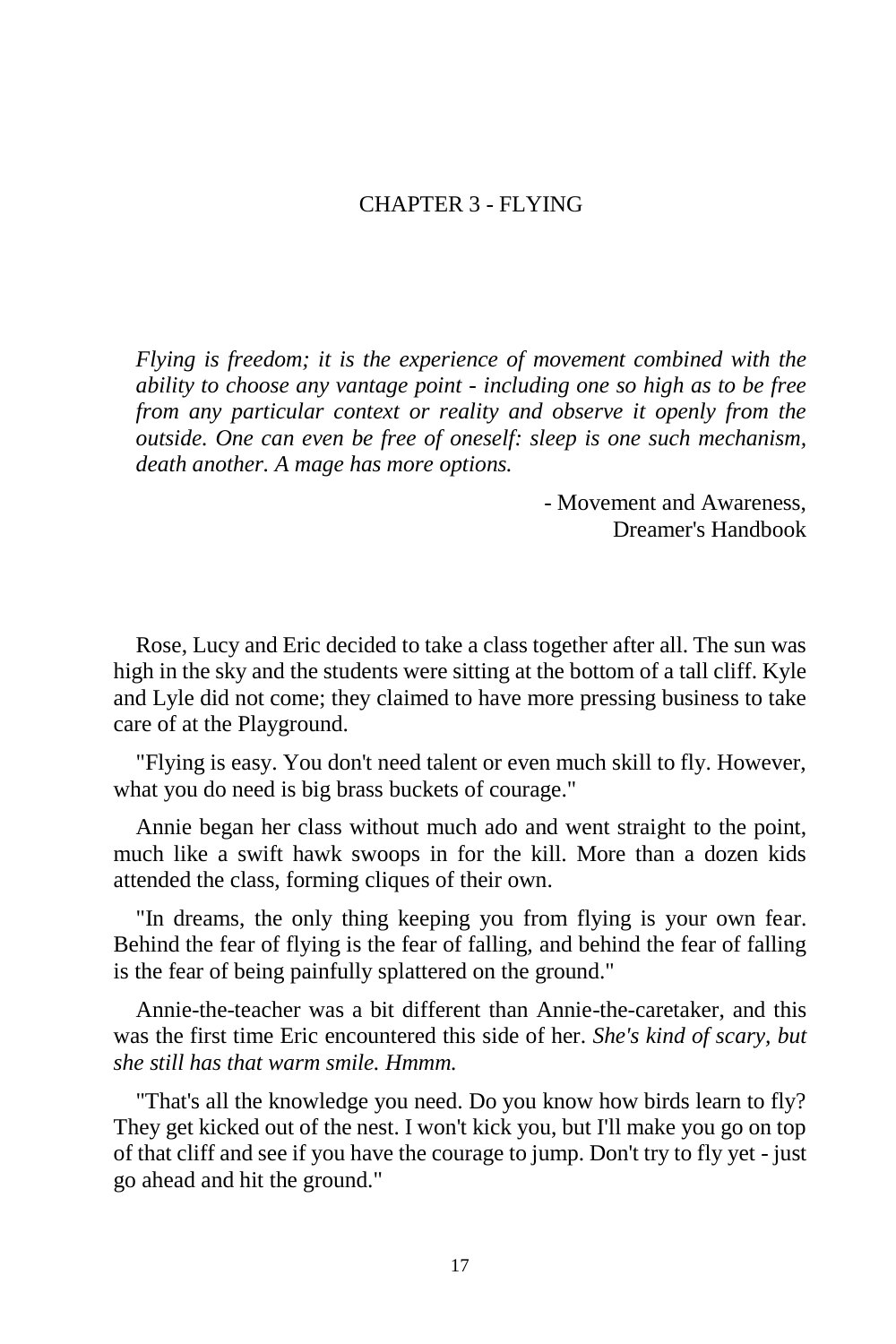*Did she say hit the...* Eric went mentally blank. A shiver ran through his spine. *Did she just say what I think she said? It can't be.* A few moments later the cold sweat came. *Oh my god, it's my first class and I'm going to die!*  Eric tried to convince himself it was only a misunderstanding.

Lucy's face went pale as it drained of blood. She gulped and said with a flat tone: "She has a point."

Rose did not show any expressions, but her smile disappeared.

Eric shook his head in disbelief.

"Hey, why do you all look so scared?" Annie asked. "This is a dream; you won't die when you hit the ground. Okay, maybe a little bit, but it's not so terrible."

Annie's consoling words had the opposite effect. A murmur waxed among the students. One boy stood up, looking all nervous and ready to leave.

"Wait! I'll just show you," Annie gestured for them to sit and muttered to herself, "I hope I didn't forget how to fall..."

Annie stood in front of her students one moment and on the top of the cliff the next one.

"Up here!" She waved to them... and jumped. Her long hair floated, reflecting the sunlight, and she was smiling all the way down. As she hit the ground, her form flattened and dispersed into magical mist - and then there she stood in front of them once more.

"See? It's not a big deal. Don't think about it, just do it. Up you go!"

A path went around the cliff leading to the top. Eric's feet started walking, but his mind was elsewhere. The cold sweat had its own rhythm: it drew his fear to him, pushed it away, then drew it back again.

*How could I jump?* Eric envisioned all the terrible things that would happen to him if he jumped down from up high in the real world. First of all, he could die. That's an outcome so fatal and absolute it was beyond his capability to imagine or fear. Worse than that, he could be maimed, in which case he would be married to pain and disability for the rest of his life. This fear was the tugging, nauseating kind of fear - one that causes the cold, swirly feeling in the stomach.

*Is it possible to feel pain in a dream?* The most straightforward fear in his mind was about the moment of impact. He imagined it again and again and again. It was painful just to think about it. *My imagination is working against me!* The realization didn't help since he couldn't stop visualizing these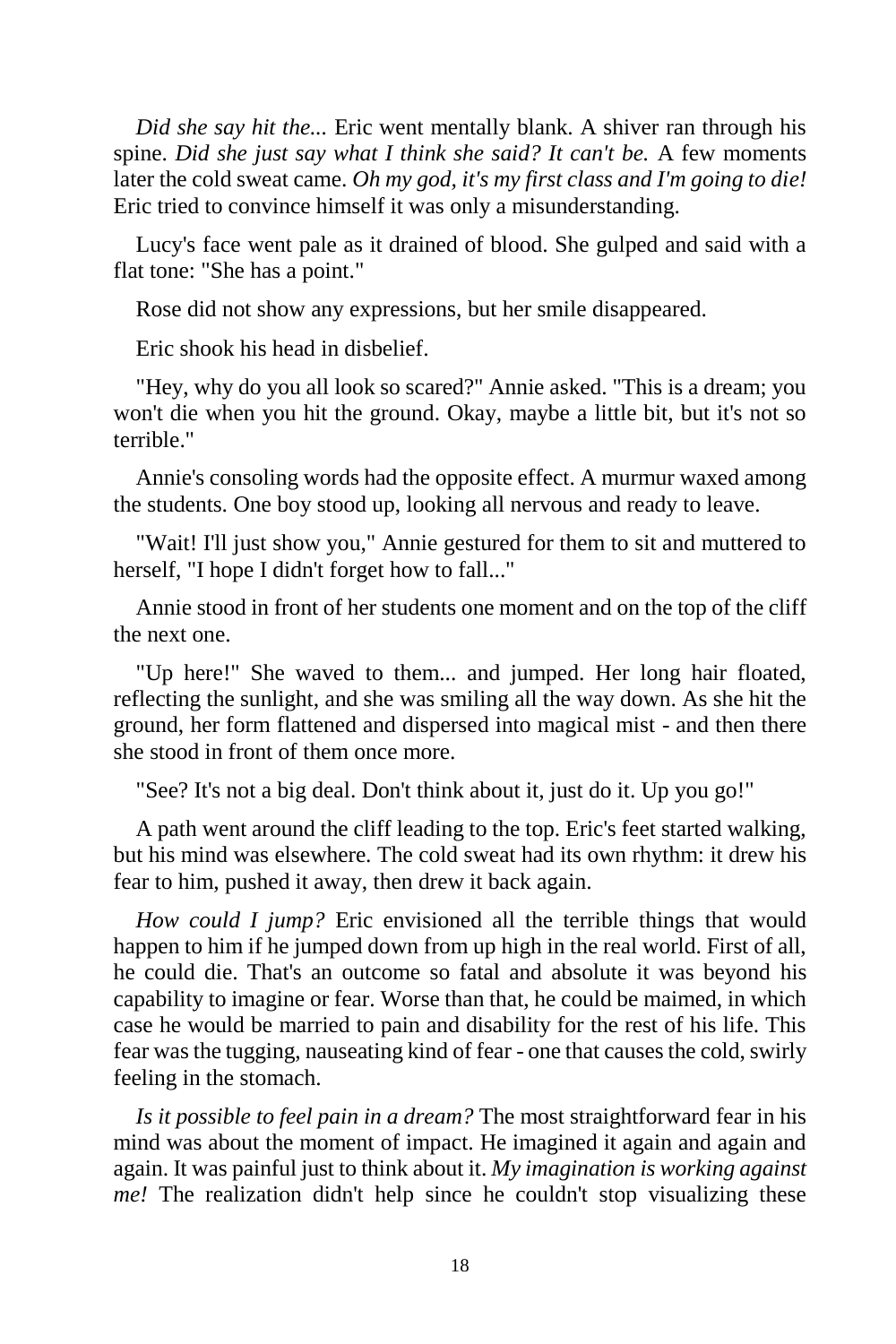horrible experiences. *This is my dream, my mind, I should be - no, I have to be the one in control!*

Tiny rocks crackled beneath his feet.

Before he knew it, Eric was on top of the cliff, staring down from the edge. For a moment, he wished the cliff was higher so he would have more time climbing to the top. The depth was ominous and welcoming.

*This is it. I have to jump.* Knowing in one's head that the dreamworld has different rules than the real world is very different from knowing the same thing in one's guts. His eyes were playing a trick on him; the bottom drew closer, then it expanded to even greater depths. He rubbed his eyes, but it didn't help. *Jump! Jump! Jump!* Was he saying that to himself or was it the height calling? Eric lost his track of time, and wasn't aware of the others around him either.

He stood there without a sound, transfixed.

A soothing voice spoke to him: "Don't think, just do it."

Eric grabbed a name out of the back of his mind: 'Annie'. Determined not to be ruled by fear, he drew air in his lungs, silenced his mind for no longer than a second, and jumped.

His mind and his fear came right back. He was falling down with great speed. For a fleeting moment, he noticed a scream. *Am I screaming?* He didn't have the time to figure out the answer, since he hit the ground with a big thud.

*The pain!* For a moment of timeless time, only pain persisted in his awareness. *Hey! Who's feeling the pain?*

Eric opened his eyes and saw himself standing at the bottom of the cliff no injuries. The recent memory of pain was also a kind of pain in itself, but it faded away as he regained his senses. He took a deep breath and sat down to collect himself. After several heartbeats, a triumphant grin snuck up on his face: *I did it!*

"Good job!" said the soothing voice. He sensed Annie's arm around his shoulder. "When you're ready, go do it again!"

Eric felt as if he found a well of boundless confidence. He nodded.

Going up the cliff the second time around wasn't as gloomy. His steps weren't weighed down by fear anymore and gained their youthful spring back. Eric saw his classmates at the top of the cliff; all lined up on the wide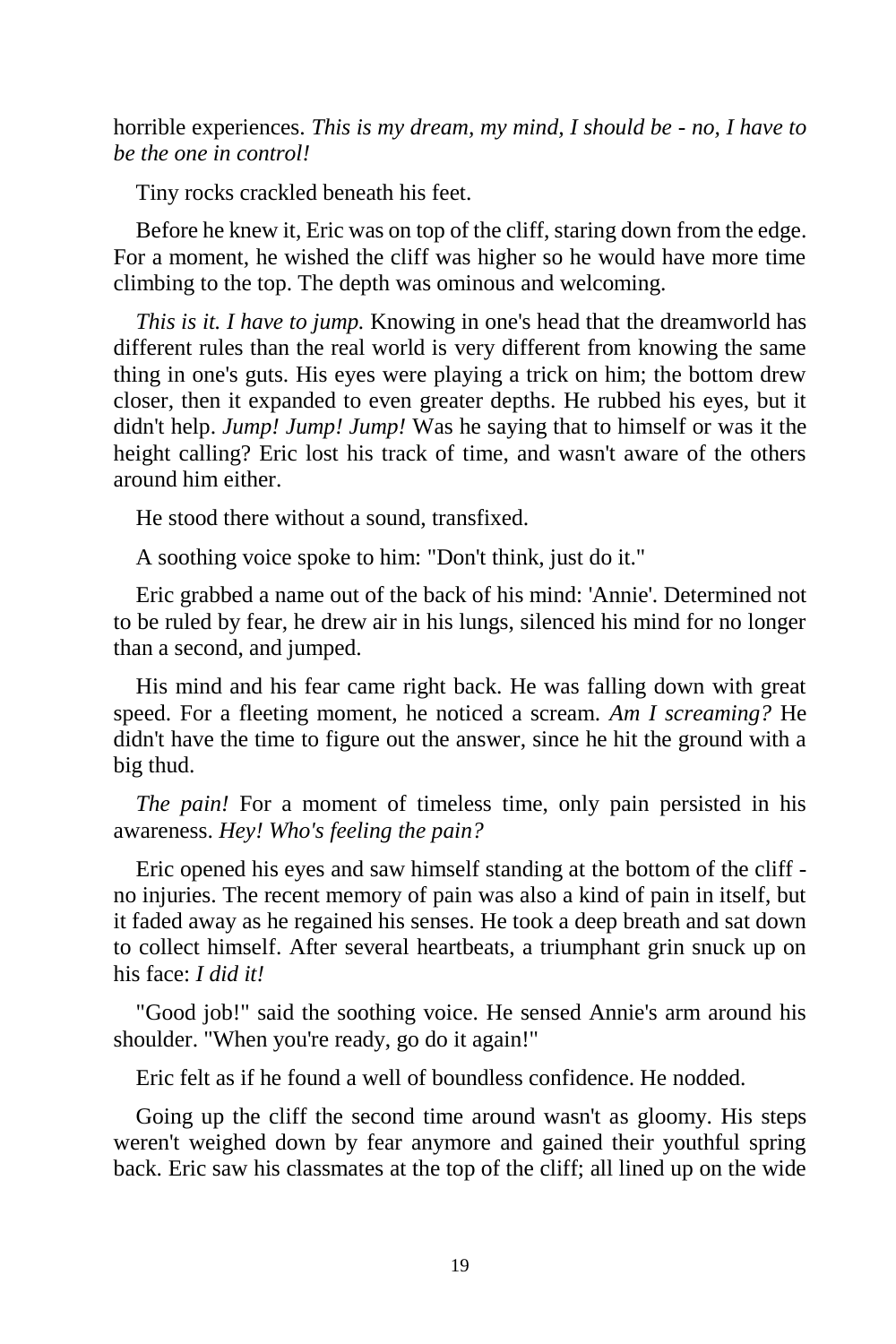ledge and staring down as if they were frozen solid. A few of them were sobbing.

Eric took a deep breath and jumped for the second time. He felt fear grip him for a moment, but he purged it as soon as he recognized it. He was screaming again on the way down, but this time it was a release and it felt good. After the 'thud' at the bottom the pain lost its edge as well.

*I'm getting the hang of this*.

On the way up Eric heard a cry: "I'm the best in my class at school! Why can't I do this?" It sounded like Lucy's voice, but he wasn't sure.

*She's going to be fine... Annie will help her.*

When he got to the top, Eric jumped again, but there was no 'thud' this time - he landed on his feet and got to climbing up again.

He jumped time after time, not falling, but floating down gently. The paralyzing fear was completely gone. After about the twentieth time, he walked out the top edge of the cliff, but forgot that he was supposed to fall down.

Eric was levitating in the air; enjoying the gentle breeze and the radiant scenery below.

After mastering the knack of throwing himself at the ground and missing, it didn't take much for Eric to figure out that flying wasn't too different from controlled falling in any direction. *Why fall down, why not fall up?* He swooshed around a bit, but when the possibilities of his newfound freedom hit him, he got a little dizzy and decided to take it slow.

He noticed Rose and Lucy walking up the incline. *Joy should be shared!* Eric thought about making a grand entrance and showing off, but he floated gently towards them instead.

"Hey airwalker! Was it your screams we heard first?" Rose continued before Eric could respond, "Just kidding! I didn't even hear my own, haha! Congratulations."

"A few more jumps and we will catch up to you!" Despite signs of recent crying, Lucy had a wide smile on her face.

Eric thanked them and accompanied them to the top.

"See yaaaaaaaaa!" The girls jumped, and screamed loudly on the way down for their own enjoyment. Gleeful, Eric waved to them and laughed.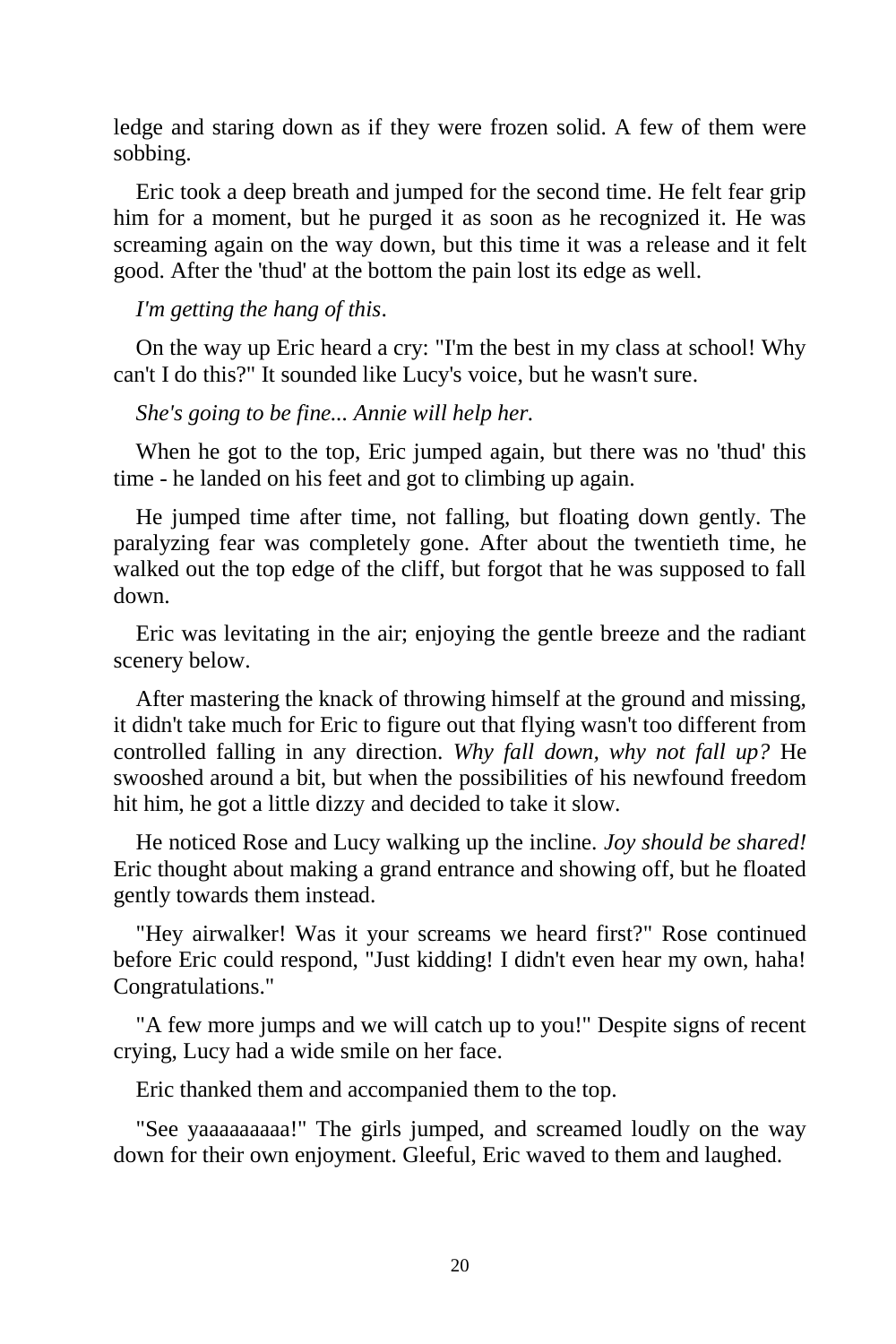\* \* \*

Eric was floating high up in the air. He didn't want to go too high or too far from the cliff, since he wasn't sure if the class was over for him or not.

Eric felt exhilarated, but it wasn't just because he learned to fly. He felt a kind of serenity as well. A barely noticeable breeze tugged at him gently, and he let the soft currents carry him.

What was it that he felt? *Fulfillment? Sort of...* Eric felt wholesome, as if a part of him that he forgot about came back to him. He was still thinking as a landwalker who happened to fly, but that was changing slowly. *Perspective?* It's not only that he saw the world differently, but also that he saw himself differently in this world that became a bit more magical to him. His possibilities... the pathways he could take through the world... opened up. It was fresh air, both for his mind and lungs.

As his mind was mapping out and pruning possibilities, and his heart was doing its best to take all these precious feelings in, along came a modest revelation: *I'm barely scratching the tip of the iceberg.*

Eric was slowly picking up the little things about flying. It occurred to him that his way of controlled fall was powerful, but crude. Turning and adjusting his path mid-flight wasn't easy. He was mostly cutting through air in a string of straight lines - it was technically flying, but at his current level there wasn't too much finesse or elegance to it. *I guess flying is one of those 'easy to learn, hard to master' things.*

He noticed that, for some reason, flying towards something was easier than flying away from the same thing. *That doesn't make any sense. If I'm flying towards something, I'm also flying away from something else that lies in the opposite direction. Right?* Eric wasn't quite convinced by his own reasoning.

With all these thoughts in his head, he got a bit dizzy and decided to rest. He picked the tallest tree he could see and flew towards it. Touching the ground, even if indirectly through the branches of the tree, was a similar experience to that of the lift-off. *Maybe... one is like going home, the other like coming home.* The touch affirmed him in a way.

Eric enjoyed the view. From up here the trees seemed to have a special arrangement. When the wind picked up in strength for moment, the way the sunlight reflected on the leaves changed, and the pattern he saw shifted slightly as well. His classmates were jumping, floating and flying around the cliff. No one was staring down the depths anymore.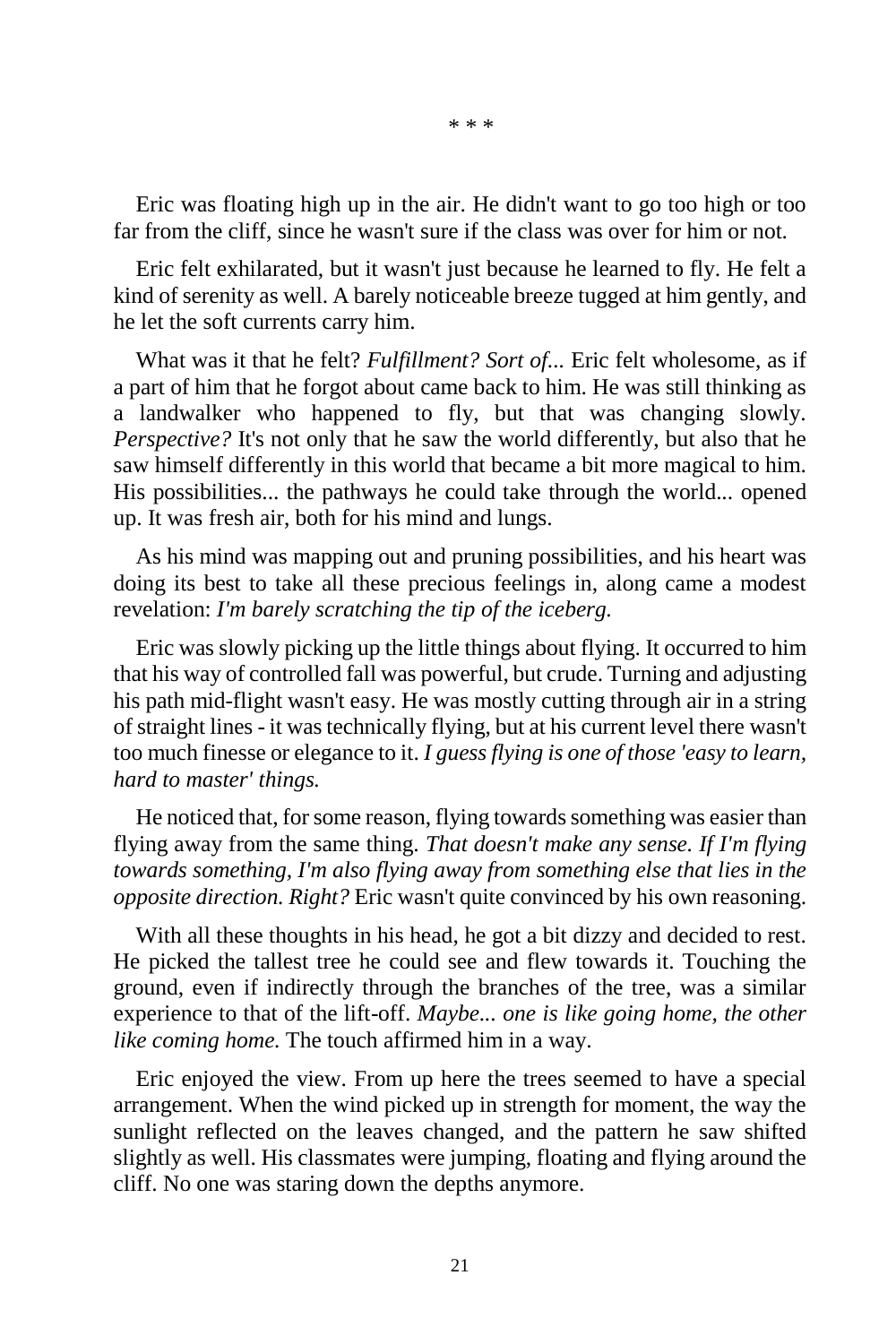Lucy, Rose and Annie flew leisurely towards Eric. Rose twirled in the air, and Annie was explaining something to them. When they grabbed ahold a few of the stronger branches, the treetop shook and swung noticeably.

"Hey!" With both hands, Eric held onto the branch he was sitting on.

"Hey yourself!" Rose said with a grin. "Is this great or what? I used to have flying dreams when I was little, but this is so much better than I remember! I don't know why I didn't think of doing this sooner!"

"Perhaps because of the whole, you know, 'we're gonna die!' thing?" Lucy ran her hand through her somewhat ruffled hair, but it remained ruffled.

"Yeah... that," Rose said.

"How did it go?" Eric asked.

"I was very scared at first... but then I realized it has nothing to do with being afraid. If I want to fly, I have to jump. Simple logic," Lucy said.

"I'm very proud of all of you," Annie lauded. "Everyone deals with the fear in their own way, and you didn't let it rule you."

"Did everyone make it in our class?" Rose asked.

Annie's smile faded away. "Sadly, no. Four students quit this time, out of the eighteen. Hopefully they'll try again later, either in class or on their own." She shrugged. "Flying is my most popular class, the turnout is great, but I can't get everyone to fly. I used to explain everything beforehand, but it confused and scared my pupils even more. At least my success rate is substantially higher with this method. In the end, it's up to each person to take the leap." Annie sighed. "I would gladly take it instead of them - but I can't."

Rose put her hand around Annie's waist and snuggled. "I think you're a great teacher. You did what you could."

"Thanks, that's what I keep telling myself." Annie's smile returned. "Do you have any other questions? I don't have anything else planned for this class; you're free to go if you want."

"I have a question," Lucy said. "What is that boy doing?"

Eric looked to where Lucy pointed. He saw a small boy in a squarepatterned shirt jumping down the cliff, and then flying back along the exact same path as he fell. Eric observed the little boy doing this several times in succession.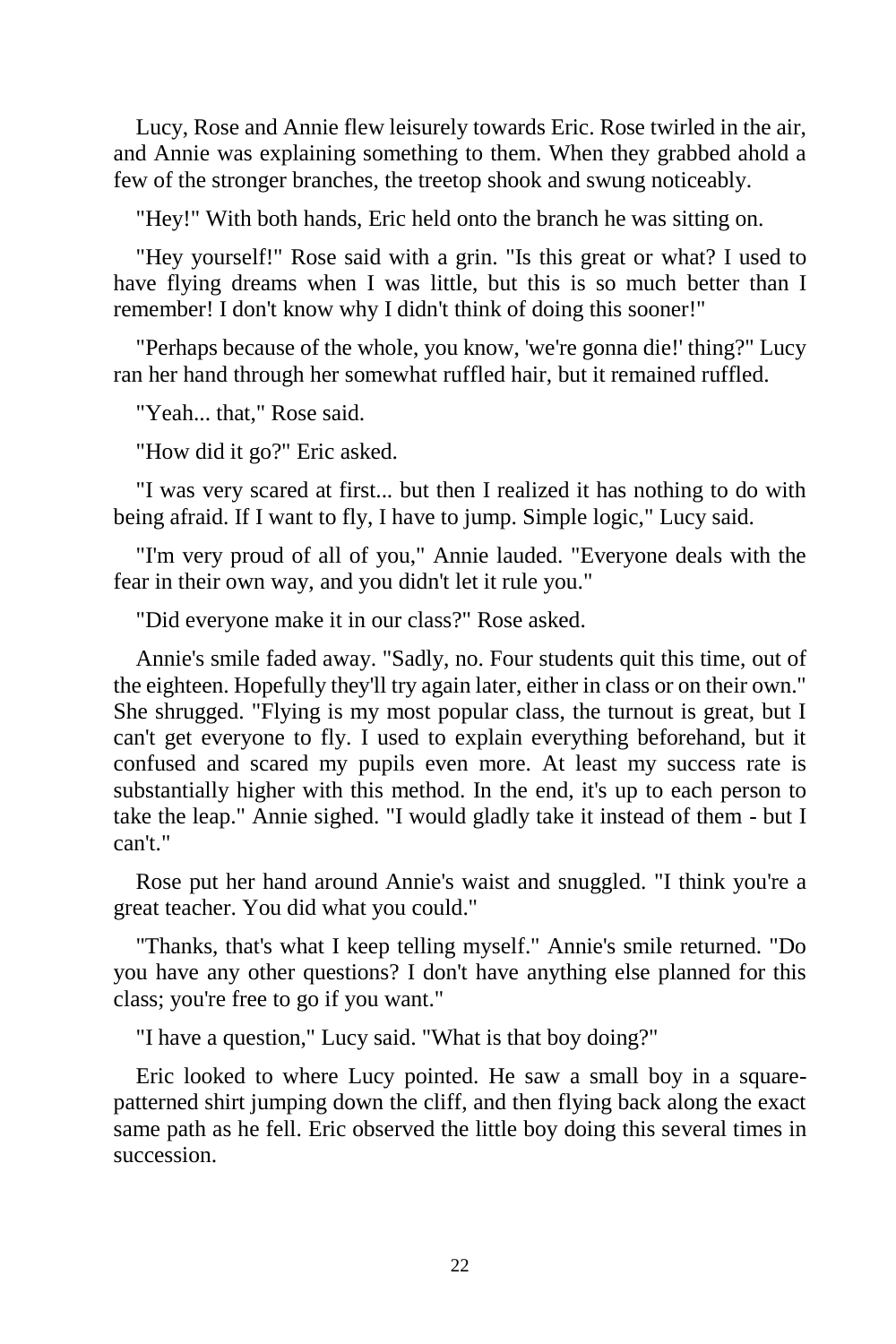"Which one? Ah, I see who you mean." Annie smirked. "It's a rudimentary time-travel method some kids subconsciously use. He doesn't notice the flying back part; that's only visible to us. I bet he plays a lot of video games. You know, with extra lives and save points? It's an elegant solution to the 'awareness to ego-image' recreation problem, but it may have complications of its own."

A look of worry appeared on Annie's face. "In fact, I better go check on him and make sure he doesn't glitch into a loop... See you guys later! Have fun!"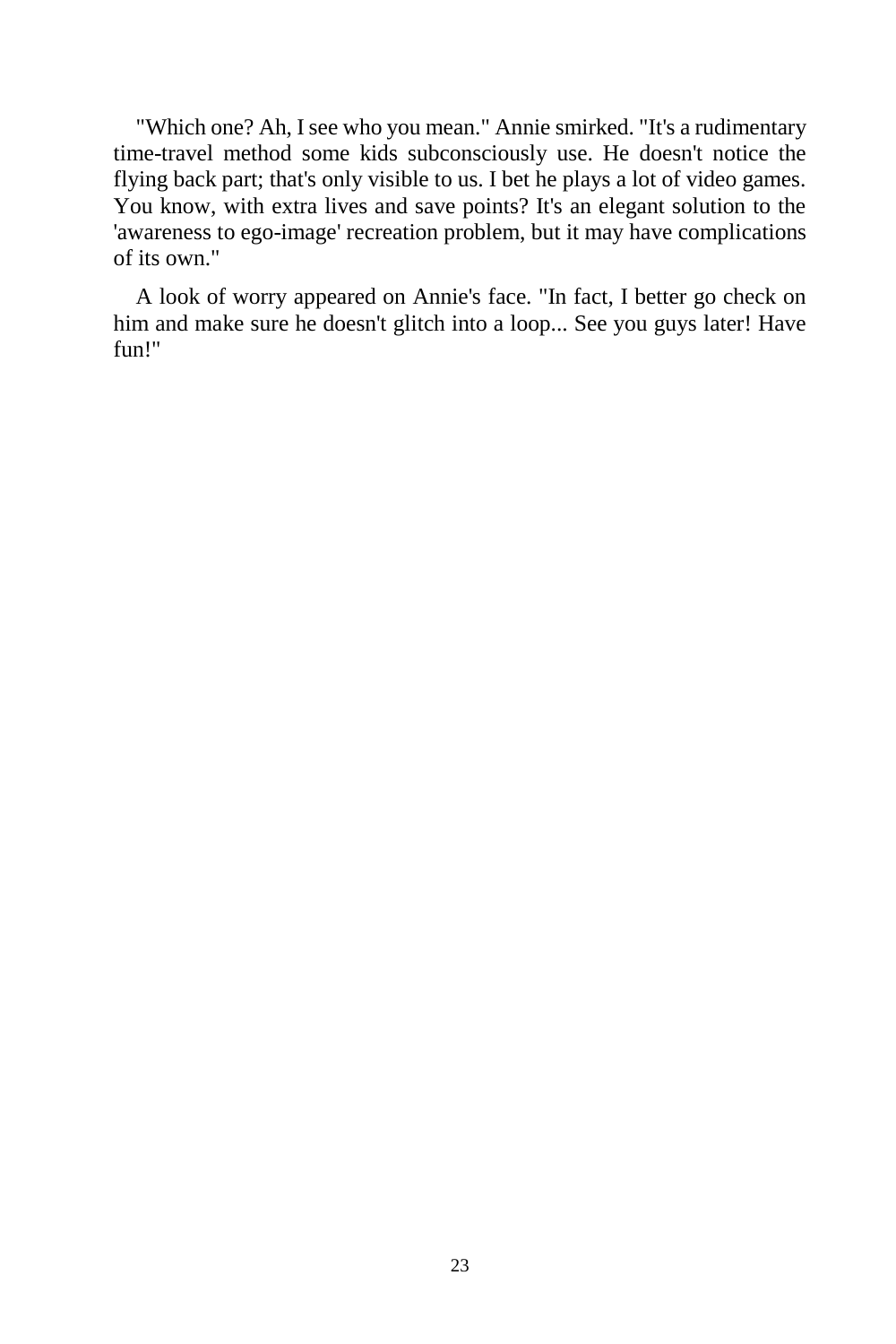# CHAPTER 4 - NIGHTMARE EXAMINATION

*In real life the default action is to sidestep the things we fear. Don't do this, avoid that. It works well enough - up to a point. In our dreams we can no longer pretend. We can no longer avoid our fears, and they come rushing from the dark depths of the subconscious, coloring our dreams in ghastly nightmarish hues.*

> - Practical Guide to Nightmares, Dreamer's Handbook

"Good day. My name is Mr. Smith."

Mr. Smith stood tall, his suit gray and stylish. He raised his hand, and tried to adjust the necktie he wasn't wearing. "Thank you for coming."

Eric, Rose, Lucy and other youngsters were sitting on a wide wooden platform. It was late afternoon and the rays of the sun colored the sky red. A breeze appeared once in a while to rustle the leaves of the trees.

Eric was quite adamant about taking the nightmare class next, and they ended up signing up for it. Lucy agreed it was a necessary experience, while Rose thought it would be an easy class.

"I will be teaching the three nightmare classes: nightmare examination, nightmare combat and nightmare mastery. This is the first of the three, and I hope you will partake in the advanced classes as well. The master level class includes a trial - if you choose to test yourself and pass, you will be invited to visit the Outpost, engage in missions, and help others deal with their nightmares."

Mr. Smith cleared his throat.

"Well, let us begin by familiarizing ourselves with the structure of nightmares. At the core of every nightmare is an emotion of fear; when this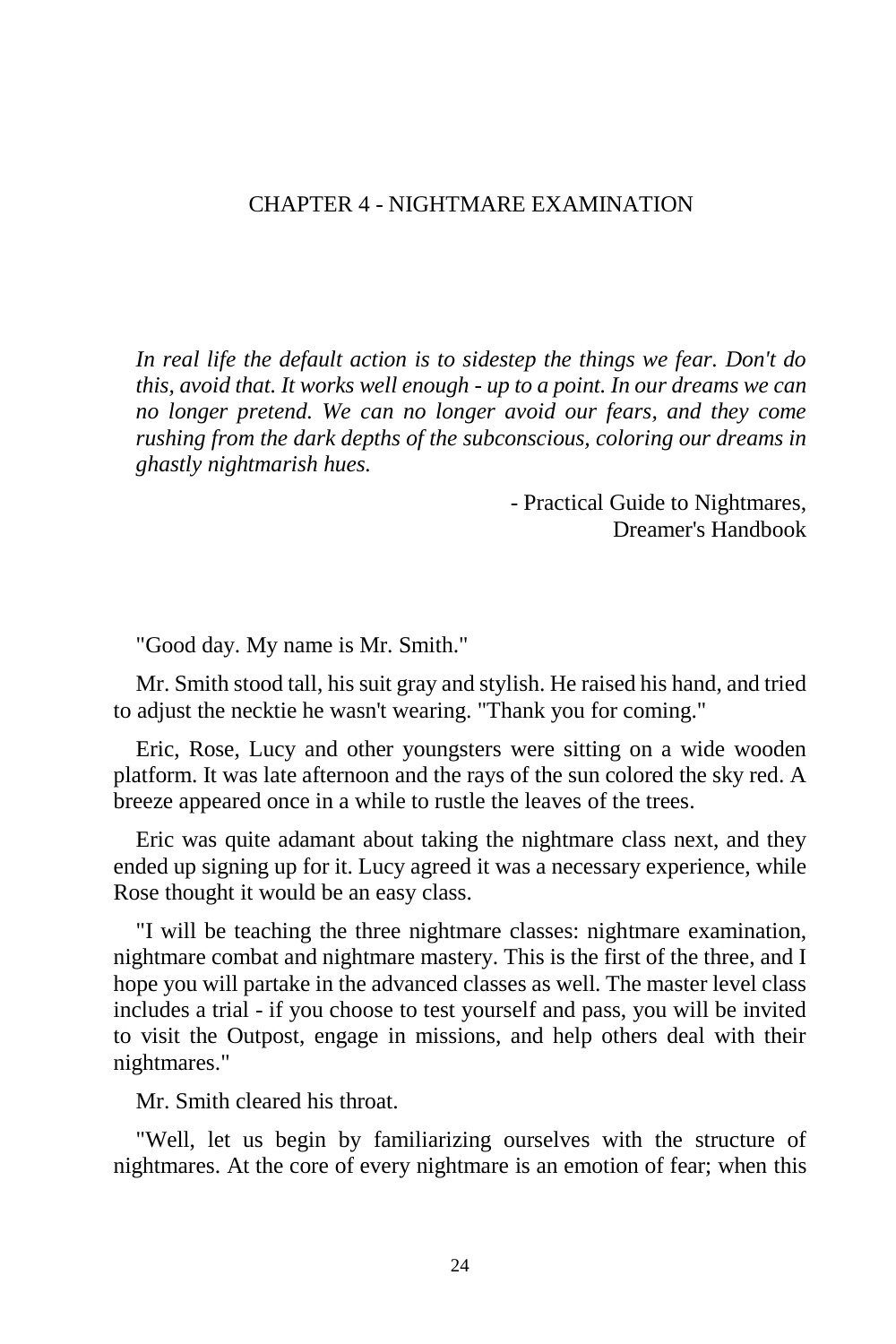fear manages to surface, it latches onto the senses and distorts them out of proportion."

Eric had mixed first impressions of Mr. Smith. On one hand, he was a serious man, who didn't smile or twitch facial muscles if he didn't have to. Yet, the eyes in that stern face were almost kind, and his strict demeanor carried an aura of purpose and precision. *An old-school teacher.* Mr. Smith seemed distant, foreign even, to this ambience of tranquil joyousness.

"The senses attacked first are usually sight and hearing. This initial phase we call 'encountering a nightmare', and it will be the focus of today's class. If the nightmare is allowed to intensify, it takes over all the senses - distorting the presence as well as the decision-making process of the person. This phase we call 'being trapped in a nightmare'."

Mr. Smith paused, crossed his hands in front of him, and took a few breaths before continuing.

"Unfortunately, the process doesn't stop here. When a nightmare persists, it begins to inflict permanent damage depending on the nature of the nightmare - whether it's overt or covert, continuous or recurring, of variable intensity or not, and so on. Common resulting forms at this stage include mental breakdown, persistent anxiety, system shock and psychosomatic stress."

Mr. Smith's left hand began to tremble and he clutched it tightly at the wrist.

"The final phase is either partial or total obliteration of the ego structure. With partial obliteration, the nightmare becomes an integral part of one's identity and the shape..." Mr. Smith didn't finish the sentence. The trembling became more violent and pained nervousness showed on his otherwise expressionless face. "Excuse me."

Eric watched Mr. Smith turn around, retreat several steps, and straighten himself. He let go of his hand which was still twitching and shaking. *What's that about?* Eric looked to Rose and Lucy, questioning. They replied with shrugs and equally puzzled looks.

After a while, Mr. Smith returned and the shaking was gone. "I apologize for the interruption. Hopefully, you will never experience the more ominous stages of nightmare progression. Nevertheless, you will surely encounter them in others; many adults have lived with their nightmares for so long they don't know who they are without them."

There was concern in Mr. Smith's voice. He raised his hand and pointed all-around in an encompassing gesture: "Out there are the many grand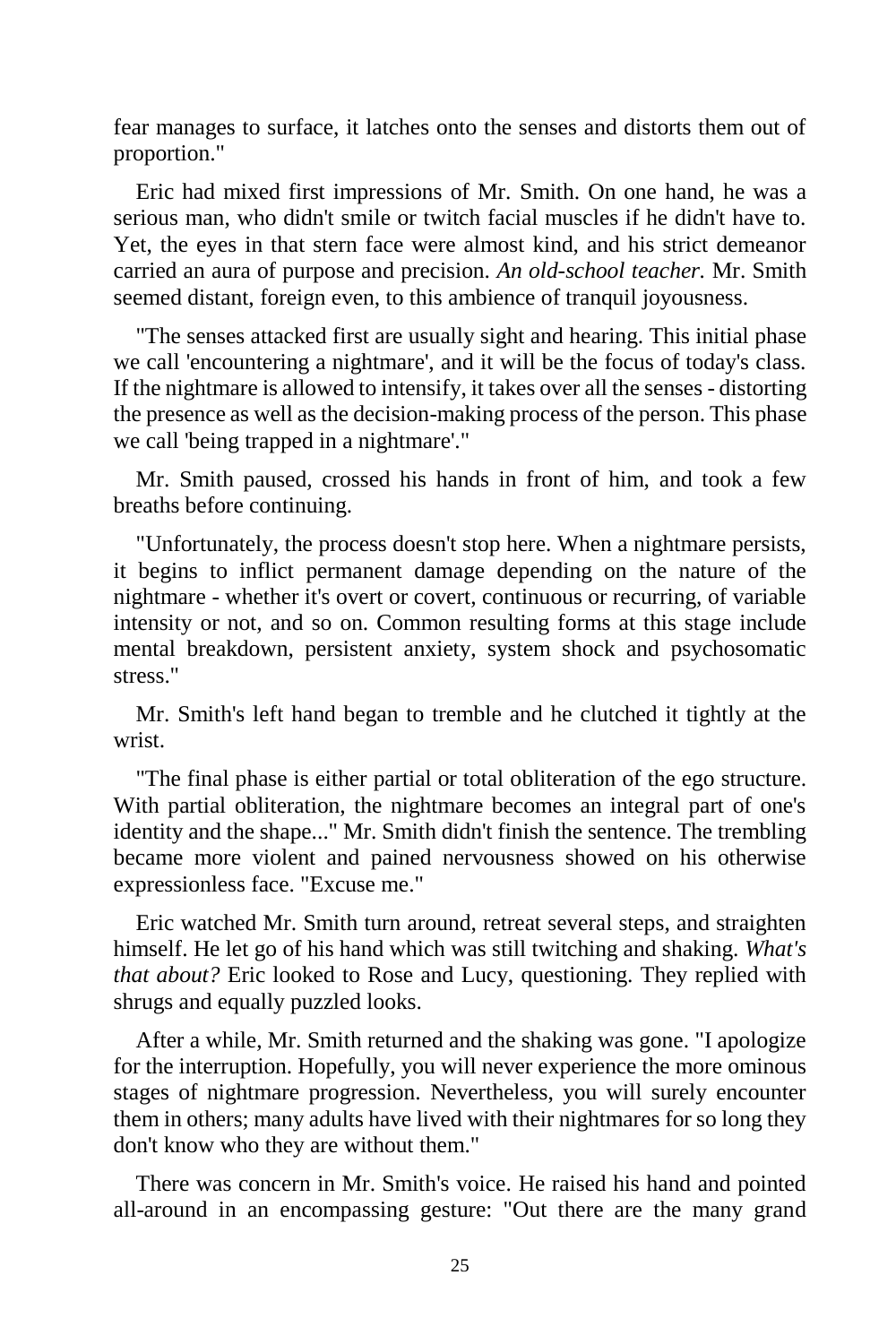dreams and goals which have spiraled out of control. These dangerous nightmares turn into a collective psychic sludge which threatens not only the dream realms of humanity, but the real world as well. To stop this downward spiral, we need dreamers who are disciplined warriors and wise mages!" Silence followed, and Mr. Smith's gaze became lost in the distance. "The necessity is obvious."

Eric was taken aback by the sudden change of tone. There was urgency, and a strange kind of sincerity in his voice. *He's a peculiar fellow.* Mr. Smith was knowledgeable, yet gave the impression of a monotone personality. *I mean, who wears a gray suit in this place?* But, there was something else that didn't quite fit. Eric's mind worked furiously to find a word to describe it... and churned out the word 'broken'. Eric couldn't explain why exactly this word got stuck in his mind, but it made him feel a little sad for Mr. Smith.

Mr. Smith's voice steadied and he continued with a lowered tone. "For the time being, let's focus on the task at hand. I will presently use ward magic to create a minor protective barrier, and conjuration magic to summon a specimen of the goblin species. Please sit around the circle I shall form now."

A magic sphere appeared in Mr. Smith's hand and quickly took on a greenbrown hue. The sphere expanded to include Mr. Smith and a large portion of the wooden platform. A bright circle flared where the sphere intersected the ground, and except for the occasional shimmer, the rest of the sphere became invisible. He gestured for them to sit around the circle.

"The creature I'm about to summon is not evil. He is not from the human world, but he lives and dreams its own dream. At times, their dreams entwine with ours, and our fears are quick to fill the blanks of what we don't know. Fear distorts the dream; it hides and exaggerates. To see past the nightmare, you have to see past the fear. Do not be alarmed, the goblin cannot leave the protective circle."

Mr. Smith closed his eyes. He put his hands together so that only his fingertips touched, and murmured under his breath. A flash of light appeared at the center of the circle and disappeared just as quickly.

## "Greetings Gokrag!"

There was a goblin at the center; the same kind that haunted Eric's dreams. *Those teeth!* It had green pimply skin with charcoal markings, and it was wearing a tattered loincloth. *No club in either hand,* Eric noted with tense relief. The goblin grunted.

"How many of you have met a creature like this?" All hands went up in the air, some more hesitantly than others. "Good."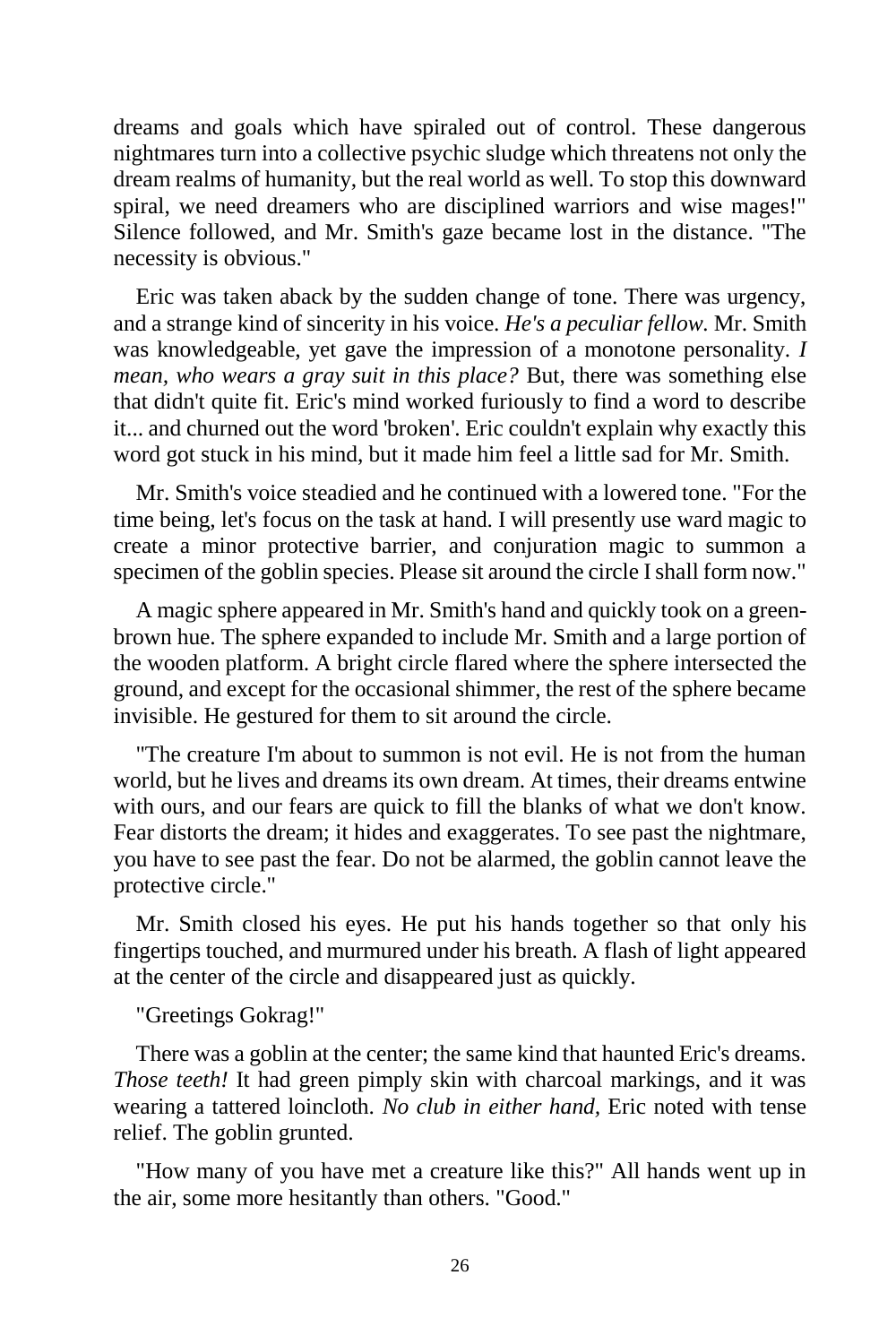Eric's heart was beating fast, but the goblin made no hostile movements and there was the protective circle as well. He calmed himself. The goblin was much less fearsome in the flesh than in the back of Eric's mind.

"Thank you, Gokrag, for answering the summons per our agreement. Please accept this token of continued good will." Reaching behind, Mr. Smith produced a basket filled with food, and offered it. The goblin took the basket, sniffed it, lowered it to the ground and picked out a bony piece of meat. After slumping to the ground, it took a few small bites and began chewing slowly.

"Observe him," Mr. Smith addressed his students. "More importantly, observe the difference between what you saw in your nightmares and what you see in front of you. Even now, your perception is most likely distorted to a lesser degree. What do you find scariest about the goblin? That part is where the nightmare latches on to inflate itself."

Eric turned to Lucy and said quietly: "The scariest is the rocket launcher on its back."

Lucy chuckled. "Shhhhhhh."

It didn't take Eric more than a few seconds to realize that the teeth were scariest to him. The eyes didn't look red nor demonic: just small, black and tired. Granted, the goblin was a bit smelly, but not nearly as obnoxious to overwhelm one's senses.

*Why the teeth?* Eric looked at those jagged edges and yellowish spikes, devouring the meat one bite at a time. There was not much order to their arrangement; a few fangs didn't fit inside and remained in sight even when the creature closed its mouth. Eric tried to count just how many teeth there are, but the goblin refused to stop chewing. *They are not as big as I thought.*  In Eric's past nightmare encounters the creatures' teeth were disproportionately big - such giant teeth couldn't possibly fit within the small head of this goblin. In his mind's eye, the goblin teeth shrank to the somewhat proportionate size visible before him. *Not big at all.*

Time passed in quiet observation and self-reflection. The goblin was done with the bone and munched on a juicy orange.

"Is anyone brave enough to step into the circle?" Mr. Smith asked. "Is the fear really gone or have you just swept it under the rug? This is your chance to test yourself and find out. Will you make sure this type of nightmare doesn't rear its ugly head again?"

Eric smirked. His hand was up in the air, along with Lucy's, Rose's and several others'. *More than half the class. Barely.*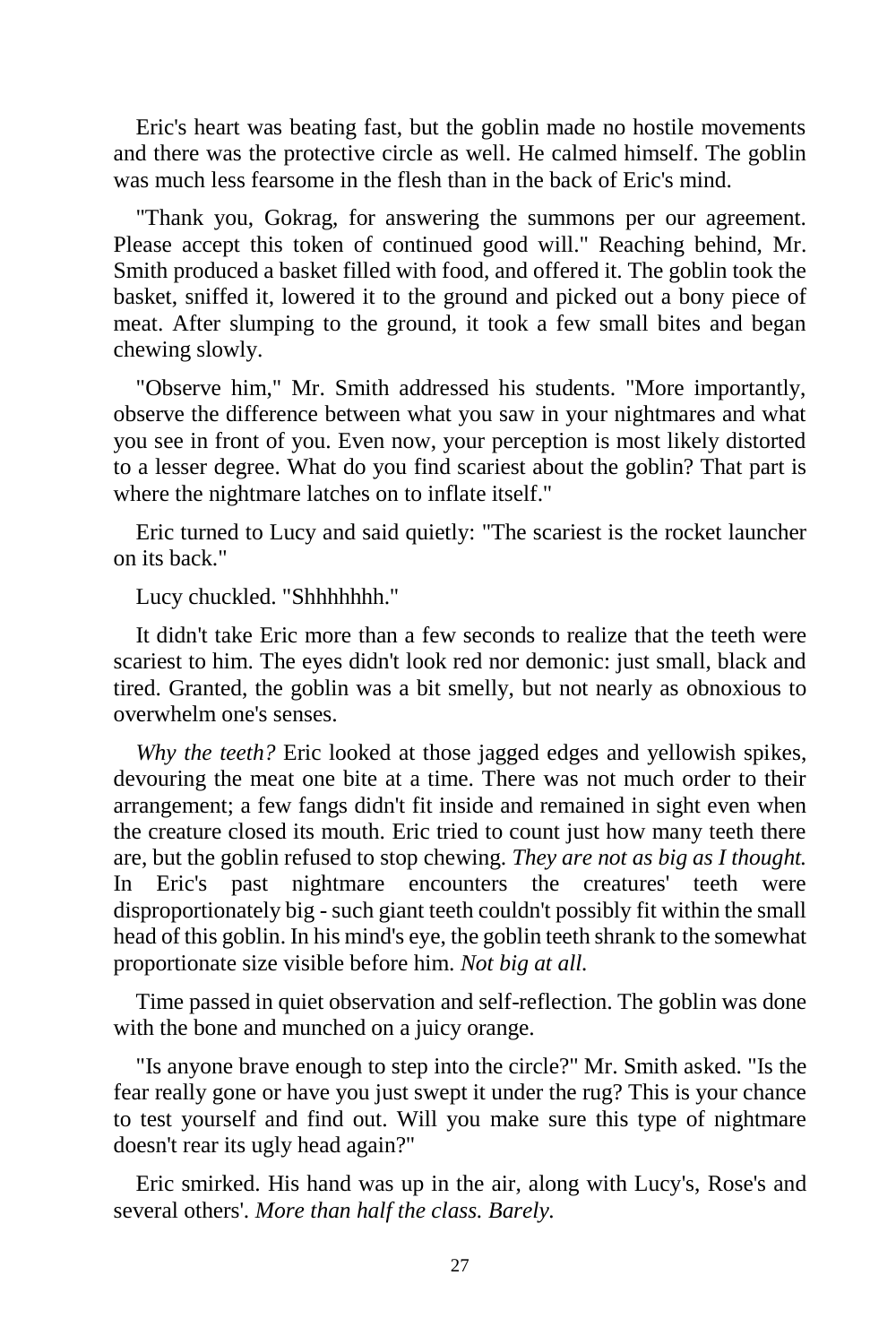Mr. Smith picked out a tall, scrawny boy and directed him to enter the circle. The boy clasped his hands and raised them. He puffed his chest, and walked towards the circle as a champion entering a boxing ring. Mr. Smith's stern look silenced any would-be cheering from the audience, but amused expressions and a few chuckles could not be suppressed.

The boy carefully planted one leg inside the circle, and when the action met no response from the goblin, another careful step followed. At the third footstep, however, the goblin sniffed the air and made a slow, but deliberate advance towards the youth. In a blink of an eye, the boy was outside the circle. He sighed with relief and repeated the procedure several seconds later.

After a few tries, the goblin got annoyed and turned its back on the boy. Encouraged, the boy took a few more careful steps.

Suddenly, the goblin turned around with raised hands and the loudest roar - scrambling to cover many steps in one, the boy fell on his behind with a thump.

The audience was stunned in silence.

The goblin made no further sign of aggression, but its roar turned into a throaty, cough-like sound. *He's laughing!* The boy quickly left the circle, obviously relieved and glad to be alive. There was cheering now, albeit unclear for whom it was intended.

"Courage is admirable; cockiness is not," Mr. Smith said. "Who wants to go next?" After the spectacle, fewer hands went up in the air. "You. Go."

Lucy stood up. She walked casually along the protective luminance of the circle, intending to enter from the point farthest to the goblin. She took a deep breath.

"Good luck!" Rose yelled.

Lucy stepped inside, paused, and took a few more steps towards the goblin. They watched each other silently for several seconds. The goblin tried to pull the same trick as before: it turned around, waited a moment or two, and then gave a loud roar. Unfazed, Lucy didn't budge. She held out her hand, above which a perfect little magic sphere appeared.

"Come closer and I will make you eat this," Lucy said coldly.

The goblin seemed to comprehend the intention, and neither of them made a further move. Lucy's breathing remained steady.

"That will be enough," Mr. Smith's voice broke the stand-off.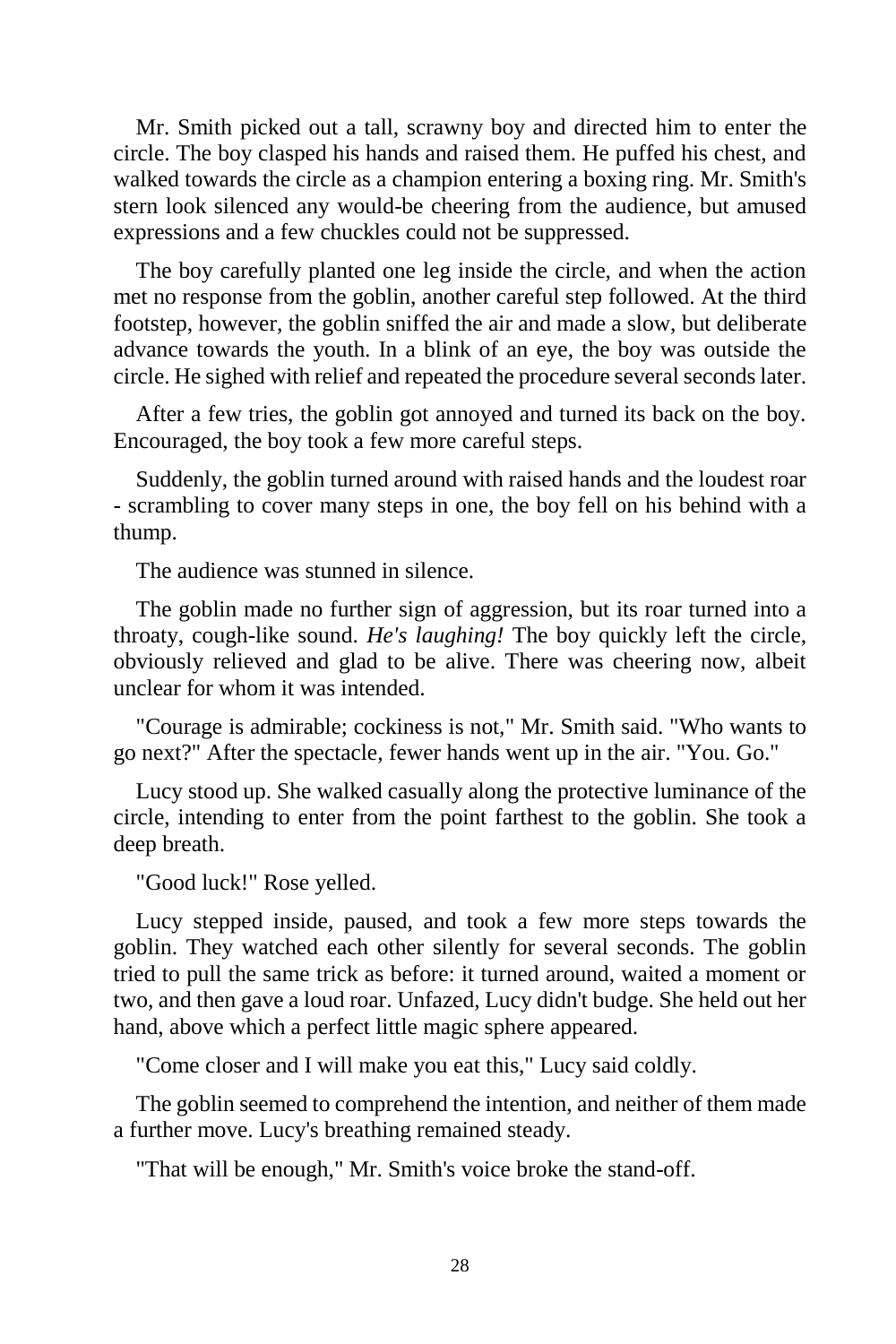Lucy backpedaled slowly until she was out of the circle, and then let the sphere disperse.

"Next! You."

It was Eric's turn. Rose tapped his shoulder for encouragement, and he stood up. He exchanged nods with Lucy on his way to the far side of the circle. Once there, Eric jogged his shoulders and turned his neck around a few times to loosen the muscles. *Am I supposed to fight? Not likely. If it jumps me, I'll shove to the side and get out. Deciding on this exit strategy* freed up his mind to focus on the here-and-now.

"I'm ready!" Eric announced out loud, partly to motivate himself and give voice to his decision. There were no objections, and upon Mr. Smith's slight nod of consent, he entered the circle.

The goblin made no hostile movements. Cautiously, Eric walked as close to it as Lucy did before.

He could smell the creature. *Obnoxious, but bearable.* Eric glanced at the claw-like hands, the teeth that had some food stuck in them, and finally the eyes. The goblin was already staring at him, and once he met the creature's gaze, he couldn't look away. One moment passed, then another. *A staring contest,* Eric realized.

Time went by, and he grew more aware of the subtle stirrings within the goblin's still gaze. Eric's breathing slowly steadied.

*Will it make a move?*

There was a meager bone in goblin's hand, and the memory of a previous nightmare flashed in Eric's mind. A feeling of being chased by angry teeth and hardened clubs seeped in. *That was then - this is now.* Eric's gaze wavered for no longer than an instant-

The goblin stepped forward and let out a battle cry. Instinctively, Eric responded with a tense, loud shout of his own.

The shout-out lasted several seconds, but neither of them made any other move.

Out of breath, the goblin huffed, stepped back, and calmly bit down a piece of meat from the bone in his hand. *It's over.* Eric retreated, and once out of the circle, he let out a sigh.

"Anyone else? Who's next?"

Eric walked back to his friends. Rose stood up, and waited for Eric to be seated.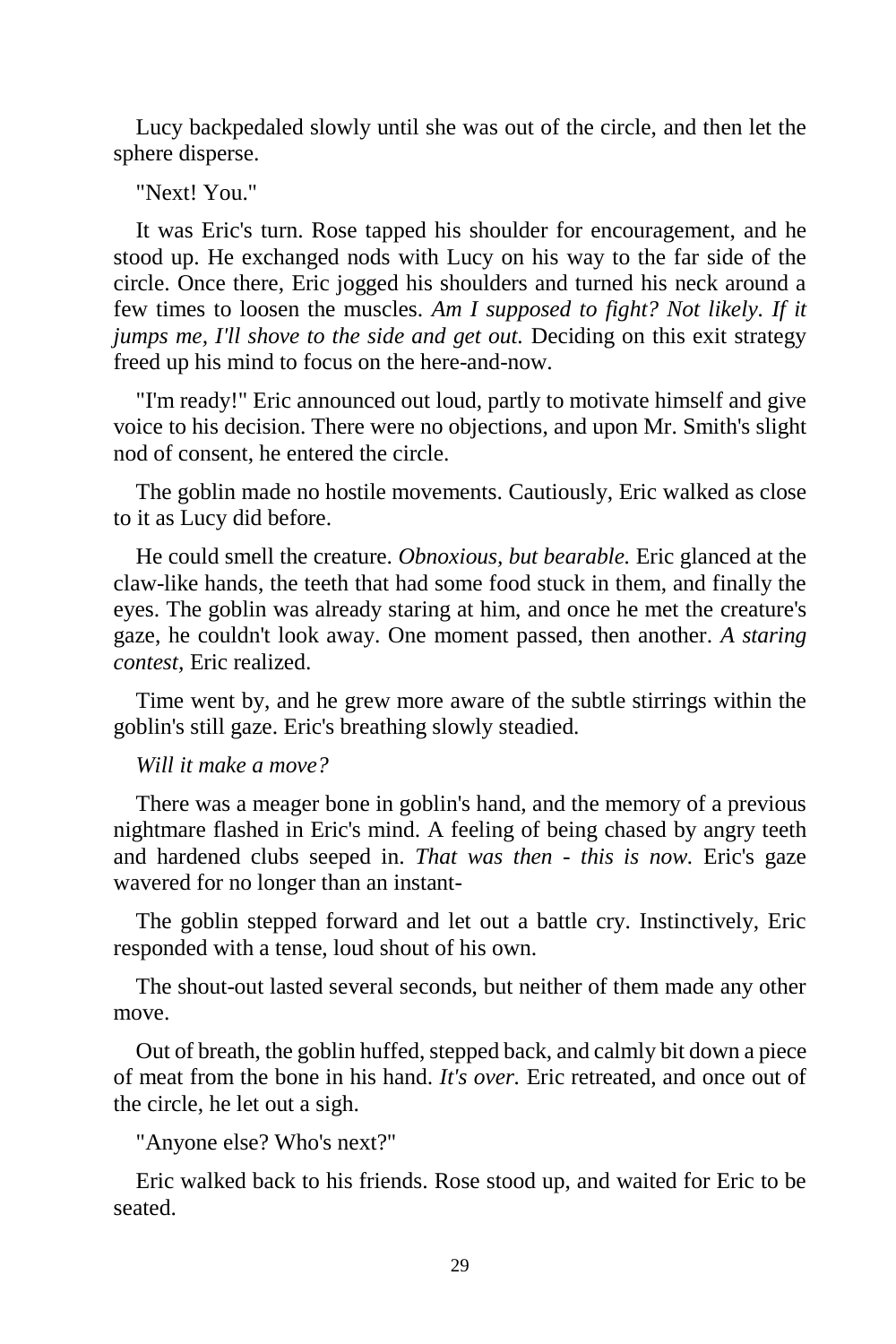"Go get him," Eric said.

"I sure will," Rose smiled, and her eyes twinkled with a dash of madness. "He's a sweetie."

Rose continued talking as she casually entered the circle. "Oh my, you're a cute goblin, aren't you? Who's a cute goblin? Yes, you are." She placed her hands on her knees and lowered herself a bit so the two of them were at the same eye-level.

"I met some of your cousins; they act all tough and mighty, but they're just big moochies really." She was treading closer in half-steps. "I bet you have a big heart beating in there too, I just know it!"

Rose kept talking, on and on without pause. The goblin watched her quietly, tilting his head once in a while.

"...wanna be friends? I can be a good friend, why, just ask anyone..."

*When does she come up for air*, Eric wondered. *She's relentless.*

"...come on, let me see your smile! Just a little, teeny-weeny smile..."

Finally, the goblin had enough. He reached into the basket, pulled out an apple, and tossed it towards Rose. The goblin looked her in the eye, and made a shoo-away gesture.

"...an apple? For me? I was just getting hungry. Thank you! You're so kind!" Rose waved back to the goblin and stepped out of the circle. She was grinning senselessly.

"What's your name?" Mr. Smith asked her.

"Rose."

Mr. Smith nodded. "An interesting approach, Rose. Well done."

"Thank you."

"'Interesting' is one way to put it... 'insane' is more like it," Lucy whispered. She stared incredulously at Rose as she came closer, and continued out loud, "I can't believe you managed to sweet-talk that ugly thing into giving you an apple."

"At least I didn't threaten to blast him away, ha!" Rose retorted. "Plus, I have an apple and you don't!" Rose briefly stuck out her tongue and maintained a mock-serious expression, but couldn't keep the grin off her face for long.

Lucy tightened her lips and gave Rose her best impression of an evil stare.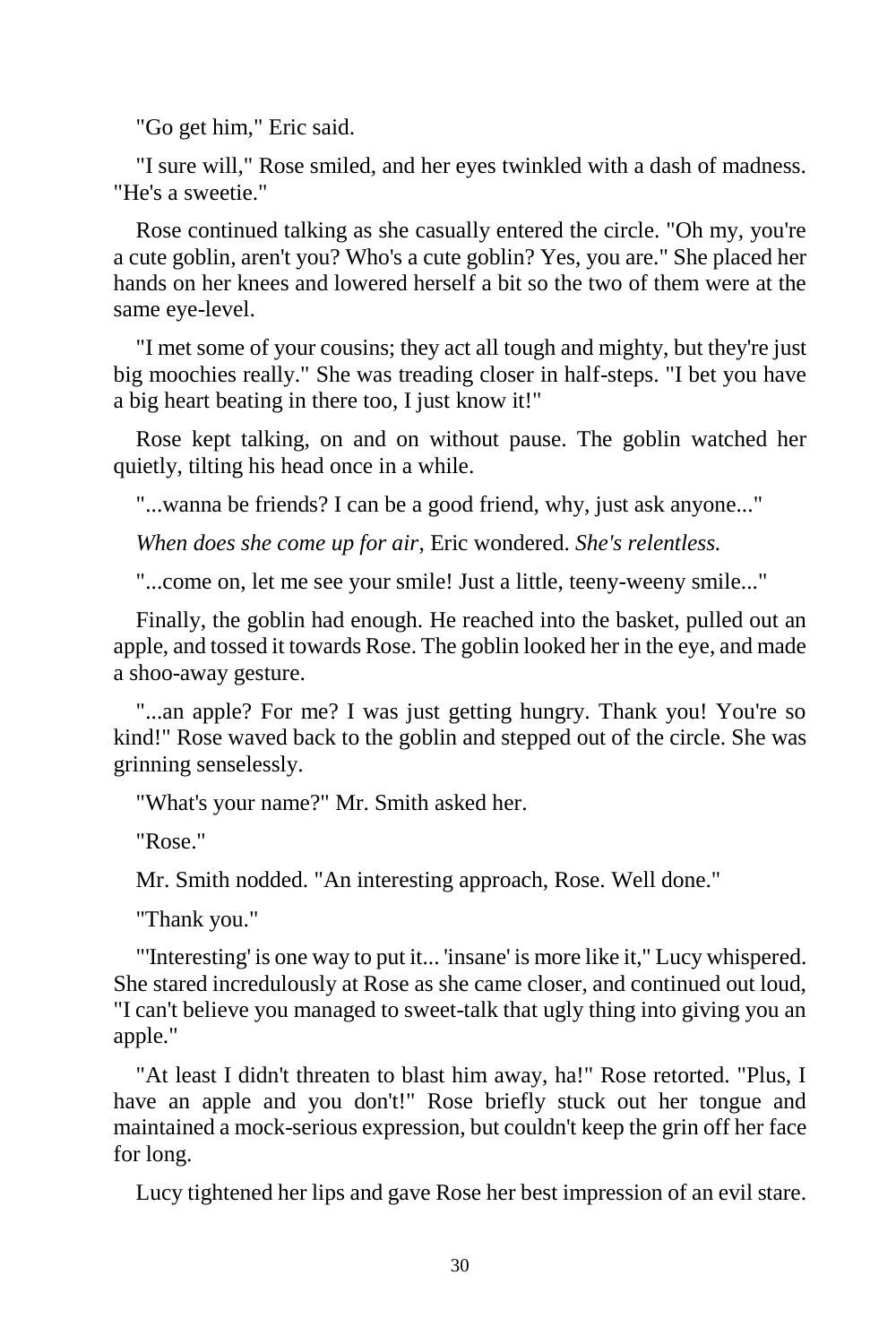"You're both crazy," Eric said. "Much crazier than any goblin."

The next thing Eric noticed was an apple bumping his head and rolling down his lap. "Auch!"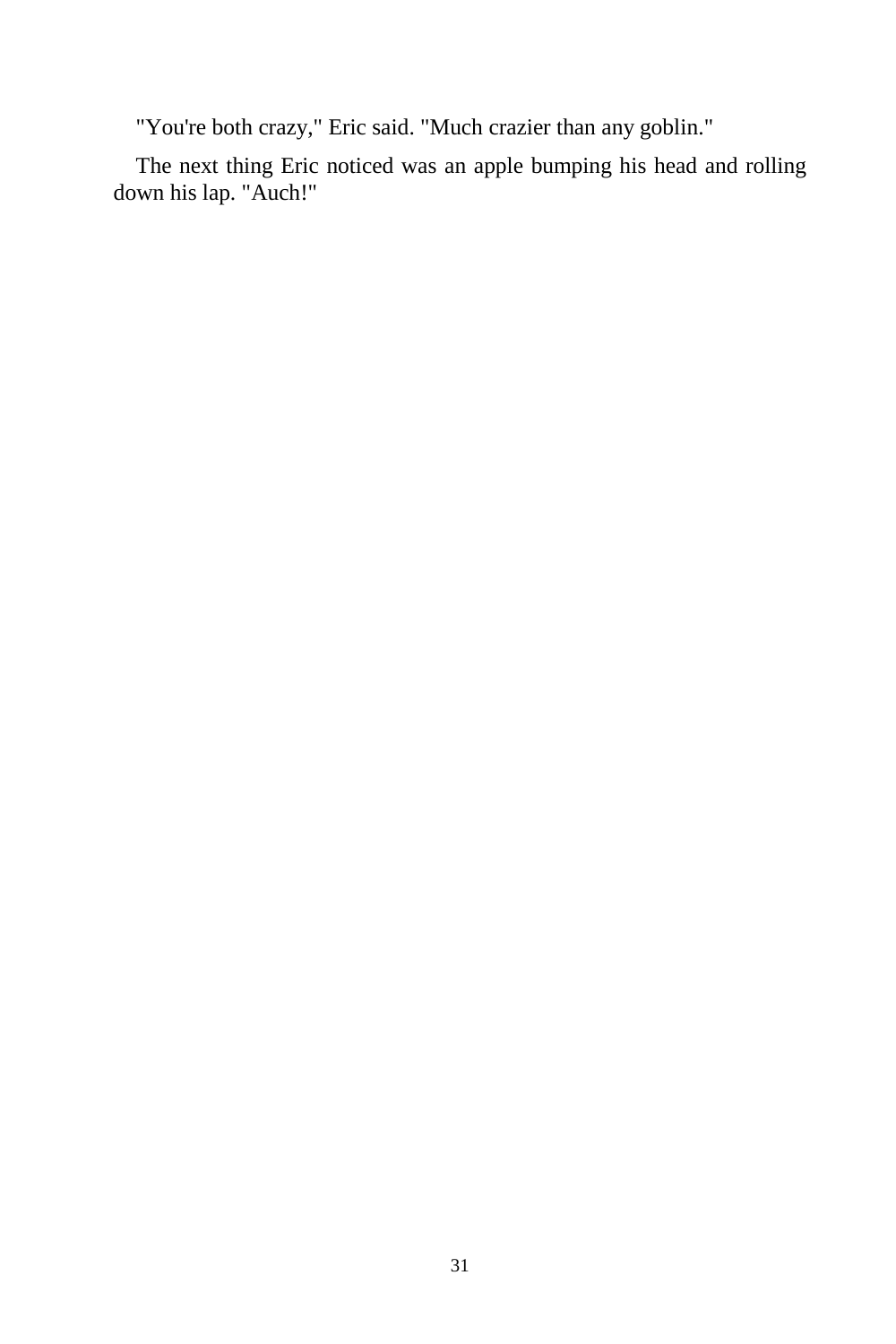#### CHAPTER 5 - FIRE ATTUNEMENT

*Heat and light? Burning passion and consuming intelligence? The fire element is violent change and the fuel of willpower. Thirst after selfdiscipline for restraint, and aspire to wisdom for direction!*

- Fire, Dreamer's Handbook

"Come on!" Lyle's words were a break in an otherwise continuous stream of inarticulate yelling. "We're almost there!"

The brothers were riding Duke and being their usual loud selves a short distance ahead of Eric and Rose. They were adamant about showing off their new discovery: a nearby place with huge flames that don't burn. Despite the brothers insisting on haste, Rose and Eric were walking at a leisurely pace.

"Where is Lucy? Is she coming?" Eric asked.

"I don't know. She mentioned an upcoming exam in real life... perhaps she's staying up late to study," Rose said.

"Studying at night? She should be sleeping."

"Maybe she's studying in a dream."

Eric shuddered at the thought. "That sucks..." Spending half a day in school, the other half studying and doing homework, and then dreaming about the very same thing at night was not Eric's favorite thing. "That's one of the worst nightmares."

Rose thought for a moment. "I don't think so. If you dream about the things you learned and not about studying itself, it can be interesting. And sometimes things make more sense in dreams, don't they?"

Eric shrugged, and kicked at a grassy lump of earth.

"Maybe she's having a nightmare about failing the exam," Rose said.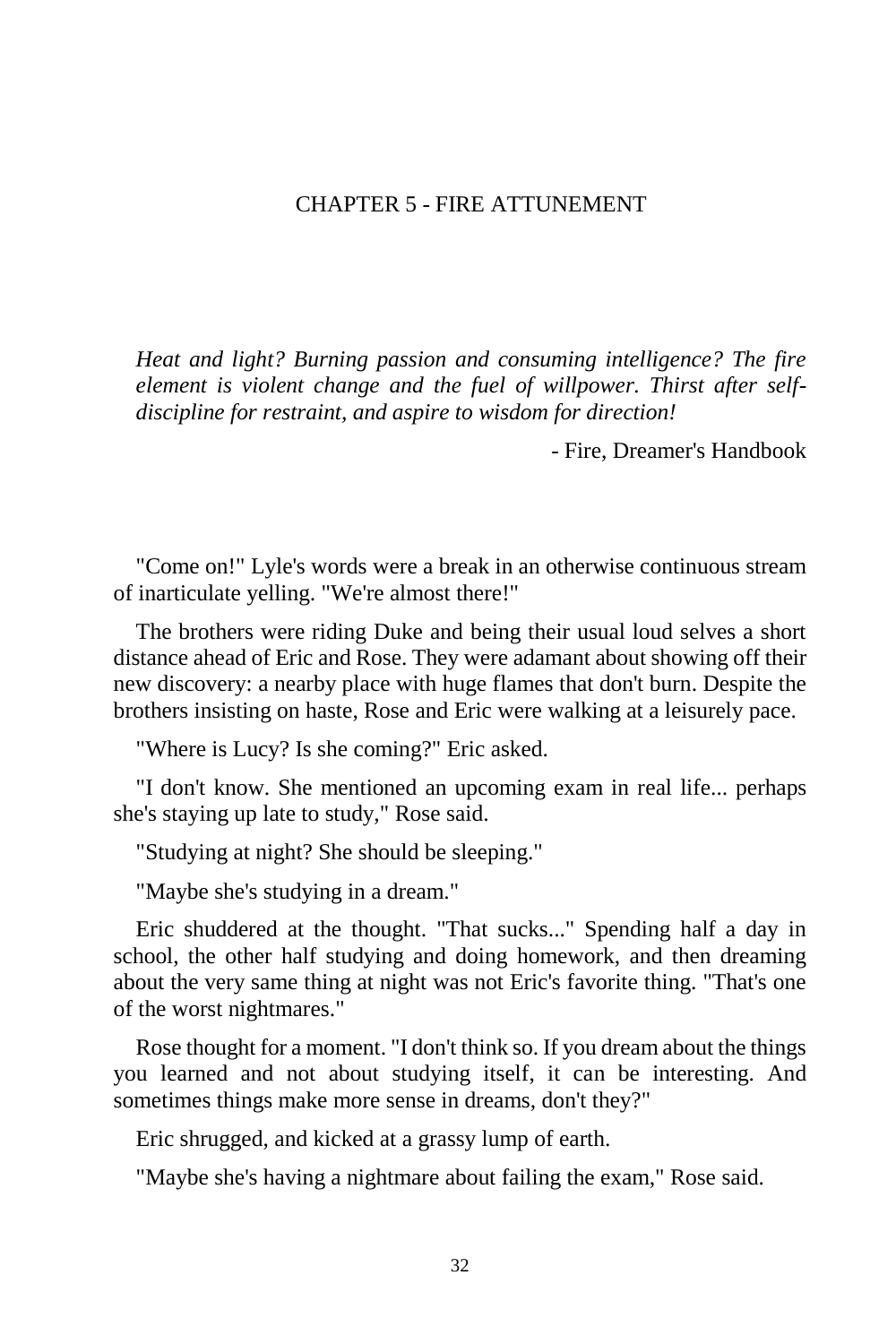"Lucy, failing an exam? Not even in a dream," Eric waved dismissively. "But... having a nightmare about being only second best? Quite possible."

Rose snickered.

"Hold it!" The shout came from ahead and Duke obliged. Kyle and Lyle dismounted and ran back to Eric and Rose.

"Hi! Hello!" Lyle waved his hand in front of Eric's eyes, as if to see if he's paying attention. "We're here!"

"Yes, I can see you," Eric said.

"Ehehehe," Kyle simpered boastfully and pointed somewhere to Eric's left, "There!"

Eric turned around slowly, and as he did, a sensation of heat struck him. *What...*

The heat came from a huge pillar of flames! The flames sprung up from a circle with inlaid pebbles, but there wasn't any wood or coal fueling the fire.

Eric's jaw dropped and remained so until he processed what he saw. "I don't get it. We just came from that direction, how could we not see it?" He directed the question to Rose, but she answered only with a look of disbelief.

Kyle stroked his imaginary beard. "Sometimes you can get someplace only if you know where you're going... or if you're awesome explorers like us!"

"Exploration, ho!" Lyle added with a raised fist, and ran towards the fire. Kyle turned around and joined him.

Eric wasn't so eager to go anywhere. The flames were imposing, majestic even - he couldn't help but stare. There was something about the dance of bright, shifting hues that was drawing him in...

Eric's mild trance was broken when Kyle and Lyle reached the fire, and charged straight into its center with a battle cry.

*Are they okay?* Eric wasn't sure he could distinguish their battle cry from cries of being burned to death, but the brothers were alive and well, improvising dance-moves amidst the flames.

Eric spotted several wooden benches spread around the bonfire, facing it. A young man was waving to them invitingly from one of the benches. Rose nudged Eric and beckoned in the same direction.

Eric mumbled in agreement and they walked over to him.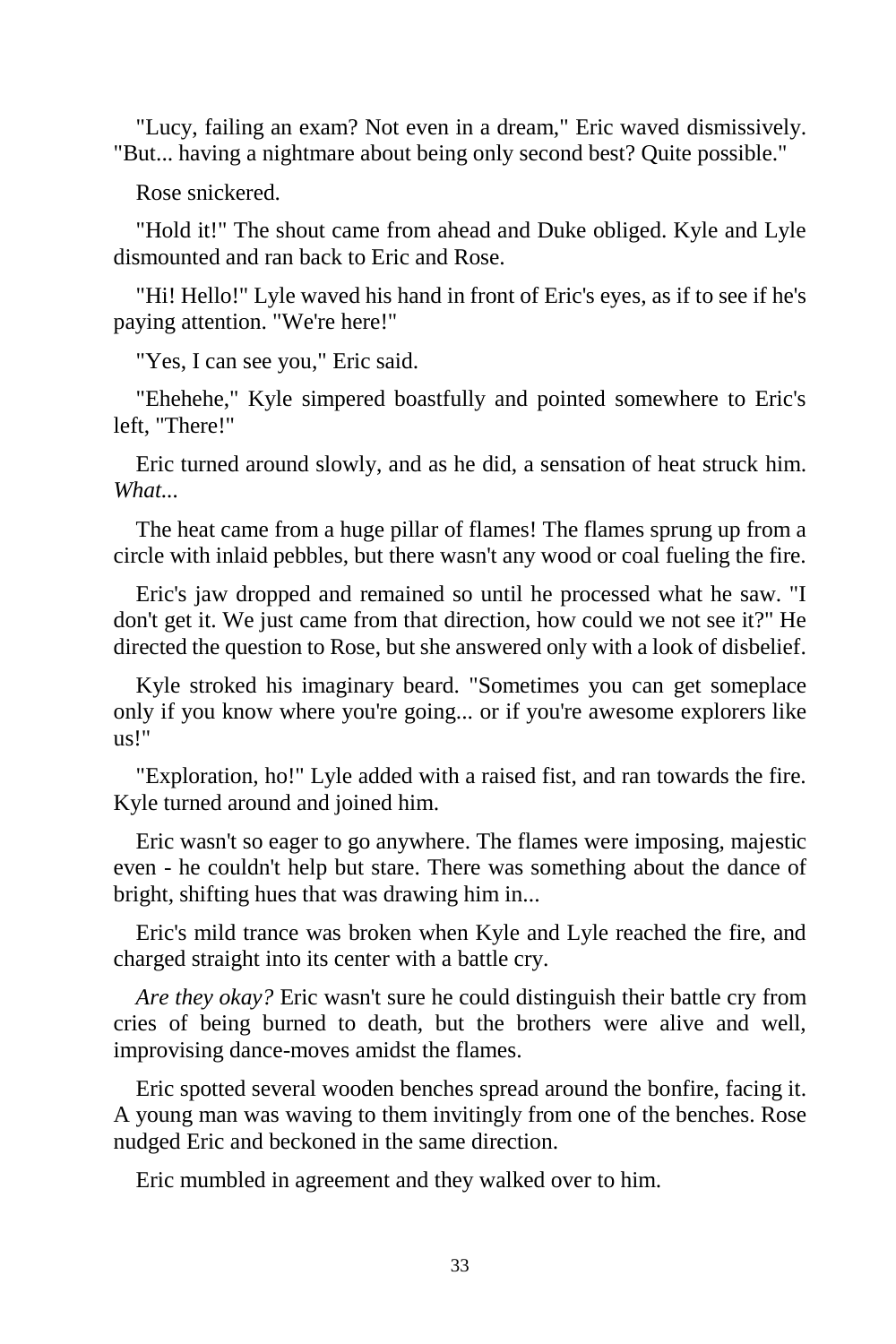"I hope you're not planning to rush in like those two." The young man stood up to greet them with a handshake. "Hi. Ohlson."

Ohlson was wearing dark green jeans and a white t-shirt. His hair was cut short, but just long enough to be uncombed. Both of them shook his hand.

"Hello. I'm Rose, and this is Eric. We weren't really tempted to. What's all this anyway?"

"That fiery pillar? It's a high-end training supplement, used mostly for fire attunement and occasionally for cleansing rituals," Ohlson explained. "Good for meditation, too."

"What's a fire attunement?" Eric asked.

"You don't know?" Ohlson scratched his head. "Well... if you try to use fire-based magic without some kind of attunement, the result can be unreliable and volatile. These flames were made for easy and straightforward attunement. It's just a little help so you notice the fire within, and accustom your mind to the conscious use of the fire element."

"Is that what you're here for?" Rose asked.

"Me? Oh, no. I'm planning to hold my first class soon, and I came here to think and prepare. Watching the flames relaxes me and makes thinking easier. To be honest, I'm not sure what I should teach!" Ohlson laughed nervously. "I have several ideas floating in my mind, but I haven't decided yet... When I figure it out, will you attend my class?"

Rose and Eric hesitated, and Ohlson continued. "I promise to do my best! If I see some friendly faces maybe I won't get crushed by performance anxiety..."

Eric exchanged looks with Rose.

"All right, we'll come to your class, just stop with the puppy eyes," Rose said.

Ohlson clasped his hands and his smile grew wide. "Great! My first students. Thank you! You won't regret it!"

Eric nodded, and his attention wandered back to the flames. "Does that fire really not burn?"

"You can give it a try if you want. Walk around the outer circles of the fire, and when you feel like you can't take it anymore, just back down. With practice you'll be able to go all the way. This fire burns your mind but not your body."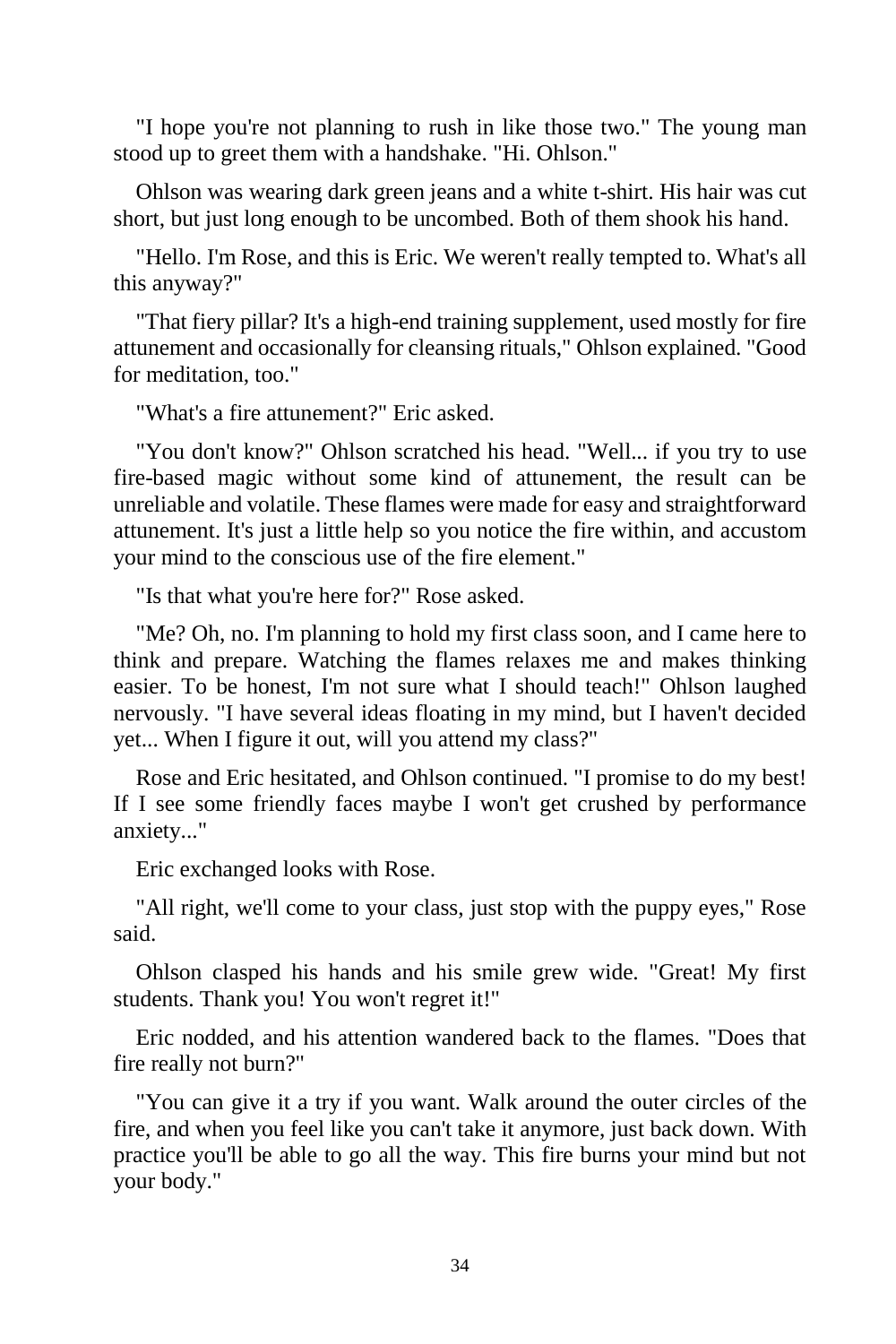They nodded. Eric was getting excited to see for himself.

"Decide who goes first, and I'll herd the break-dancers out of the fire." Ohlson stood up and walked towards the flames.

Eric bowed slightly, "Ladies first!"

"Hahaha, I don't think so. You're the brave one, go ahead," Rose waved him off.

"Ha! That was my plan all along!" Eric said, and strolled after Ohlson.

\* \* \*

Eric stared at the string of white pebbles in front of his feet. The small stones marked the boundary of the pillar of flames, and Eric was reluctant to lift his gaze. The heat from the fire came at him in waves; each demanding his attention and acknowledgement. He knew if he looked up, he might change his mind about doing the fire attunement ritual. *One step at a time.*

The thought of taking the first step itself wasn't so frightening; the short, yellow flames along the outer perimeter were almost imperceptible. Furthermore, Kyle and Lyle's fearless charge into the center of the pillar proved it could be done. *If they can do it - I can do it!* Eric didn't think of himself as a quitter, and knew if he took the first step, he would take all the other steps as well until he reached his goal. In his mind, with the first step he would commit to a decision.

Eric inhaled deeply. *Let's do it!* He felt hot air fill his lungs, and as the air left his body on the exhale, he stepped inside the circle. The stones and pebbles beneath his bare feet were warm, but not searing. The yellow flames danced over his skin, causing no pain or harm. The heat got upped by a notch and he found breathing a tad more difficult.

"Good! Don't stop - always keep moving! The yellow pebbles lead you around in concentric circles, while the red ones spiral into the center. Walk around, take your time, and when you feel ready, move closer and start circling again. Just keep walking and keep breathing!"

The yellow line was there and Eric began following it. *One foot after the other - not so difficult.* Just to be careful and avoid mistakes, he walked a full circle following the outermost yellow line. He grew accustomed to seeing the dancing flames and feeling the heat, and a pang of boredom tempted him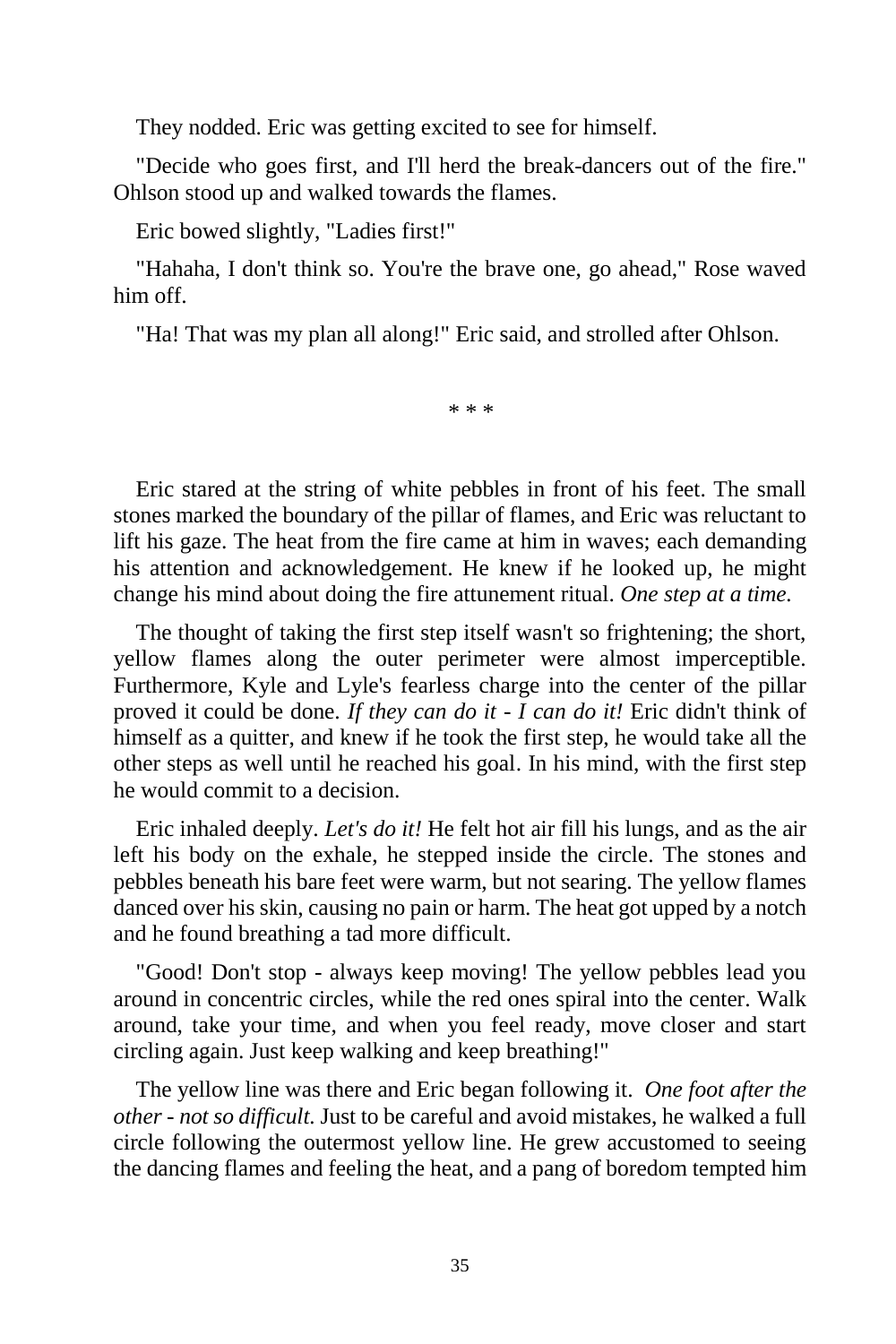to head straight for the center. Ohlson expressly advised against that route; he said it's only for masters and hotheads.

Eric sought out the red line and decided it's time to ramp up the difficulty. Heading closer to the center of fire made it more difficult to breathe and move, but it was well within his level of tolerance.

Step after step after step.

Maybe he got carried away or just plain forgot, but Eric kept following the red line instead of transitioning to the next yellow line, or the one after that. It wasn't a conscious decision. His eyes might have been looking, but his attention was turned inwards.

Slowly, the heat around him ceased to be a sensation reported by the nerve endings on his skin, and instead became a presence - a reality which weighed down on him and burned his lungs from within. Soon enough, Eric found out that the secret is not in taking a step closer, but in being able to walk and remain conscious in that particular domain of fire.

Each step became an accomplishment in itself. The heat was no longer outside of him - it was within him. The flames didn't burn his flesh, and the body felt no burning pain. However, the flames burned his mind, his sense of self, and became a wall to be breached. Just breathing in and out required more and more effort. Eric was no longer walking a spiral or a circle; he was climbing a steep, fiery mountain with will alone!

Dangling thoughts had to go; burned away by the fire. Producing a thought only gave the inferno something to burn. As his concentration became more and more focused, his self-awareness allowed only two things to exist in his universe: breathing and movement. Breathing in and out was the only thing that assured Eric of his own consciousness. Distance was the other thing he was acutely aware of - every small movement had its cost and consequence on the 'self' which was burning away.

Going forward, his immense focus turned into something else. Breathing, his only confirmation of self, turned into a bright flame. Distance and resistance became not an obstacle, but a fuel for the fire that was now him.

He let the bright flame from within ablaze and burned away the illusionary flames of the fire pillar.

Eric opened his eyes and saw that he was standing in the middle of the circle. The pebbles felt cold beneath his feet. The dance of flames around him had a magical motion, a magical tune to it. Yet, there was no fire other than his own.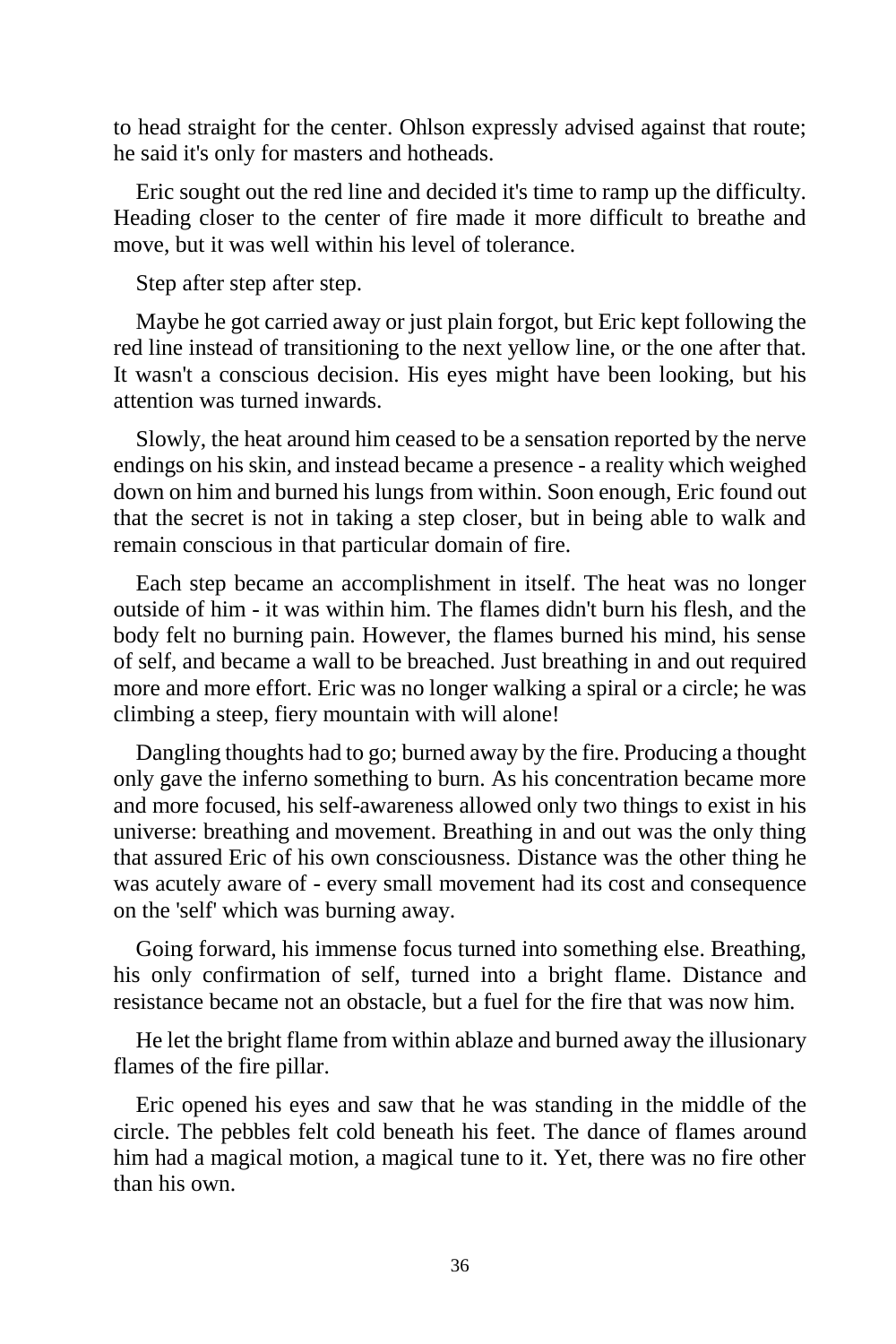With measured steps, Eric walked out of the circle, holding in his awareness the fiery shape of his own will. No thoughts or emotions were left dangling.

\* \* \*

"That was totally irresponsible!" Annie was furious. "Why did you allow them to rush in unprepared like that?"

"I mentioned it's best to make a few circles and back down, but..."

"Mentioned?! You think mentioning something in passing will help them make an informed decision?!"

"If you put it like that, I guess not, but kids who find this place on their own are ready to..."

"But they didn't find it on their own, did they? They were led by firedominant brats to whom such attunement is trivial. Even if it weren't so, this careless behavior of yours-"

Ohlson held up one hand. "All right, I get it. I'm truly sorry. I made a mistake." He took a breath. "What can I do to help?"

Annie opened her mouth to continue the scolding, but several seconds passed before she said anything. "I'll get Rose out of the fire and figure out what to do next."

"Wait! She's already halfway through. Perhaps she'll back down on her own, and if she doesn't, yanking her out forcefully will cause more complications than letting her complete."

Annie nodded reluctantly. "You're right. Then... I'll go look for Joe or Maeve, they'll know what to do. Since you're better with fire than I am, help Eric get rid of excess energy. Okay?"

"Yes."

Eric heard the dispute, and watched Annie depart. He was sitting on the bench Ohlson brought him to after helping him out of the fire. *Or did I walk out by myself?* Eric wasn't sure. He was feeling very powerful, but also exhausted and frail. It was like there were two or more of himself, moving within him at different speeds. They were telling him to *move move move*, but all he wanted was to sit still in silence. His head felt like the different versions of him were trying to break out, and he winced with pain.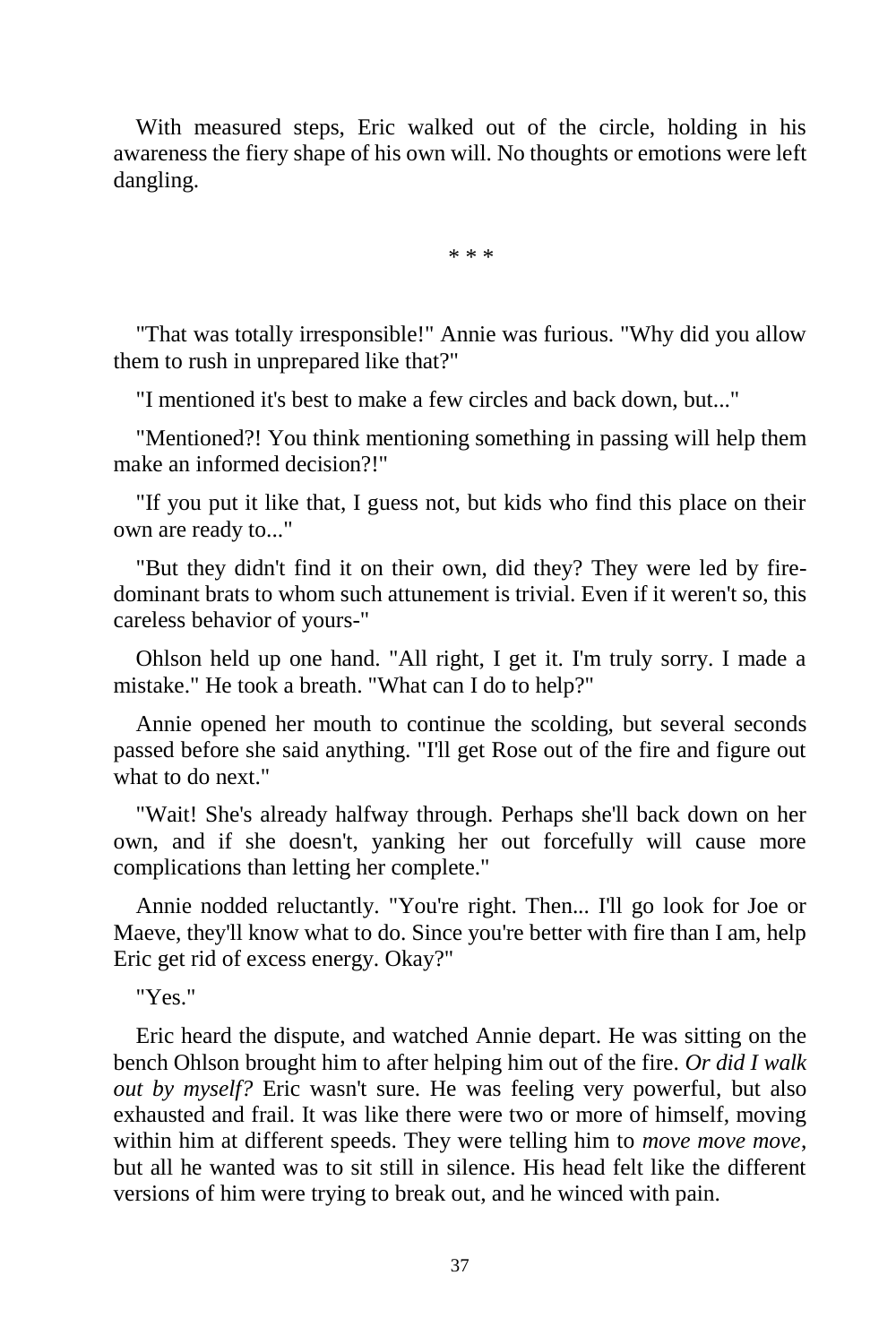"Can you stand?"

"I think so. What was that about?"

"Annie can be overprotective at times, and I should have prepared you more. Don't worry about it. You're not the first to complete fire attunement in one go, and you won't be the last either. But, there are unwelcome consequences and we should try to get you through as safely as possible."

Eric stood up slowly. He was hoping the sharp pain would stay away if he made no sudden movements.

"Let's go with the traditional fireball first. We start with an air-based magic sphere, like this." A magic sphere appeared in Ohlson's hand. "Next, we push our fire into it and let the sphere carry it away. Watch - I'll do it slowly."

Ohlson stepped back with one foot and drew the hand holding the sphere close to his body. Flames glowed inside the center of the sphere and began growing. Ohlson stepped forward, turned his palm outwards and pushed the sphere away with both his hands. The flames intensified and the fireball floated away with moderate speed. It had a short, flaming tail. After traveling some distance without hitting anything, the flames burst up and dissipated.

"Well, that's the traditional spell. A moderate amount of fire energy is externalized in raw form, using only a modest air-based sphere for containment. Once the containment is removed or broken, the raw energy transfers in an impact or disperses. You try it now."

Eric stepped back with right foot and drew his right hand close to the side of his body.

"Bend your knees just a little bit; you want to be alert and flexible. Yes, that's right."

Eric willed a magic sphere to appear in his hand. It was a bit wobbly, with blue and red hues.

"Good enough. Now, the fire you feel inside - push it into the sphere and let it fly away from you."

Eric stepped forward, backed his right hand with his left, and let go of some of the tension he felt inside. The sphere became crimson red, turned inside-out, and a multitude of flames sprayed forth from Eric's hand. The release felt good and relieved some of his mental burden.

"Well... the bad news is, that's a very lousy fireball." Ohlson put on a frown. "The good news is, it's a decent flame jet spell for a beginner, it just needs a bit more direction. The externalization of the fire element went well;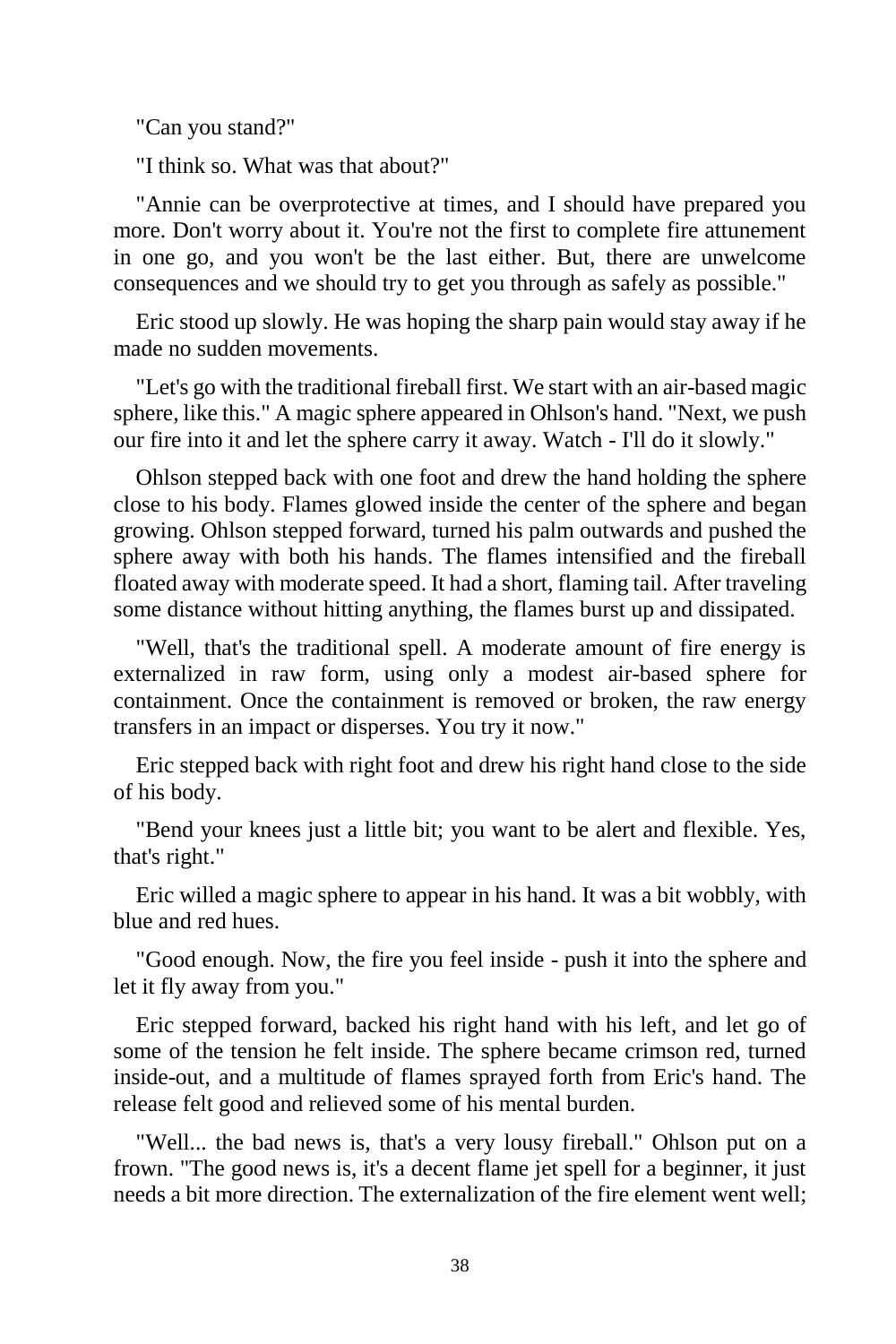that means your elemental balance will stabilize if we get you exhausted. A flame jet is a very fire-intensive spell used in close-combat; unfortunately, it's also less versatile than a fireball."

Eric nodded. A part of him knew exactly what Ohlson was talking about.

Ohlson thought for a bit. "Perhaps we should try a spell which uses water for containment? For example, the traditional energy beam. Hmm... This one is quite tricky to do slowly, pay attention."

Ohlson raised his hand, palm facing outward. A magic sphere appeared in front of the hand. The point closest to his palm pushed into the sphere, turned it into a donut, looped around, and became sphere just a little bit farther away. The sphere once again turned into a donut, looped back into a sphere, and so on. It reminded Eric of those airplanes that break the sound barrier, but here it was done repeatedly and periodically, with a rhythm of its own.

Ohlson sped up the process. Waves appeared, then a shining energy beam burst forth from his hand in a straight line, inclining only slightly.

Eric clapped his hands. "Awesome!"

"Did you see how I did it?"

"Sort of."

"In this case, fire is not contained in a fixed shape, but in a repeated, selfpropagating motion. The spell creates its context through which the fire moves. By changing the type of energy you run through the center of it, this spell can be used as a conduit in complex spells, or serve as a basis of many other beam type spells. For example, by making slight changes to curvature and quantity, we get the subcategory of magic missile type spells. Give it a try... maybe the water element works better for you."

Eric closed his eyes, took a breath, then opened them again. He tried to mimic Ohlson's stance, but realized Ohlson wasn't using one this time.

"It's okay, take your time."

Eric raised his hand, his palm facing away from him. A wobbly, crimsondyed magic sphere appeared. It turned on itself, as before with the attempted fireball, and sprayed forth flames. However, the fire subsided and resurged several times - like his hand was vomiting flames.

Ohlson laughed. "All right, that was even worse than before! Water isn't your strong suit, but you sure have a lot of fire in you! On the bright side, you might have just invented a jet pulse spell... although I have no idea what it might be good for."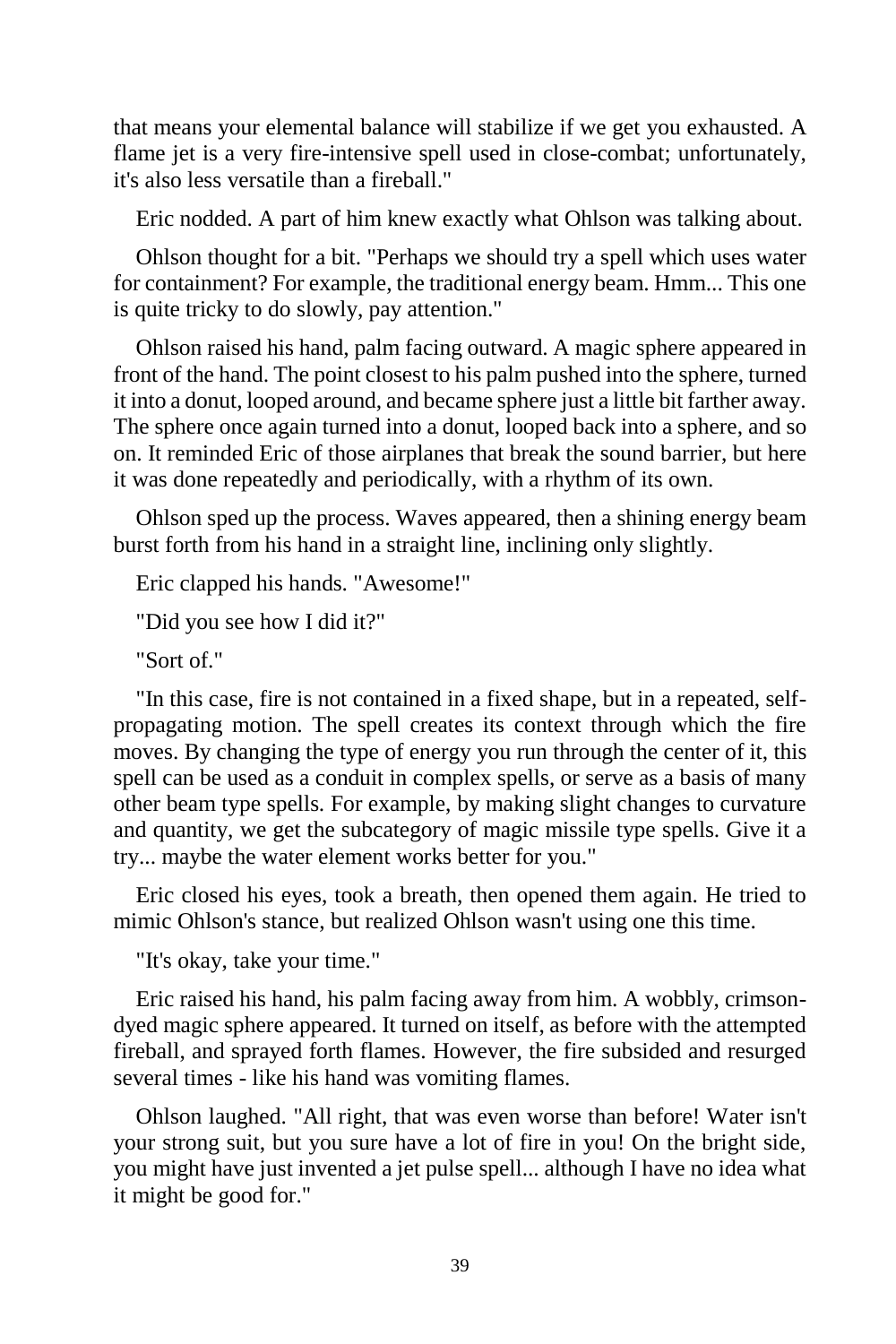Eric smiled awkwardly. He cast his head down and looked at his toes.

"Don't worry, control will come easier with practice. Let's stick with the flame jet then, we'll get to a fireball eventually. Try to keep the jet within an imaginary arc. Even if this isn't the best way to train, we have to get rid of the excess fire energy."

Eric assumed the stance, and repeated the moves. The result was the same too.

"Good, take a few breaths and do it again."

It was discouraging that he couldn't make a proper fireball, but Eric didn't have the time, energy or presence of mind to spare on failure. He did his best to let go of his expectations, and focused on practice.

"Again."

He repeated the process several times. Although the result was no different, he was getting the hang of it.

"Good, again."

As Eric practiced, more and more of the fire left him, and he recognized just how feverish he was feeling. He was tired, but there was still enough fire to mask the fatigue and push him forward. *I'm parched...*

"May I have some water?" Eric asked. "I could drink a lake..."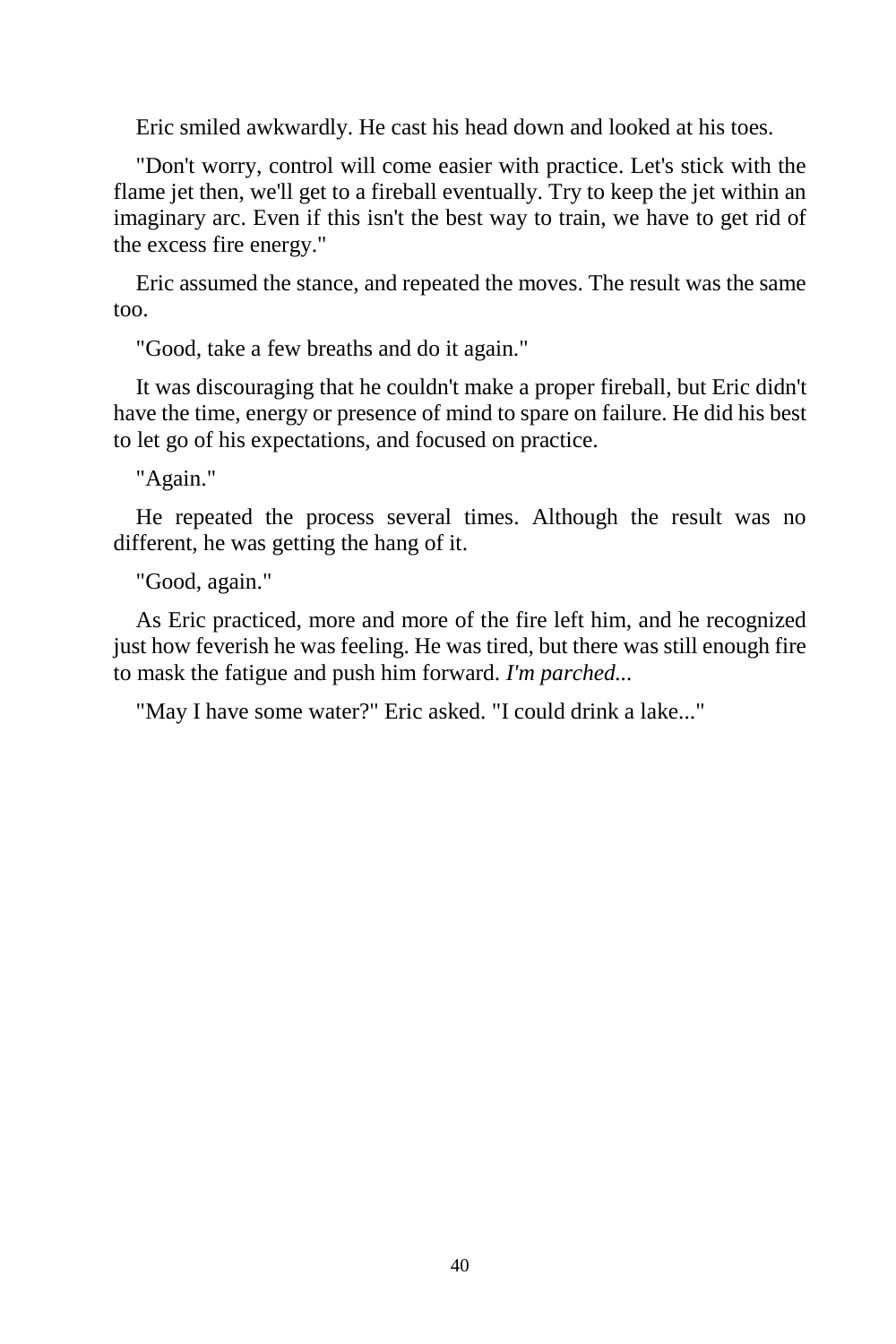# CHAPTER 6 - AIR ATTUNEMENT

*Let's skew the air / earth continuum and take a slice of it. Then, we could say that the earth element is that which has more form, while the air element that which has less form. However, there's much more to it than quantitative differentiation. Form is not simply discrete - there is always the interplay between form and awareness. When approaching either extreme, one splashes over into the other: much like background becomes foreground or existence becomes distinct from non-existence.*

*The attitude which takes the polarized extremes of the sliced view, puts them into boxes with markings such as 'matter' and 'dimension', and sweeps everything in-between under the rug is... questionable, and at times indicative of loss of mental function.*

*Such a view might be acceptable to a bored philosopher or a young mage on the hunt for limitations. For a physicist it's borderline idiotic; even medieval cartographers at least marked where the dragons are. For an elementalist, ignorant hauteur is outright dangerous: scientists may tend to go insane, but hardcore elementalists often skip that step and go straight to being vegetables.*

> - Form, Function, and the Four Elements, Dreamer's Handbook

"What a sorry bunch - it pains my eyes to look at you."

Eric was exhausted. He was looking at Master Joe, but also staring past him into the pillar of flames. Rose, sitting next to him on the bench, was no less weary. Lucy's eyes were off-focus and she looked as if she was about to collapse and fall down from the bench at any moment.

"Is the biggest idiot the one who jumps in first?" Master Joe raised a bony finger and pointed to Eric.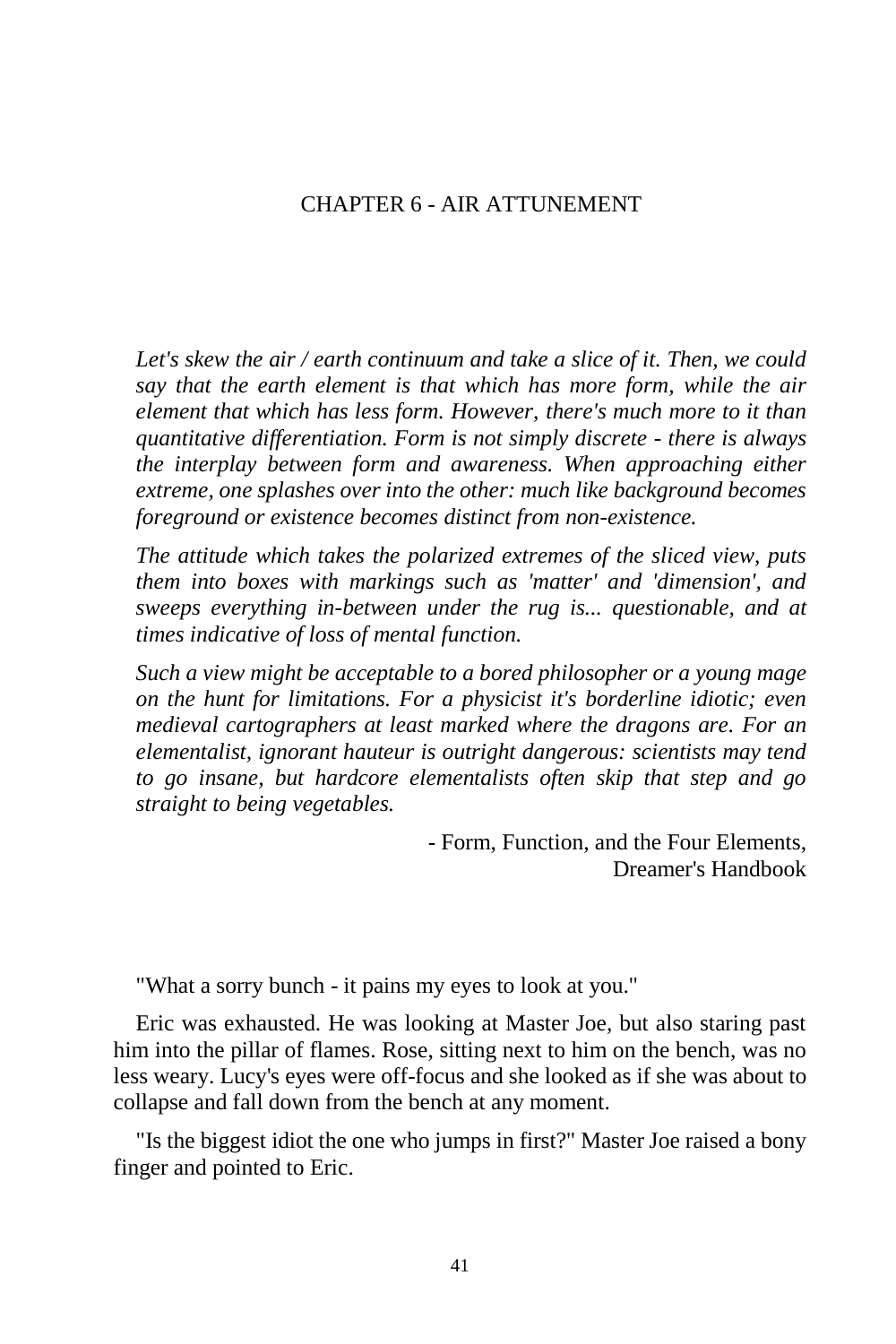Eric thought about possible replies, but didn't come up with anything noteworthy. He cast his eyes down.

"Is the biggest idiot the one who follows an idiot?" Master Joe turned his finger to Rose.

"I didn't follow him; I just let him go first," Rose said.

"Hmm... is that so?"

"Yes," Rose said defiantly.

"Well... Perhaps the biggest idiot is the one who follows two idiots despite seeing the outcome?" Master Joe lowered his finger, but looked intently at Lucy instead.

A slow blinking of eyes was the only reaction from Lucy. *The attunement pretty much wiped her out.* Master Joe waited for a response, but she didn't sound a word.

He looked at each of them as if it were a staring contest. Eric bowed his head slightly to avoid eye contact and twiddled his thumbs. Still, he could feel Master Joe's gaze, convincing him of his own idiocy. *Fire attunement*  takes many attempts, how could I be so arrogant to think I would master it *in one try?*

Master Joe sighed. "Stupidity is contagious, no doubt about it. I'll tell you who the biggest idiot is: the one who allowed you three idiots to march into the flames and wreck your elemental equilibrium."

Eric gathered his courage and looked up. "But, sir, it wasn't Ohlson's fault, he did prepare-"

"I'm not talking about Ohlson," Master Joe waved dismissively and laughed.

Eric felt the weight of the stare lift from him.

"Willful and gutsy, charging through walls with those thick heads of yours... You three may be idiots, but you're my kind of idiots: stubborn, with the right amount of stupid. No, Ohlson did all right. The biggest idiot is me for allowing *you* to be idiots of your own."

Master Joe held up his hand. "Just don't tell Maeve I said that, 'cause she'll want it in writing! Let's keep it our little secret, shall we?"

Eric found Master Joe's change of attitude surprising, but welcome. He nodded.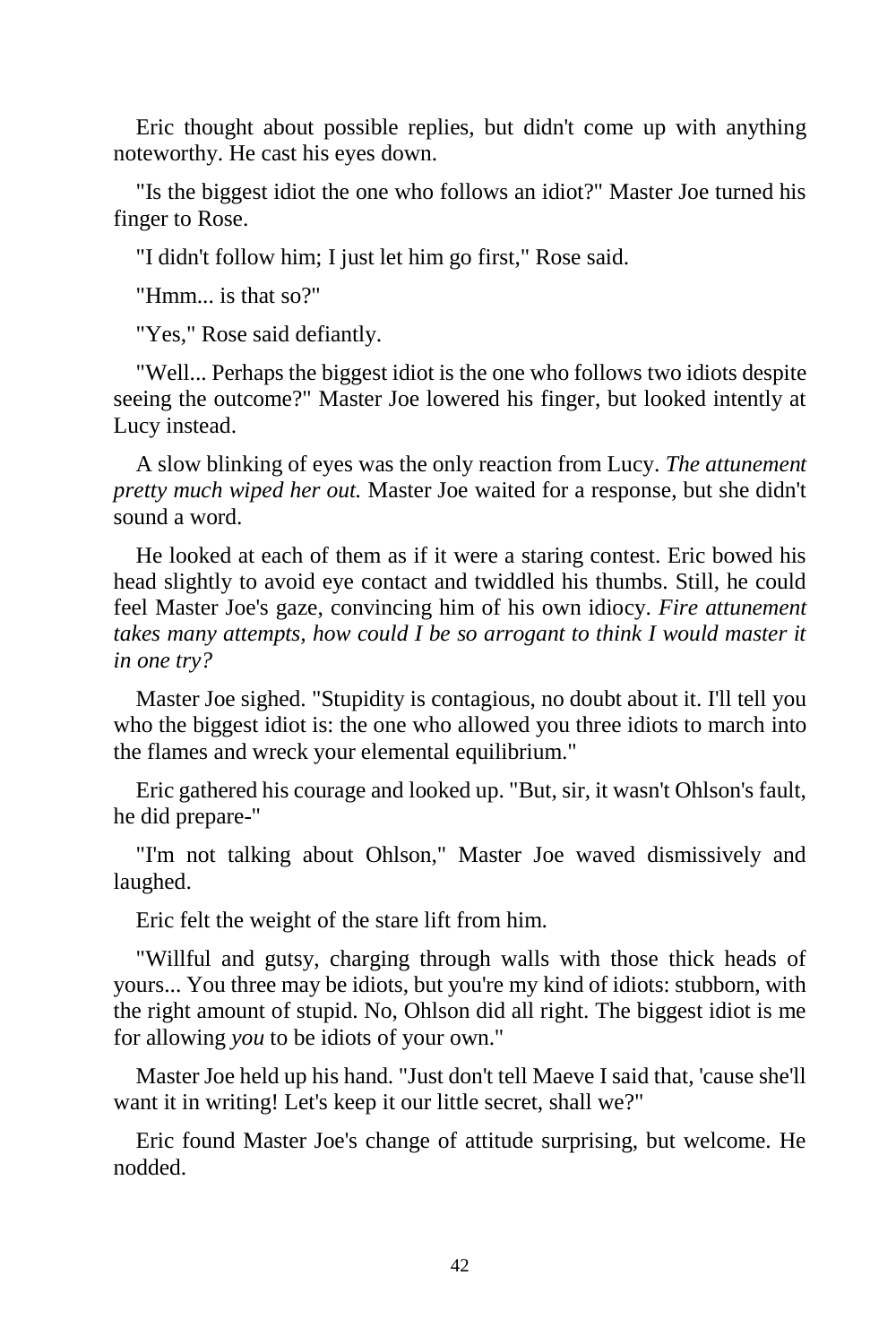"We won't be needing this anymore." Master Joe lowered his hand, and as he did, the flames behind him toned down until they disappeared completely. The pattern inlaid with pebbles became visible: seven yellow concentric circles with three red spiral arms curling into the center.

"Using the head-through-the-wall approach can be successful if your head is strong enough, but that doesn't mean it won't hurt like hell afterwards. I have to rub your noses in it, because there are always consequences, and carelessness is not the same as bravery. Got it?"

Not waiting for an answer, Master Joe turned to Lucy and took her hands into his own. "Young lady, attuning to fire with a personality predisposed towards the water element is not easiest thing in the world. The consequences can be dire. Follow the energy from my hands and allow me to fix you up."

Lucy was still pale, but her eyes gradually gained some strength. She sat up, straightening herself from the slumped posture she was in.

"It's a temporary fix, mind you. Elemental attunements work by removing a part of subconscious defense mechanisms and encouraging the conscious part to balance and integrate more closely. Going too far in one direction can be... bad." Master Joe stood up and let go of Lucy's hands.

"Thank you," Lucy formed the words with relief.

"You're very welcome. How about the two of you? You look like you'll be fine, but I can give you a little boost if you want."

"I'm okay, sir," Eric said.

"No, thank you," Rose said. "I'm already feeling a little better."

"That's the spirit!" Master Joe bent down and touched his fist to Eric's jaw in a mock punch. "By the way, I'm no 'sir'. Just call me Joe - or Master Joe if you prefer."

Eric nodded. He reevaluated his first impressions about Master Joe. *I was off the mark.* Master Joe did have an aura of authority to him - *was it the moderately long gray hair or the simple robe?* - but the way he moved and talked was not an old person's way of moving and talking. His eyes were intense, as if he could shoot lightning bolts out of them, but also warm and caring. *Timeless*, Eric thought.

"Right now, you're like a sword which has been tempered in fire. Our task is to hammer you into shape, and later quench you in water. This way the elements within you will be in balance once more." Master Joe stroked his beard in contemplation. "A few tenets of elemental magic have to be consciously understood and then sunk down, so to speak, to your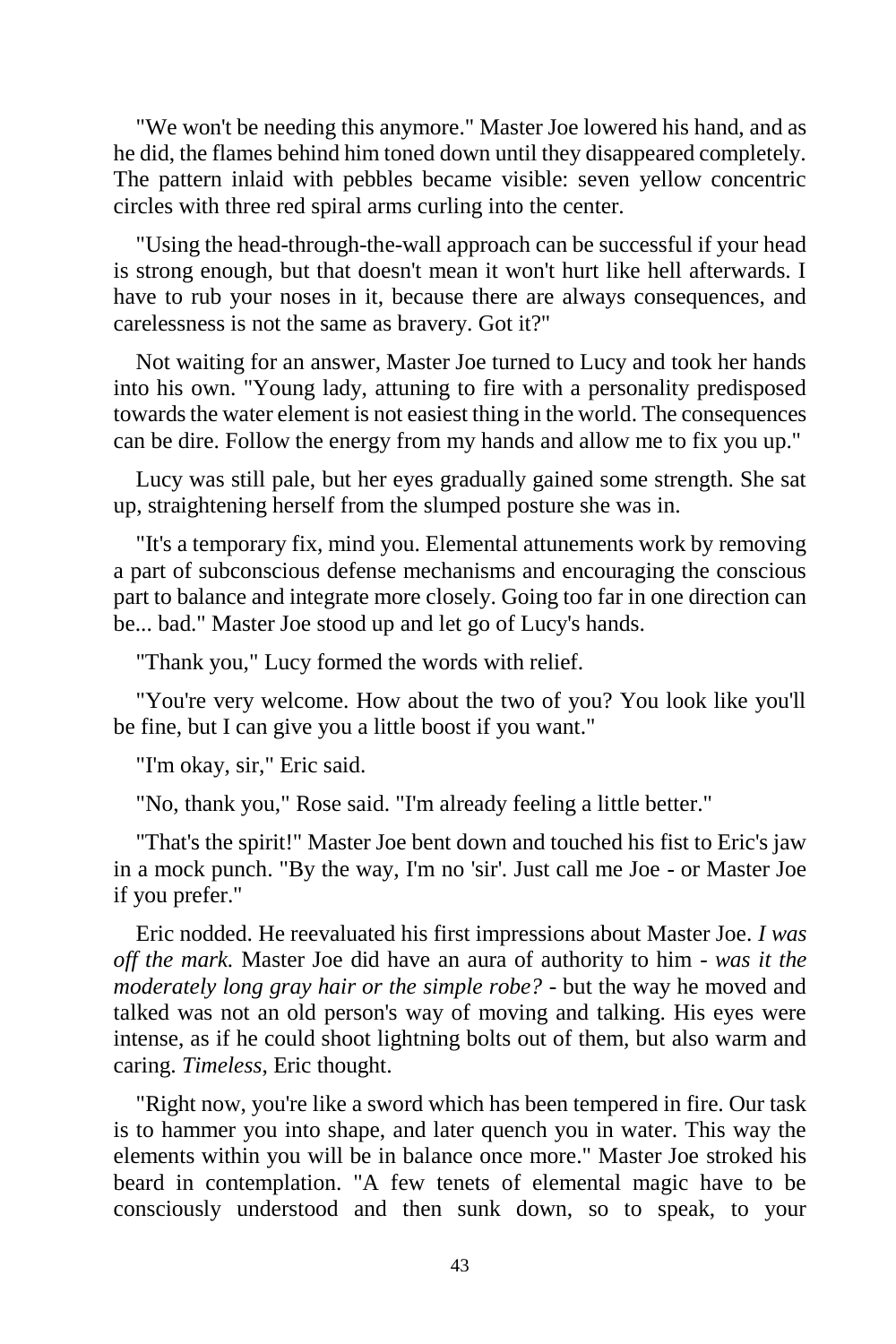subconscious. Feelings and reflexes play a large role. You must acquire an operational intuition, which means that you have to trust the conscious and subconscious parts of yourself to work well together. This will further your skills as well as the healing process."

Master Joe clapped his hands. "Air or earth? Which one should we cover first?"

Rose chuckled. "Whichever is easiest."

"Compared to what you went through with fire, they're both relatively easy. Lucid dreaming is associated with the air element, and you're already doing it. You also have intimate knowledge of the earth element thanks to your physical bodies in what you call 'real life'. Pick!"

"I like air more," Rose said and looked questioningly at Lucy and Eric.

Eric answered with a shrug.

"I'm okay either way," Lucy said.

"Air it is then! Stand up and take my hand."

Eric stood up and stretched. Resting on the bench felt good, but the fire in him despised it and wanted to engage in any activity. Eric suppressed that feeling and took Joe's hand. Lucy and Rose reached for the same hand.

"No, not like that. Both hands; form a circle," Master Joe said, and they followed his lead. "Ready?"

"Are we doing some sort of air attunement? What are we supposed to do?" Lucy asked.

"Attunement to the air element isn't really necessary for you. Dreams and this realm in particular is associated with air, so merely by being here you are able to do basic forms of air magic. The magic sphere? It's air magic by default. Flying? Air again. However, mastering more difficult magic such as teleportation, portal magic, invisibility, or the high level meta-geometry of multidimensional identity management requires more precise understanding of the air element."

Lucy gave a reluctant nod.

"I just need you outside of yourselves while I tweak your elemental balances. Your task is to fly upwards - don't worry about the rest, I'll take care of it."

\* \* \*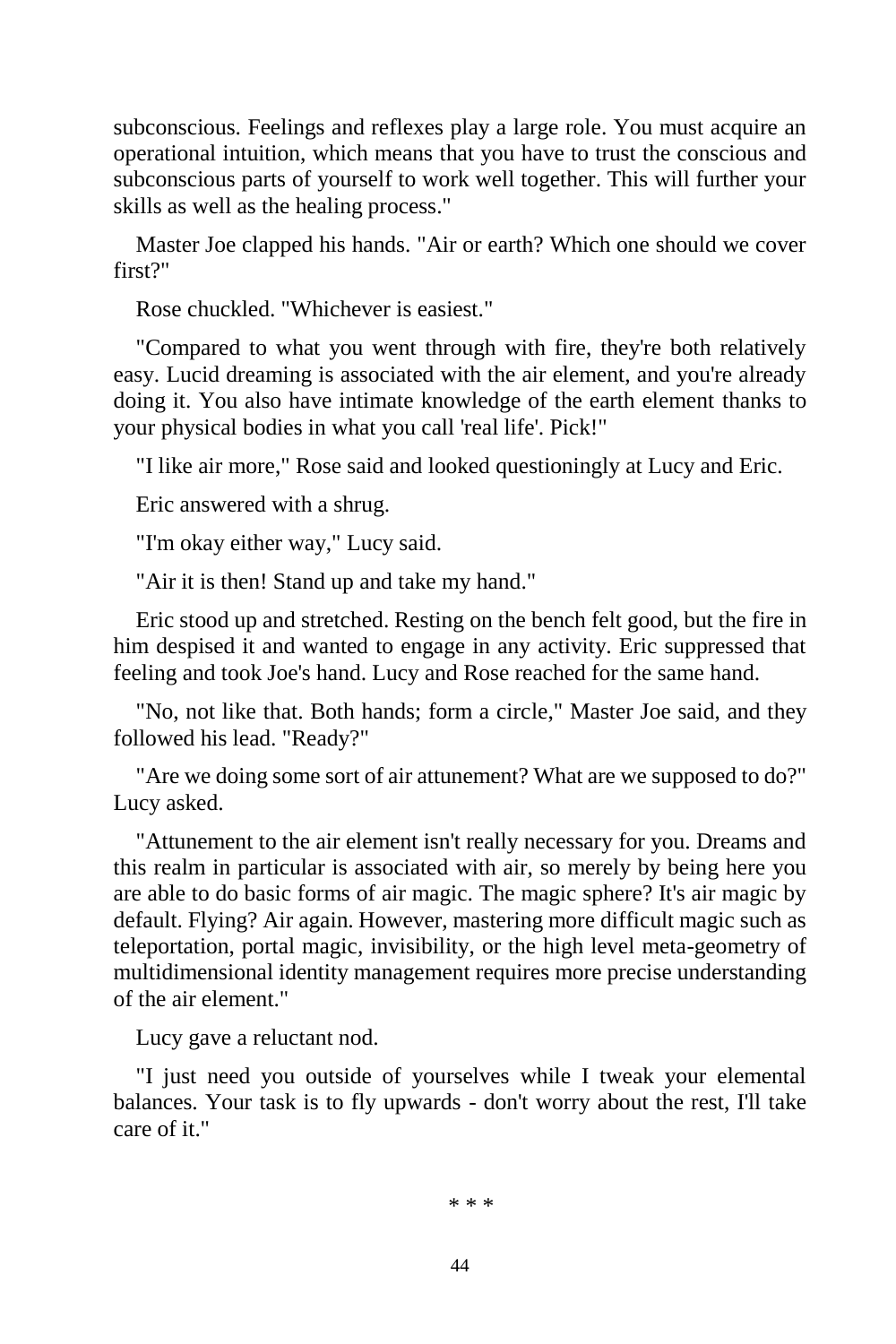There was a popping sensation and Eric felt himself jump upwards. He was a distance above the ground, floating in the air. *Seems easy enough so far.*

He looked up, then lowered his gaze again. It was late morning and the sun didn't rise too high in the sky. Eric figured that flying directly up into a midday sun was unlikely to be the goal of the exercise - but an interesting idea nonetheless.

He spread his arms to try to feel the element he will be getting to know more intimately. He expected to feel a light breeze, but there was none. He looked at his hand, but he saw only a bundle of shining light stretching away from himself. *What the...?*

Eric looked down. He saw pebbles forming the large circle where the big fire was. He could see Master Joe not far away from a bench, holding the hands of two girls and a boy. He floated a bit closer. The girls were Rose and Lucy, there was no doubt about it. He looked at the boy, and the face he saw was his own. The eyes were closed and the body was still, except for the slow rhythm of breathing.

*Should I panic?* Eric asked himself in a detached manner. *No, this must be part of the exercise. What was it Joe said? I should fly up.*

Eric flew up high without much effort. The trees below him became smaller and smaller. He went higher still, and the area below seemed to shift and change when he wasn't focusing on it directly.

He flew higher and higher, but after a point, the distance didn't increase. He could still see the camp ground and even individual treetops if he focused intently. He put in more effort, but after a while of trying to get higher, he got the same feeling of sluggishness he had when he was running away from the goblins in his nightmare. There was no dread in this case, but he grew frustrated with the fruitlessness of his efforts.

Eric mustered his attention to make a powerful and speedy breakthrough jump. Like a bullet, he flew up - and for several seconds the Dream Camp shrunk to an almost unnoticeable point - but his attention was yanked back by an unknown force and he returned to the same distance as before.

"*You're trying too hard. Let me help*," Eric heard Master Joe's voice from somewhere.

Eric felt being propelled upwards with great speed and his vision became a blur. He entered a cloudy mist and gradually lost the feeling of movement.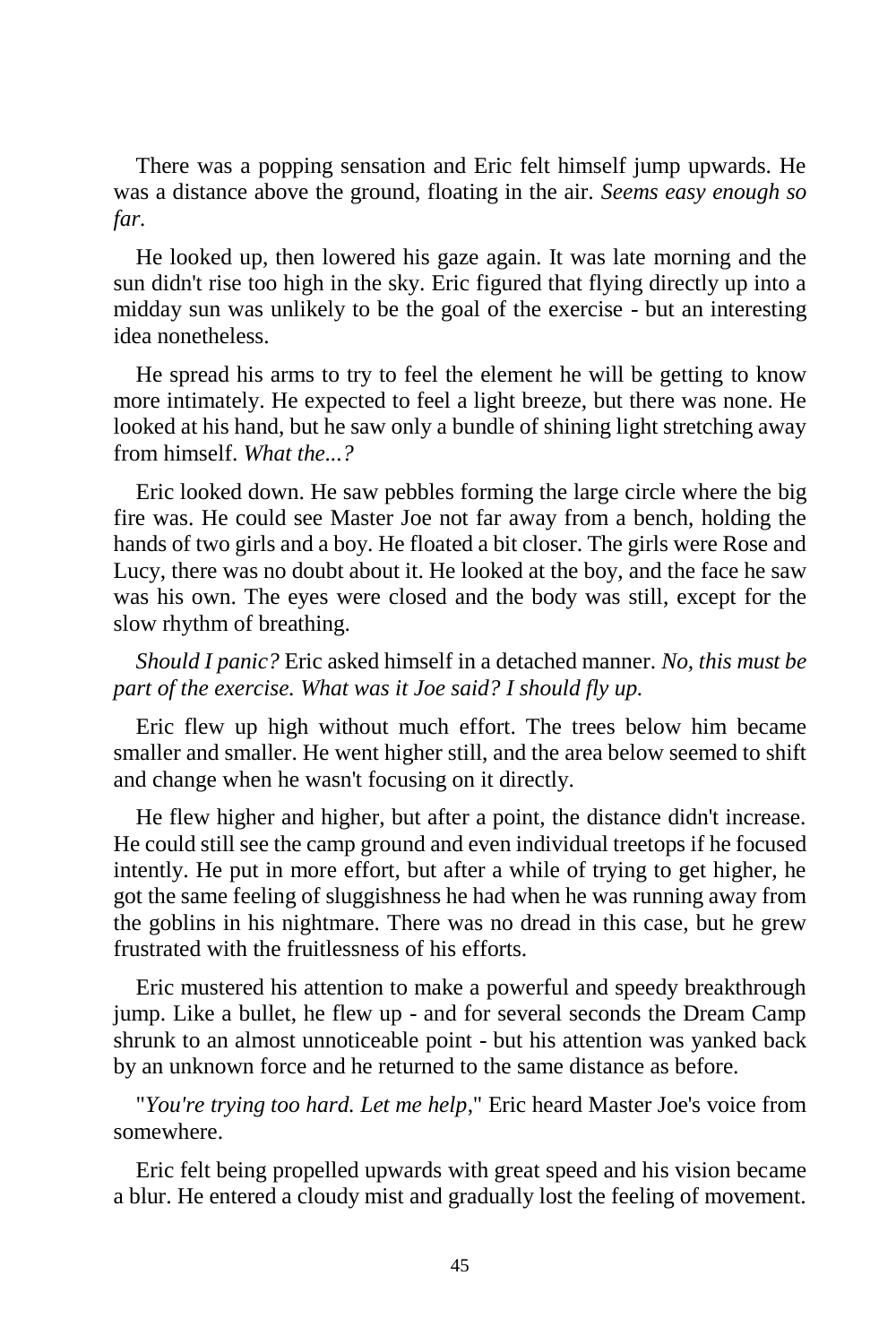*Am I flying? Am I moving?* He couldn't tell since any point looked as the next one. The mist slowly dissipated. Eric was left in what he could describe only as emptiness.

There was nothing. Nothing except the bright light that was himself.

Eric wasn't sure if time passed. *Maybe it did.* A feeling of loneliness grew within him, but there was also a growing sense of familiarity: *I was here before. Many times.*

Eric felt a pulse, followed by a rhythmical in-and-out motion. The pulse was a heartbeat, and the rhythm was a lung expanding with air and contracting as the breath left the body. The awareness hit him: this was his own body! His real, physical body lying on his bed, resting in the state of sleep. He could feel the tension in some of the muscles, the slight cold in his feet where the blanket was brushed aside, his eyelids closed, but waiting to open. His nerves gradually offered more of themselves, passing sensations and readying to receive commands...

### *No!*

Many times he went through this process before in his life, so many times in fact that his consciousness didn't even bother remembering being here after being awoken. Eric kept as still as he could; he didn't want to wake up. *I'm not yet finished with the dream; think about something else! Think about something else!*

The memory of the dreamworld was still fresh in his mind. He imagined being back by the bench, holding the hands of Rose and Lucy. He remembered the sound of rustling leaves and swishing grass; the feeling of gentle sunlight caressing his skin. He imagined opening his eyes there, and momentarily tightening his grip to see if his sense of touch was working.

### *It worked! I think.*

Eric felt like he was balancing on the tip of a needle. He was a bundle of light in the emptiness. He was a sleeping consciousness in a physical body, lying on a bed. He was a boy holding the hands of his friends in a dream setting he has grown to love. He knew if he lost focus just for a moment, he wouldn't be able to maintain this state and might wake up.

The needle tipped. Eric was back in the emptiness, his presence receding from his physical and dream bodies. Yet, it was not quite the same as before. *This emptiness isn't really so empty,* Eric thought. His mind worked to latch onto anything to experience himself, but Eric forbade it to go in the direction it just came from. He was determined not to risk waking up just yet.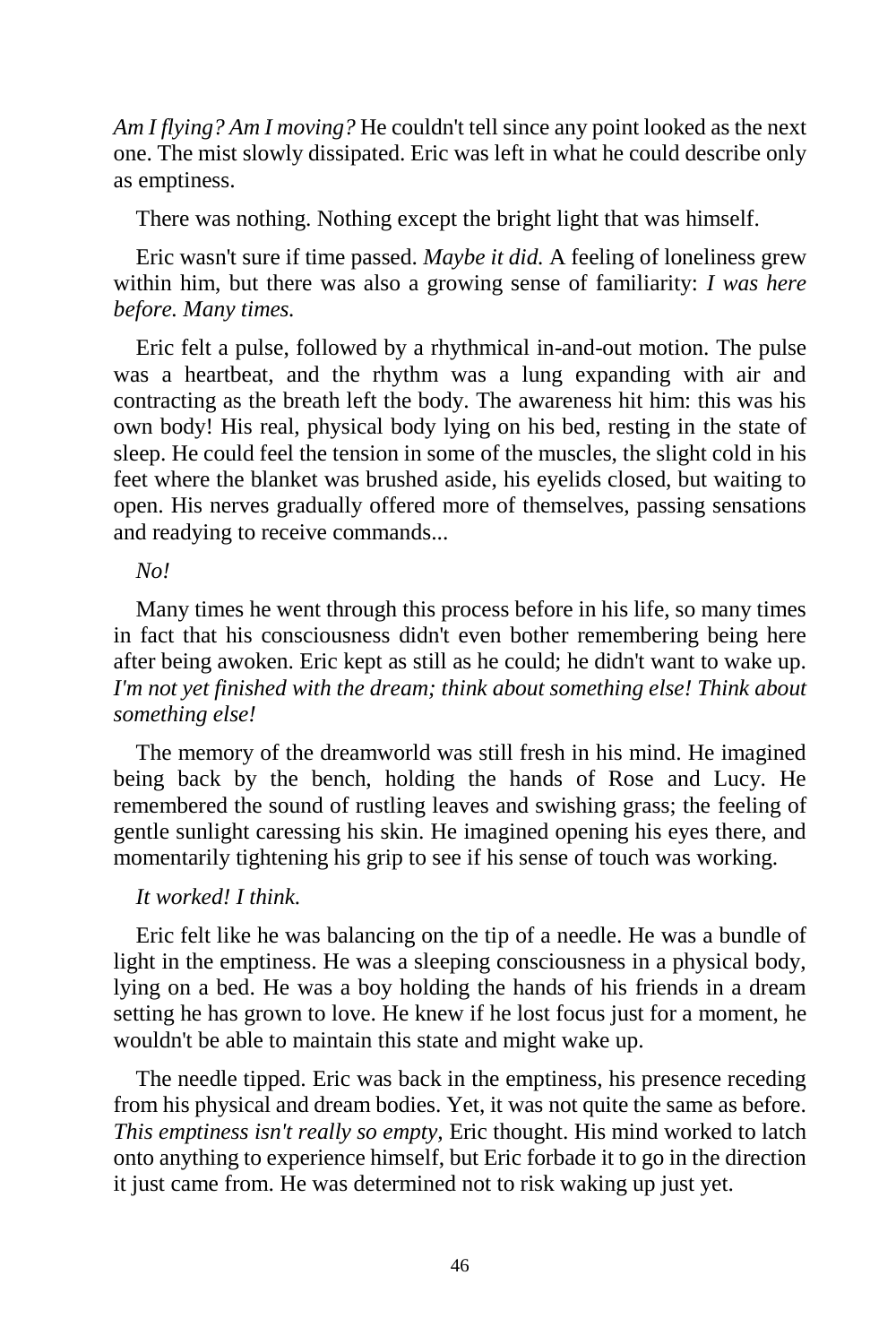He became aware of two other bundles of light in the emptiness. He was moving towards one of them at high speed, reaching out to it - he couldn't stop himself. His light began to merge with it. *A strange sensation...* A flash of experiences surged through him, but he didn't have time to make sense of any of them. He felt a heartbeat, a breath, and eyes opening only to provide him sight that seemed somehow off. The eyes blinked once, twice- *I'm looking through the eyes of another person! What...*

A powerful, blinding light suddenly hit him from somewhere else and he was knocked back into the emptiness. It spoke to him: *"Whoa there, tiger. There'll be time for that kind of grokking later. Just stay put, we're almost done."*

Eric obliged the best he could. It was easier now to just exist there, but this state didn't last long. Eric was falling at great speed; first he went through a mist, then he saw the ground and four specks holding hands before he crashed into one of them.

His hands clenched, then relaxed. He opened his eyes, and saw Rose, Lucy, and Master Joe.

"Hhhhhhhhhhuuuuu," Eric exhaled audibly and sat down on the grass to let the vertigo pass.

\* \* \*

"What the hell was that?!" Lucy cried out, obviously startled.

"Well, that was fun! In a scary way," Rose remarked cheerfully.

"Don't worry, such restlessness is common. That's what you get when you have too much fire," Master Joe said.

Eric felt... *flat*. The vertigo passed, but there was still a lingering emotion of being not quite here. It was a strange experience, and Eric was processing it.

"Fun? How could that be fun?" Lucy asked Rose.

"What are you talking about? How was it not fun? Didn't you find it interesting?"

"Hmpf." Lucy crossed her arms. "You're an adrenaline junkie!"

"Well then, you're a comfort-zone hugger!"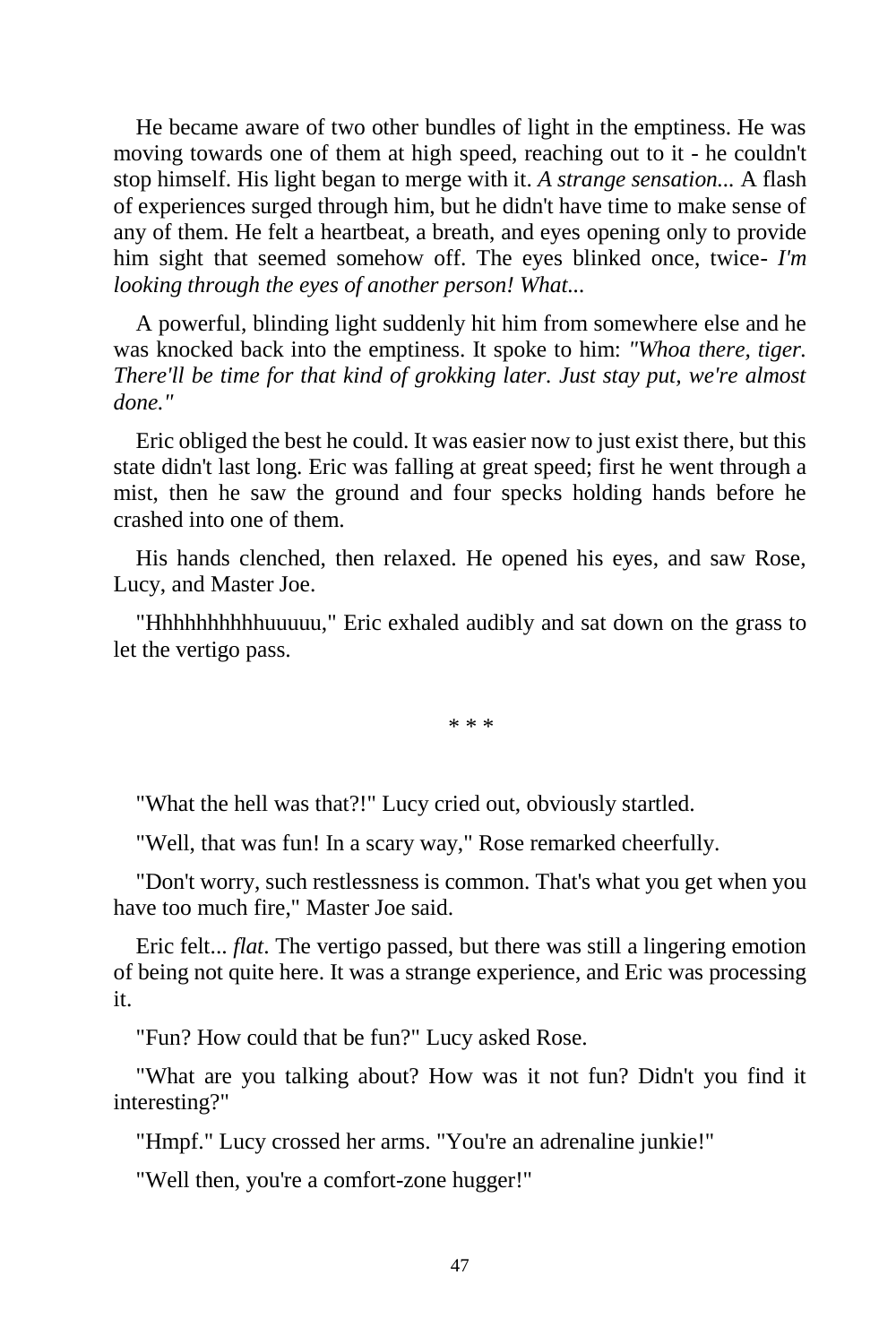"What does that even mean?"

Master Joe held up his hand. "I'm happy to see you girls feeling better already, but if there's going to be any yelling here, I'll be the one doing it... All in all, it went better than I expected. I guess you won't need any tweaking from the earth side, but let me just double-check."

Master Joe lowered his arms and closed his eyes.

Eric's feeling of not quite being here faded away, and slowly turned into a feeling of being grounded; of being himself and also being part of something. It intensified, and turned into a feeling of being inside himself, a pressuring, claustrophobic sensation that made a ringing noise in his ears.

"Oops, I overdid it, let's just back up a little bit."

The pressure on his psyche receded and Eric was back to feeling grounded.

"Is that it? Are we done?"

"That's it from me, but you're not done yet," Master Joe said. "I'm shipping you off to Maeve for the quenching part. Listen to her, and try not to vex her too much - she's scary when she's angry!"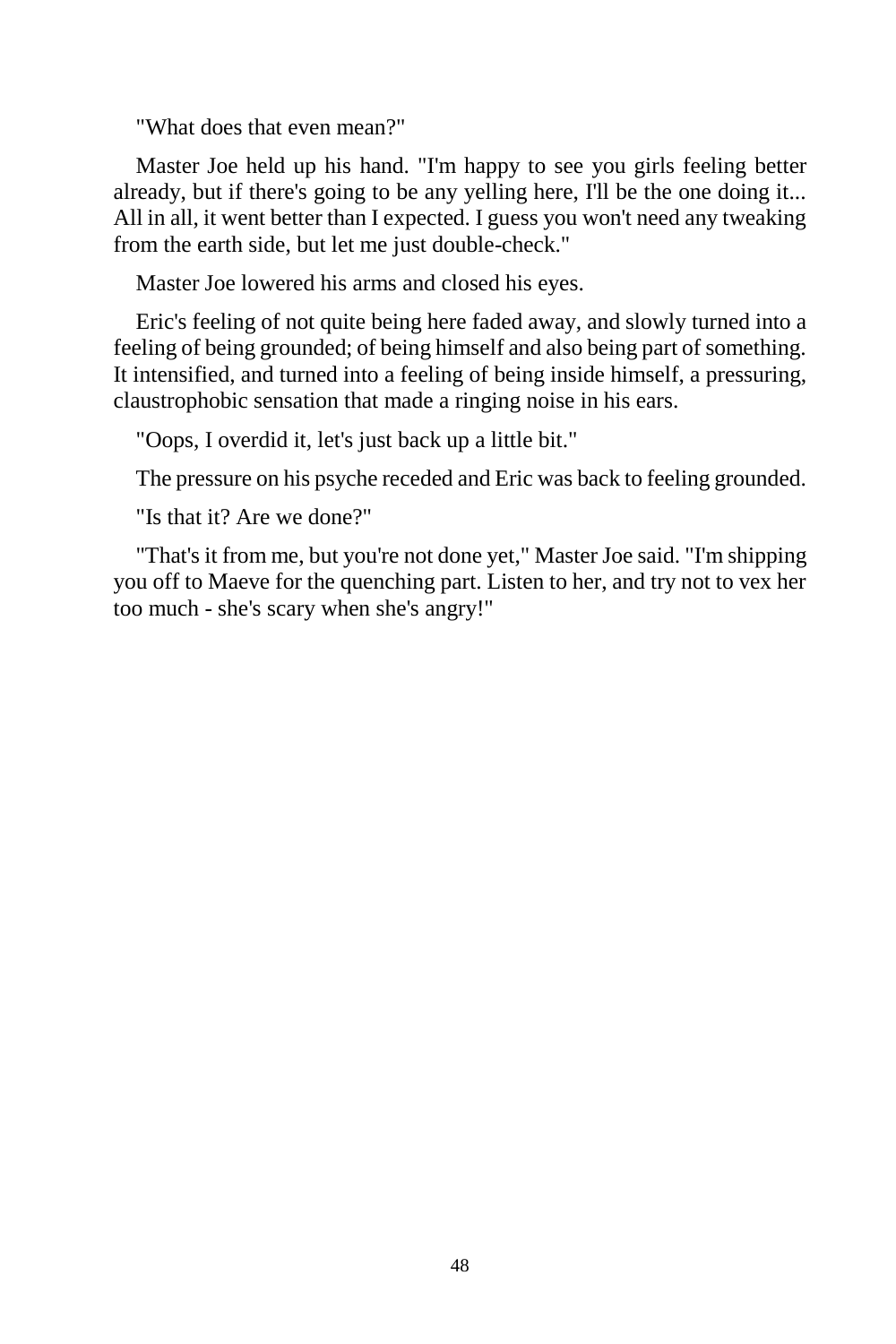### CHAPTER 7 - WATER ATTUNEMENT

*The water element is the shapeless shape, the passivity of reaction, the dream that does not cast the shimmering net of consciousness out of itself. It is the movement that doesn't act apart, but pulses in waves as a whole that does not quite exist.*

- Water, Dreamer's Handbook

The sand was soft and the water felt refreshingly cool. *Strange how there's nobody else here but us. The beach is always crammed with kids from the Playground.*

"There's a prerequisite for aligning with the water element: you have to be able to breathe water. Since you can't, you will learn now - just go into the lake and breathe the water in."

*Damn. What's this, get-Eric-to-kill-himself day? Again? On today's menu: drowning!* Eric wasn't pleased, but he tried to suppress the displeasure by focusing on the task at hand and getting over this hurdle as soon as possible. "Yeehaw," he said to himself in a flat tone.

Eric went knee-deep, then waist-deep into the lake. The cool water soothed the tension within him. *It's just water. The human body is sixty percent water - which is more than half of me.* He was a bit surprised to recall such a number. *Must be because of those sports-drink commercials on tv*. He prodded the sand with the sole of his foot.

"In the dream world, everything is breathable. Water is next best thing to breathe after air. You can even breathe in hard matter, though it needs a bit more getting used to." Maeve chuckled. "Nevertheless, if you get stuck inside a huge slab of rock, you should work on your teleportation skills as well - take it from a person who speaks from experience."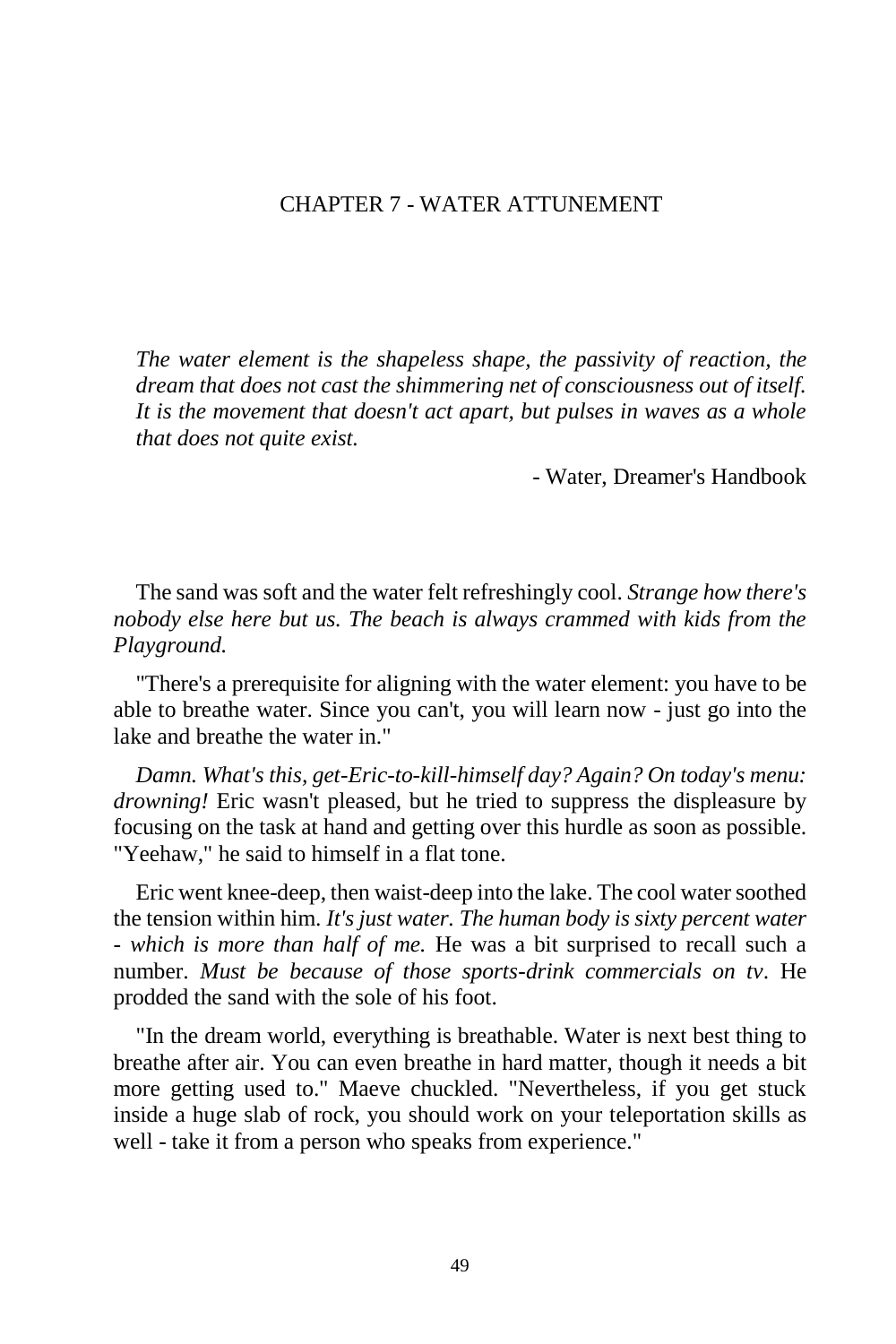*How reassuring.* Eric lowered himself into the water. He submerged his head just to get it wet, raised it again with puffed-up cheeks, and spat out a steady stream of water. *Might as well have fun before I drown.*

Eric waited, but no further instruction was forthcoming. He looked back, and saw Maeve engaging in a discussion with Lucy.

Eager to get it over with, Eric breathed in deeply, crossed his legs and slumped to the lake floor.

*...It's just like air. It's just like air. It's just like air...*

Eric chanted to himself, determined not to rise for air after his breath runs out. He held it in as long as he could, and then breathed out very slowly... as if he was trying to stretch time itself. The deciding moment came, and he gagged for air.

Everything turned ominous - he was the intruder, the enemy, and the water around him was out to get him! For a split second he wondered whether he made a really bad choice, but that feeling of detachment disappeared as he involuntarily tried to hiccup, cough, and gasp at the same time.

*This is it.*

Water flooded his lungs, and with it came a feeling of surrender and acceptance. Eric's mind went silent as the severity of this new reality imposed itself on his self-awareness. When Eric noticed he was still there, probably not dead and with lungs full of water, he breathed out. The feeling of water exiting his body was a thick, flowing and needy sensation. The next few breaths were more stable and rhythmical.

*Yay*, he remarked with a mixture of real and mock enthusiasm. The world felt different; being alive felt different. *How addicted we are to breathable air! It's so hard to let go of the idea of breathing even in a dream.* Eric felt that this simple realization changed him - and his perception of himself - on a profound level, but could not pinpoint exactly what has changed.

\* \* \*

Eric stuck his head out of the water, breathed air deeply, then walked out and away from the lake.

He liked the way water and sand danced around his toes. Ever since he was a kid, swimming wasn't his strong suit, but he had fond memories of turning over wet buckets of sand and proclaiming them to be sandcastles.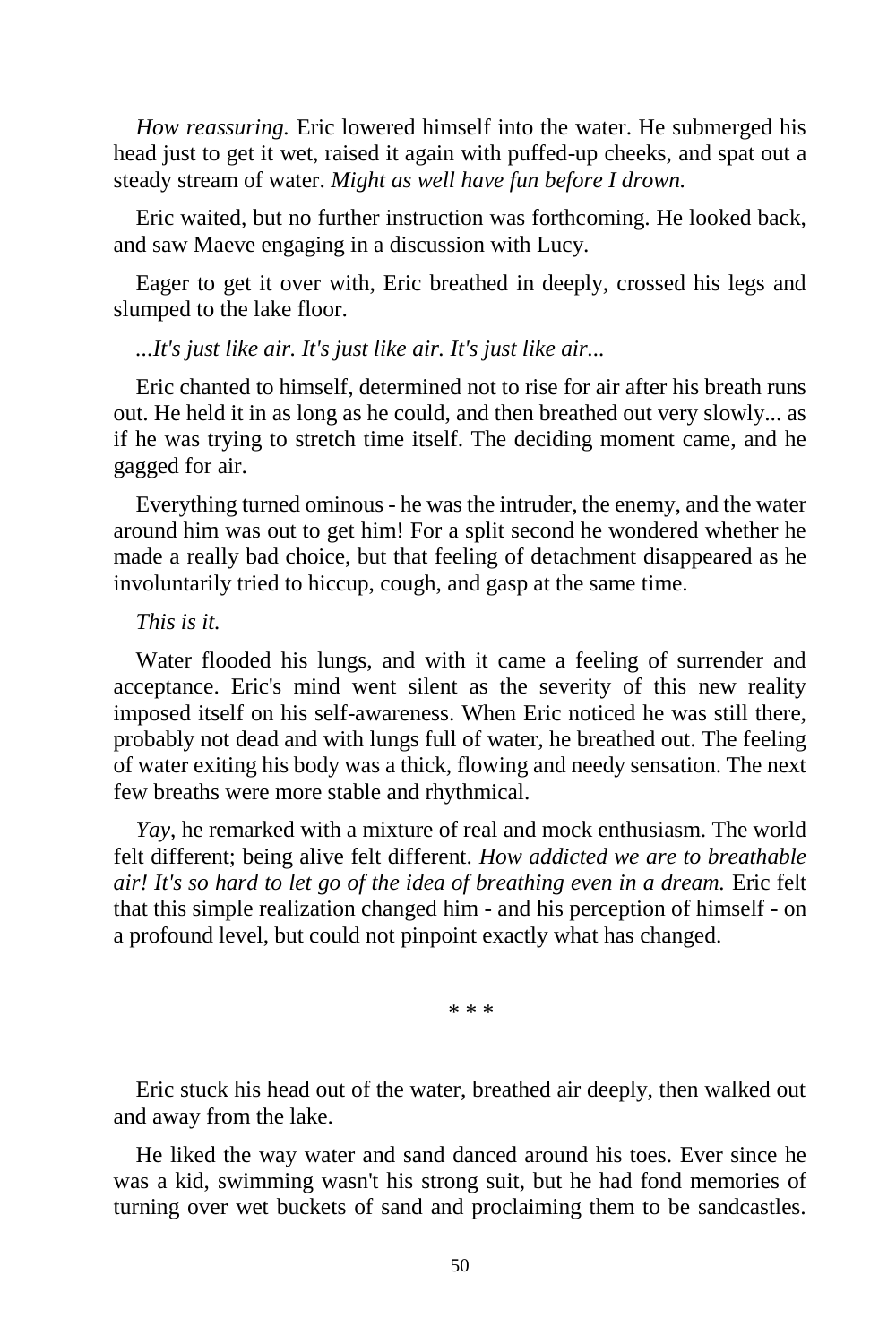When a larger wave came and washed the sweat of his brow away, he could pretend to be angry at the destruction of his magnificent art.

Rose and Lucy were sitting on a blanket-size towel spread across the sand, tugging at the edges of the towels they themselves were wrapped in. Maeve was sunbathing next to them, but she noticed Eric and stood up to meet him.

Maeve wasn't a petite woman. Eric's impression was that her crimson onepiece swimming suit wasn't exactly flattering to a woman of her age and curvature. Her grey-black hair was disheveled and fastened together haphazardly.

"Here you go," Maeve said, offering him a neatly folded towel.

"Thanks."

Eric dried himself and slumped down next to the girls.

"Finally you're not first at something!" Lucy said, grinning.

Eric didn't say anything, just smiled and shrugged.

"By the way, I'm still mad at you two for not waiting for me. What was so urgent about going through fire attunement that you couldn't wait?"

"Sorry, we just got carried away," Eric said.

"Yeah, Kyle and Lyle were so happy dancing in the fire, we didn't think it would be quite such a big ordeal. How about you choose the next class? I don't want you to be mad at me..." Rose made an overly sad face.

Lucy nodded. "Fine. I'm a little bit less mad at you, then."

"Hotheads," Maeve muttered. "You really should think some things through. I don't know why that numskull Joe is so irresponsible to leave such dangerous toys lying around... then again, we have an airhead throwing kids off a cliff to see if they fly and I too have to take time off to oversee reckless youngsters deliberately drown themselves... I need a drink."

Maeve turned around to her bag, rummaged through it, and retrieved a cocktail shaker, a cocktail glass and a tiny umbrella. She filled the glass with a translucent liquid from the shaker and stirred it with the pointy end of the umbrella.

Rose was eyeing the glass. "What's in there?"

"Gin-tonic. Do you want some?"

"Yes." Rose licked her lips.

"Well, you can't have any."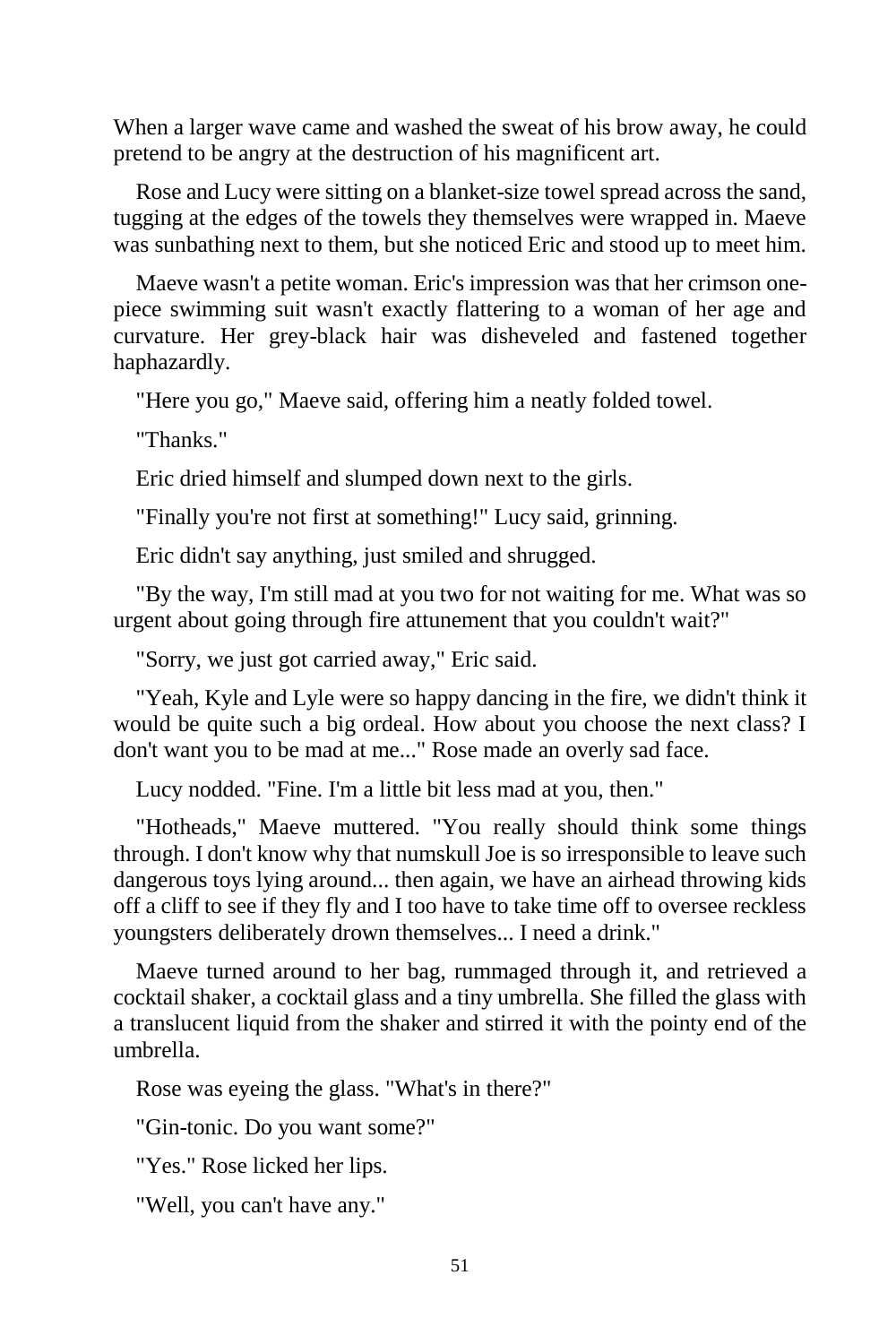Rose frowned. "Why? Because I'm too young to drink?"

"No, because I intend to drink it all myself. Ha!" Maeve took a sip. "Besides, your elemental harmony is messed up. I don't want any of you eating or drinking anything before you complete the water attunement." Maeve lifted a metallic container out of her bag, rattled it, then put it back. "I do have some home-made cookies I'm willing to share with you after. Oh so delicious, mmm!"

"Didn't we already complete the water attunement?" Rose asked.

"What do you mean? Ah, the water-breathing; it's just a nice trick. I guess it qualifies as a minor attunement, but it's not enough to offset the fire you have. We need the real deal for that."

"Oh. So what do we have to do?"

"Have you heard of what we psychologists call a 'sensory-deprivation chamber'?"

"I did," Lucy said.

Rose shook her head. "You're a psychologist?"

"We'll use the lake in a similar fashion, and the water will show you its secrets if you listen." To Rose she said: "I keep several papers on my wall that say so, just in case I run out of toilet paper."

"What do we have to do?" Eric asked.

"Nothing. And believe me, that's not easy. I bet Joe gave you the headthrough-wall speech, did he not?" They nodded. "It's a nice speech that breeds hotheads and airheads. It also makes my work more difficult. You can't will yourself through this one; no force or action will help you."

"I don't get it," Eric said.

Maeve sighed. "'Getting it', as you say, is optional. Understanding will let you down, especially if you wield it as a hammer to which everything is a nail. You have to be prepared to cast it aside. Trust yourself, your feelings, your subconscious - the parts of yourself you might not even realize are parts of you."

Eric looked at Lucy, hoping she had some more sensible information, but she just shrugged.

"Go into the lake, feel the waves, and let go. Whenever you're ready. This box of cookies and I are waiting for you."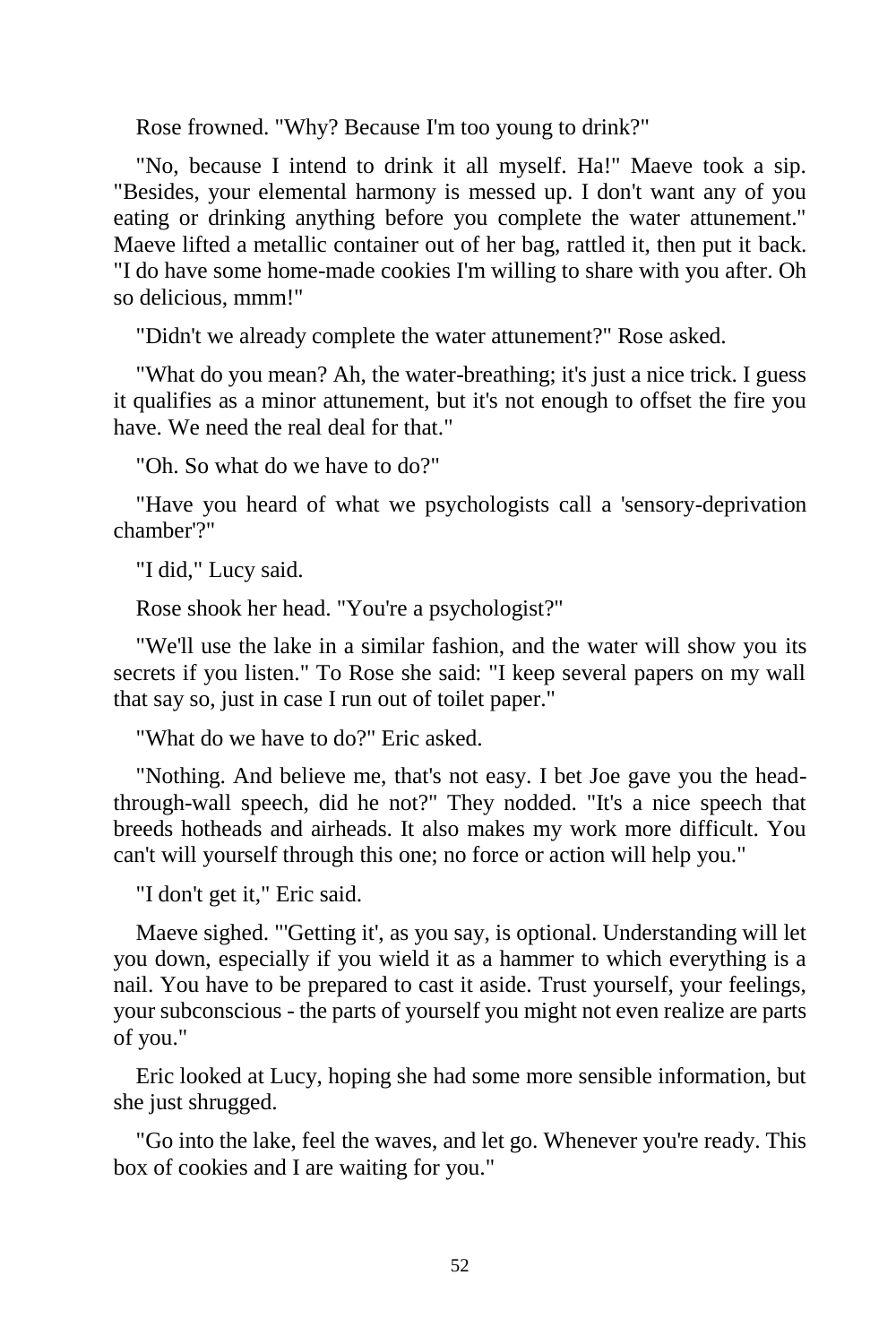\* \* \*

Eric was swimming in the lake. He didn't know what he was supposed to do, *or not do*, so he just splashed around. He found that diving was easier with lungs full of water, but there wasn't anything worth diving for. *Like a big pool,* the lake had no flora or fauna, just water and the sandy bottom.

Eric went back to the shallows. He liked to play a little game: he would fall to the bottom while breathing out completely, hug the ground, propel himself out of the water, breathe in, and slowly let it out again. It was fun.

He experimented with breathing air and water in the same breath, but it was a yucky feeling; not pleasant at all.

Another game he liked to play was to see how long he could hold his breath. He crossed his legs and dropped to the bottom. Since he didn't have to rise for air, the game was simpler, but also less exciting.

Eric's mind wandered, and the tension in his muscles relaxed. It felt good to be in an environment that opened its own world of magic. Eric fished for a word to describe this state to himself, and the word 'meditation' turned up in his mental net. He was slightly revulsed with the word his subconscious presented - after all, meditation is something boring for old people with crunchy bones. *Well, they must be doing it wrong!* Eric overcame the revulsion and accepted the word as his own.

*Hmmmmm... breathe in... breathe out...*

Time passed, without hurry.

A voice came muffled from above. *Why do you interrupt my meditation?*  Yet, he could hear the voice clearly in his mind, and it swirled in his awareness until the sound crystallized into words he could understand.

"The uninterrupted surface of the lake is clear and at balance. When you enter the water, you disrupt that balance. Listen to the waves and align yourself so that the lake is clear again."

*Now you tell me...* The words 'listen', 'clear' and 'balance' made sense to Eric, but the sentences on the whole did not. He resumed his meditation and focused on listening. *What do I hear? Nothing...*

A while later it occurred to Eric that the 'nothing' he was hearing was actually a static-like background noise:

*Shhhhhhhhhhhhhhhhhhhhhhhhhhhhhhhh.*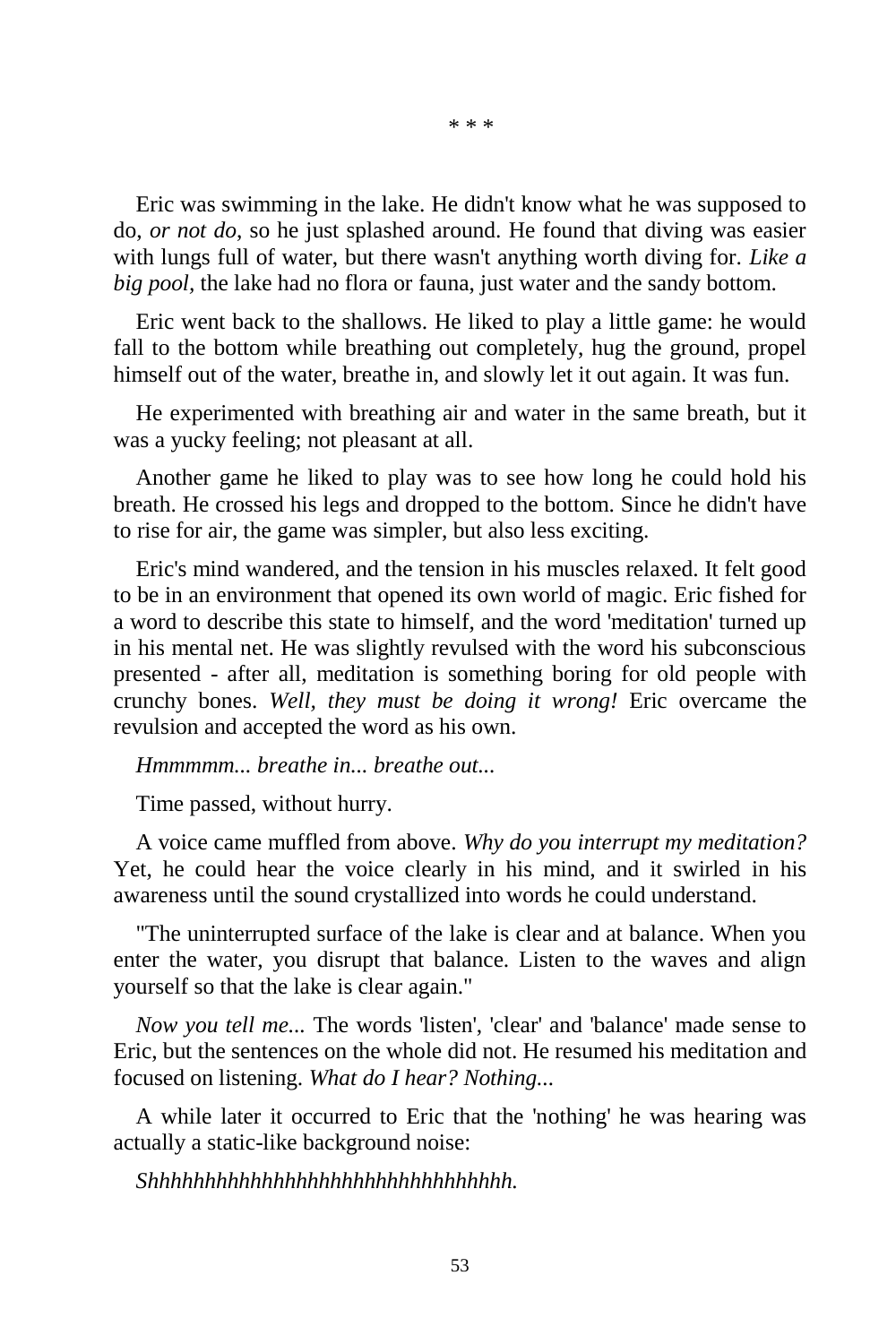Where did that noise come from? Eric noticed the sound of his heartbeat. It pumped not only the blood in his veins, but it also caused small vibrations in his body that went out and came back to him as tiny waves of water. He heard the sound of his underwater breath - water whooshing in and whooshing out.

The more he listened, the less he heard. The sounds became feelings on his skin; gentle touches of waves and vibrations.

He recalled the image of his will from the fire attunement ritual: the vision of a great, burning flame. The water around him threatened to extinguish that flame, wave by wave, touch by touch. For a moment he was tempted to lash out, let the flame loose and burn away the whole lake and evaporate all the water in it. He wasn't sure he could do it, but he wasn't sure he wanted to, either. He let the temptation wash away.

The fire became enclosed by a bubble, and the bubble turned into a wave. This strange fire threaded upon itself, and became a texture of waves Eric could touch with his awareness. The fabric felt smooth, sometimes a bit rough with a loose thread here and there. He still felt he could torch the fabric if he wanted to. As he traced the surface with the touch of his awareness, the threads and waves extended up from the two dimensions of the plane and exploded with movement in all directions - shattering the awareness that observed them.

Eric panicked - his own inner thoughts came back as sensations of touch. The gentle waves of water were not only assaulting his bodily form, but also his mind and sense of identity. He felt himself outside himself; it was alien and terrifying. The waves no longer echoed and bounced back when they hit his form - they went right through.

# *Where am I?! Who am I?*

The questions echoed back recursively with no answer. Stronger than the panic of having no answer, was the echoing annoyance of having asked the question. *Clarity,* Eric thought. *Clear surface of the lake.*

Eric, whoever that was, started punching waves in the multidimensional fabric to clear out the echo: a wave gets cancelled out by another wave. Action-reaction.

There was only the undisturbed water and its perfect symmetries.

\* \* \*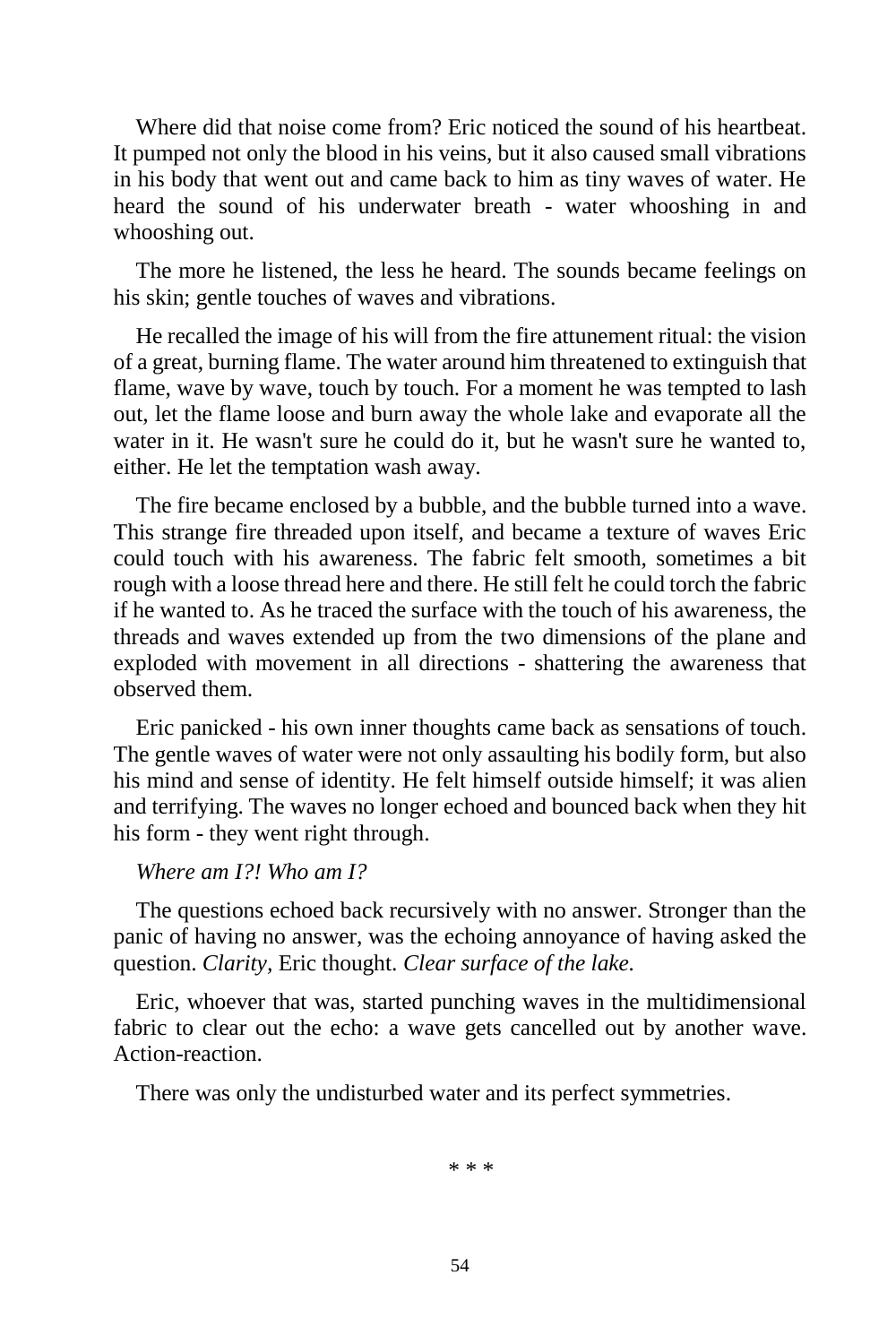"Wake up, water child! Or should I say, young elementalist."

Eric opened his eyes. He was sitting on the sandy beach of the lake, legs crossed and hands resting softly upon his knees. He noticed he was no longer breathing water, but air. *Did I fail?* He felt every touch of the light breeze on his skin, pulling and pushing gently.

"Can you stand?" Maeve offered her hand to help.

"I think so." He reached for her hand and pulled himself up. His legs wobbled a little and he kicked out to stretch them, one after the other. There was something tangled on his foot; he reached to pick it up. *My boxers!* Eric was stark naked - and embarrassed. He fumbled to put his shorts back on right away.

Thankfully, Maeve made no comment.

"Did I fail? How did I get out the water?"

"No, you didn't fail." She laughed. "Did you get out of the water, or did the water get out of you? You have withdrawn from each other - how else could we enjoy this beautiful lake-side vista?"

Compared to before, Eric felt like his will waved back and resynced, reverberating from the edges of his form. Or perhaps he was just more secure in his identity with his boxer shorts back on.

*It was a long day...*

Absent-mindedly, Eric reached for a flat stone and threw it horizontally towards the lake. It skipped about a dozen times before it submerged.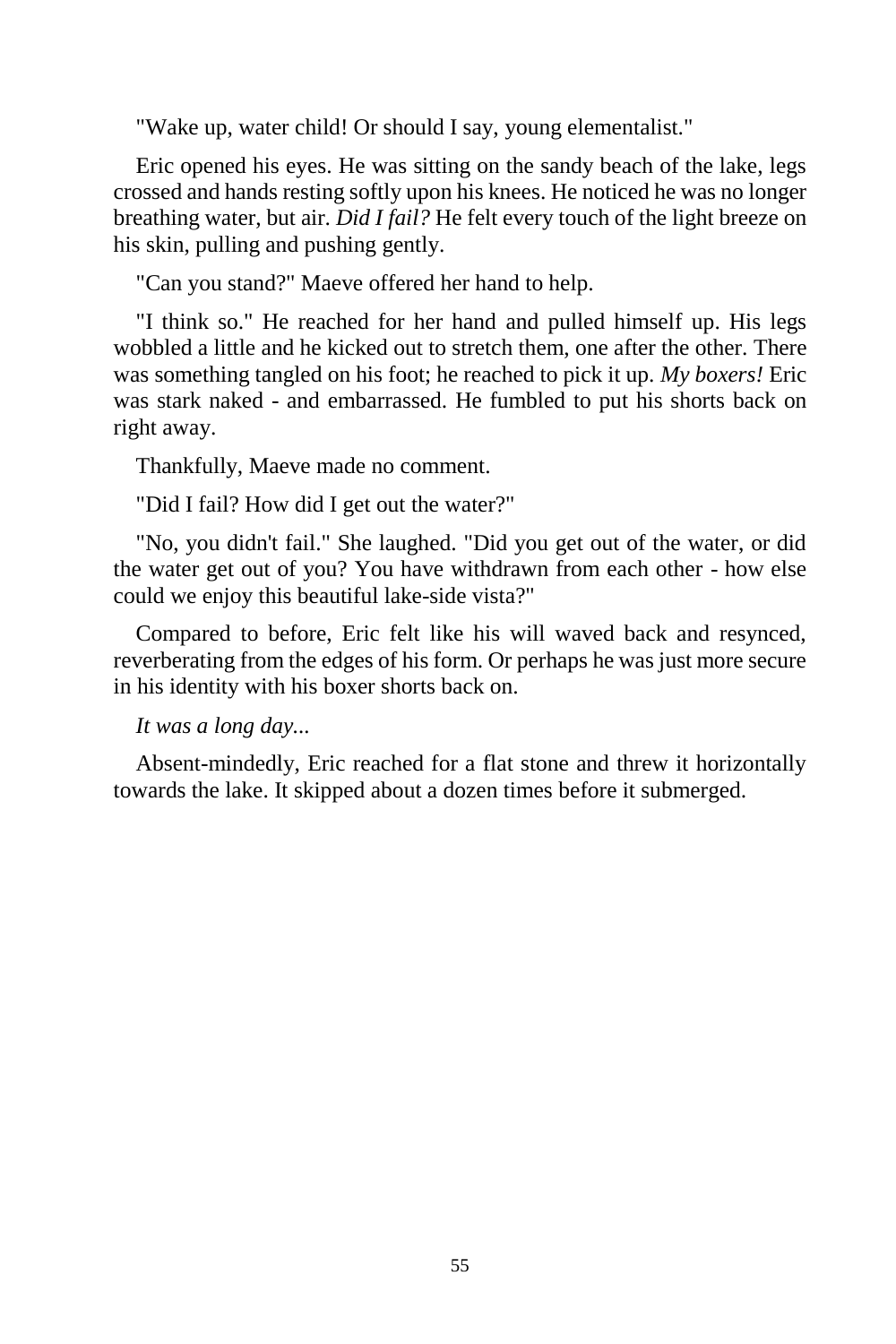# CHAPTER 8 - RITUAL MAGIC

*Repetition might not be the mother of learning, but it is the mother of conditioning!*

- Spells and Wizardry, Dreamer's Handbook

"Rose, right? I remember you. If you ever visit the Outpost, I'll make sure to find you a mentor in negotiation and diplomacy."

Before Mr. Smith arrived, the three of them were lounging in the benevolent shade of a big tree. Eric felt rested - really rested, as if he slept through a week straight. Through the attunements, he caught a glimpse of the many things going on inside him; he gained confidence and hope for the future ahead. Lucy and Rose seemed to share his contemplative disposition. *Did the girls grow taller, or is my memory messing with me?*

"Joe asked me to run you through the basics of ritual magic. It should do you good, especially in light of your recent experiences." Mr. Smith wiped a low-hanging branch out of his face. "Ritual magic makes it easier to channel the elemental energies into their proper places and keep your consciousness finely honed. I have time now, but we can also schedule a class for a later time. Which do you prefer?"

Eric didn't know what ritual magic was, but he enjoyed Mr. Smith's nightmare examination class. Mr. Smith was wearing the same tie-less suit, and even the collar of his shirt was tightly buttoned. *Won't he choke?* Eric ran his fingers through the neckline of his own t-shirt as an assurance. He caught the looks of Rose and Lucy, waiting for him to say their decision out loud.

"Sure," Eric said. "We can do it now."

They began to stand up, but Mr. Smith gestured for them to stay and sat down next to them. He cracked his fingers.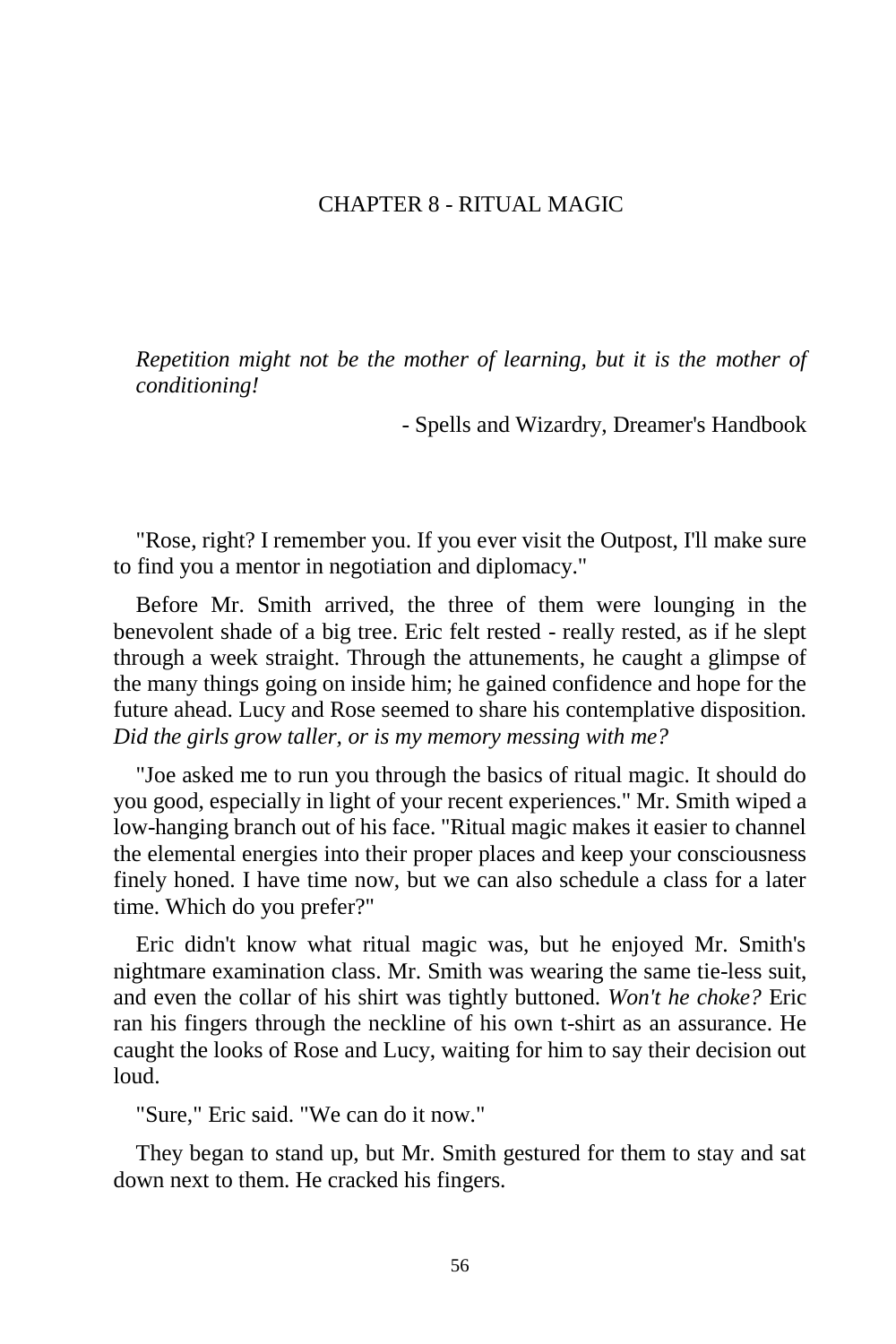"Focus item users would say that ritual magic is an obvious offshoot of focus magic, since concentrating and channeling is its primary domain. If you ask elementalists, they will say that ritual magic is part of earth magic, as it deals with formation and stability. There are other theories too, but I prefer a simpler viewpoint." He paused.

"Humans are creatures of habit. You are young and may not fully realize the impact of this statement. As you grow and become more experienced, you'll notice people around you falling into obvious habitual patterns: thought patterns, emotional responses, social behavior - in about that order. People become predictable, and even worse, they develop a certain blindness towards themselves."

Mr. Smith thumped on his knee.

"Habits are powerful things. If uncontrolled, habits are something that happen to you, something that you fall into. The most devious nightmares appear when your fear gains control of your habits. In such a state, the breaking of habits is of utmost importance."

"Thankfully, habits can be controlled, and moreso, consciously cultivated. On the individual level, most of ritual magic is about harnessing the power of such cultivated habits," Mr. Smith continued. "Can you tell me what you think a magic spell is?"

Lucy took out her handbook and started flipping through it.

"An incantation," Rose said.

"A formula?" Eric asked.

"An incantation or a written formula is often a part of a spell, but rarely the wholeness of it. If we're talking about a formula in the sense of an algorithm, then we're closer to the mark," Mr. Smith said.

Lucy found what she was looking for and read aloud from the book: "...every magic spell is in fact the habitual application of ritual magic: a string of gestures, movement, mental or emotional steps etc. that can efficiently, reliably, quickly and repeatably lead to the desired magical outcome."

"Hey, that's cheating! You're not supposed to read the answer from the book," Rose said.

Lucy slammed the book shut. "No, it isn't."

"Yes, it is," Rose said emphatically.

Eric rolled his eyes.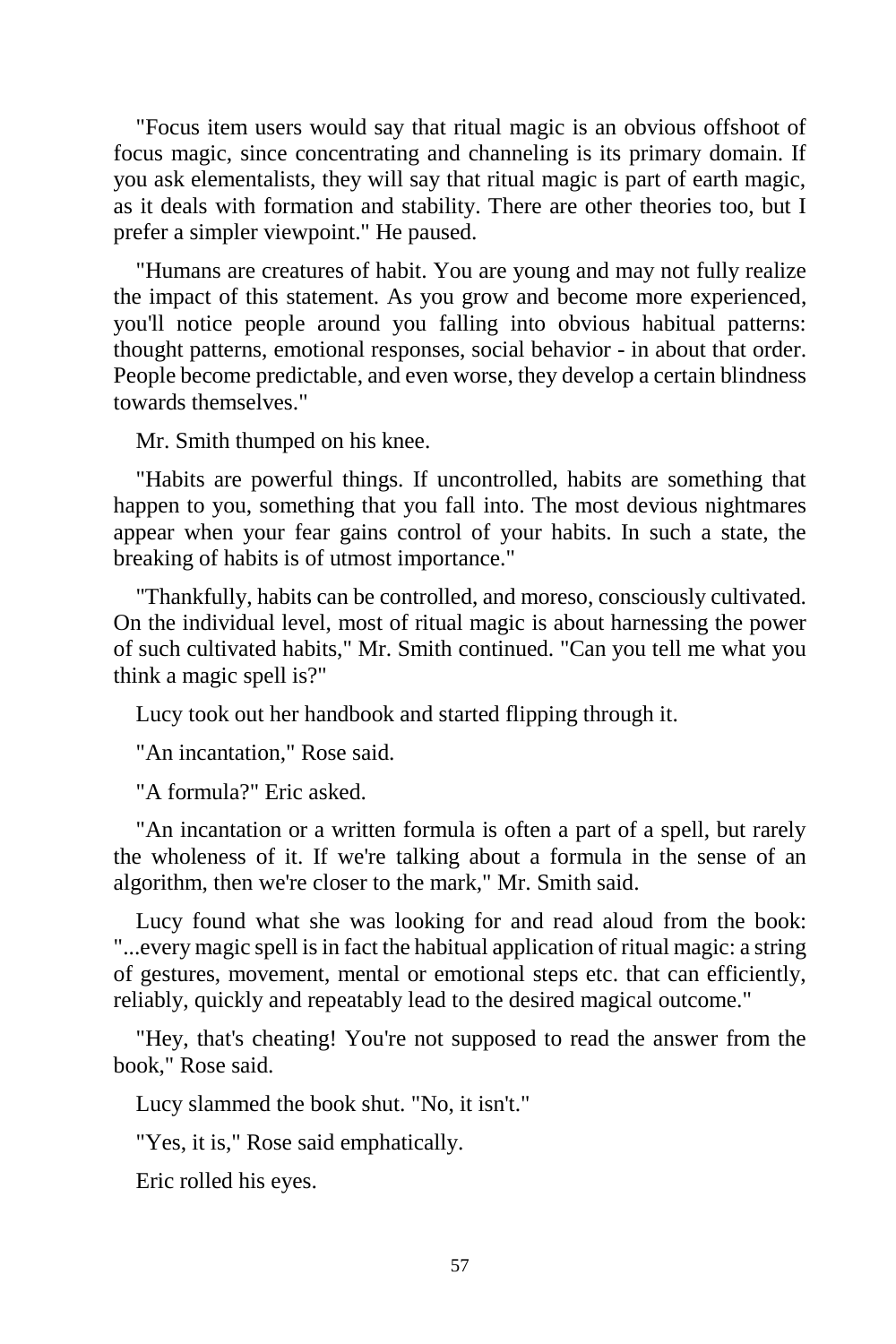"That's a decent definition," Mr. Smith said. "Mastering an individual spell is about conditioning your mind and body to make the familiar steps of achieving a familiar intermediary goal. If you cast a spell a thousand times, and if you pay at least a little attention to what you're doing, you will certainly improve. Practice makes perfect, as they say. From then on, casting that spell will require minimal conscious effort, thus freeing you from the 'how' and enabling you to focus on the goal."

"So, you carve the spell into your brain," Eric said.

"That's an interesting view, if a little simplistic. Yes, the pathways of a spell become carved into your brain through practice. Any questions?"

"Don't we have to memorize spells?" Lucy asked.

"It is common practice for mages to jot down ideas in a spellbook, much like cooks or alchemists collect recipes in a cookbook. Study and memorization are beneficial for researching and designing a spell, but are not integral parts of spellcasting. In other words, a recipe is not enough - it takes a master chef's art and experience to create a culinary marvel."

"That bacon we ate was pretty tasty... just sayin'," Eric whispered to Rose. "Simple is often better, I agree," Mr. Smith said.

\* \* \*

### *Again!*

Knees slightly bent, Eric stepped back with his right foot, drew his hands to his right hip and pushed out, focusing on the air sphere to contain the fire bursting forth from his hand. He did it the way Ohlson taught him before, but the results were still not satisfactory. *Much better than the flame jet, though.*

The fire that left his hand bumped against the magic sphere containing it, curled within it... but the restrictive air shape dissipated soon enough and the fire lashed out in the direction it was travelling towards. The flames flashed and then disappeared, leaving a trail of smoke which promptly disappeared too.

Eric sighed.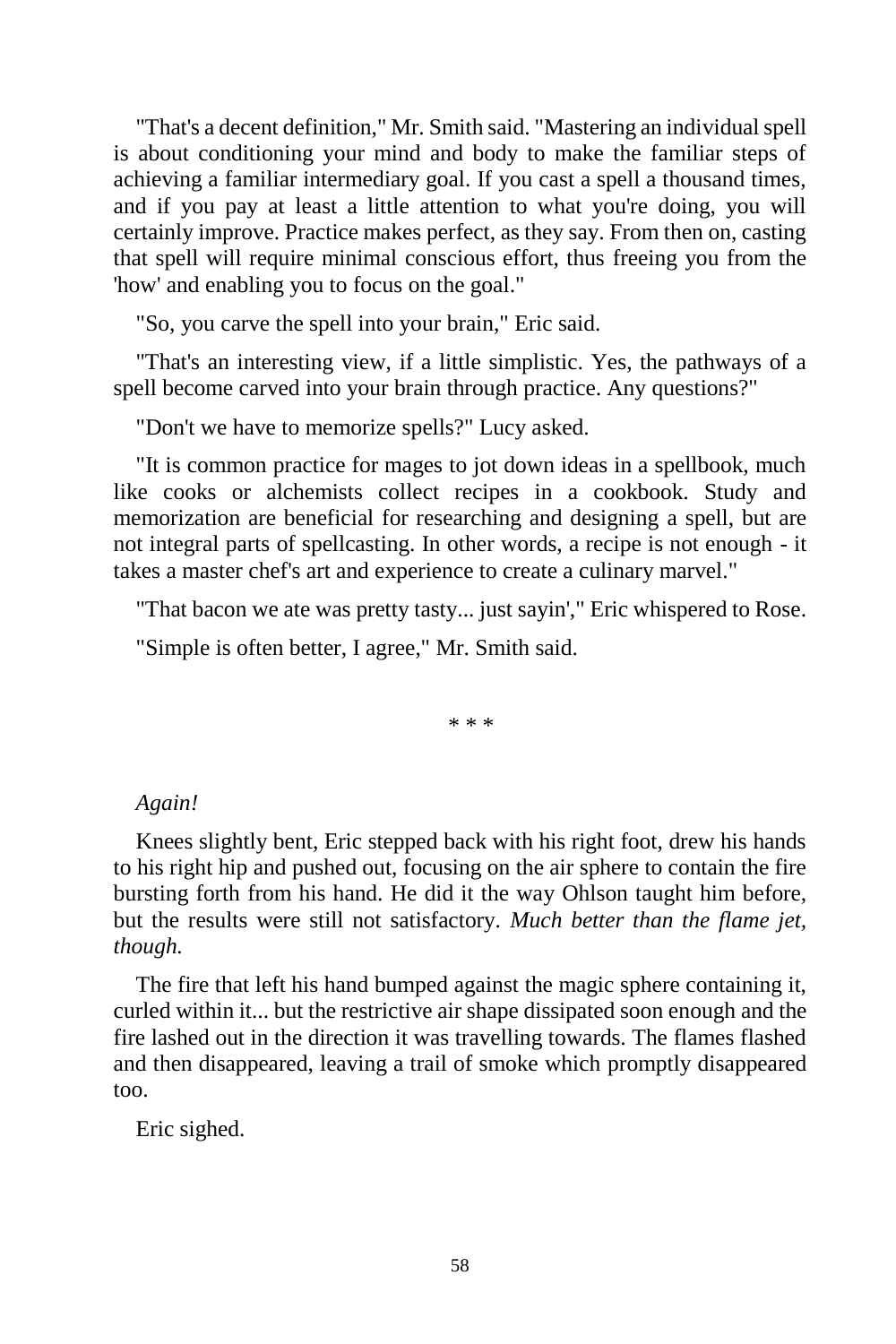Mr. Smith was sitting under the tree, watching the three of them train intently. Every now and then he got up to offer advice and suggest adjustments.

Each of them had to pick a basic elemental spell to practice. For Eric, this was naturally the fireball; he already knew what he was supposed to do, but his execution was lacking. Nevertheless, the feeling of fire within him was more in-tune than before, and he knew he would get it right if he kept practicing.

Eric paused to catch his breath and replenish his concentration. He looked over to Lucy and Rose to see if they were making progress.

Rose was able to turn a magic sphere into a large ball of air, which whooshed and went out as a gust of wind. It was impressive to see leaves and dust twirling in the air, but the airball did not pack much of a punch. *Not yet.* Progress was slow, but there was progress.

Lucy was trying to make a waterball. She was unsure whether to pick water or earth as her first element, but after discussing it with Mr. Smith, he agreed to explain to her various ball-type spells of both. Lucy was able to turn the motions of the magic sphere into an internally waving, watery substance that floated above her hand. *Like a spherical glass of water without the glass*. She couldn't hold it for more than a second or two - the water splashed on her palm, poured down from her hand and soaked into the ground. Her clothes were drenched from all the previous attempts.

Eric took another breath and repeated the process. A fireball flew out if his hand, but the containment shape dispersed and the flames lashed out in the direction of travel.

"That's a nice firebolt. Don't worry, you're making progress," Mr. Smith said to Eric. "You're just trying too forcefully. Here, like this," he stood next to Eric and assumed a similar training pose. "If you're pushing out with both hands, like you're doing now, you're imparting too much force and that makes containment difficult. It's good technique for earth or water personalities, but you already have a lot of fire within. Try positioning one hand under the sphere for stability, and pushing out with the other one as you're used to."

Eric assumed the stance, and when he pulled back his hands to the right side of his hip, the palm of his left hand was facing up. Eric pushed out and let go, following the fireball's path with his eyes. This time it looked much more like a proper fireball, and it traveled a longer distance before flaring out.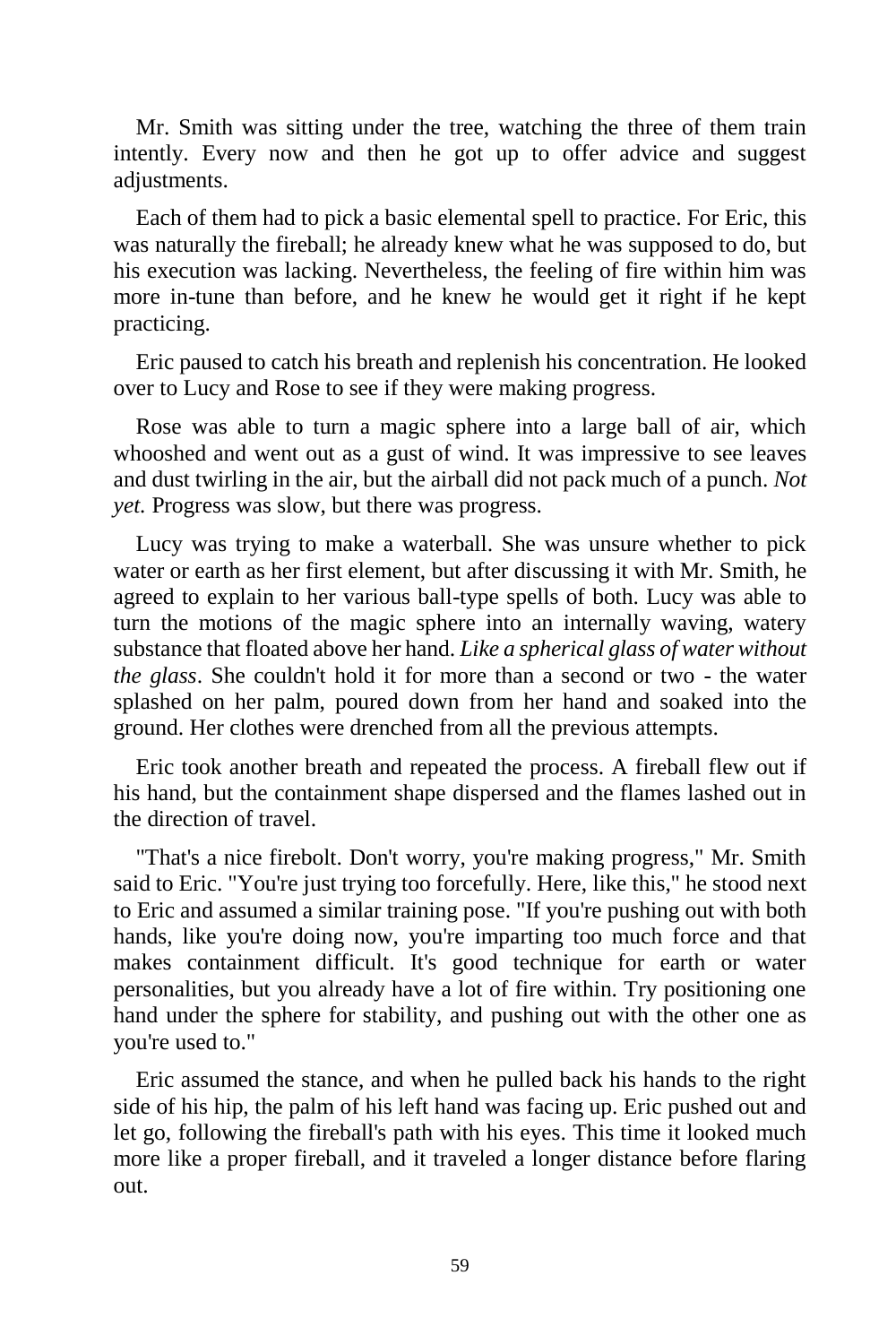"Well done. Keep practicing until you're comfortable with the spell," Mr. Smith said.

"As an alternative, you can put both hands under for stability, and push only with your mind. This way is slower, but you can guide it like a missile if you maintain a more demanding level of concentration. Instead of the fireball flying away from you, imagine part of you flying with it, pushing it to where you want to go."

"You could also try pushing with one hand from the side and positioning one hand above - using the energy from your hand to impart a spin, like you would in table tennis. This helps with containment at the expense of control, but at least the power level doesn't change."

"Thank you," Eric said. He was proud of his success, and eager to try again.

Mr. Smith walked away from Eric and addressed Rose. "Good job, however, your shape is not structurally sound. Don't only weigh down on the rotation from the outside, but also expand to it from the inside. This way, the resistance..."

Eric moved his arms and legs around as an impromptu stretching exercise. He put his hands on his hip, stretched his neck and torso backwards, then around in a circle. He took a deep breath and assumed the familiar stance.

*Again!*

\* \* \*

Eric caught sight of Kyle and Lyle sneaking around. The two of them hid behind a tree, occasionally peeking out and whispering. Eric pretended not to notice, but he kept watching from the corner of his eye. The brothers sprinted towards a bush and then hopped behind a young tree, the trunk of which was not wide enough to conceal them completely. The whispering got more spirited, but when a dog's bark was heard in the distance, they stopped jabbering and froze.

Eric carried on with his practice.

Soon enough, Eric saw the two shapes sneaking even closer in a cartoony way: knees raised high, trying to touch the ground only with the tip of their toes and spreading their arms out for balance. *Slipping through shadows in broad daylight, haha.*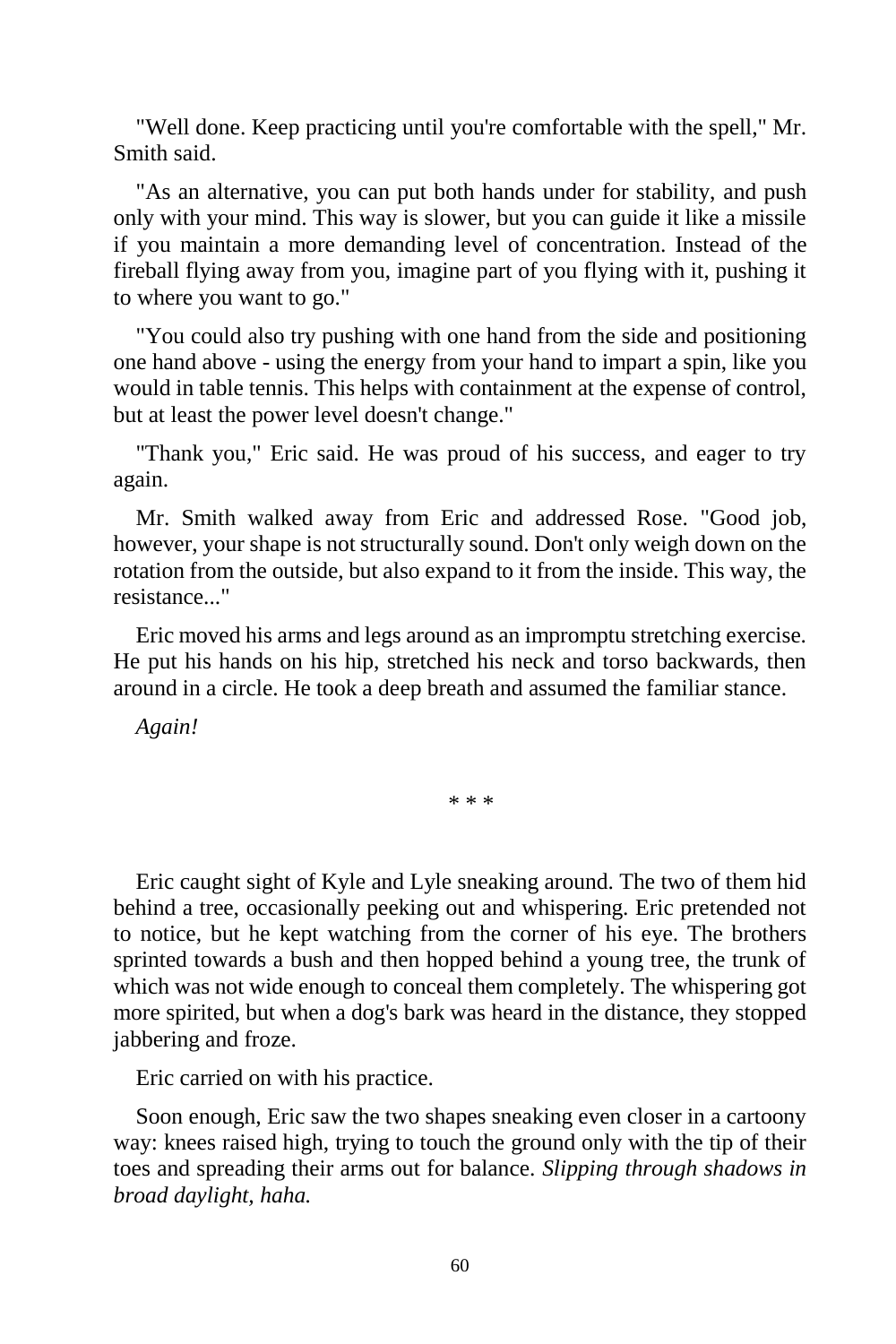"Now", Eric heard the not very silent whisper.

In their hands, Kyle and Lyle made a fireball each, pushed the two together into a bigger one, and started charging towards Eric and the others. They roared, and the fireball grew in size as they came closer. It was obvious to Eric they had containment as well as control issues, but since there were two of them steering the spell, the charge continued in a straight-enough line.

"I've got this!" Rose shouted and sent an airball flying.

The smaller ball of air entered the unstably large fireball, and like a balloon, it popped. The minor explosion ruffled the boys' hair and sent fiery chunks of energy flying. Some of those chunks fell down on them, leaving charcoal marks on their faces and singeing their clothes. Eric grimaced involuntarily when the smell of burnt hair reached him.

Despite the results, Kyle and Lyle were giggling and grinning as they walked closer, obviously quite satisfied with their prank. "That was great, wasn't it!"

Eric couldn't help but laugh, and so did Lucy and Rose. The charred remains of a leaf landed on Eric's arm, and he brushed it off.

"You're interrupting my class," Mr. Smith said flatly.

The grins waned, and Eric could almost see what went through the pranksters' minds: first a sense of dread, then thoughts scrambling for a witty retort, and finally submission.

"Sorry... we didn't know it was a class." They backed away a few steps.

*You don't mess around with a man who doesn't smile.*

"Just as well... I might even have use for you. How about you go get the dog while I talk to my students? We will all play a game together," Mr. Smith said, sounding almost ominous.

Kyle was visibly relieved to get off so easy.

"Yes! We'll be right back!" Lyle shouted, already on his way.

Mr. Smith turned to Lucy, Eric and Rose. "So far, we talked about spells as personal rituals based on controlled habits. I won't go in-depth, but I will mention that if there are more people involved, habit is complemented by protocol and various techniques of symbol-weaving, telepathy, and channeling become more useful. Inter-personal rituals can be constructed carefully, relying on the protocol part, but good teams can also 'wing it', so to say, by relying more on the habitual component of their shared history."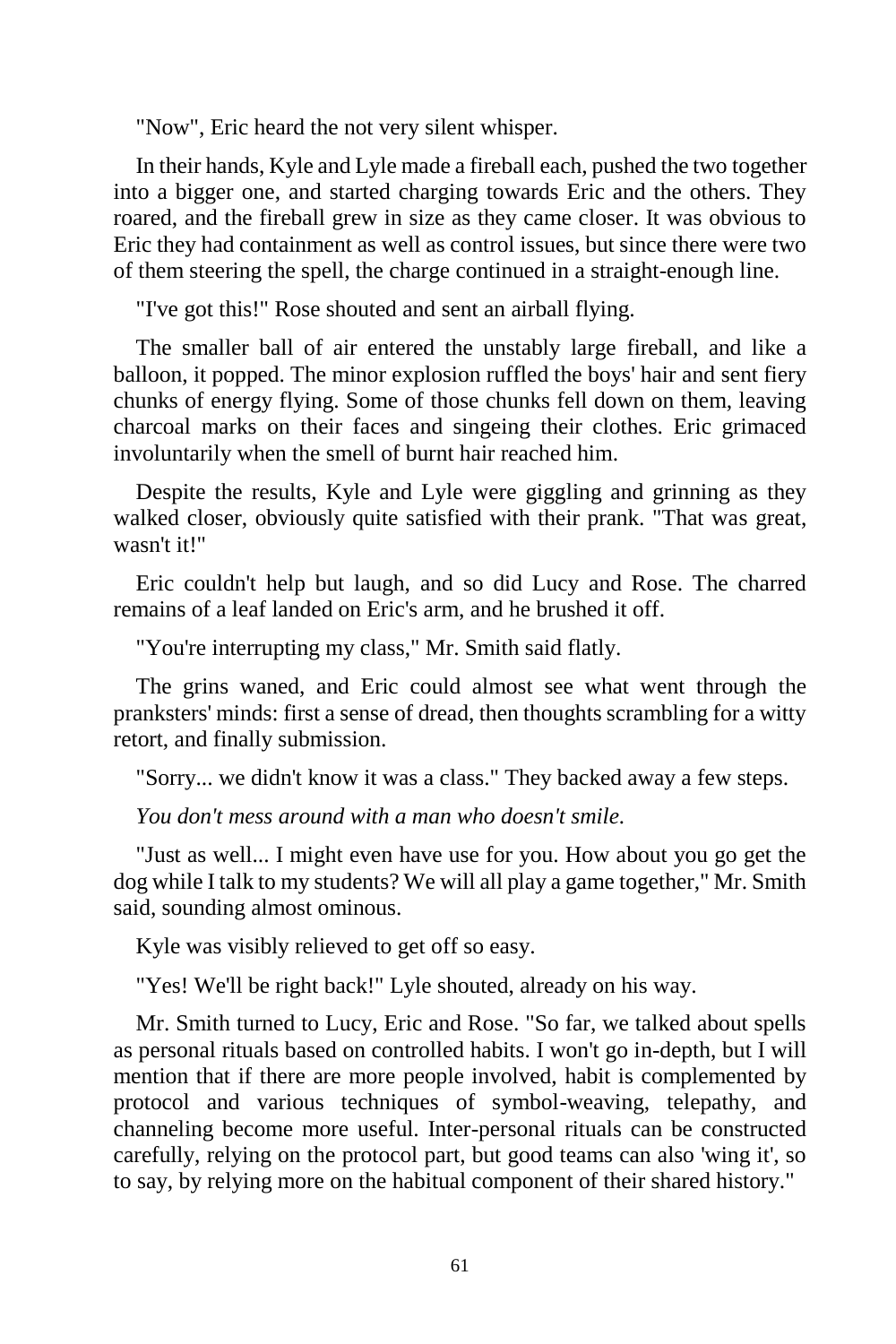"Are we going to practice such a spell?" Lucy asked.

"No, that would be excessive. We're going to focus only on the most important part: teamwork."

"I don't get it," Eric said. "What kind of rituals are these?"

"An inter-personal ritual can range from opening a faraway portal and summoning a major demon, to organized druidic sanctification of land or the more esoteric rituals of reality-weaving... It can be anything really. Powerful spells that are not too time-sensitive are often performed collectively. Even the compounded fireball those noise-makers made counts as such a ritual."

"So, what are we going to do then?" Eric asked.

"We're going to play catch," Mr. Smith replied, and turned his head in the direction of a loud bark.

Strangely, the two riders on top of Duke were silent this time, and they remained silent even after dismounting. *They must've used up their daily noise allowance.* Duke went around to each member of the group, greeting with a sniff and getting a pat in return. Even Mr. Smith patted Duke, and the dog quietly curled up by his side.

Mr. Smith extended his hand in front of him. A fireball appeared, floating above his palm. He looked at Lyle, shouted "Catch!", and lobbed the fireball in a gentle arc.

Lyle caught the ball with both hands.

"Good. Now throw it to someone else."

Lyle grinned, swung his arm back, and threw the fireball with full strength at Rose.

"Hey!" She dodged.

"I said throw to, not throw at!" Mr. Smith reprimanded. He made another fireball and tossed it to Kyle.

Kyle threw it to Rose; she caught it and passed it to Eric.

Eric held out both hands in front of him, preparing to catch with his hands as well as his mind - this was, after all, the spell he was practicing for hours. It was smaller and less powerful than the ones he made, but the rotations of the sphere containing the fire were adequate. He easily continued those movements in his imagination and caught the fireball. The fire in it was similar to the feeling of his own fire, and now in full control of the spell, he threw the ball to Lucy as delicately as he could.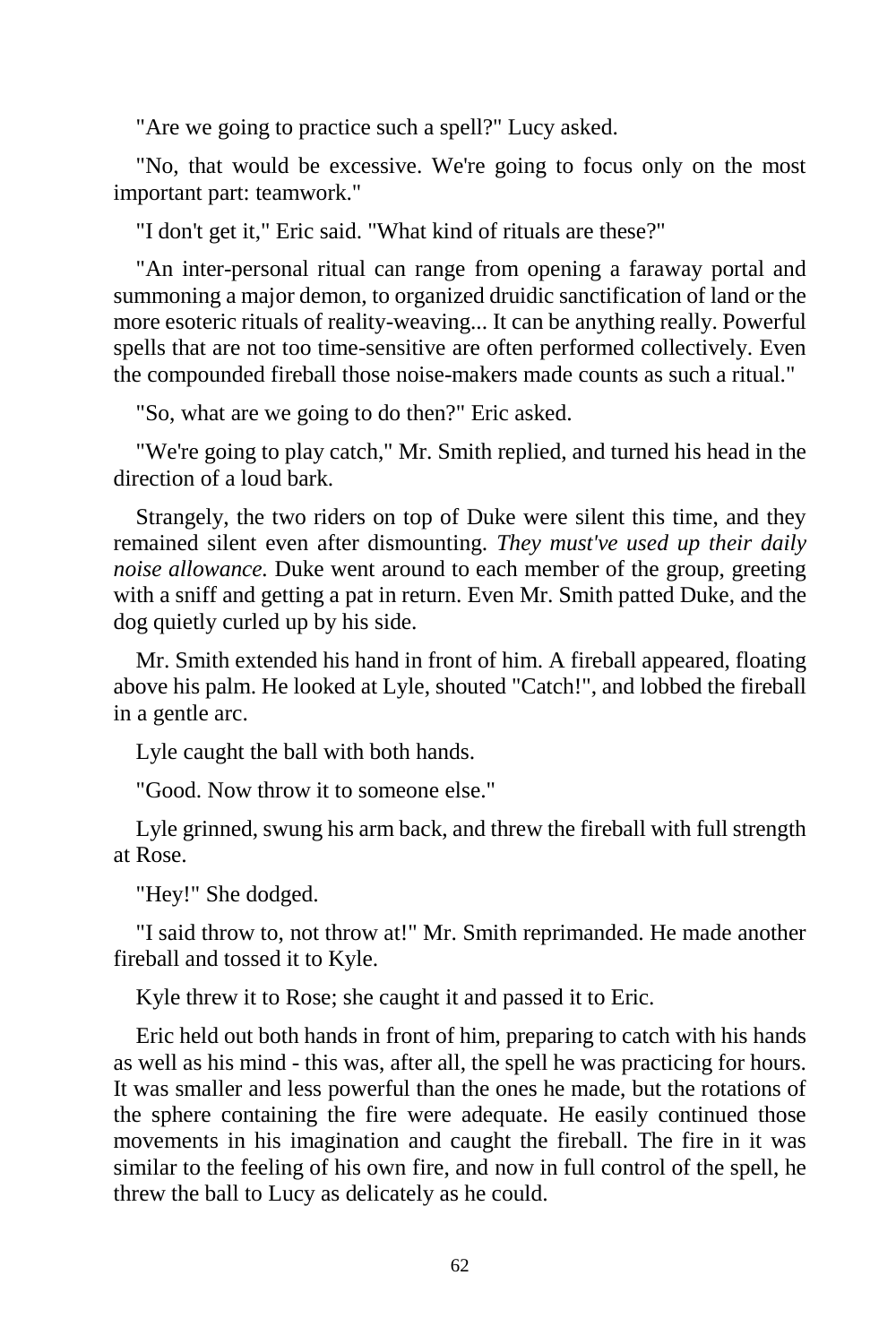"Ouch, burning!" Lucy caught the fireball, but dropped it at once. It fell to the ground and dispersed.

"That's alright," Mr. Smith said and made yet another fireball.

When the ball got to Lucy, she dropped it again, and the scenario repeated itself several times. On the fourth try, Lucy caught the fireball by letting her hand slide into the center of it - it looked like her hand became a torch. She waved her hand in Mr. Smith's direction, and the fireball flew off. She smiled with relief.

After a while the group's confidence broadened, and Mr. Smith switched to an airball.

Rose did not so much catch, but deflect with elegance. Lucy handled it without problems, too.

When it got to Kyle or Lyle, the ball of air spread out and weakened, but when they passed it on, it narrowed and strengthened again.

"Don't just throw the ball and forget about it; this is a team exercise. Follow it, guide it, and offer control to the person you're throwing it to. When you're catching, you're claiming control. When you're throwing, you're bestowing control. Feel the ebb and flow of the spell's energies, and make it as easy for your teammates as you can."

There was too much movement and speed in the airball for Eric to comprehend it fully. He focused on the parts of it that he understood, kept it from falling apart, and passed it on as soon as he could.

"What if someone works against us?" Rose asked.

"In that case, the push and pull becomes a battle of minds. It can be very hard to claim control over a hostile spell. Dispelling it by exploiting the structure of the spell is easier. At least one dispel ritual should be part of your arsenal, but master the basics first and worry about the rest later."

The waterball was next on the menu. When Lucy pitched, it seemed to Eric like moving stillness; translucent and ethereal. However, when he had to catch, it just shifted around his hand before slipping away and splattering on the ground.

After several tries, he came up with a trick: he imagined catching and throwing, catching and throwing, and so on many times while the ball of water flew towards him. It was a strange feeling, like when a raindrop shatters into even smaller drops: each reflecting light similarly, but separately. Despite the strangeness, it worked, and Eric managed to pass the ball on without splattering.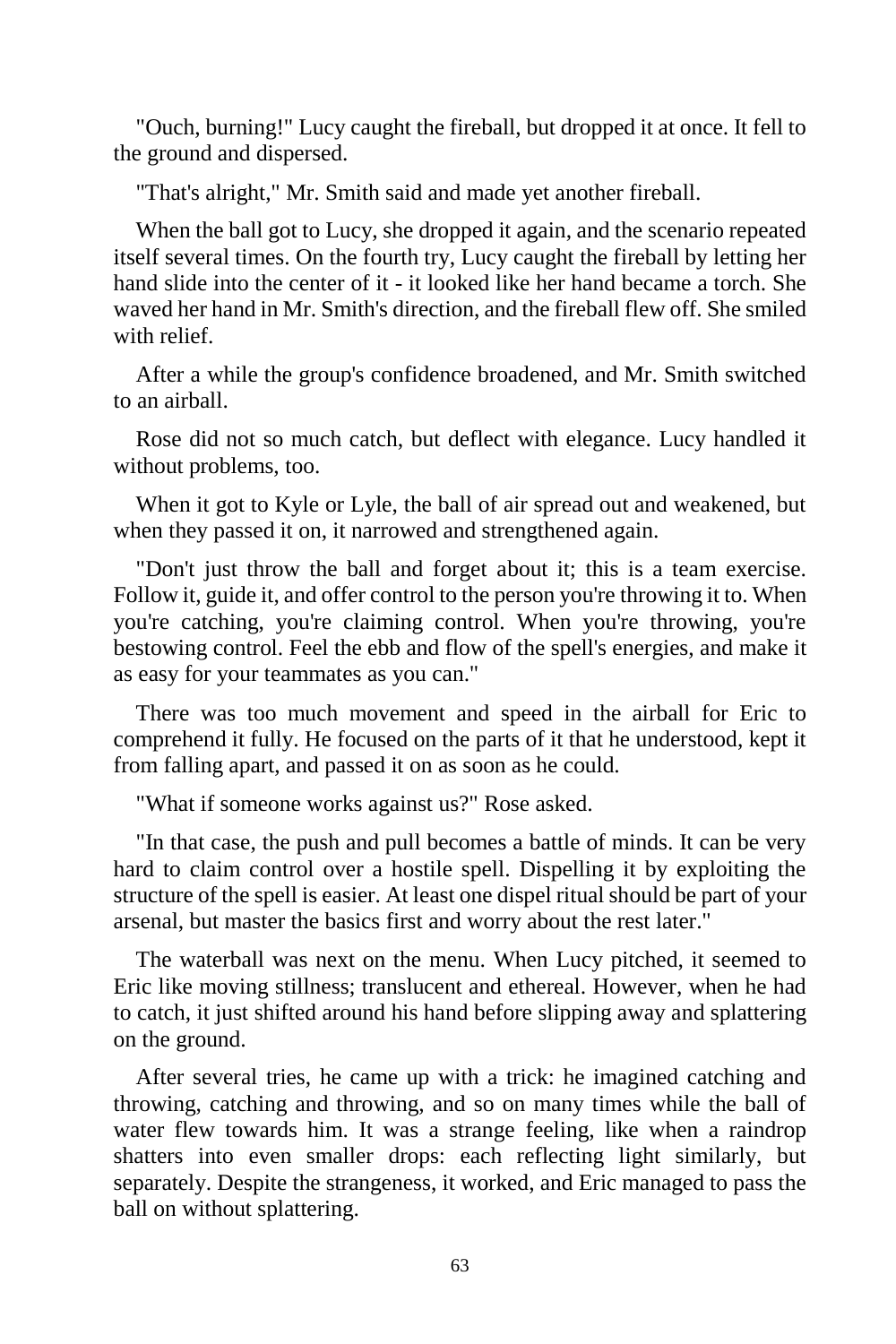Kyle and Lyle had no such insight, and the waterball splashed on their hands every single time. They grew increasingly restless and began deliberately hitting it, aiming for the splatter to soak someone else.

"That will be enough. I think we covered the basics," Mr. Smith said. "We also trained a lot, and as far as I'm concerned, the class is finished. How do you feel about homework?"

"If we could-"

A resounding "NO!" from the rest of the group drowned Lucy's voice out.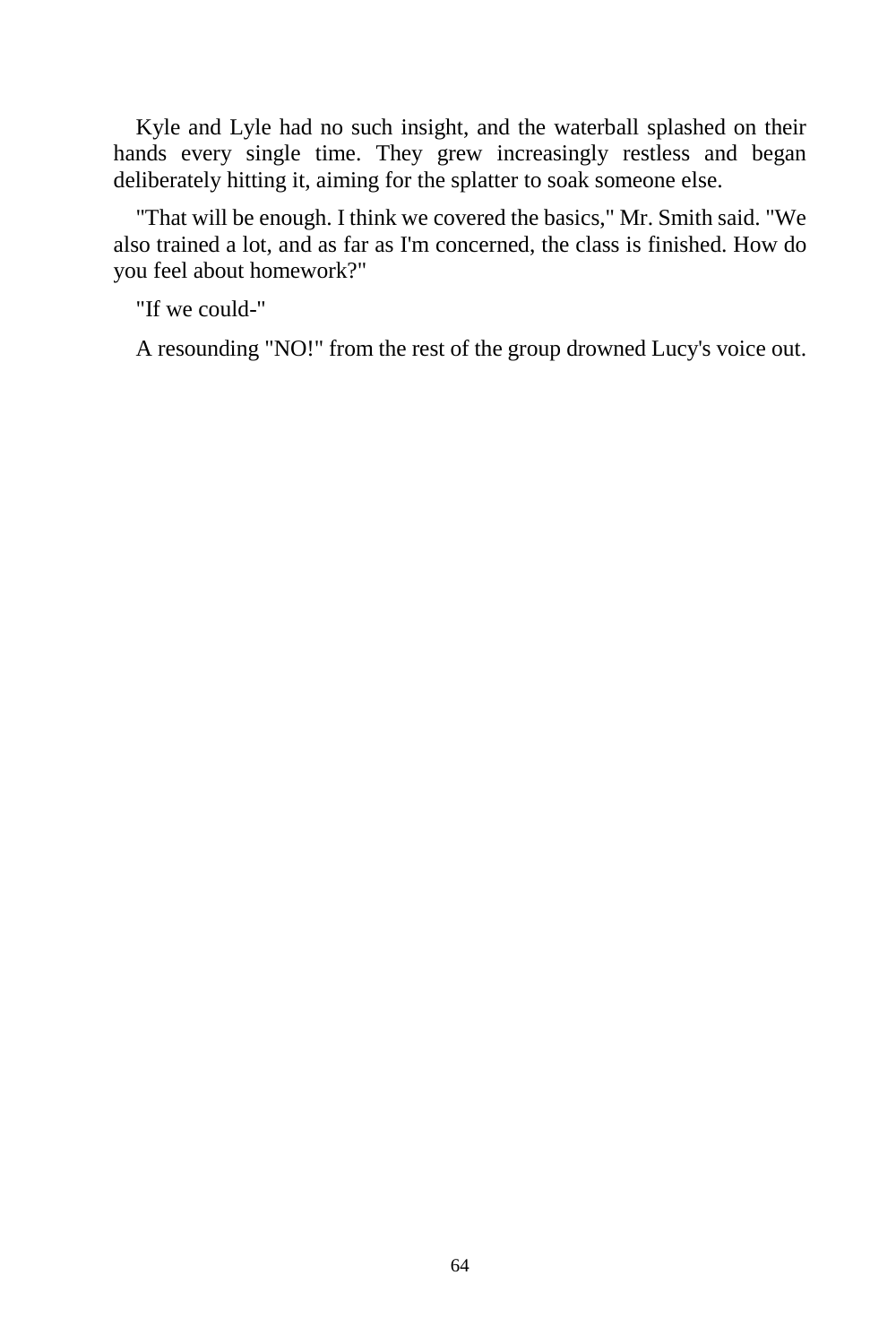## CHAPTER 9 - BLADE MAGIC

*Attitude is everything. A keen observer may predict the doom or triumph of any endeavor based on the attitude of the person who undertakes it. Be wary of fixed points, and mastering the attitude of no-attitude will grant you unpredictability.*

> - From Attitude to Magic, Dreamer's Handbook

"Thank you for coming with me!" Eric was excited.

"Of course, we promised Ohlson," Rose said.

Eric enjoyed sword-fighting scenes in movies, and especially liked ones with samurai swords. First he thought Ohlson's class would be about some boring subject, but his indifference vanished when he found out it was about blades.

"I didn't promise anything and you still dragged me along," Lucy said.

"You'd just be mad at us again if we left you out," Eric said.

"That may be true, but you promised me I could pick out the next class we go to, yet here we are... in a class not of my choosing."

"Come on, look at how happy he is," Rose pointed to Eric. "He's almost drooling. Besides, did you actually say which class you want to attend next? I bet you haven't even decided yet."

"Well..." Lucy stomped her foot, "that doesn't mean I don't want to be asked!"

"You're such a wuss sometimes." Rose moved closer to Lucy and whispered loudly in her ear. "Admit it, deep down you know it's true. Say: 'I'm a crybaby!'"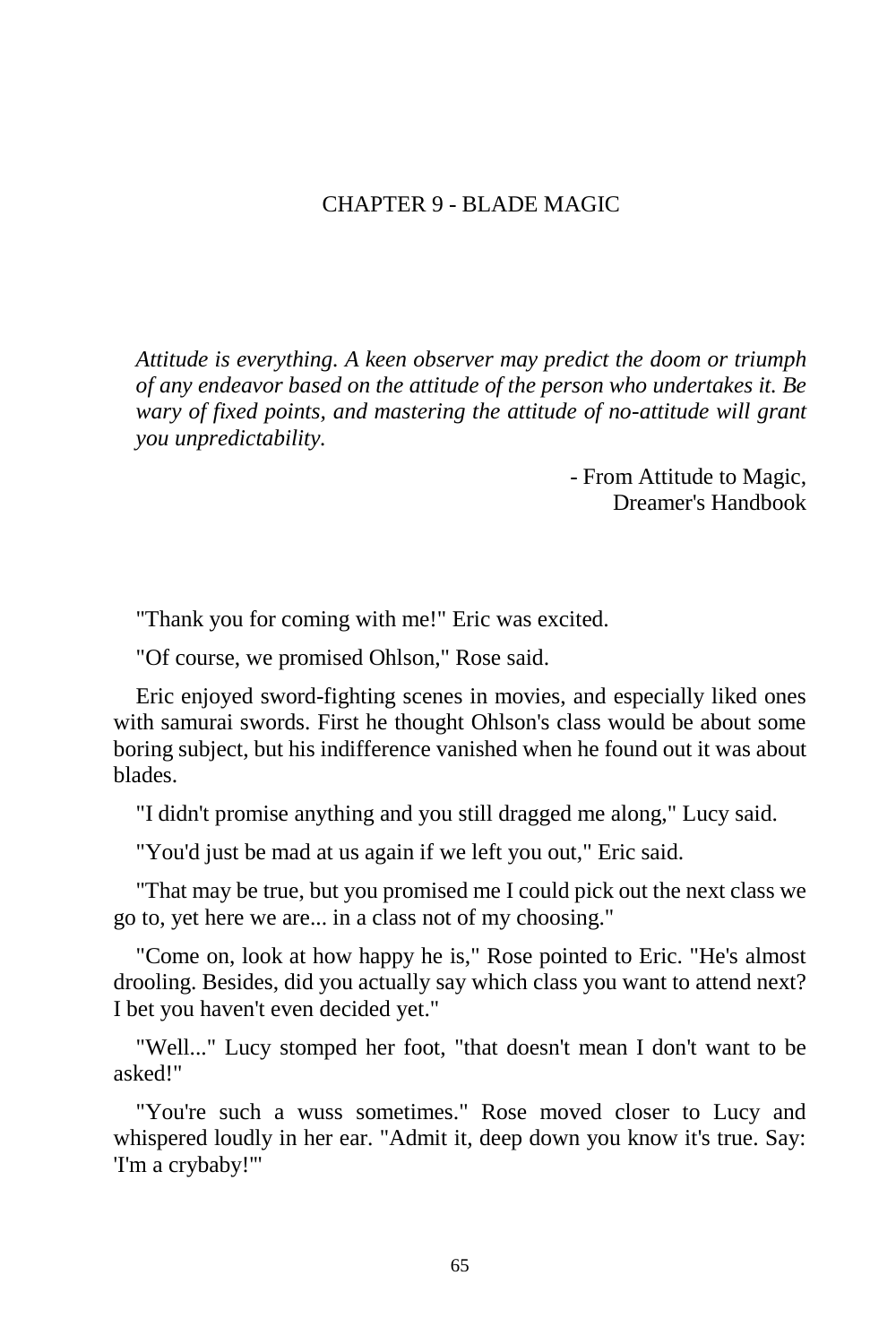Lucy chuckled. She leaned aside, grabbed Rose by the forehead and playfully pushed her away.

They were standing in a clearing with about a dozen more kids. Ohlson was hauling a large watermelon from a nearby cart to a large, wooden table. A few kids ran to help him unload smaller melons; the atmosphere was more that of a picnic than a class.

Eric was eyeing those juicy melons - but he wasn't the only one doing so.

"Yes, these are for you," Ohlson answered the kids clamoring around the table, "but only after class is over! First we study, then we celebrate. Go! Go!" Ohlson shooed them away from the table.

Ohlson pressed down nervously on his palm. After tiptoeing around, he raised his hands, cleared his throat, and yelled out: "May I have your attention please!" The commotion quickly subsided. "Uhmm... This class is about blade magic... and, this is my first class ever as a teacher... so I hope we get along and learn a lot together!"

Ohlson paused, expecting some kind of reaction from his audience.

There was no fidgeting and everyone's attention was on Ohlson - until Rose started clapping and the group burst into cheer.

"Thank you! I'm not sure I deserve it, but I'll do my best."

Eric was happy to see how such a small gesture eased Ohlson's tension.

Ohlson grabbed a shining sword from the table and held it in front of him. "This is my friend and mentor, Dancing Feather. He's the real teacher of this class, and he'll help you see the possibilities of blade magic."

*He's talking about the sword as if it were a person...*

"To understand blade magic, we have to take a look at the parts, sometimes called aspects, of a blade. The four notable parts are: the point, the edge, the flat and the handle."

Ohlson pointed to the tip of the sword with his empty hand. "The point is for stabbing, piercing, or puncturing. While not all blades have a point, such as the chakram, most of them do. The point provides precision and versatility."

"The edge is for cutting and slashing. It is the defining part of the blade if there's no edge, your tool or weapon is not a blade. Mastery of the edge is difficult and wrought with peril, but worth the effort."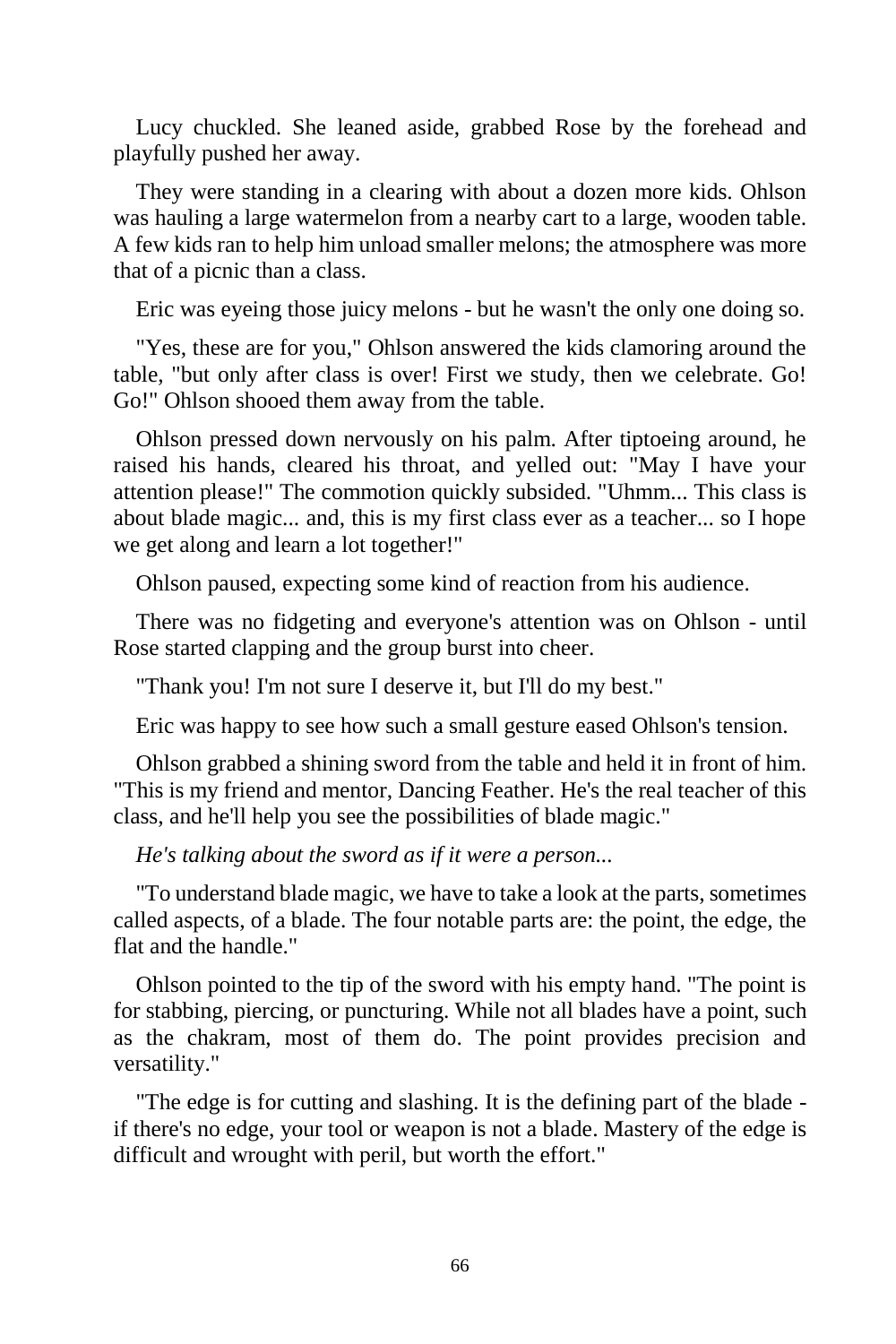Ohlson tapped the side of the blade lightly with a knuckle. "The flat or face is the part that holds the other three aspects together. It is the material part of the blade, but it does not necessarily have to be of the earth element: lightsabres, flaming or vorpal swords have other substance."

He pointed to the handle of the sword and gripped it more tightly. "The point, edge and flat are the wholeness of the blade. The handle breaks this wholeness by adding an interface to a greater wholeness: the user of the blade. Good bladesmen regard the blade to be an extension of their bodies, while great bladesmen regard themselves as extensions of the blade."

Ohlson swung the blade around several times, making modest, but deliberate movements.

"A master of blade magic is not a specialist in the way swordsmen, lumberjacks or surgeons are. A master blade mage uses the essence of the blade rather than a particular implementation of it - such a master can cut without slashing, puncture without piercing and grasp without holding. For us less capable blade magic users, a blade also serves as a focus item."

Lucy raised her hand. "You mean, like a wand?"

Olson frowned. "Wands are for weakli-- never mind, I take that back. Yes, a blade can do everything a wand does, and more. Why anyone would prefer a wand instead of a blade is beyond me... Everyone, stand up and spread out! If you have shoes or socks on, take them off. We'll practice a simple kata."

Eric stood up, and he was snickering.

"What!?" Lucy exclaimed.

"Nothing," Eric said. "Isn't it obvious that wands are silly?"

Lucy put her hands on her hips and stared at Eric. "Oh, really?!"

Eric nodded.

In books and movies it was always a clumsy kid vanquishing dark monsters with the flicker of a wand - and Eric hated that. *There's no gracefulness. It's like they pretend the magic is in the wand, and not in the person.*

"Well then, guess which class we'll be taking next! Yeah, that's right; focus magic! You promised, remember?"

Eric frowned. He looked to Rose, hoping for some backup.

"I like wands," Rose said plainly.

Eric rolled his eyes. "All right..."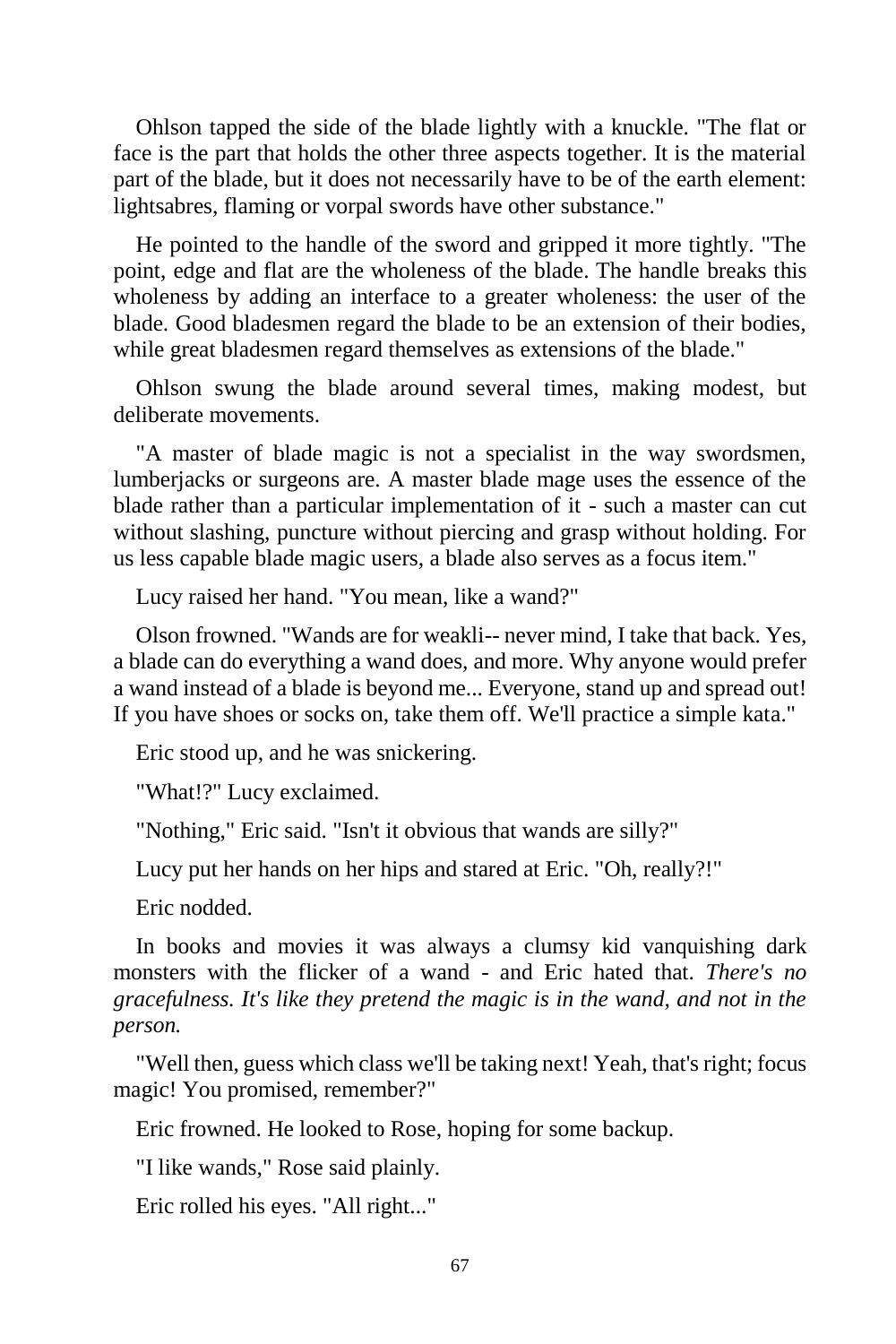The kata Ohlson was demonstrating was a simple one, but it took Eric a while to remember the sequence of positions. There was a flow to Ohlson's movements, and Eric felt his own execution was choppy and disjointed - he very much doubted he was doing it the proper way.

\* \* \*

#### *He makes it look so easy.*

Paying attention to posture, timing, and muscles flexing in unison was hard. Several times, Eric caught himself holding his breath while he concentrated on getting a single motion right. It was a small satisfaction that everyone was at least as terrible.

A funny looking kid next to Eric fared worst. He was wearing a small and colorful suit that was supposed to be a giant, cartoonish robot. He had a matching helmet on with only small slits for the eyes, and the boy could barely coordinate his own movements.

"Hey, I'm Eric. What's your name?"

The kid raised a fist and mumbled through his helmet: "I'm Atron, defender of dreams!"

"Oh, what a powerful title! Defending dreams is tough work, isn't it? Say, how about you take that helmet off to see better?"

"No, that's my head! You want me to take my *head* off?"

"Look, I'll help you, just..." Eric reached for the helmet.

"No!" Atron, the defender of dreams, dashed away from Eric. He looked back and tilted his head in the meanest way he could.

*Did he just stick his tongue out? Great, that's what I get for trying to help.*

Eric walked over to Rose, explained the situation, and asked her to handle it. After she agreed, Eric returned to his spot. He tried to get back into the rhythm of the kata, which was easy, because he didn't have much sense of the rhythm in the first place.

After more practice, the girl in front turned to him and offered the same sword Ohlson used for demonstration.

"Here, it's your turn! Take it!"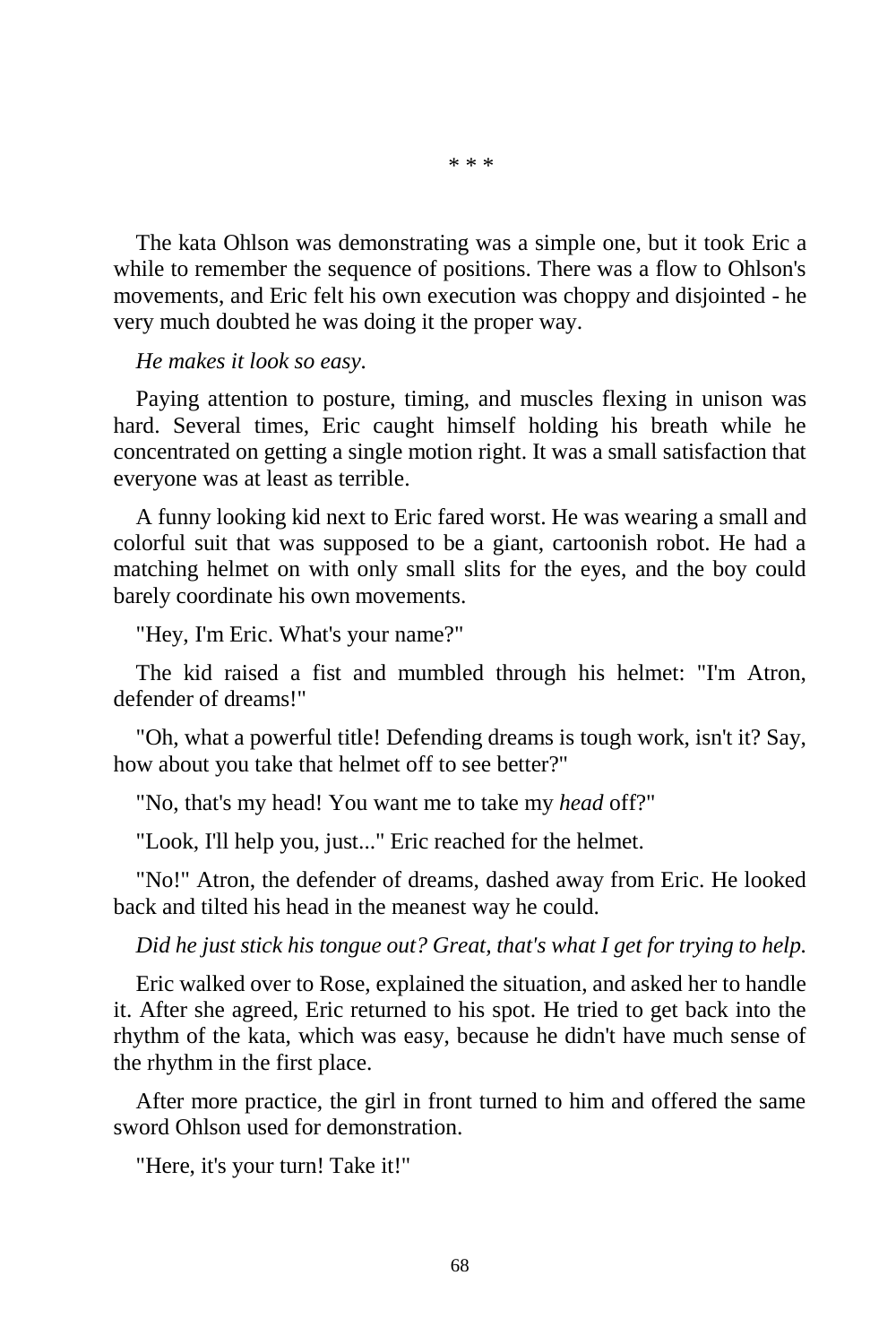\* \* \*

Eric gripped the sword. A refreshingly cool feeling swam up his arm, which was followed by a feeling of pleasant warmth. In several seconds, the alternatingly intense combo of sensations enveloped his whole body. He felt a jolt of electricity from the sword and a touch of radiant light upon his awareness. Instinctively, Eric straightened his spine.

*"Greetings! Eric. I am the identity essence of the sword you are gripping, known as Dancing Feather."*

"Uh, hello."

*"I see you are not overly familiar with telepathy or mental vocalization. That's allowable; you can proceed to use physical vocalization while communing with me on the conscious level. Are your existential attributes within the parameters of comfort?"*

"What do you mean?"

*"Are you feeling all right?"*

"Yes, I think so."

*"Excellent. To proceed with the teaching demonstration, I require your consent. If you agree, I will assume co-control of some of your physical, mental and emotional processes. This will be done mainly to present you with my perspective and focus your attention at relevant points. Do I have your consent?"*

"Uh, I guess."

*"Inadequate reply. To avoid any potential misunderstanding or control issues, I require a clear 'yes' answer to proceed. A 'no' answer or a similar one will abort our communion and the sword will be released from your hand. Yes or no?"*

"Yes. Why are you talking like that?"

*"I'm not talking, since I have no human speech organs, but I am communicating. If you're referring to my syntactical patterns, please excuse my deficiencies, as the linguistic context of your language is within my domain, but the social context is not. I will do my best to... speak... normally."*

The light in Eric's head shifted a hue.

*"If you ever encounter a cursed or demonic blade, focus on the handle aspect. It symbolizes your own distinctive sphere of influence, and can be*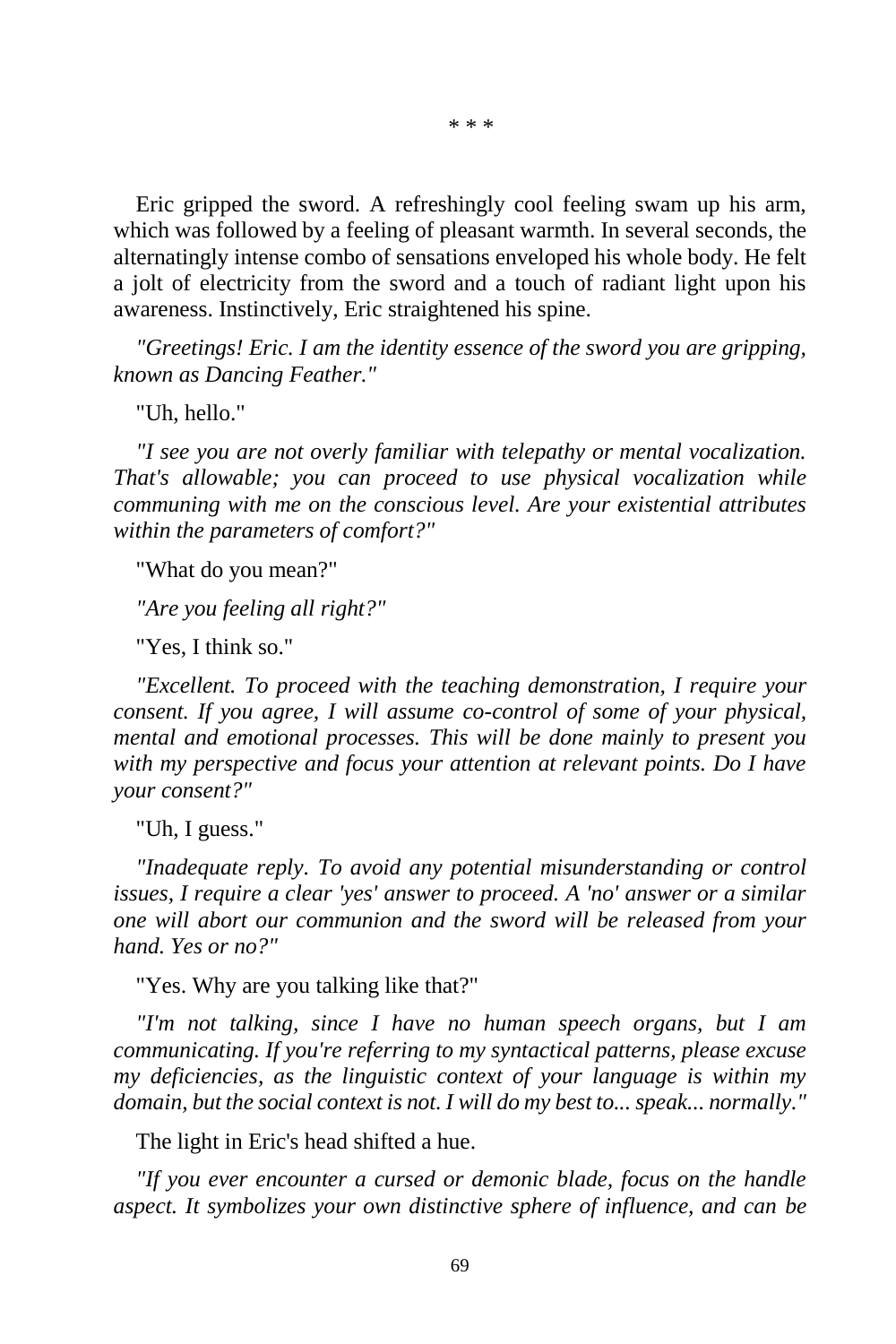*used to curtail the intrusion of the channeled malicious entity. With me, a simple vocalization stating a desire to abort will suffice."*

*"I will now demonstrate three aspects of the blade: the face, the point and the edge. Are you ready to start?"*

"Yes."

*"He who dies by the blade, lives by the blade. This is the attitude of the blade."* The voice paused.

*"Know thyself!"*

With the blade extending horizontally from his hands, Eric raised the sword to his right and up to eye level. As he slowly turned it to a vertical position, the rays of the sun reflected - as if through a prism - from the face of the sword right into his eyes. He was momentarily blinded, and the touch of light upon his awareness engulfed his mind.

The moment passed, and Eric's mind struggled to categorize the insight of the previous instant: he saw himself as a collection of systems - the blood flowing in his veins, the bones of his skeleton, the muscles upon them, nerves branching out. Not only that, he saw a categorization of his feelings, a name and label for many of them, the map and imprint of language on his thoughts, and symbols describing his inner self. Eric's body froze as his mind did its best to deal with the overload of self-reflection. The memory slowly faded back to the realm of subconscious, and he regained his time-sense.

*"Balance thyself!"*

Eric placed one foot in front of the other, and the blade in his hands came down from up high and into a forward thrust.

Even though there was nothing but air in front of him, Eric felt the force of the stab disperse like thousands of tiny needle-stabs on and under his skin, each of them pushing and pulling energy in tiny to large vortices. It wasn't particularly painful, but the experience of how these points connected into lines was peculiar - like his sense of self was shaken then calmed again.

## *"Change thyself!"*

Eric stepped back, whirled the sword once around his wrist, stepped forward and carried the motion of the sword into a slightly diagonal forward slash.

This time, the cutting motion sliced and diced his sense of self into long, vibrant lines of energy. Each line was like the edge of an unseen blade. Rather than being a frightening experience, it felt like dirt being threshed out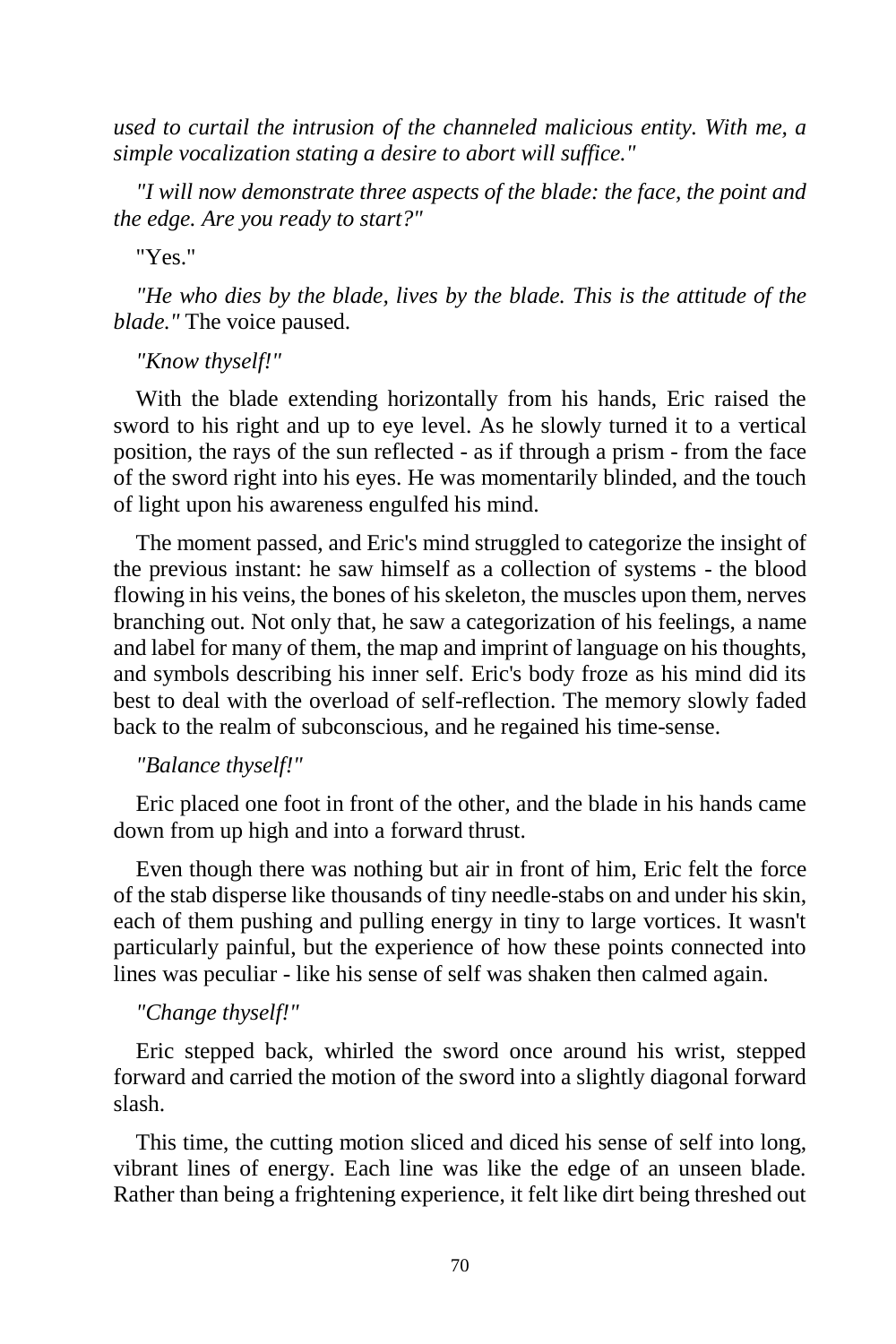of a delicately woven carpet. The luminous lines not only divided, but also unified, restoring the sense of self - a new self! - and a degree of freedom and clarity. Dying by the sword now seemed like a purposeful, desired action.

### *"Control thyself."*

At the end of the kata, Eric stood motionless. Yet, he felt it was not over yet, the momentum still carrying him forth.

Anger swelled up inside him. It caught him by surprise, since he was not generally prone to fits of anger, nor had he any reason to be angry. As the anger intensified, Eric saw it's not really anger, but rage. It came from a side of him he never encountered before, yet there was something base about it that was distinctly and recognizably a part of his identity. He struggled to contain it, but it grew even more powerful. *It's not rage either.* He stepped aside from its path, letting it through rather than resisting it. *Aggression. Pure lifeforce.* With recognition came acceptance, and the force acquiesced becoming part of Eric again. He was one with himself.

"Awesome! What else can you show me?"

\* \* \*

Eric focused on a watermelon at the table farther away. It was partly occluded by a smaller melon of the muskier kind. He gripped the sword firmly with his right hand and placed his left hand softly on the lower side of the blade. His stance was flawless; not even a strong push could make him lose his footing and a sense of purpose emanated from the way he was present in the posture of his body. Knees slightly bent; all the right muscles tense and ready.

As he concentrated on the watermelon, he noticed increasingly delicate details: this pattern here, that unevenness there. He could practically feel it under his touch; the hard, green exterior and the crunchy, tasty, water-filled interior. He knew what kind of sound it would give when tapped on, and how strong its internal vibration would be. The large fruit was alive, interweaved with lines of its own energies.

Eric looked within, and in his mind's eye, cut himself apart with a strong, clean slash. He pushed this feeling outside of himself, and accentuated it by letting the edge of his sword carry it. He stepped and slashed forward, following the momentum.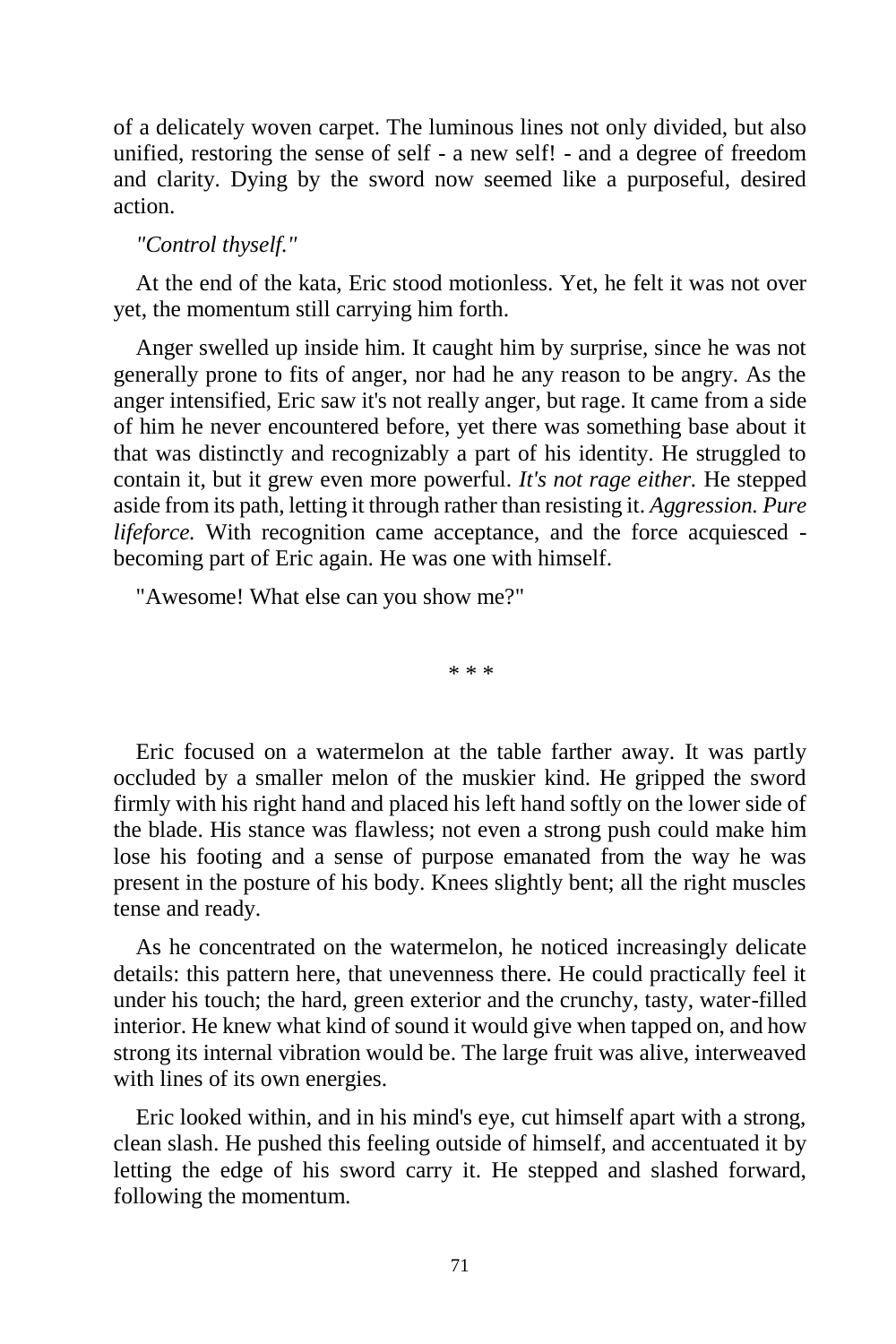The watermelon on the table split in half without sound, and the halves wobbled slightly until they settled in a still resting state.

Eric let his focus go, and the distance became apparent to him once again. He lowered the sword, approached the table and inspected the watermelon. It was a clean cut. A few drops of juice dripped onto the table, but there were no cut marks on either the tabletop or the musky melon in front.

He smiled with satisfaction.

\* \* \*

### *"Hand me over."*

Dancing Feather has mostly withdrawn, and Eric felt like the light has been turned off in his mind; not completely dark, but certainly dimmed.

On one hand, the receding awareness faded out insights and this was an experience of loss for Eric. On the other hand, enduring the intensity wasn't easy - adherence to such a degree of perfection was also a burden. All in all, Eric felt relieved and welcomed the emptiness.

"I will. I just need a moment to compose myself."

It was interesting how little time has passed. The communion couldn't have taken longer than several minutes, yet Eric's mind was telling him that hours, maybe days, worth of experiences have passed.

Eric observed his surroundings, mostly to assure himself of his own place in it.

Ohlson kept demonstrating the kata, pausing a little between repetitions to watch over his students. No one seemed to be doing particularly better than before; Lucy practiced a single motion over and over, while Rose strung the beginning and end of the kata together and made a clumsy dance out of it.

Compared to what Dancing Feather showed him, differences between various attitudes and performances were glaring. Despite such knowledge, Eric wasn't sure he could do better by himself, since there were myriad details to pay attention to.

Eric noticed someone tugging at his sleeve. It was Atron, the defender of dreams - this time without the helmet. The boy had dark blond hair and freckles on his face. He was about Lyle's age.

"Who are you talking to?"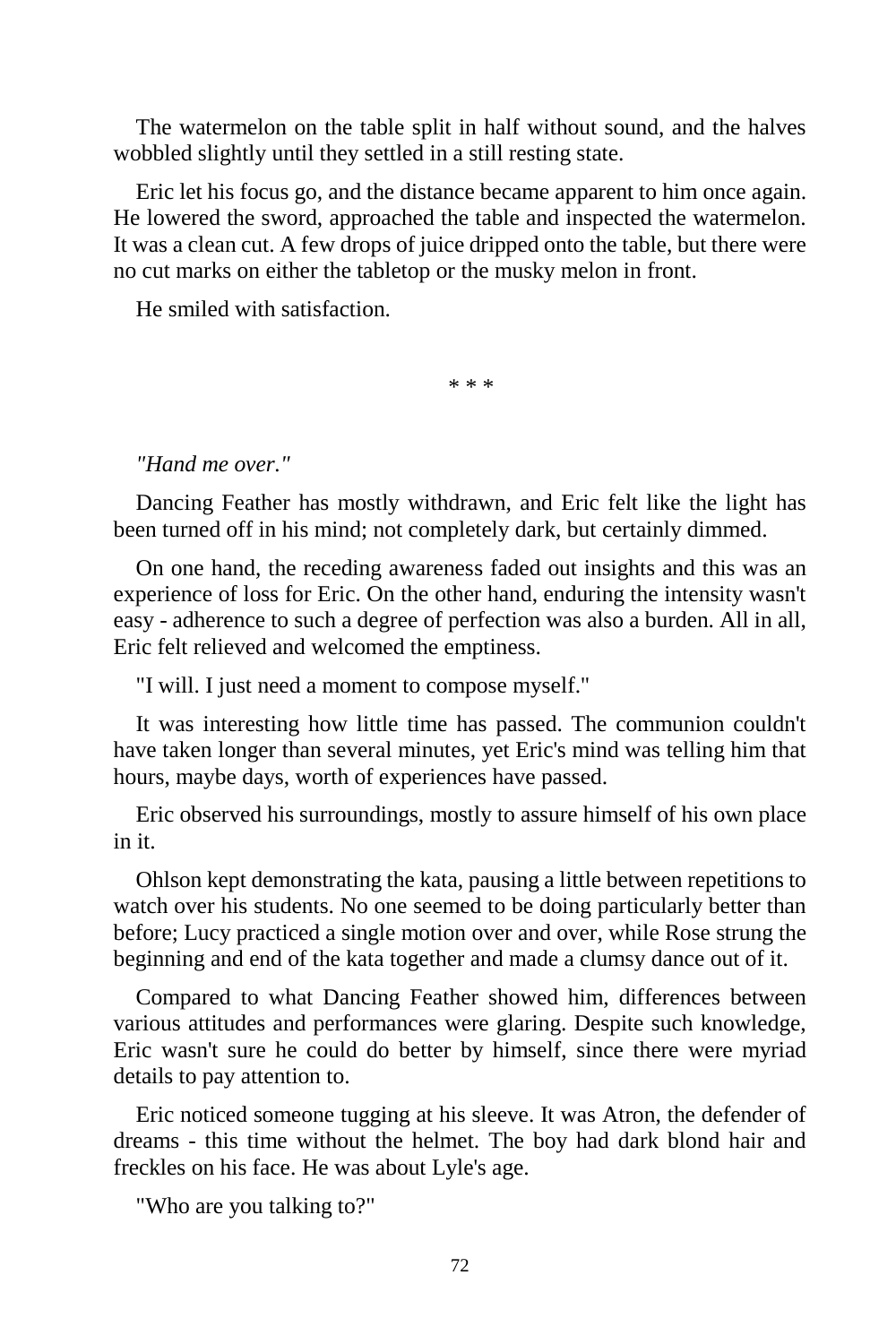Eric raised the blade slightly. "I'm talking to this sword right here."

"Oh." The boy eyed Eric suspiciously. "You can do that?"

"Yes. This is a very smart sword; it speaks like shiny reflections in your head. It showed me many things, but says I have to learn to do those things by myself."

"I see... Well, I just wanted to say I'm sorry about before. My real name is Aaron, and this is just a costume. I hope we can train together or something... It was really cool how you cut that melon in two!"

"Thanks, Aaron. My name is Eric. I'd be happy to train with you."

"Mission success!" Aaron raised his fist high and stood in a triumphantgiant-robot pose.

"Do you want to talk to the sword? Here, grab it. Use both hands!"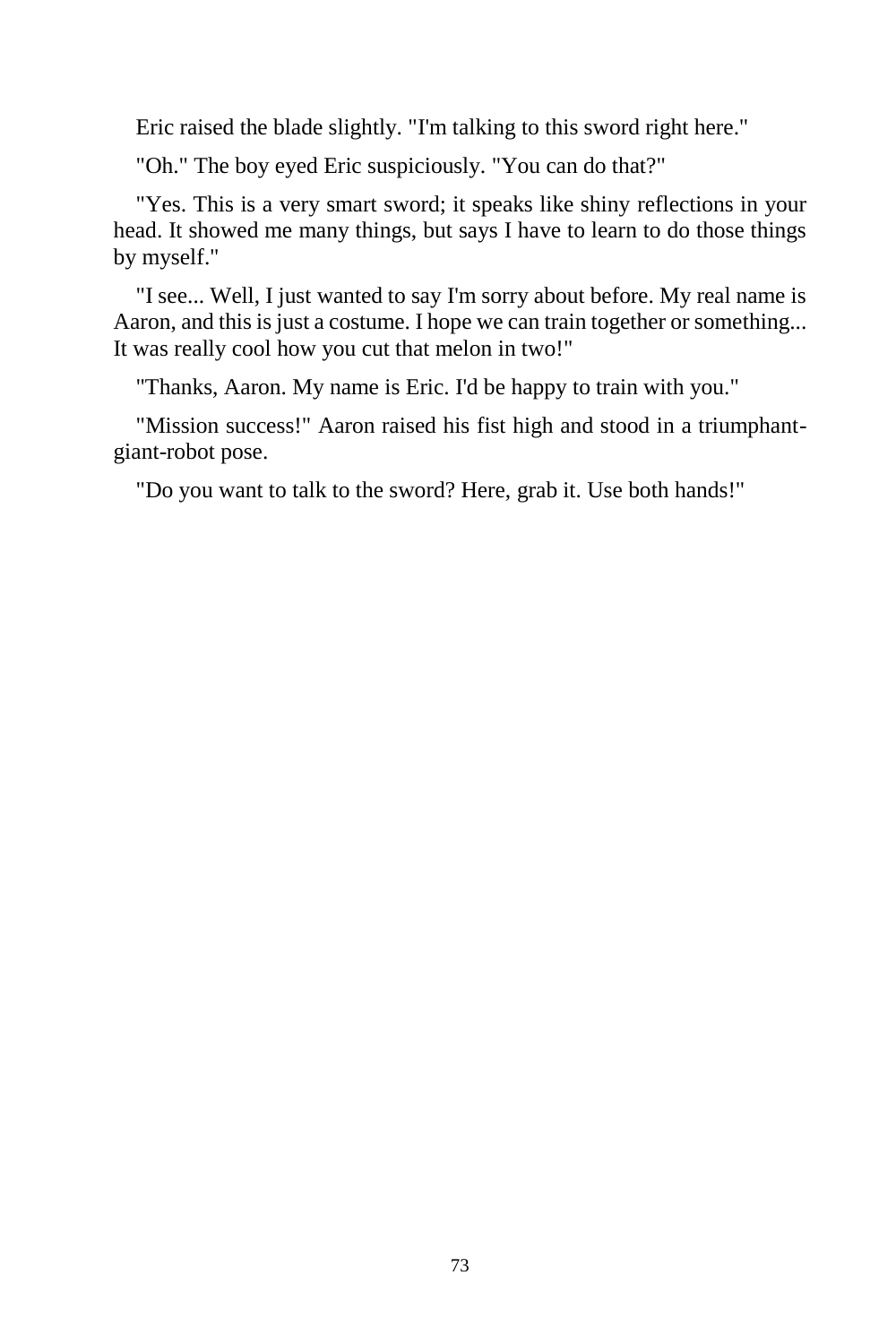## CHAPTER 10 - EARTH ATTUNEMENT

*Fire, air, water, earth. Another way of looking at it is: will, space, identity, form.*

*Form is perhaps the most notable attribute of the earth element, however, resistance is that which allows structure, and therefore form to exist. Can limitation offer stability, and paradoxically, greater choice?*

- Earth, Dreamer's Handbook

"Do you have time? I'd like to ask you about something," Lucy said.

"Shoot!" Annie said.

"How can I attune to the earth element? I browsed the Earth section of the Dreamer's Handbook, but there's nothing about attunement in there."

"Don't overeat."

"What? Why? Do I look fat?"

Eric chuckled, and sat down next to Rose on the edge of the cliff. It was the same cliff where they learned to fly.

Rose was letting her legs swing.

"No, not at all!" Annie laughed. "It's a funny story. I had a student who tried to bring more of the earth element into the dream realm by overeating before sleep. What's worse, he shared his 'insight' with friends, and there they were, full-bellied, grunting and groaning through my class..." Annie shook her head. "Anyway, you look lovely!"

"Ah, thanks... Gross story... So, how do I attune to earth?"

"Well, there is a realm where the elemental balance is dominated by the earth element, and we're all intimately familiar with it - called 'real life'. You are already attuned to earth; you don't have to do anything."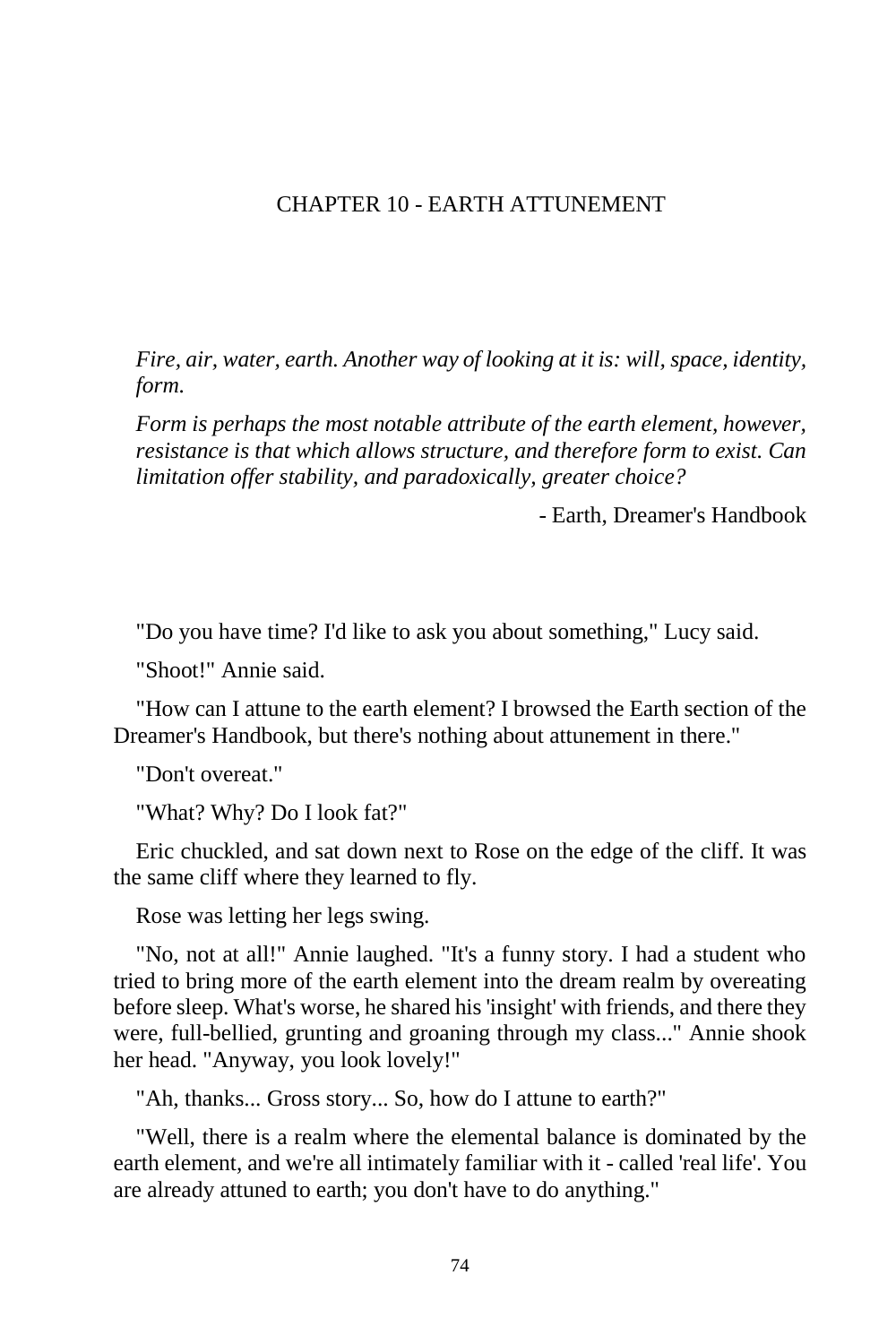Eric was listening to the conversation going on behind him, but not with full attention, as he was also looking at Rose creating the cutest little pulses of gust, kind of reminding him of rings of cigarette smoke. By association, the disgusting memory-smell of cigarette surfaced within him, and he pushed it back into his subconscious. "Wahh," he grimaced while exhaling.

"Mastering earth in the dream realm requires not attunement, but balance. Living life in the earth-based realm and then jumping into a dream in an airbased realm creates a gap in perception between the two realms, and this lack of balance affects the experience of reality in both realms. Most people find it quite difficult to remember their dreams in real life - or their real life in dreams - because of this disparity."

"The secret is simply to be clear and healthy. If your physical body is balanced and cared for in your earthly life, you will find it easier to think, feel, and imagine. It works the other way around too: by having clear thoughts and loving feelings, your reality won't be weighed down and distorted. There's an old Latin saying for this... what was it... 'mens sana' something..." Annie massaged her head with her fingertips, ruffling her hair a little. "Eh, I can't recall."

To match Rose's pulsing gusts, Eric made tiny fireballs in quick succession. They formed, flew and burst out not more than an arm's length away. Their short, flaming life was a relaxing contrast with the sunny greenery and vast open space below. *It is a nice view*, Eric acknowledged.

"I'm not very good with earth magic, but I can show you some simple spells if you want," Annie offered.

"That would be great!"

Eric turned around to sneak a peek of what Annie was doing.

She grabbed a big handful of earth from the ground and threw it up. The bigger, grassier chunks fell down quickly, but a dusty cloud of dirt remained. Annie created a magic sphere amidst the descending cloud, and the tiny particles of dust got drawn into its motion.

"This is the classic dustball."

All the dirt from the cloud got packed into the sphere, where it shifted around in quicksand-like motion.

"Doing pure earth magic in an air realm is quite difficult. This kind of spell is a compromise - a cheat if you will. Instead of creating form from scratch, we use forms that are abundant in the realm and just add on a spell layer that gets the job done. Using bigger pieces is progressively more difficult. A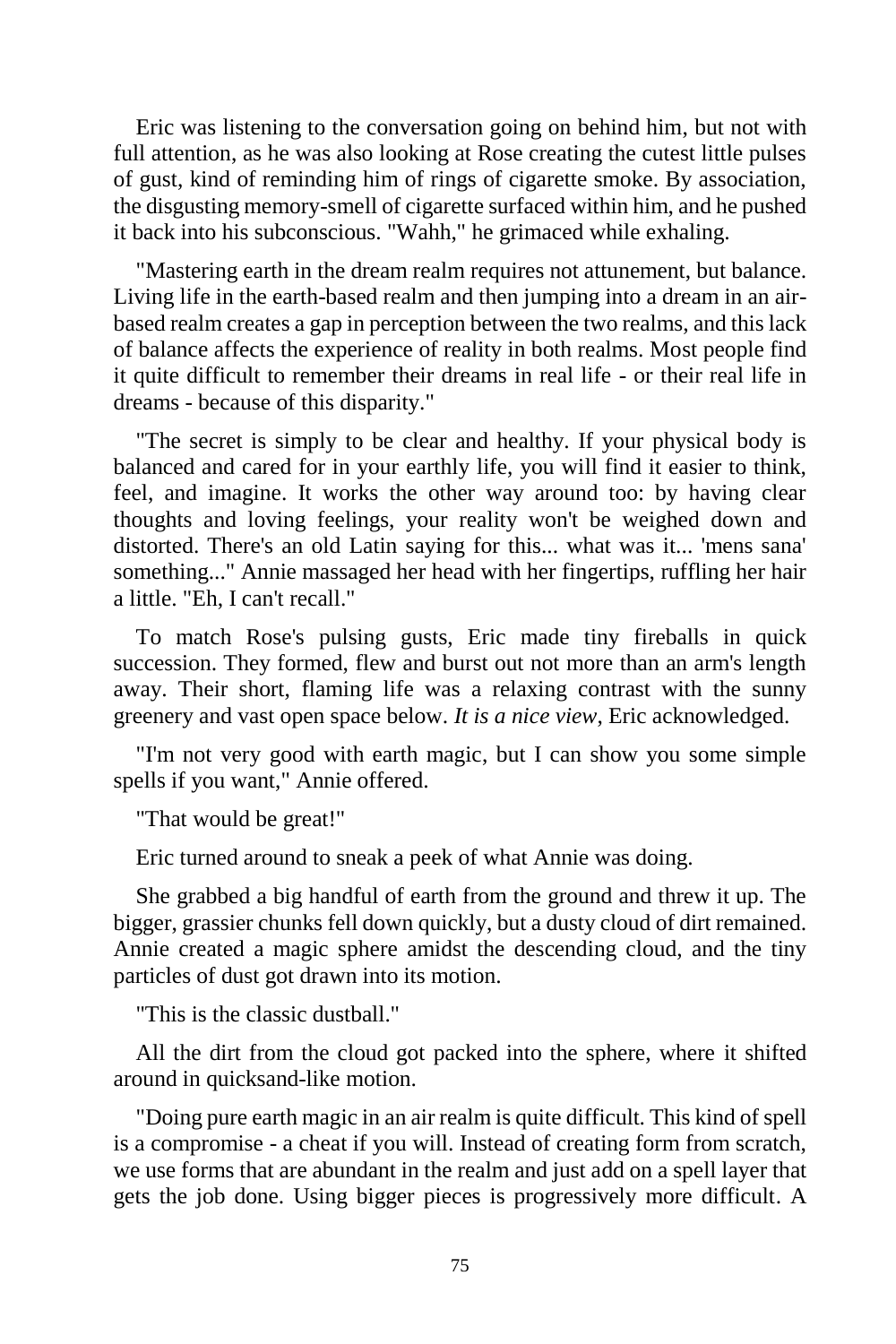dustball is not very useful by itself, but you can use the same principle with earth-based shield spells or offensive shard projectiles."

"Can I try?"

"Sure."

Lucy knelt down, dug her fingers into the soil and tore out a big piece of the ground. She stood up and threw it above her head. Immediately after, she made a magic sphere which sucked in some of the dust, but not all. The rest of the cloud fell slowly to the ground.

What she was left holding looked like a very dirty magic sphere, not resembling Annie's dustball at all.

"Don't worry, it takes practice to notice and grab the tiny particles with your mind, and sweep them up in the motion you want. It's a good start."

Lucy let the sphere dissipate, and rubbed her hands to get rid of the dirt. "Is that all?"

"Well, I can show you a proper earth sphere too, but it's difficult even for me. It might take a while."

"I don't mind, I'd like to see."

"Okay."

Eric, who followed the demonstration only intermittently, felt a foot slamming into his side.

"Pay attention, this should be interesting," Lucy said.

Eric stood up reluctantly and stepped away from the edge. Rose did the same, and she was rubbing the side of her back too.

Annie made a large magic sphere, with its circles and rotations clearly visible to Eric. It shrunk, expanded again, and repeated the process each time slightly faster than before. It looked like there were two spheres, one expanding and one contracting, and then they would switch directions. They were moving quite fast. *Three spheres... no, four... five...* all changing into one another. Eric lost track and stared at the strange, self-moving shape without trying to understand it.

"The goal is to pack the motions into a form that is stable. If it is stable, that means the earth mage doesn't have to concentrate on maintaining form with awareness and imagination alone. That's a plus. The stability of form is often measured and tested by its resistance to change: if it is too resistant, the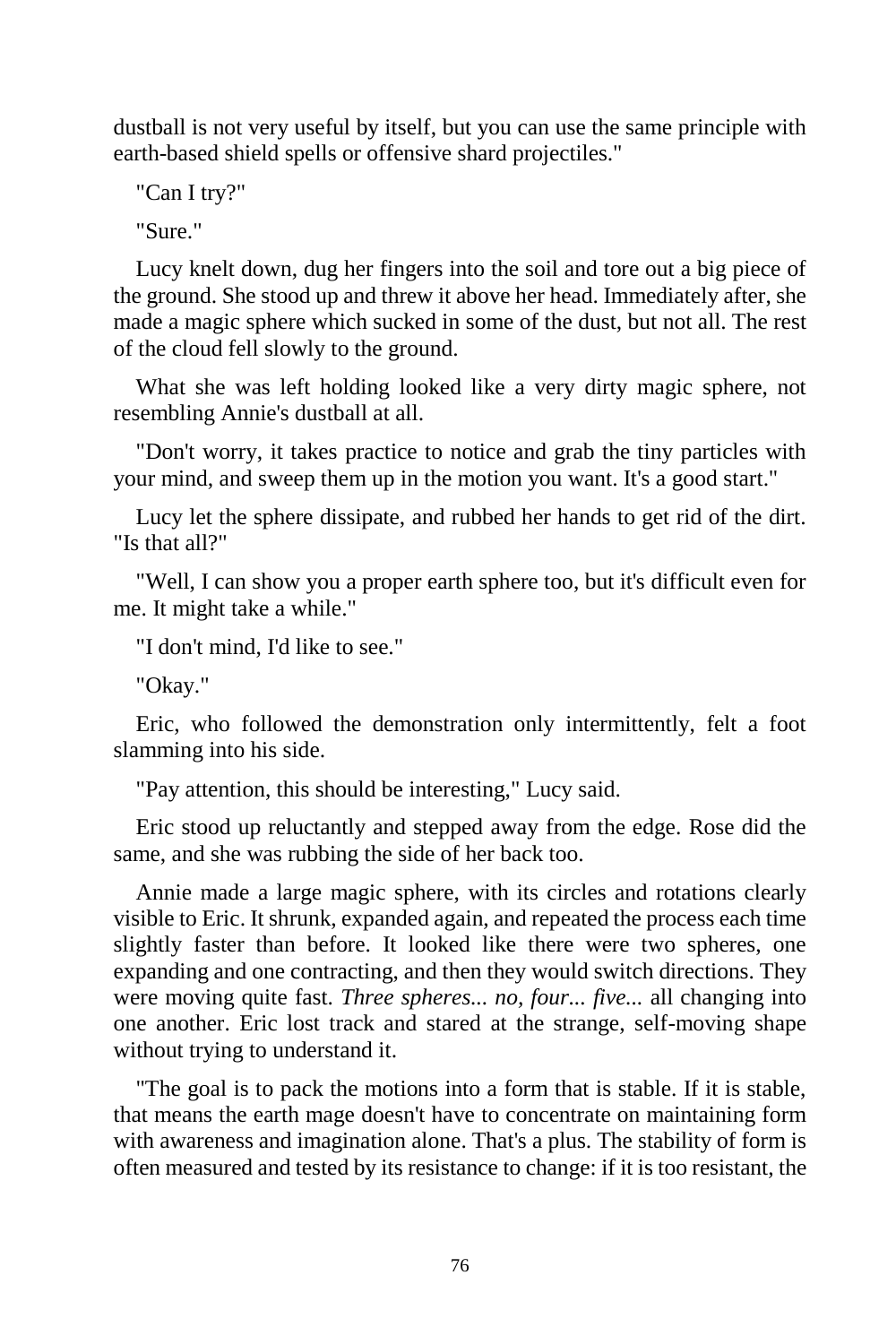mage has to invest energy into changing it again for her own purposes. That's a minus."

The sphere condensed into some kind of metallic fluid; waving, making perturbations and spiky protrusions. With a final wave, the metallic ball 'clicked' into motionlessness, and fell into Annie's palm.

"This thing's heavy, catch."

Eric caught the ball with one hand, and it immediately pulled him down. It felt like metal, looked like metal, smelled like metal. He used both hands for support and lobbed the thing to Lucy.

Lucy passed it to Rose, who passed it to Annie again.

"Neat, huh? Also not very useful, unless you have great hand strength or a cannon to go along with it. Practical earth magic is about creating forms that are stable in some directions and unstable in others, so the mage may control through the path of least resistance. The earth element is well suited as a component in complex spells, but the spells of other elements can be easier to use and more directly appliable in simpler situations. Especially in air-based realms."

"Can you make it heavier?" Eric asked.

"I can compound more mass, yes."

"How heavy can you make it?"

"I dunno, let's see."

Annie tossed the ball up and it remained floating above her hand. Its surface turned liquid and began pulsating once more.

Giant, barely perceptible magic spheres faded in from seemingly everywhere; the rotating edges came from the sky and the horizon, passed through Eric and the others, and now strong, sunk beneath the surface of the metallic liquid. One after the other, the whole world seemed to be pulsing only to shrink and bombard the space above Annie's hand.

"I'm approaching my limit. The awareness differential between this form and its background is diminishing - I can't push it much further."

There was a sound too: a hissing, high-pitched sound. Eric couldn't see the ball anymore; there was only the world shining light into Annie's hand and the darkness which swallowed it. That spherical darkness somehow broke space around it, grew, and began twirling into itself.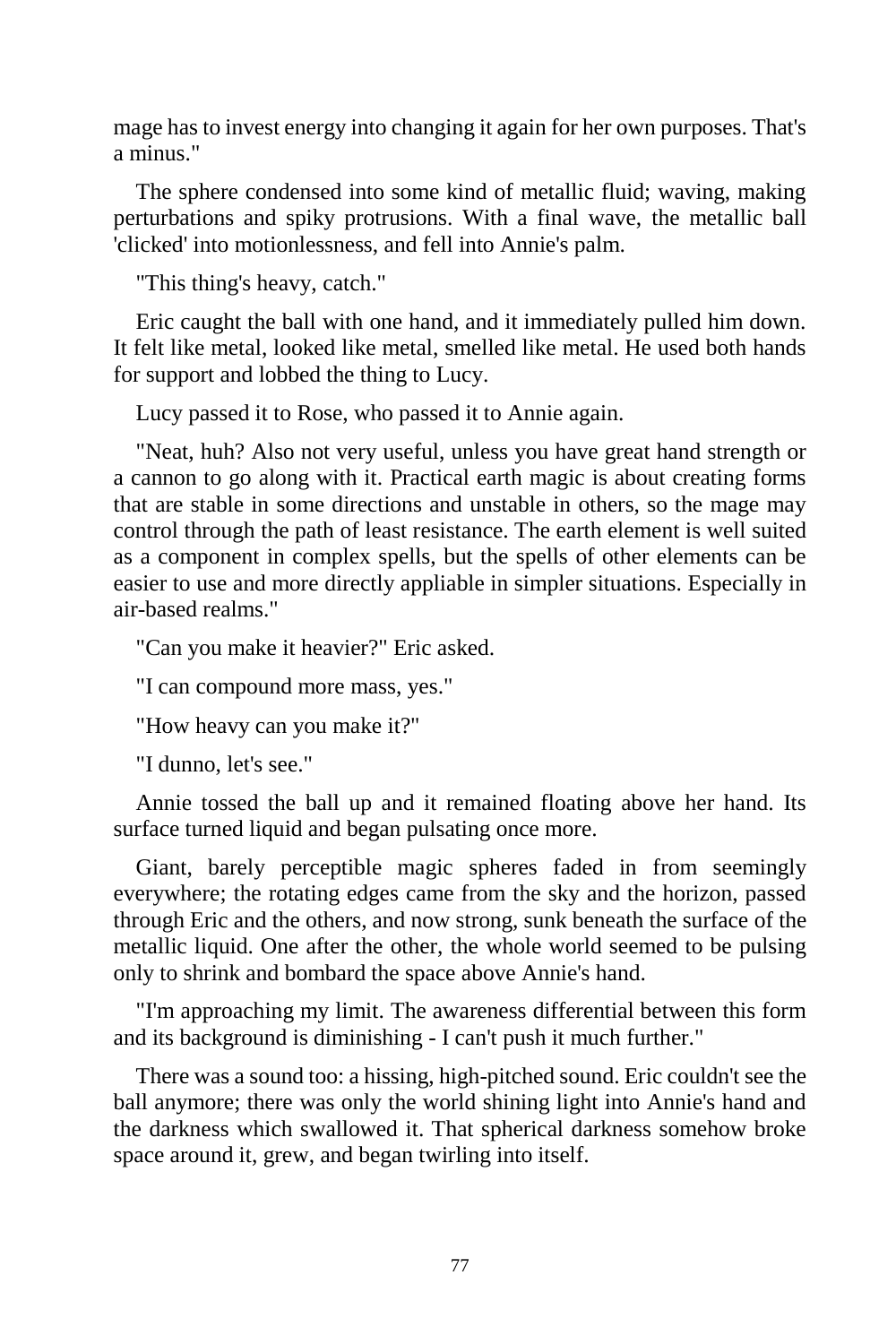"Oh shit oh shit," Annie's mouth was moving fast, but the sound took a long time to reach Eric's ears.

Eric felt nauseous. He looked at his hands: they were elongated and puttylike, waving and being drawn spirally towards the black hole. His head ached like someone dropped a brick on it.

"I lost control... Get back! Run!" Annie yelled.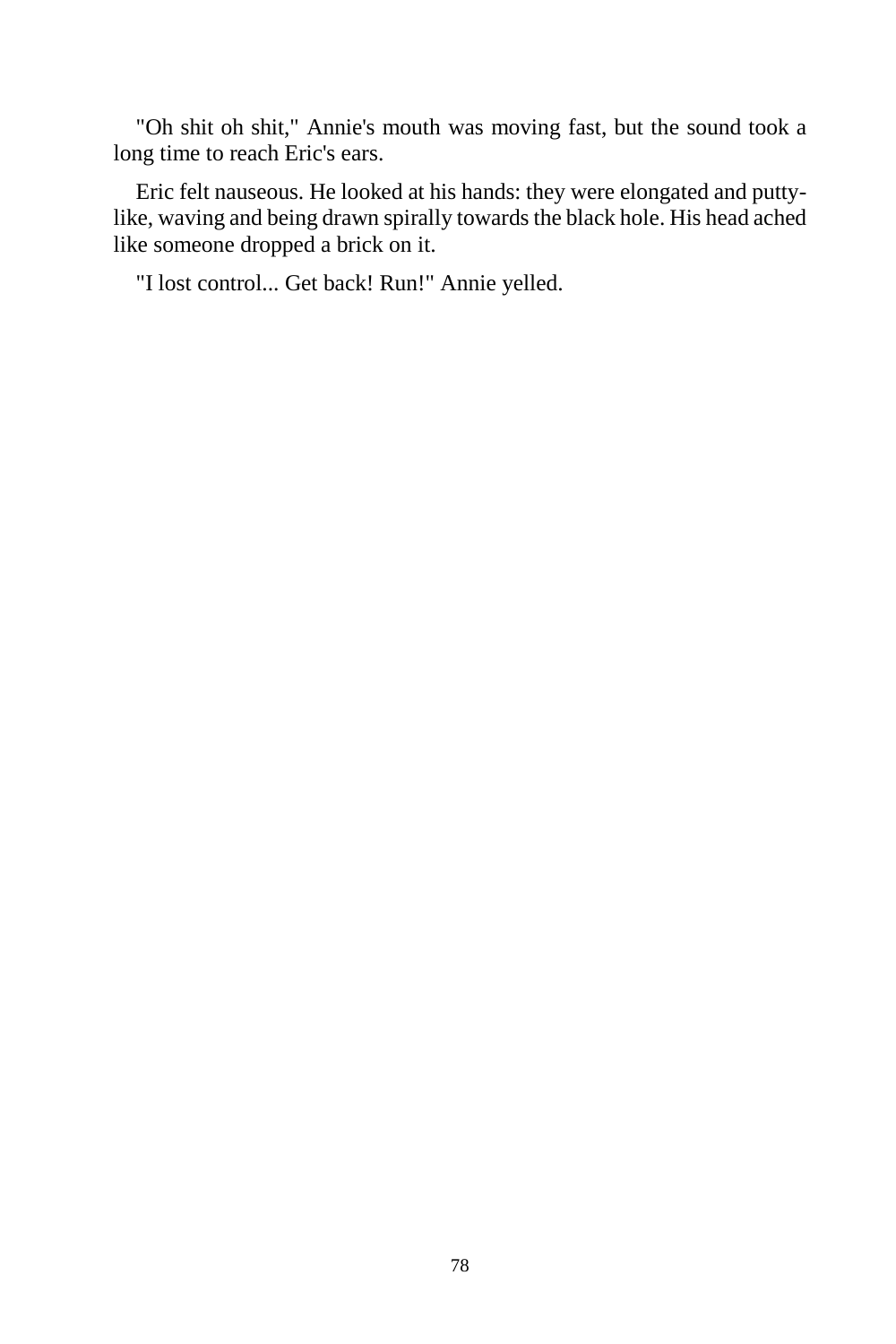# CHAPTER 11 - PORTAL MAGIC

*The holographic principle states that any number of dimensions equals any number of dimensions. When the local supersymmetry breaks in order to accommodate awareness, dimensional collapse occurs.*

*1D to 0D is a distinguishable point. 2D to 0D is a circle or torus, and 2D to 1D is a line or polarity field. 3D to 0D is a black hole, 3D to 1D is a field along a line, and 3D to 2D is a field along a plane. For an extensive list of meta-geometrical shapes resolving in various observed dimensions, as well as related fractal imagery, consult a reality-weaver.*

> - Zeno Walks Funny: The Holographic Principle and the Folding Equations, Dreamer's Handbook

"When forming a portal, you have to prop it up from within to create a contained collapse and not a total breakdown. You know that," Master Joe said.

"I wasn't trying to make a portal..." Annie's tone was low and her body tense.

"Oh? What were you doing then?"

"Trying to make the heaviest sphere I could."

Master Joe laughed. "Isn't that something!"

"Raw talent is worthless if your knowledge of theory is lacking," Mr. Smith remarked.

Annie clenched her lips and bowed her head. A tear escaped her eye.

"There, there," Master Joe raised a hand to Annie's face. "He meant to say you have more potential than you give yourself credit for. You could pack this whole realm into a sphere and you still wouldn't reach your limit."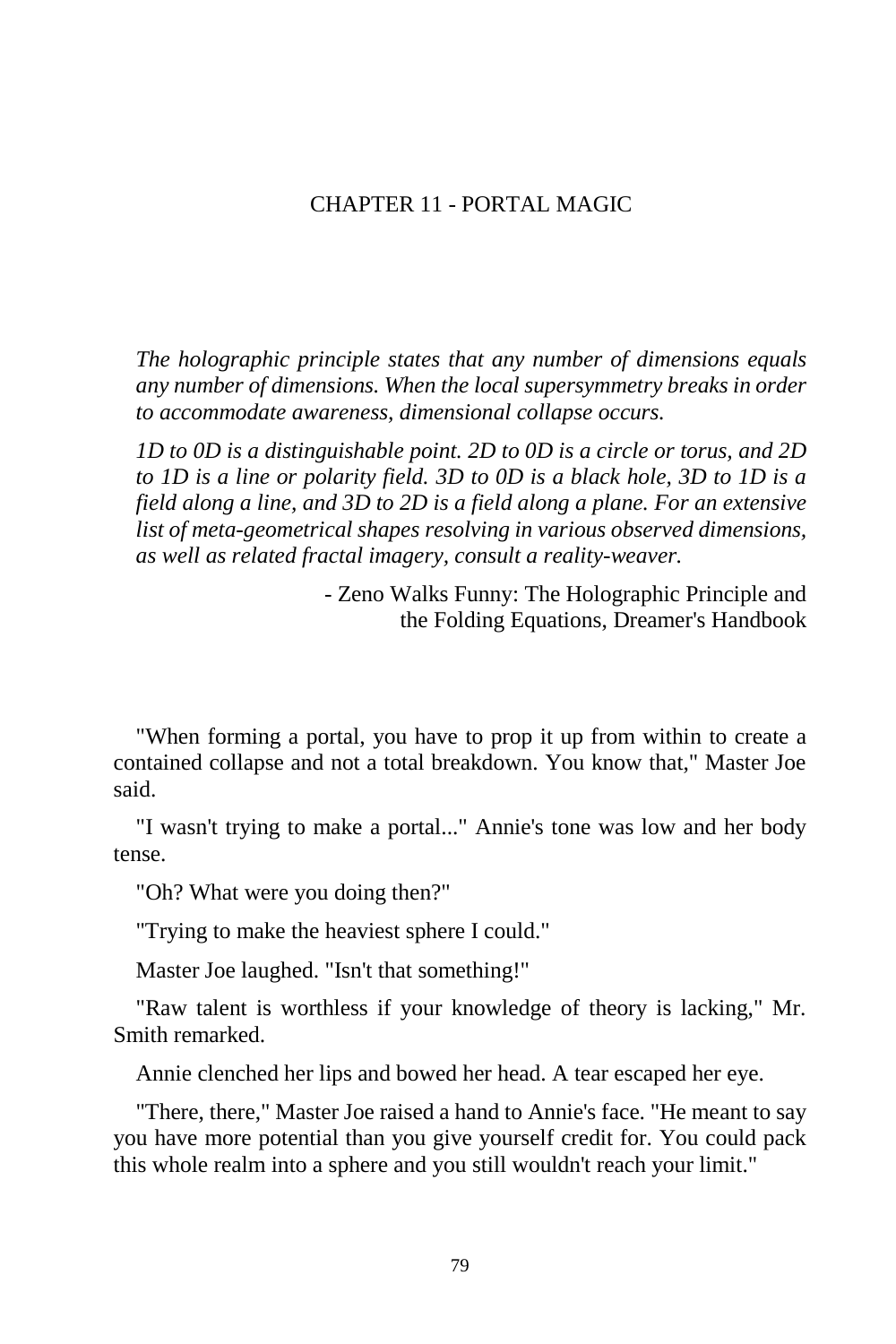Annie was crying. "No, it's true... I have less brain than talent," she sobbed, and grasped Master Joe's hand.

Master Joe embraced her in a hug. "You have skill and you have brains too. Talent is just a useless word," he consoled. "No harm's done. Johnny and I will find out what went wrong, and until then, how about you familiarize the youngsters with portal magic? It's not every day they see something like this. Can you do that?"

Annie slowly nodded and reinforced it by saying "Yes." She stepped back, wiped her tears, and turned away to compose herself.

Eric, Rose and Lucy watched the adults' commotion silently. Before when Annie told them to run, they did, but they didn't get very far before Master Joe and Mr. Smith showed up. The strange, twisting and nauseating feeling vanished at once, and all was right with the world.

Except for the area with Annie's handiwork. Part of it dark, part of it light - a semi-translucent contortion of space was floating violently near the edge of the cliff. When he gazed long enough, Eric thought he could see geometrical shapes within, but every subsequent moment the twisting void would change into something else that defied not only Eric's description of it, but also his comprehension.

Annie walked back to them, her face showing masked evidence of crying and a forced smile. "I messed that up, didn't I? I guess I'm not the one who should be chastising others for being irresponsible." She shook her head and facepalmed.

Eric chose to interpret the question as rhetorical, and remained silent. He did feel a tinge of guilt, since he was the one who asked Annie to push it further, but he wasn't going to beat himself up about it.

Rose and Lucy did not seem too phased either. They were still breathing heavily as an aftermath of their minds switching suddenly in and out of survival mode, but they were just startled rather than afraid.

"Anyway... portal magic has all these theories and interpretations that you have to study if you want to make a portal. Personally, I find teleportation much easier, but if you want to teleport a lot of people, especially back and forth across different realms, making a portal is the way to go. I studied a few theories that work with the air element, but obviously you can make a portal through the earth element as well if you're not careful..." Annie frowned and pointed to the mysterious space-bending thing. "Live and learn."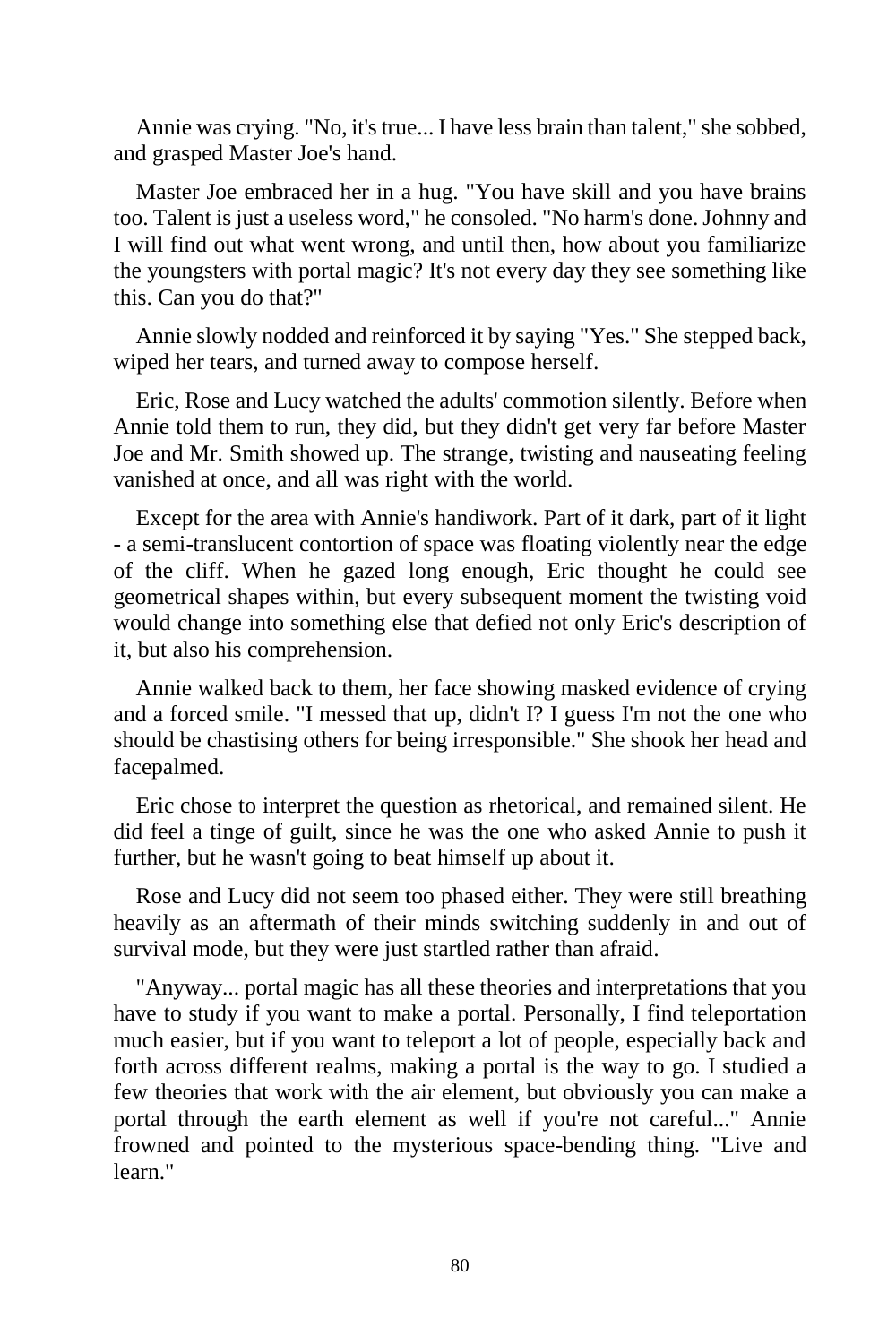"Here's how I understood the basics... Imagine a circle, just floating around in the middle of nothingness. Look at it, and then zoom out more and more, until you get bored: the view from this perspective is called a 'point'. Now pick another circle, and look at the circumference of the circle. Zoom in, more and more, until you get bored. What you see is called a 'line'. Now, pick a point and throw a bunch of lines at it. Depending on how many lines you threw together, what you get is that-many-dimensional space. Easy, right?"

"I don't get it."

Annie sighed. "It's like nothing is really nothing, right? Even the nothing is a sandwich of perspectives, a bunch of circles stitched together, moving and waving and looking. When you make a portal, you're just magnifying a connection that's already there, and you make it stable so you don't really have to work at that level anymore."

"That sounds really strange."

"Yeah, I know. That's why symbol-weavers make all these metaphysical theories; to make it less strange for portal mages to work with. I don't know how else to explain..." Annie's face brightened. "We have a master symbolweaver right here, we'll ask him."

Annie stepped towards Mr. Smith with a raised hand and about to ask a question, but he and Master Joe were engaged in a discussion. She waited for a more opportune spot to interrupt.

"...should we just draw the shaman in and teach him a lesson?"

"I like the way you think, but he's not alone anymore. Skillful little booger, tunneling below the fluctuations of the realm and hijacking the anomaly... We could be wasting a valuable opportunity."

Mr. Smith stood silent for a few moments. "A show of force, then?"

"That's more like it! We could..." Master Joe noticed Annie standing there awkwardly. "Yes?"

"I was hoping Mr. Smith could shed some light on the connection between portal magic and symbol-weaving. I'm afraid I'm just confusing the kids."

Master Joe waved down Mr. Smith before he could reply. "I'll go, keep an eye here and we'll compare plans after."

Annie walked back to the kids with Master Joe.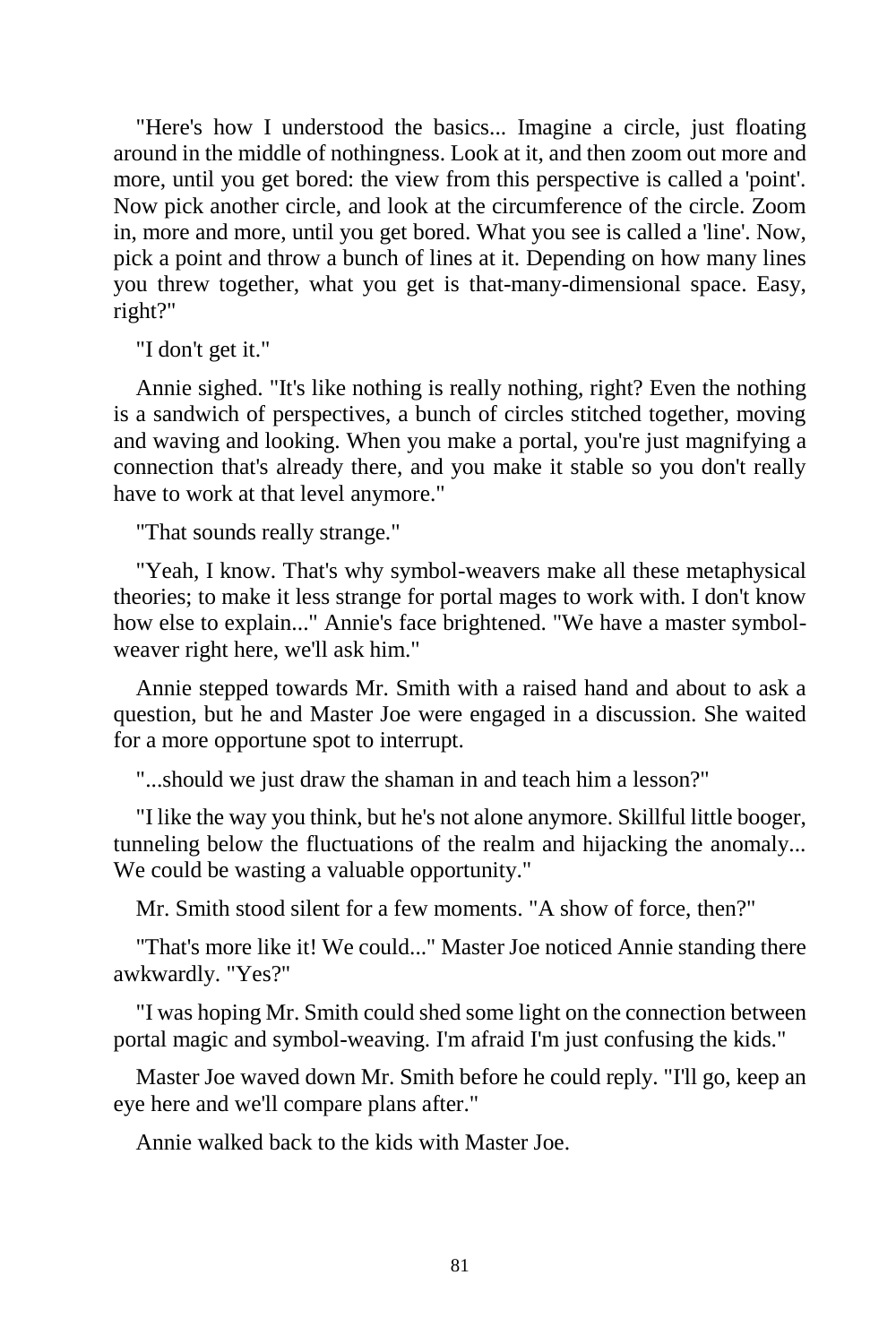"Portal magic is an advanced subject; it can make you crazy if you try too hard to understand it," Master Joe said. "How about a joke instead? It goes like this..."

\* \* \*

A mathematician goes for a walk, carves the formula " $v = s / t$ " onto the trunk of a tree, and walks on by.

Later on, a physicist walks by the same tree, notices the carving, and says to himself: "Velocity equals distance per time, what a practical equation! If I measure two of the variables, I can calculate the third for free!" He walks away.

A generalist mage walks by the tree, notices the carving, and says to himself: "Imagination equals space per time, what a useful operational precept! By centering myself, my imagination can move the world!" He walks away.

A portal mage, who hopes to be a reality-weaver one day, walks by the tree, notices the carving, and says to himself: "Awareness is supersymmetry per broken symmetry, what a deep realization! Thanks to it, I can spread my identity across multiple realities and enact portals." He walks away.

A zen practitioner walks by the tree and notices the carving. He shakes his fist, and speaks out loudly: "It's that vandal mathematician again!"

\* \* \*

Master Joe was slapping his knees and laughing so hard he was almost rolling on the ground. Annie stood there awkwardly with a polite smile on her face. *Was that supposed to be a joke? I bet the old guy's just trolling us.*

Lucy was lost in her thoughts, but Rose seemed amused. Master Joe's enjoyment was genuine, and his odd behavior prompted Eric to start laughing too. *The old guy is hilarious even if his joke sucks.* Laughter infected Rose, then Lucy and Annie as well.

"Funny, right?" Master Joe was obviously proud of the joke and its successful telling. He was rewarded by reluctant nods and smiling faces.

"Would you care to explain the meaning of this story?" Lucy asked.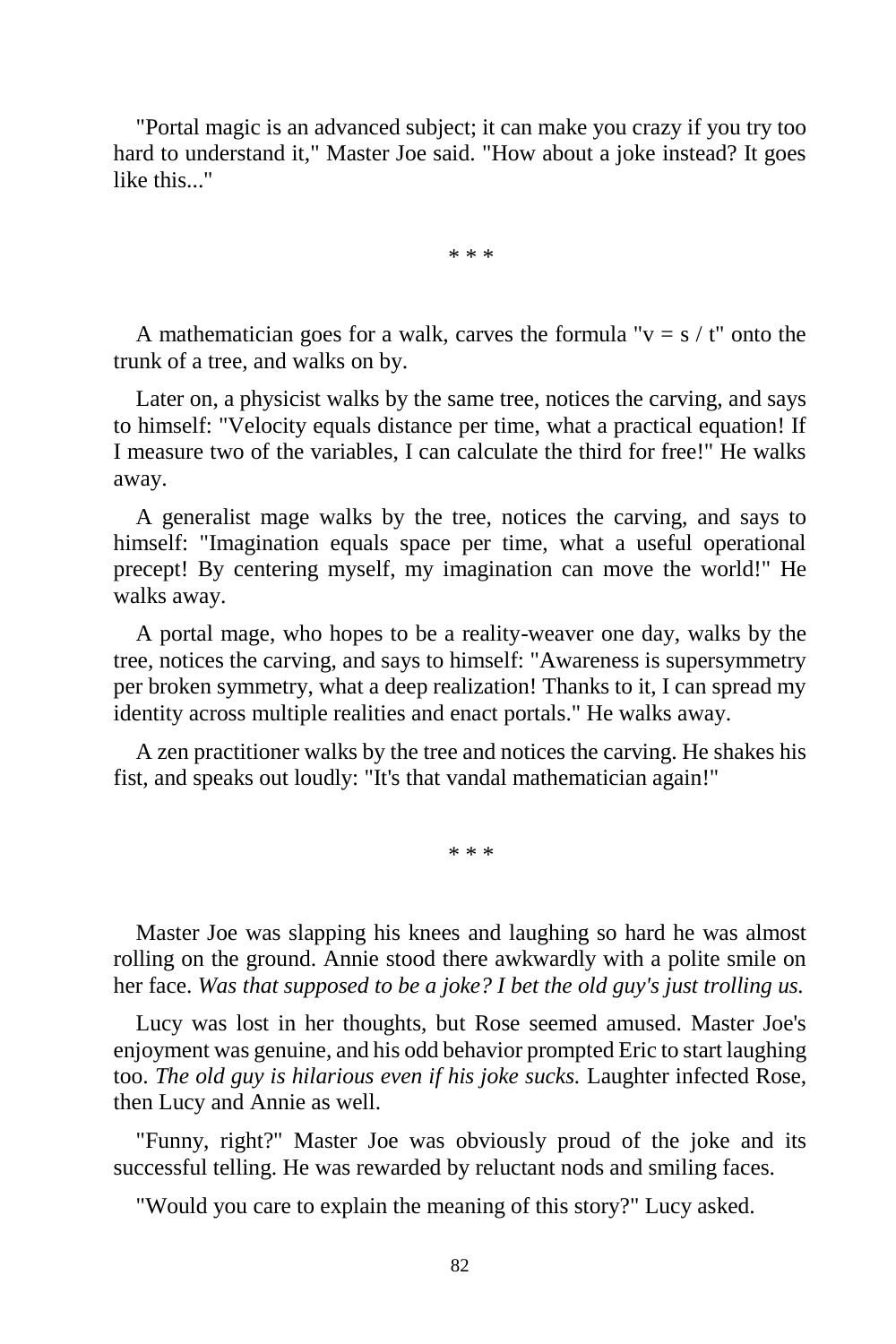Master Joe shook his head and waved dismissively. "Jokes don't have to make sense to be funny. Portal magic is an advanced subject anyway; you kids should just focus on having fun." He pointed to Annie. "You, however, should look into the higher order analogues of equations, especially the earth related ones. You could start with Einstein's famous  $E = mc^2$ ."

"Why that one?" Annie asked, but she didn't receive an answer and started mumbling to herself. "Hmm... square of c... solving for m... folding by fixed measure... Oh, so that's what I did! That's what they mean by making a portal through the earth element!"

"Indeed," Joe confirmed. "As they say, one stone in the hand is worth two in the bush. Still, you're approximating circles with squares, so remember to normalize your equations to keep errors from popping up in the wrong places."

Eric very much doubted that was a real saying.

In the real world, when adults talked about things he didn't understand or care about, Eric would just let it pass over. *They talk about stupid things, anyway.* Here, it was a little different for him: like the persons talking carried a torch through his mind, enlightening it. Eric would see little images of ideas, and the things they talked about made some sense to him while they were talking. After the torch disappeared into the darkness, things were back to not making sense.

It wasn't that ideas ran away from him, but more like he somehow failed to catch them with the framework of his understanding. *Like the scent of a flower you smell for a moment, and then it's gone.* He found the experience interesting.

"Come, I'll show you," Master Joe said to Annie, gesturing as the two of them walked towards the anomaly. "You see that part there? The rippling hasn't steadied yet. That direction has to be magnified and stabilized for the portal to be functional, and after..."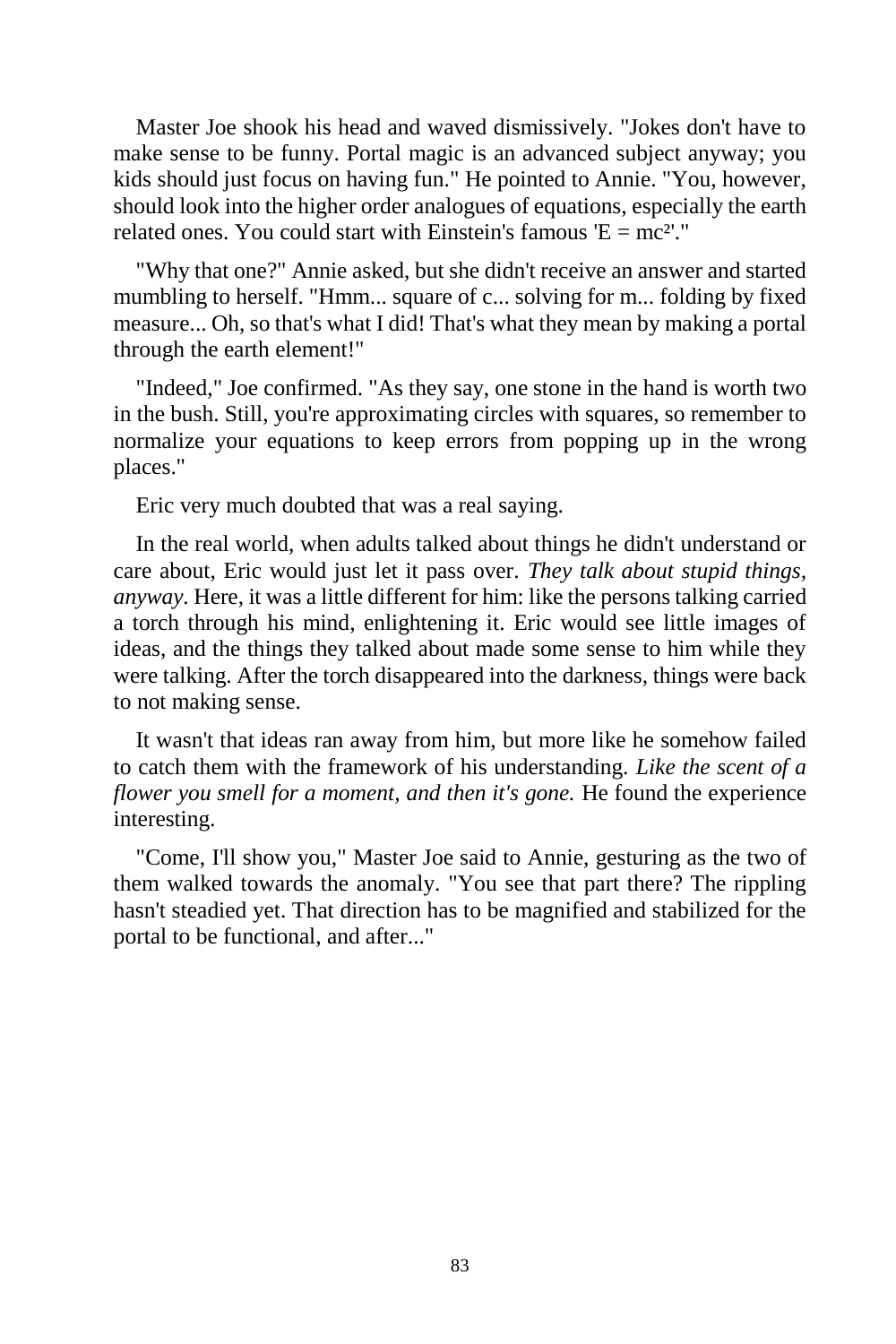# CHAPTER 12 - FOCUS MAGIC

*Take energy from the inner world, push it through the focus item, and achieve the desired result in the outer world - this is the age-old method of focus magic that was tried and tested many times over. If you prefer not only to use, but also understand, consider these questions: What happens if the process is reversed? More strangely, what happens if your identity is neither the cause nor the effect, but rather the object of focus?*

> - Focus and Flow of Energy, Dreamer's Handbook

"Focus magic is all about focus items: wands, staves, scepters, crystals and even special purpose items such as voodoo dolls," Maeve said.

The class was taking place inside a wide circle, the boundary of which was marked by small stones. Four large, square-shaped slabs of rock occupied the center of the henge. Students were standing next to three of the stone tables, and Maeve was sitting on the fourth.

Eric tapped on the flat surface beneath his hands. *I hope this won't be the worst class ever.* He recalled and went through the memory of the most soulcrushingly boring classes he had in real life. *On second thought, it would be hard to top those.*

Piles of staves, wands and crystals towered behind Maeve on the table. She turned around and grabbed a modest-looking wand.

"The basic function of a wand is to provide a baseline for magic spells. This wand here, see, is made of wood and it is one of the simpler types. A makeshift wand may be nothing more than the twig of a tree, but for the long term, it's better to use a well-crafted and personalized tool."

Maeve swept her hand along the length of the wand, almost caressing it.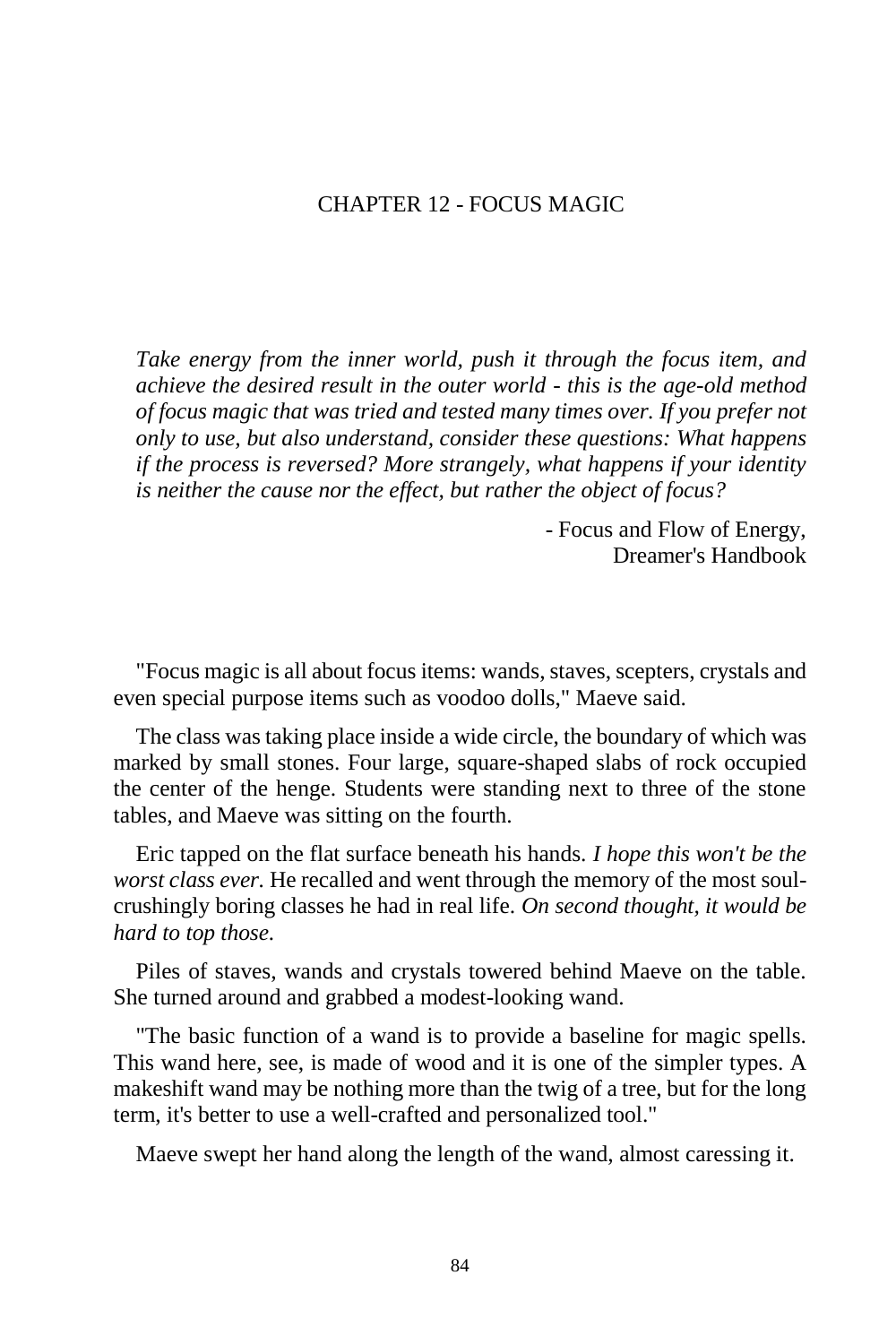"It is important to choose the material carefully. Wood is good, living material which interacts well with most energies a mage or witch operates with. Glass and metal make wands which may be better for specific spells. Just don't use plastic," Maeve chuckled, "those damn things will melt in your hand! Animal bones, too, are frequently crafted into focus items, but I'm not fond of such."

Maeve hopped down from the table and started rummaging through a pile of crystals.

The fourth person at Eric, Rose and Lucy's table was a black-haired girl. She was so little she had to stand on another stone to comfortably look down on the top of the table. Her hair was straight and long, and her eyes deep. She bobbed her head once in a while as if she was listening to music.

"Crystals and gemstones are the other major group of focus items. They are the filters and batteries of magic." Maeve grabbed several crystals and proceeded to hand them out to students.

"The most notable attribute of crystals is clarity. When magical energies are focused upon them, crystals interact or resonate only with a narrow band of energies. Although this may seem wasteful at first glance, it makes them quite suitable as focus items. The mage has to focus on that clear, narrow band of energies, and this increases the spell's precision and reliability."

Eric touched the crystal Maeve placed in front of him. It glowed dimly, but the glow vanished as soon as he removed his finger. *Interesting.*

"Crystals are often great at storing magical energy. Since the focused energy has already been purified, it is easier for the crystalline structure to withstand greater amounts of it. A fully charged gemstone or crystal is vivid and full of color, and may even emit a faint light. Crystals may become volatile if improperly charged - handle them with care."

The little girl giggled. She held up her crystal, which glowed under her touch, and pointed at herself. "Gem - Gemma."

"So adorable! How old are you?" Rose asked.

"This many!" Gemma raised three fingers, and went on to raise and lower them randomly.

Eric smiled, and turned his attention to the crystal in front of him. He scooped it up from the cold stone into his palm, and watched lights dance at the bottom. He elevated his hand, and when he tilted it at a particular angle, the brilliance of the sun's rays reflected in the crystal. It felt almost weightless.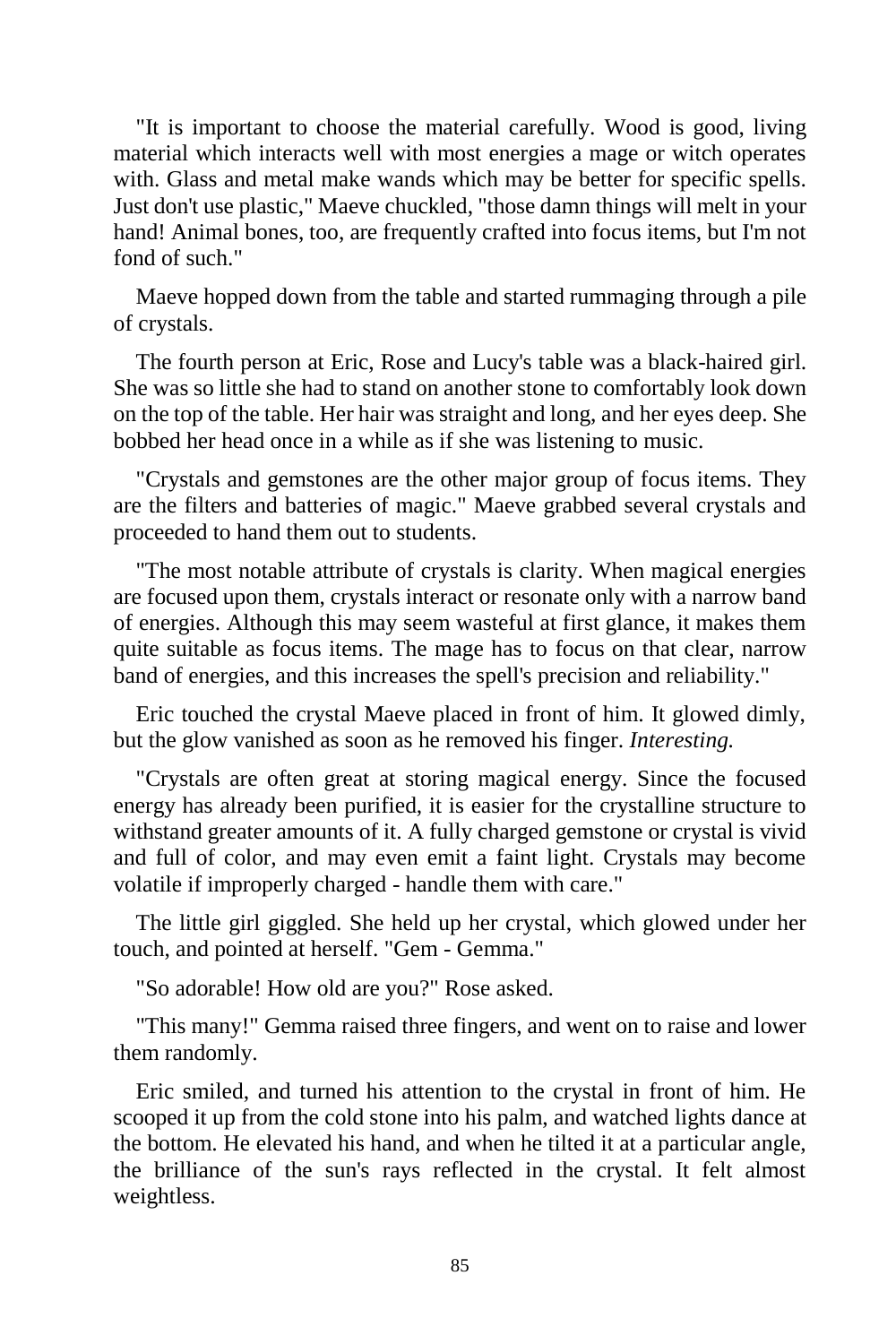"Let's see if you can figure out on your own how to charge a crystal," Maeve instructed the class. "Try not to break it!"

*Heh, this will be easy.* Eric imagined the energy from his hand going into the crystal and filling it up. It grew brighter, and encouraged Eric to concentrate more.

The crystal started pulsing. It brightened and dimmed, and with each ebbing phase, Eric felt some of his energy return to him. Eric kept at it, and the pulsing crystal began vibrating with a slight hum.

### *Yes! It must be working!*

He continued stuffing energy into it. The pulsation grew more rapid and the hum became a high pitch.

*Almost there!* Eric put both his hands below the crystal, and watched the crystal jitter. One second... two... the pitch became so high he stopped hearing it... three... four... and crack! The crystal splintered and flew off his palm with a puff.

*Damn. I thought I had it.*

"You are trying too hard. Don't do it like that."

Eric looked up and saw Maeve standing next to him. "No?"

"No. You're trying to put your own energy into the crystal. It might work, but even if you hit the crystal's signature frequency, you will likely mess up its self-resonance and break it into pieces anyway. Forget this approach; precision comes before power."

Maeve moved closer. "Just listen to it. Feel its clarity. Let it speak to you. Then, once you see it clearly in your mind, focus on such clarity in yourself, and reflect it back onto the crystal. Don't charge the crystal - help it charge itself. Okay?"

"Okay."

Maeve placed another crystal in front of Eric, identical to the first one.

Eric grabbed the crystal with both hands. *If I'm not supposed to push energy into it, maybe it works if I push energy through it.*

He imagined a flow of energy from his right hand to his left. The crystal glowed, but it didn't pulsate, not even when he increased his concentration. It felt warmer, as if a breeze carried warmth from one hand to the other. Despite his efforts, he couldn't get it to glow as bright as with the previous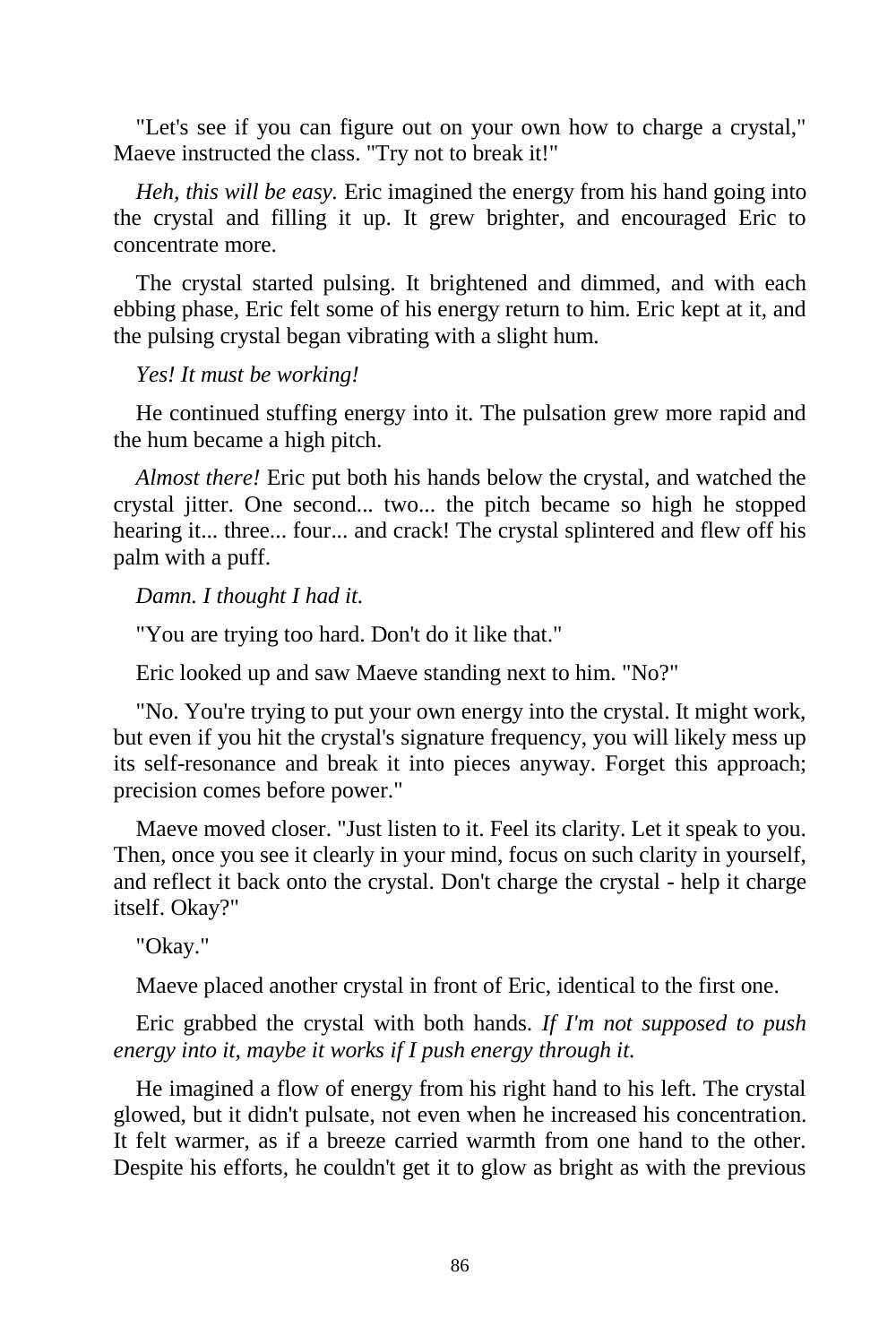method. He placed the crystal on the stone again, and the glow faded as soon as he removed his hands. *Hmm, that isn't enough.*

Eric heard a yell and the sound of a crystal breaking coming from another table. *Hehehe, at least I'm not the only one.*

Eric decided to make the energy go around inside the crystal. Its brightness increased, but so did the amount of heat it gave off. *It feels sticky.*

He kept at it until the crystal overheated and turned into a gooey substance in quick transition. It slipped out of Eric's fingers and went splat on the stone surface.

"Ahh!" Eric exhaled sharply as his concentration ceased. *Double damn, that's the second one! Even Gemma is doing better.*

Maeve came by and placed another crystal in front of him. "Take it easy." She tapped Eric on the shoulder before walking to another pupil.

Lucy held up her crystal, which shined with a full charge, and smiled provocatively. "Are you enjoying the class?"

"Oh, shut up," Eric said.

\* \* \*

*How am I supposed to hold a wand anyway?*

The wand was too thin for a full grip. He tried holding it gently with only three fingers as he saw others doing it, but it felt flimsy and awkward. *Should I hold it like a pencil? Or a spoon?* He shifted his fingers about, but neither hold was the right one for him.

Rose and Lucy were engrossed in deep concentration. Eric watched them practice, but didn't want to interrupt. *They sure picked it up quickly.* Gemma twirled around, and some of the other younger children were playing instead of practicing.

"Hey, you two! Stop bashing each other on the head! Those are highquality training staves - if you break them, I'll chew you up and spit you out!"

"Yes, ma'm."

Eric pondered what his problem was. He didn't like wands, but didn't think his dislike was so deep it would turn into disgust. Also, he found the idea of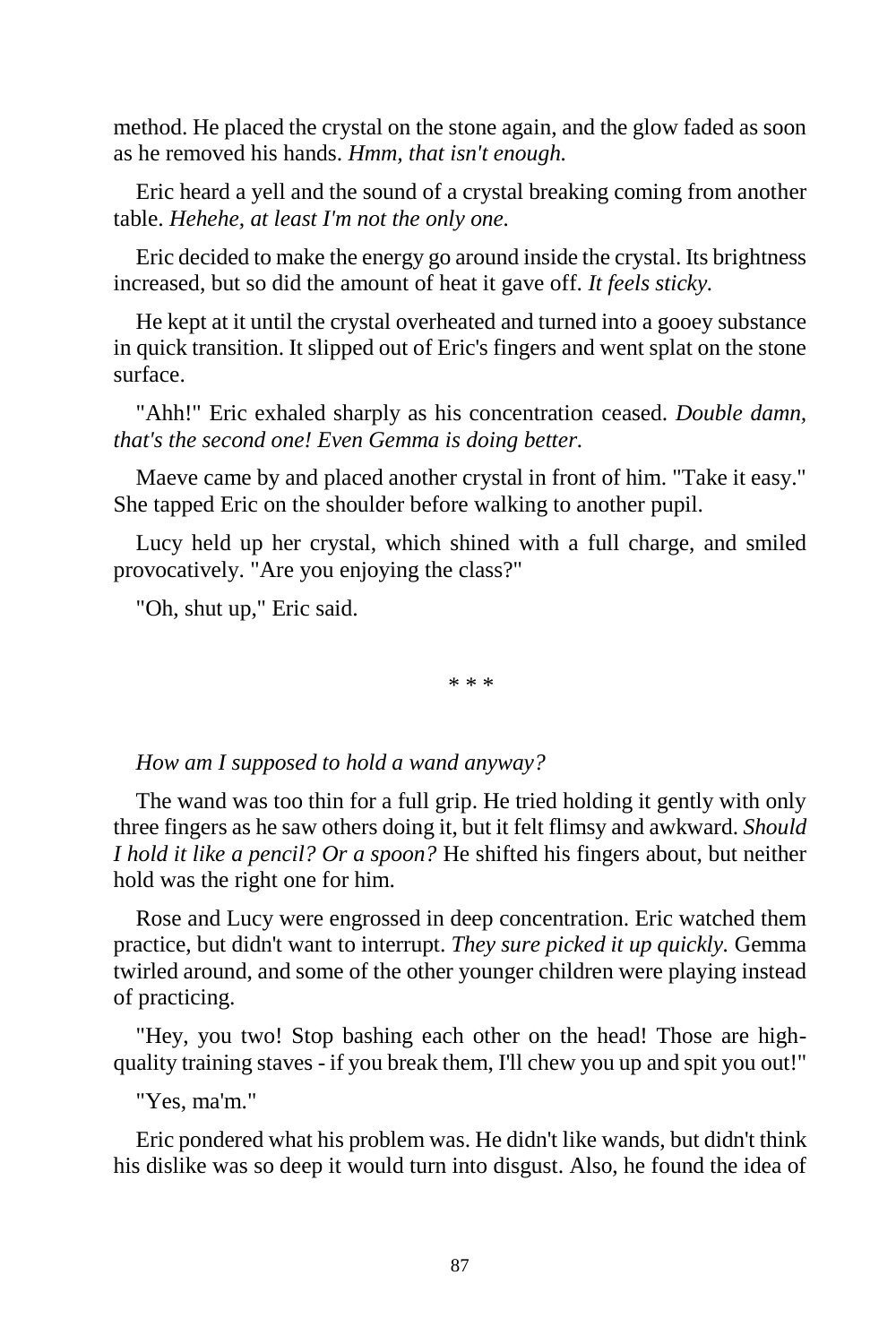quitting before even starting repulsive. *Even if I'm biased, it's better to give an honest try before deciding for sure.*

*Did I quit after destroying three crystals? Of course not, I'm not a quitter.*  He managed to charge the crystal on the fourth try. He stood with the crystal in hand for what felt like half an hour, waiting for it to absorb the energy it needed. *Those things are half-alive or something.* He didn't actually have to do much except be patient and make sure not to unintentionally overload the crystal. *It wasn't as bright as Lucy's, but I didn't quit then and I won't quit now.*

The sky thundered, without a single cloud in sight. *Strange.* Ever since the first time he arrived in Dream Camp, he couldn't recall it ever rained.

He looked at the wand in his hand, and resisted an urge to throw it away and be done. He recalled how it felt to hold Dancing Feather in his hand such power, such purpose!

Eric sighed, and walked towards the stone table with the piles of stuff on it. Maeve was overseeing the kids from there.

"Could I try a staff instead?" Eric asked.

"Sure. Is there something wrong with the wand?"

"No, I just don't like it much."

"I see..." Maeve pulled out a black staff from the pile, and knocked on it. "Try this one."

"Thank you."

Eric took the staff and started walking back. The staff wasn't flimsy as the wand, and holding it felt more natural. Yet, his reluctance lingered on. The staff had substance, but in Eric's mind, it still lacked purpose.

He stopped after a few steps. *Maybe I don't have to figure out everything on my own.*

Eric turned back to Maeve. "I guess I just don't get it; why should I use a wand or a staff at all?"

"As I said before, wands provide a baseline for magical energies. Your own energies are channeled into the wood, where any surges and inconsistencies are smoothed over. When focus magic is used together with symbol and ritual magic, the results tend to be consistent and nasty surprises are kept to a minimum. With practice, it becomes easier to focus on the particular energy type that you want to use," Maeve explained. "It's the same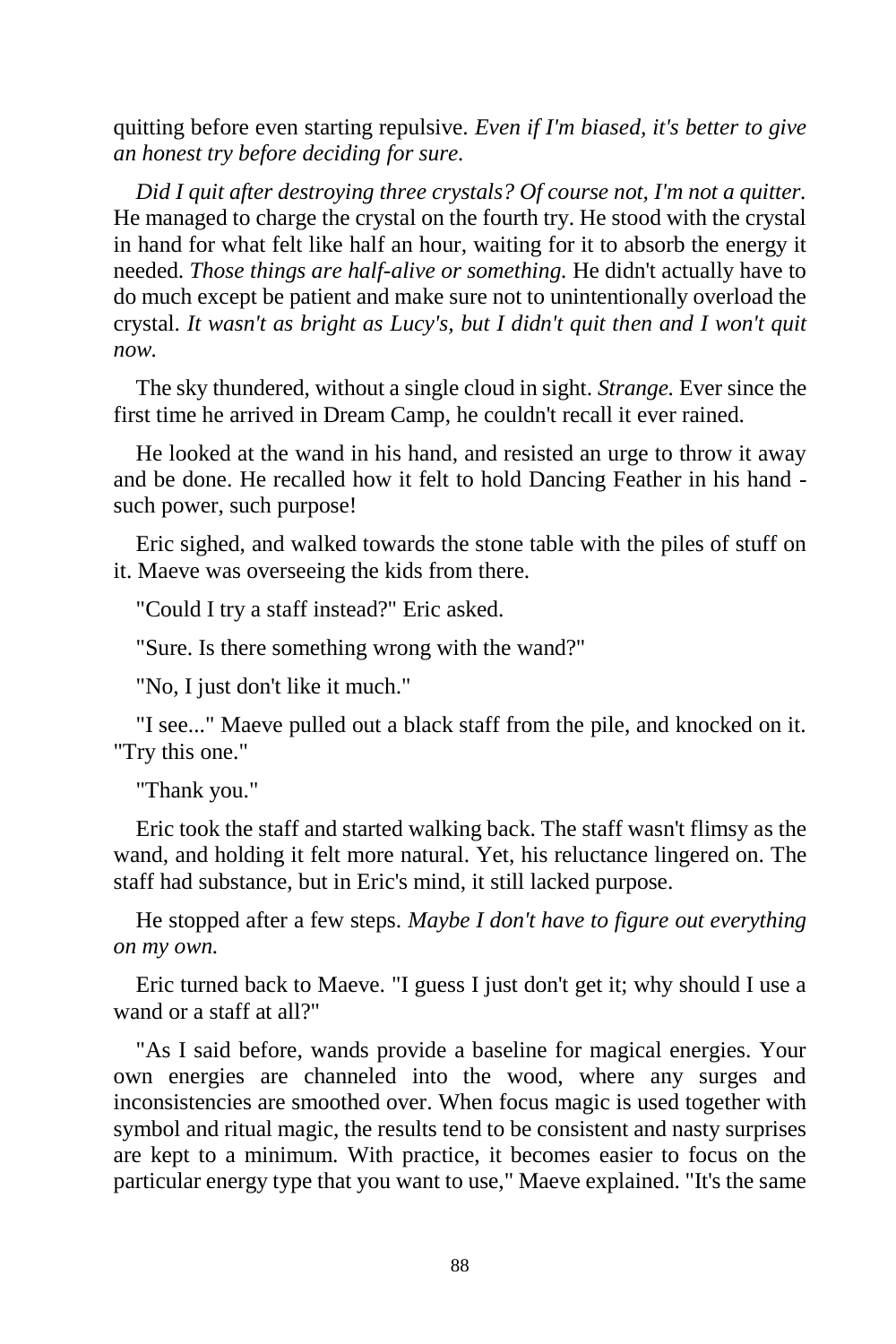thing with staves, except they handle more power at the expense of precision."

The sky thundered again. Eric looked up, and saw dark clouds approaching.

Maeve grumbled under her breath. "I thought we agreed not to implement a weather cycle just yet... Damn that Joe, what the hell is he up to now?"

"Ohlson said a sword can do everything a wand can, is that true?" Eric asked.

"He exaggerated. Blades as focus items are carriers of the edge - that which severs and connects things. Wands and staves are good for manipulating the quality of energy, whereas with blades the energy type doesn't matter much as long as it's sharply controlled."

"But why should I use a wand if I can cast a spell without it?"

"Perhaps the biggest reason is ease of use. A wand helps iron out the mage's energies, so she has an easier time focusing - hence the term 'focus item'. This ties in well with the use of habit in ritual magic."

"But isn't that only a kind of crutch?"

Maeve shrugged. "A tool is a tool. It doesn't mean you have to use it all the time, just that you *can* use it if you want to. Another big reason is that focus items can be enhanced to help the user in various ways, most commonly through embedding crystals or carving runes. A skilled wandsmith can also create wands for specialized purposes." Maeve picked up a wand from the pile and waved it around.

"Lastly, a focus item can be used for practice while you learn a new spell or improve an old one. With the help of a wand, you can approach your own energies more objectively, and learn greater control. Some mages even go to the length of constructing various focus apparatuses to help them train. Alchemists create similar contraptions to aid them with their work."

Maeve lowered the wand. "Today's class is only about familiarizing yourself with such items. Just observe and feel how the energy changes through the focus item; even if you won't use such tools in the future, you will have still learned something."

Eric caught himself leaning too much on the staff; he straightened up and nodded. "That makes sense. Thanks."

"You're welcome."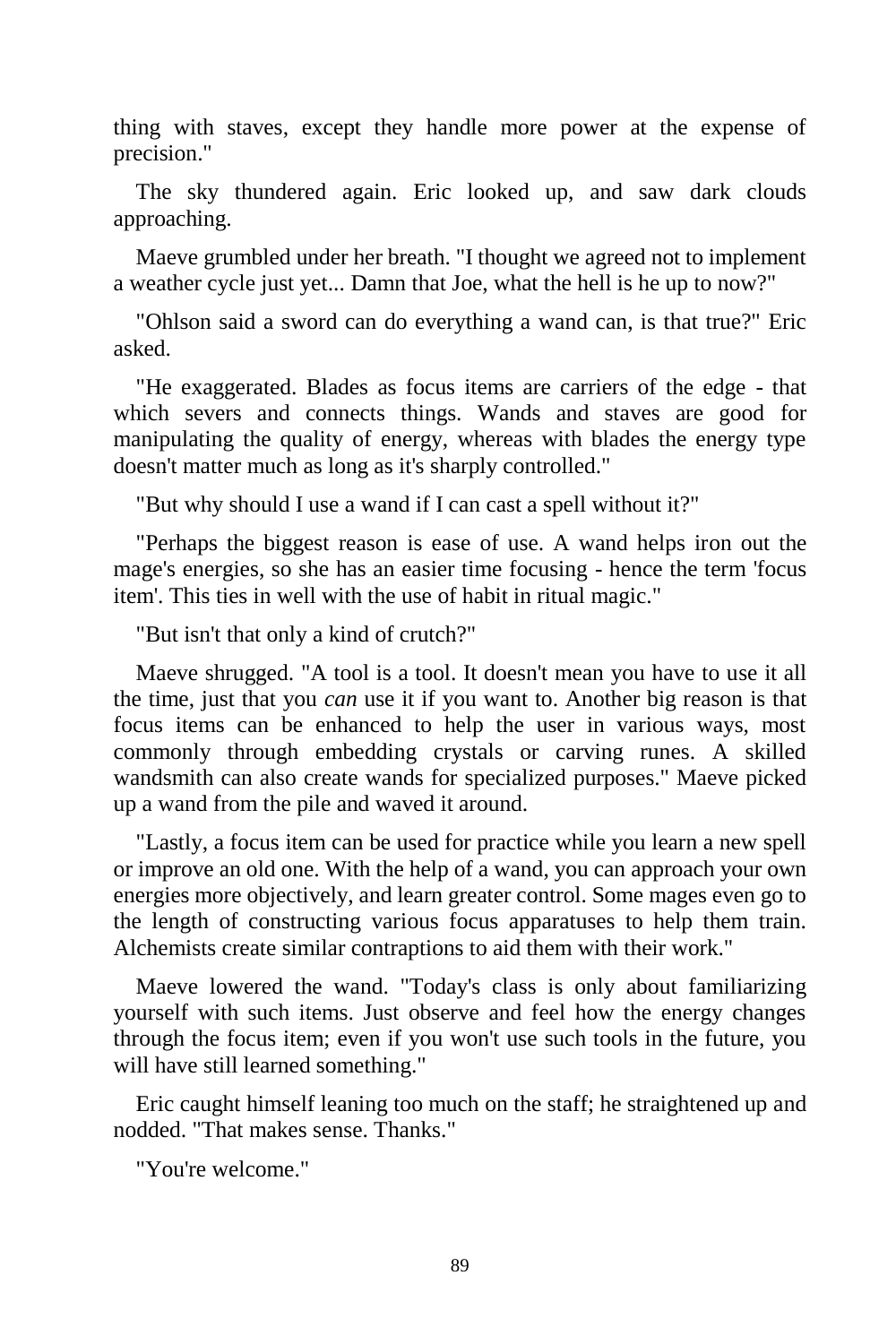He turned around and walked back to his training spot. He wasn't enamored with focus items, but at least he came to understand how they could be useful. Eric decided to use a staff for training, but not carry one around. *For now.*

"Why aren't you training?" Rose asked, offering no more than a glance.

Rose and Lucy stood farther away, and they continued to concentrate deeply as they whirled their wands. Eric couldn't tell if they were making progress or not, but they certainly showed dedication.

"I am, I just had some questions," he said loudly, and waited a moment for Rose to respond. She didn't, and he turned his attention back to the staff.

The wood was dark and hardened. *Must be some kind of coating.* It had the same symmetric arrangement of small, black crystals as the wand, except they were greater in number due to the length and thickness of the staff.

Since he couldn't use his standard fireball stance with the staff in his hands, he held it in his right hand, extended it, and pointed it in a direction away from everyone. He tried to make a fireball as he was accustomed to, but he broke off the spell almost immediately. *Damn.*

When he used only his hands, there was a degree of immediacy, a certain tactile feedback which was missing here. *Maybe I'm just not used to it yet.* Additionally, the point he's supposed to focus on, the far end of the staff, was... well... far. Pushing energy through the staff presented an additional layer of complexity requiring attention.

Eric tried again. Making the energy surge through the staff was more difficult than simply externalizing the fire.

There was a faint burning smell, and for a brief moment, a black shine grew from the crystals and enveloped the staff. The burning smell promptly subsided.

*I should stop trying to make the fireball right away and just focus on pressing the energy through.*

The staff definitely put up resistance to the energy passing through it. Eric considered pushing harder, but concluded it would probably defeat the purpose of using a staff. *Maybe the principle that the wielder has to become one with the weapon holds true here as well.*

So far, since the fire attunement, the externalization of fire energy was as simple as flicking a switch. He recognized the fire within and pushed it out, easy as that. The resistance of the staff interfered and made him pay attention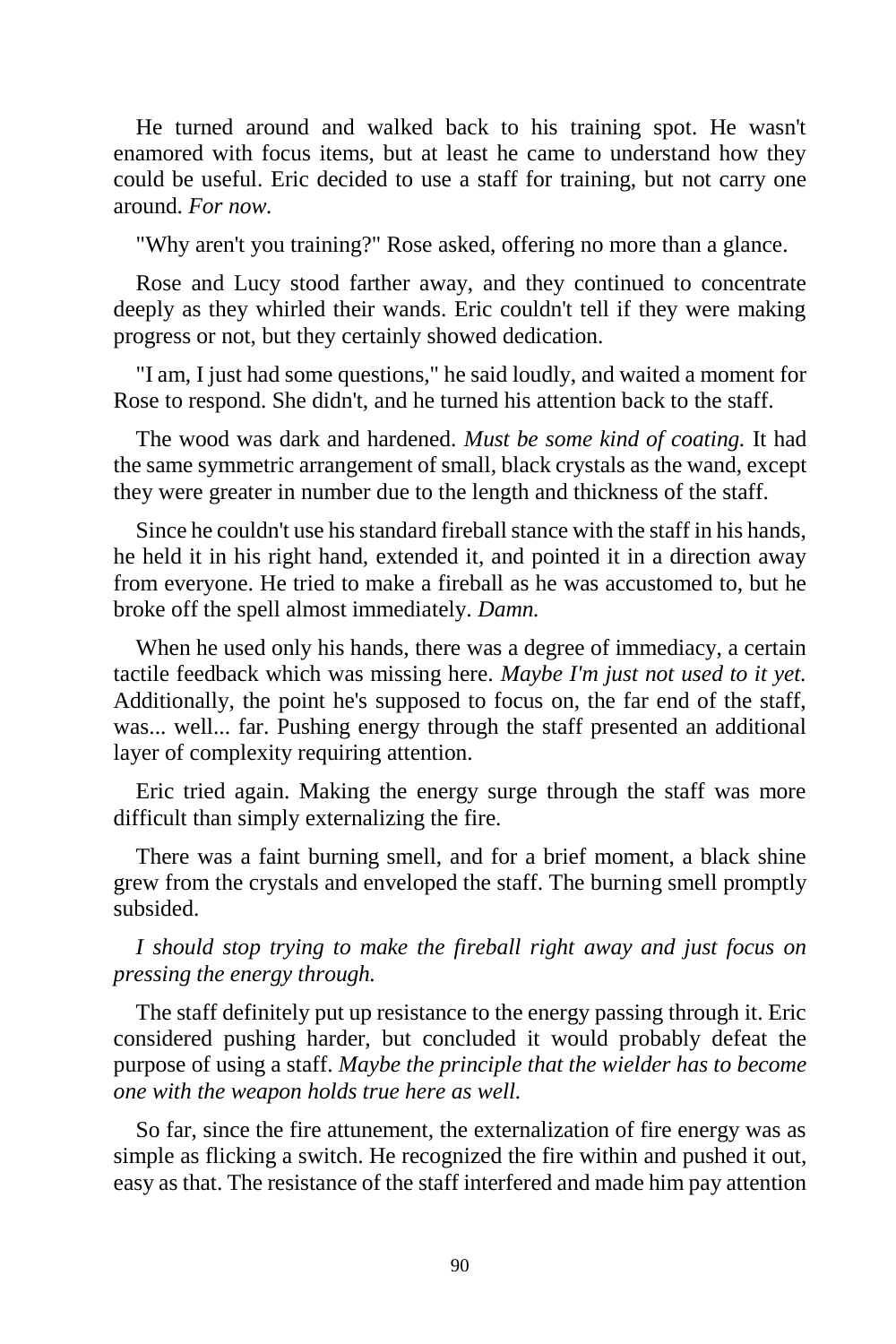to the process - he had to go from inside energy to partial externalization to outside energy.

His identity stretched. That which travelled through the staff was still part of him, until it became something recognizably outside of himself. *Is this extra step a benefit or hindrance?* Eric started thinking about how to use it to his advantage.

The fire energy he pushed through the staff came out different than his usual explosive fire. Instead of big flames intent on burning everything, the resulting fire consisted of small flames burning with the same size and color.

*Controllable?* He pushed the fire through, and made a standard air sphere for containment at the exit point. The result was a mono-color flame ball, which was responsive to Eric's guidance, but didn't pack much of a punch. Eric went through the motions a few times, thinking about how to use this type of energy. He remembered what Ohlson told him, that advanced fireball spells also used earth-type containment.

He guided the energy along; reminiscent of the time Rose used a burning twig to illustrate the idea behind the magic of imagination. He led the fire along in the major motions of a magic sphere, and after a few tries, it remained relatively stable.

Practice this way was tedious, since he didn't have the stance or the use of his hands to help him, but he was getting the hang of it.

Slowly, a plan formed in his mind. If he used this cleaner type of energy to make a shape on the inside, and applied the rotations of an air-based sphere from the outside, this two-tiered containment would allow him to push more fire into the spell. But how could he access the regular fire if he pushed it all through the staff? *I would have to learn to get this energy without the staff.*

*Or... oh, I'm a genius! I could push energy both through the staff and around it!* The fire passing through the staff would be clearer, while the fire travelling around it would be unfiltered and he could externalize the bulk of it without resistance.

He let the idea of the spell crystallize in his mind, until each detail fell into place.

### *It should work... It will work!*

Eric extended the staff away from him, paused for a moment in deliberation, and let the spell fly. Flames blazed along the staff, and a powerful turbulence whipped them into shape at the end of the staff. It wasn't yet a fireball, but it was fire, and it was a ball, more or less, violently spiraling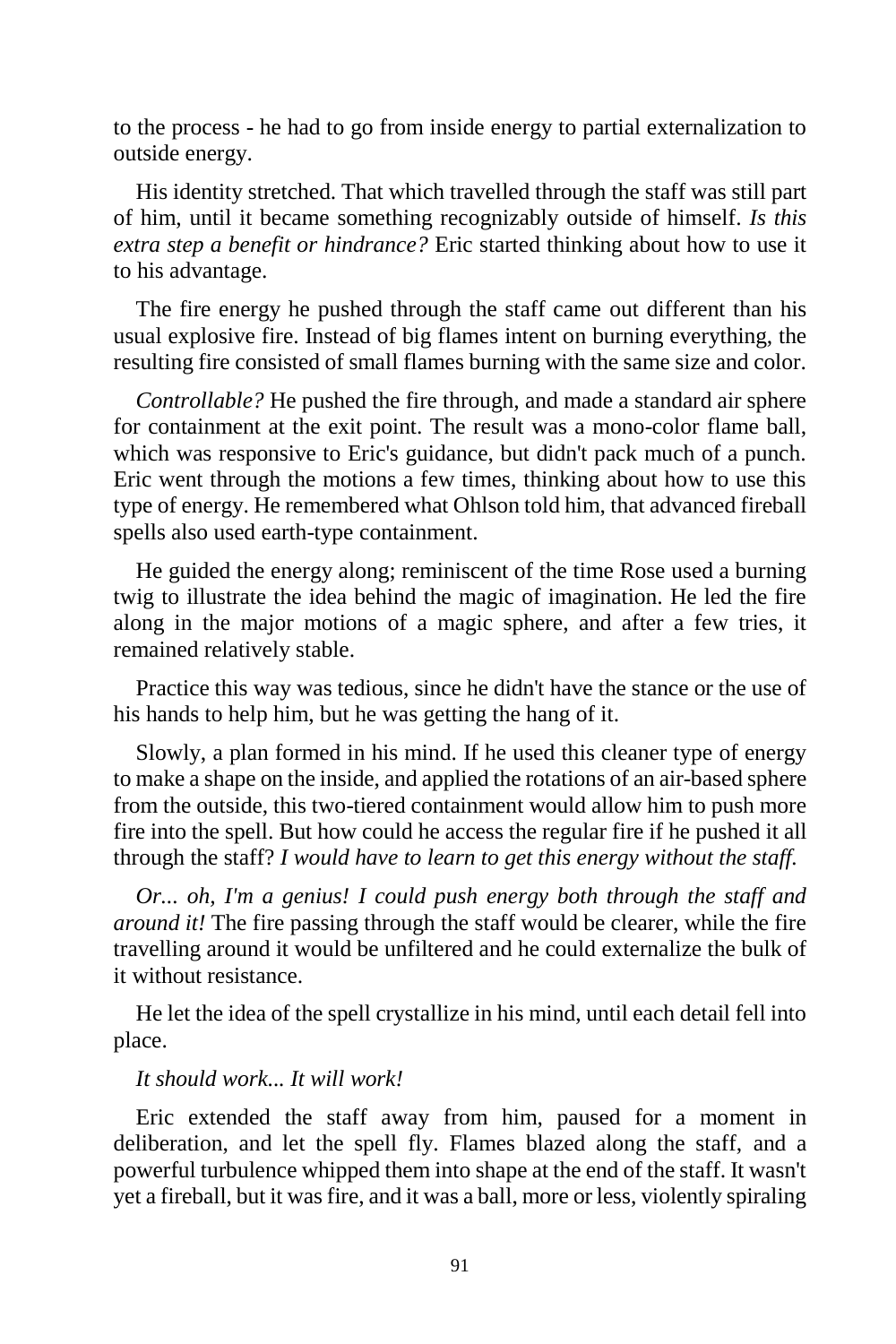around in many directions. Eric's concentration skipped out on one detail, then another - and the flames burst out in a display of fireworks.

*Yes! I'll have to work on the compression... but it works!*

"Did you see what I just did?"

Rose smiled briefly and gave him a quiet thumbs-up.

"I used two-fold containment. It's not yet perfect, but maybe next I will..."

"Shh." Rose was more interested in what was going on to her left, as she was eavesdropping on the conversation between Lucy and Maeve.

Eric moved closer.

"...can play as long as they don't disturb others who are practicing. Keep an eye on the item piles, and if someone wants to leave, collect their practice wands. Got it?"

"Yes," Lucy said.

"Good... I'll be back soon. I feel it in my bones, Joe's up to something and he didn't tell me. And if he is, I'll beat the ever-loving poop out of him. I have too much to worry about as it is."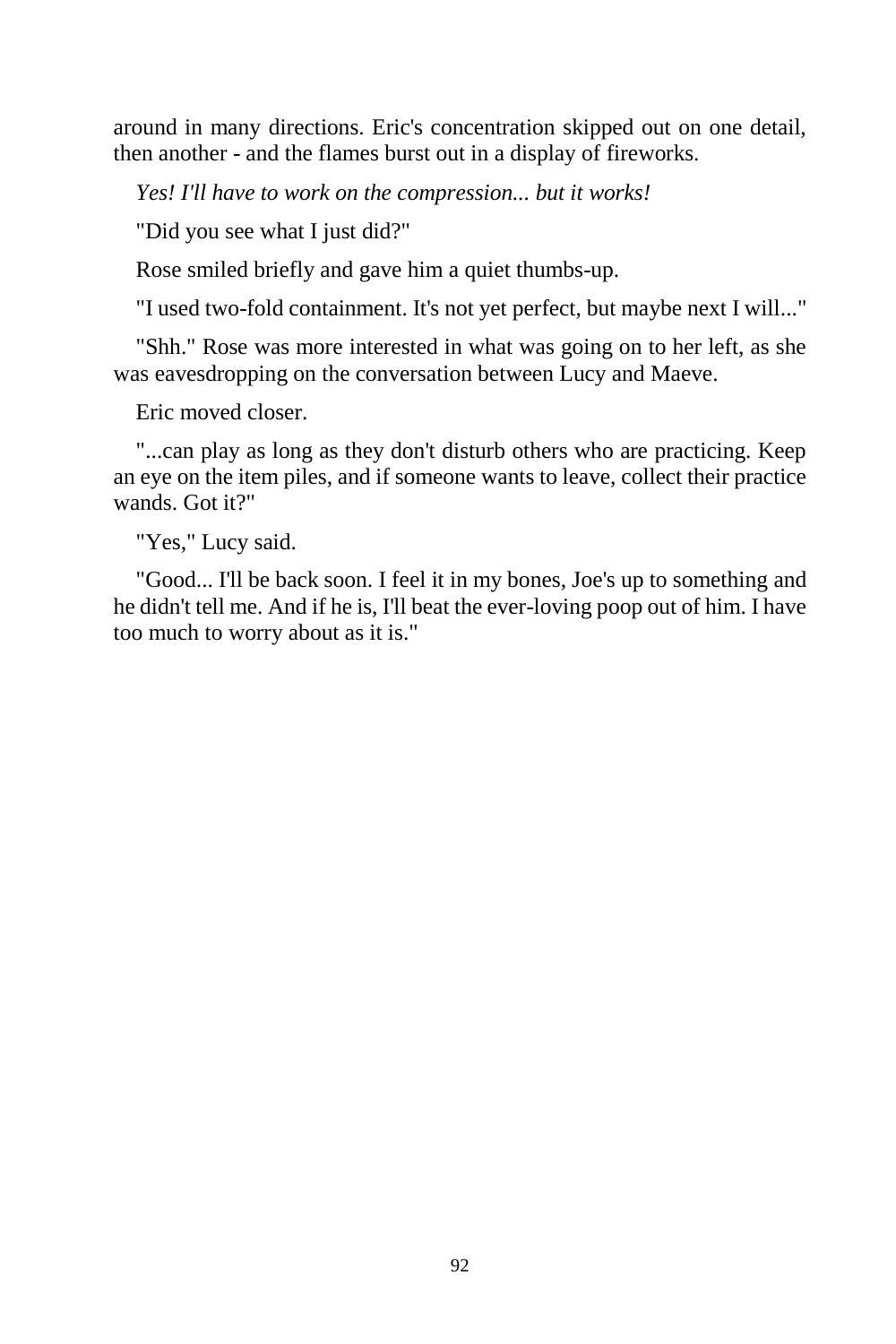## CHAPTER 13 - NIGHTMARE COMBAT

*With every ounce of resistance you're making your fear stronger. Every such thought or feeling is like saying: "This thing is so strong and I am so weak!" Why would you give your power and integrity away like that? Face your fear head on, accept it, let it go and see it vanish.*

> - Practical Guide to Nightmares, Dreamer's Handbook

Eric was sitting on top of a hill, twiddling a blade of grass and listening to Mr. Smith.

"...so, try not to do anything that would seem cowardly or too otherworldly. Here are some guidelines: engage head on, at short or mid distance. No long-range sniping, alright? No excessive flying either - a hop or two is allowed, but keep the battle on the ground. No mind control, no illusions, no hexes, no curses, no domination magic, no necromancy-"

"We don't know any of those," Lucy said.

"Good... nothing too dark or too cruel. Charge and bash their skulls in, or blast them from not too far. No sneaking, no backstabbing, no eye-gouging. Kicks in the groin area are just fine - dirty, but not dishonorable. We want them defeated, but it should be very clear to them that they are being defeated at their own game in a friendly contest. Questions?"

"Why are they attacking us?" Rose asked.

"They have a battle culture; probably no reason beyond that. For them, battle is how they find and validate their own place in the world. For us, this battle is a communication attempt. By making a show of force, we are saying we are not pushovers and that we share some of their values. If we exhibit too little force, they'll despise us. If we exhibit too much, we risk being revered. So, we aim for the middle and hope to establish a basis for future diplomacy."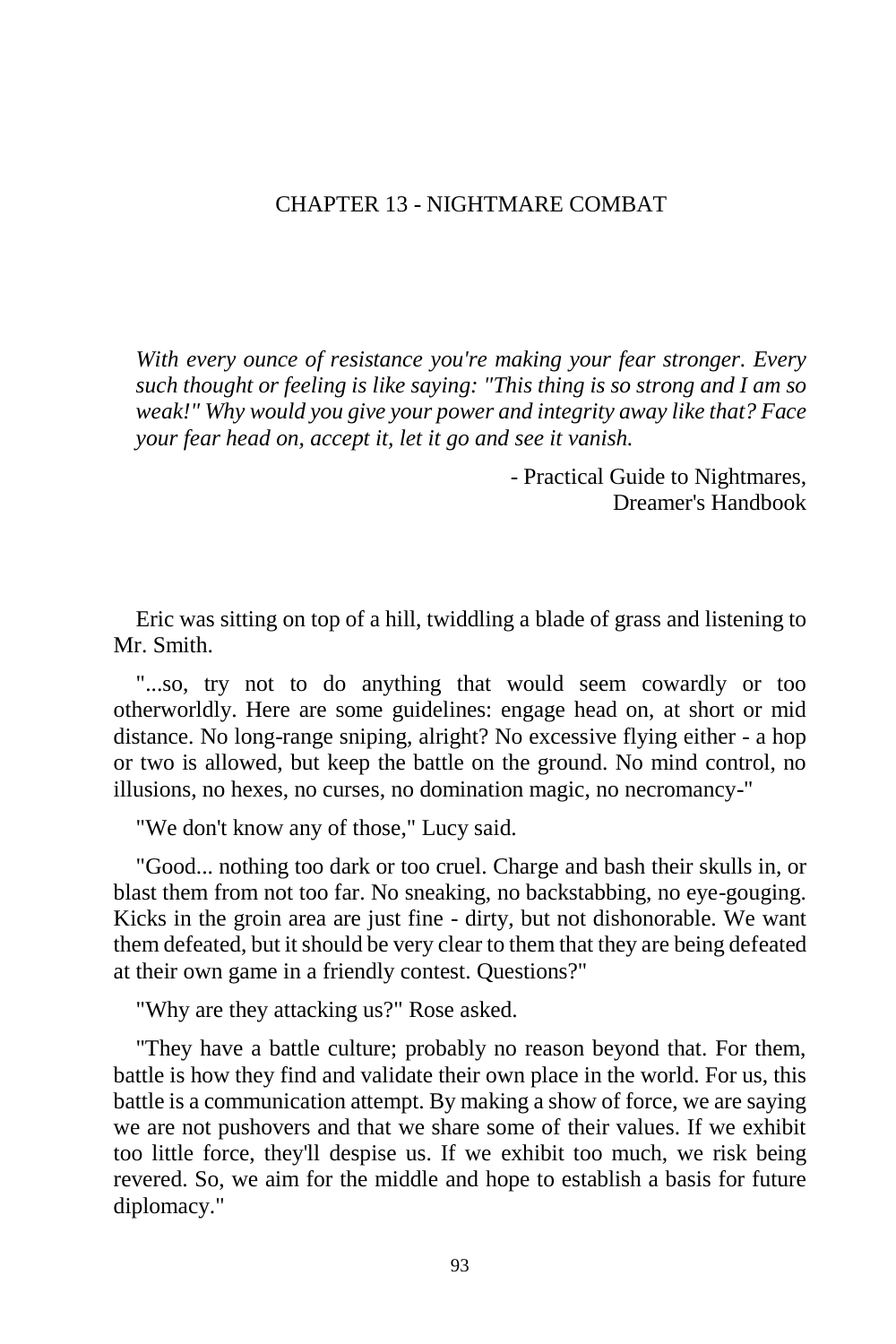Mr. Smith raised a pointed finger. "That's where you come in. We, the teachers in this camp, are too powerful, so we'll let you kids take the front lines. The fight will be fairer and the goblins will have to acknowledge the ferocity of young humans. It should be a learning experience for you as well."

"And what will you do?" Rose asked.

"Observe, mostly, and prepare for the unexpected. I'll keep the portal and the realm stable, make sure no one scares to death, and take other precautions you don't have to concern yourself with."

A vast field stretched below, filled with the shush of green grass. Across the field and a little to Eric's left, towered a hill higher than the one he was sitting on. To his distant right, densely packed trees marked the boundary of the field. Beyond the trees, all he could see was a large body of water going till the horizon. *Is that a sea? Hmm... I think not. It might be the same lake I swam in, just in another configuration.*

On the far edge of the field was the reason they were here: the portal. It still looked strange, but it was no longer simply an anomaly in the spacetime continuum. It was strong, more symmetrical, its movements and rotations no longer haphazard. It twisted light around it like a kaleidoscope, but it also radiated: the light of another sun was shining through it.

"Wasn't the portal on top of the cliff?" Eric asked.

"We moved it. We needed space and static distances, so we constructed this battlefield for the occasion."

"I didn't know it was possible to move a portal," Lucy said.

"Everything is possible," Mr. Smith stated.

There was movement near the portal. A figure appeared, ran around quickly with a raised sword, and shouted loud enough even for Eric to hear it. One more goblin appeared, then another and another... They quickly formed a defensive circle around the portal.

One figure seemed taller than the rest. *No... he's short and hunched just like the others, but carrying a staff. It must be a shaman.* More of them were appearing fast, kind of just slipping out of the portal.

*So, that's how a goblin invasion begins.* Even though he knew a battle was forthcoming, Eric felt remarkably tranquil. Looking down from the hill, the conflict seemed distant in time as well as space.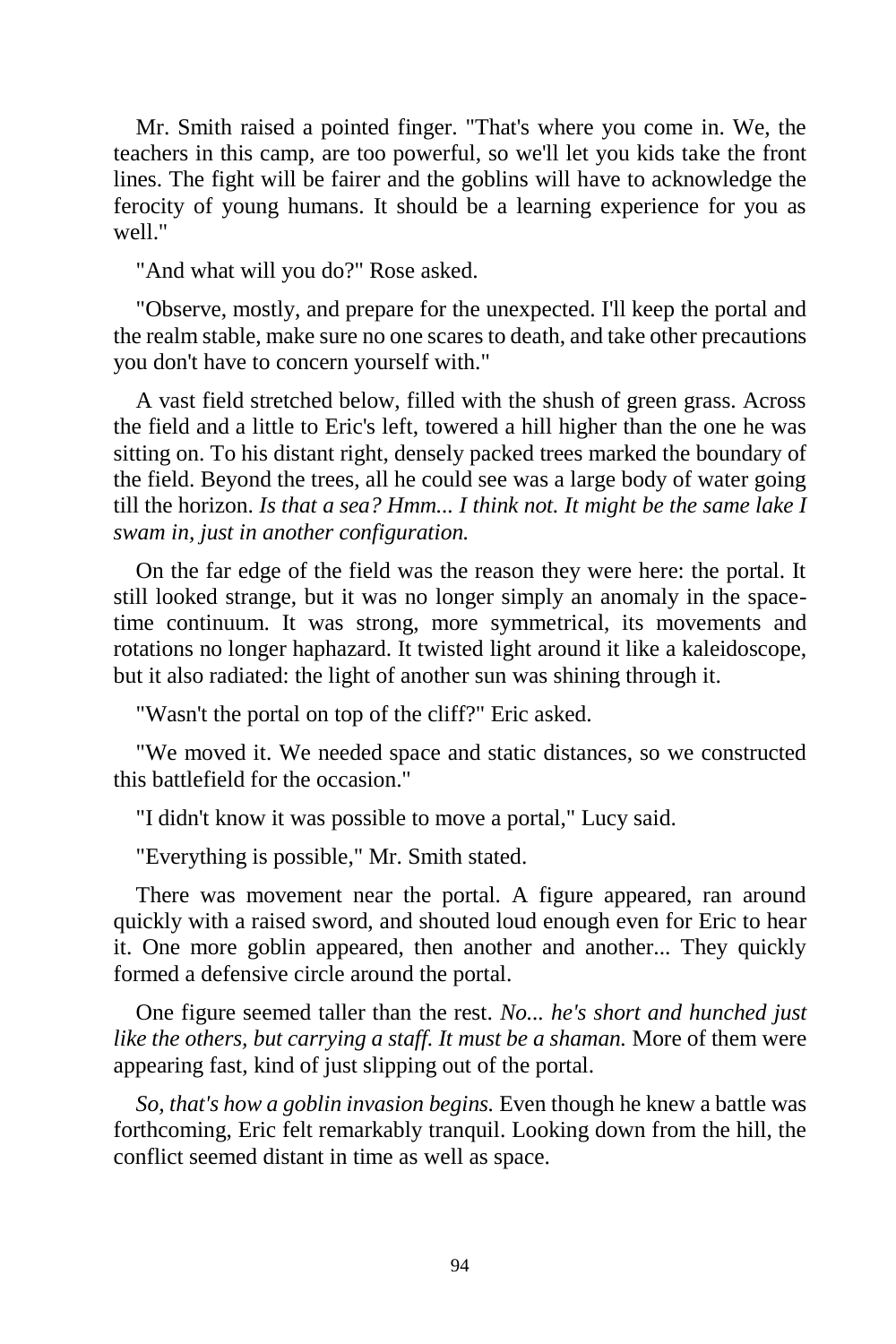The goblins were already too numerous to count. Loud too; their yelling and growling added a constant hum to the background noise. The air carried a different scent, and the grass near the portal seemed to grow darker. *Maybe I'm just imagining it.*

Upon recognizing other, more familiar sounds as well, Eric looked to the left. Groups of children were coming in from the Playground, clamoring and battle-ready. Eric took a deep breath to absorb all the anticipation around him.

"It's time. Let's go, we'll find you some equipment."

\* \* \*

For a long moment, Eric stared at the goblin warrior charging at him.

They locked eyes, and the shape of the goblin's ugly grimace mirrored into Eric's stomach; constricting it and making it nauseous.

Eric did not simply freeze, in the way fear and indecision are known to affect a person. The fear punched a hole in his abdomen, taking away not only Eric's nauseous feeling, but also many of his thoughts that were telling him to be afraid.

Eric's thinking ceased and his mind went blank - the implosion of fear turned into an explosion of perception. It was a strange kind of moment, where he could sense everything going on around him.

Everyone, all screams and clashes, were interlocked in the greater pattern of the battle.

The goblin warriors were short and stocky, dealing wounds more proficiently than their opponents. The kids were nimbler, dodging and ducking, outswarming the goblins and putting them off-balance.

There was Ohlson, overseeing the youngest fighters and attacking surgically with Dancing Feather. There were Kyle and Lyle and Duke, biting and yelling, running through enemy lines and casting unstable magics. There was Lucy, and Rose in another spot, fighting alone and pushing the frontline deeper.

Eric's eyes were still on the goblin, and if he had his full mental faculties, he would have found it interesting how the goblin's grimace changed in slow motion.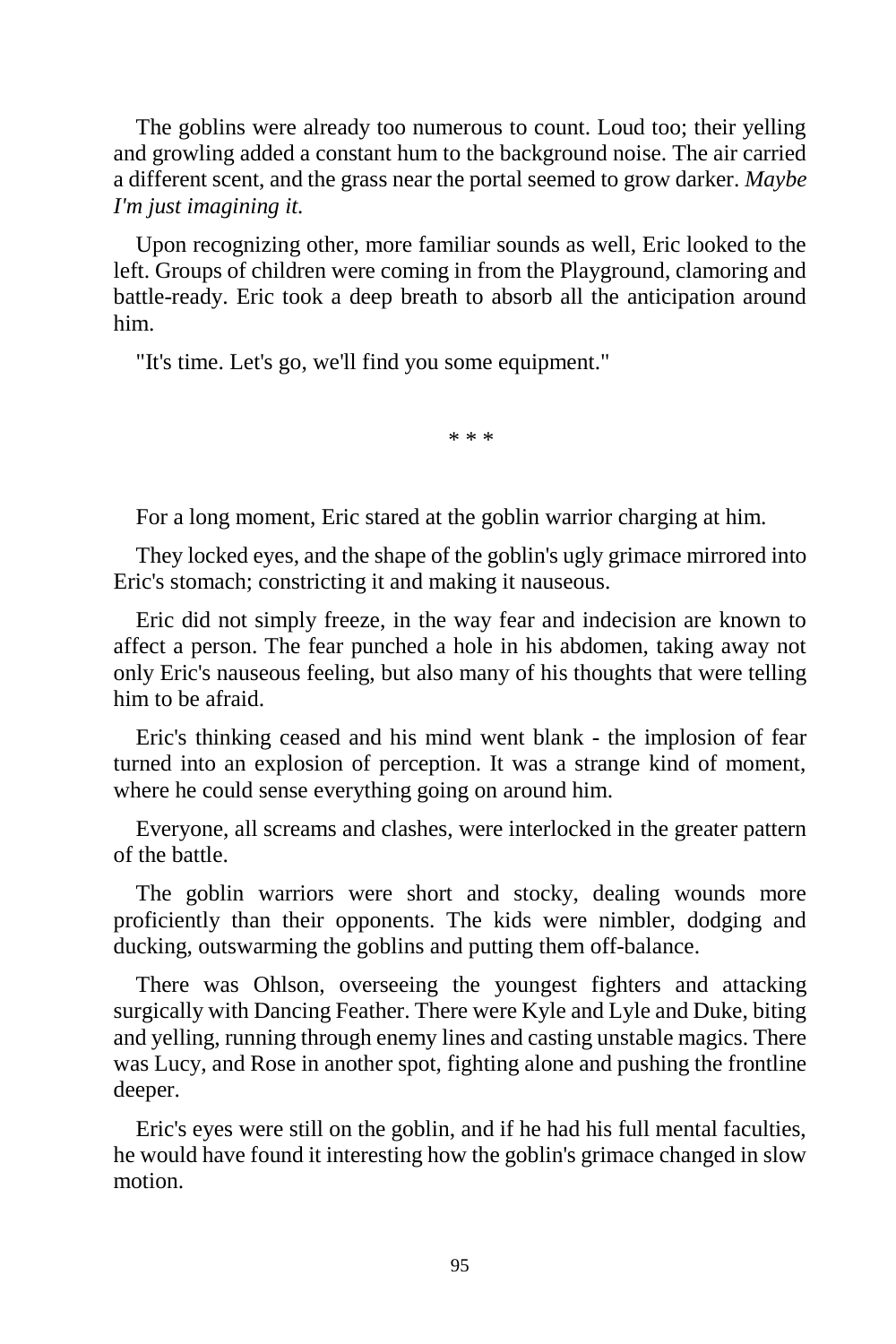This state, being so much in the moment to be absent from it, was not without limitations - Eric's trance was slowly fading.

The goblin appeared to be suspended mid-charge and couldn't have changed its path even if it wanted to. It was clear to Eric where the goblin's steps would land and when its crude sword would come down.

The moment was gone. Eric sidestepped, avoided the slash, and whacked the goblin just above the neck.

Eric felt the bone break and the skull crush under the hilt of his sword. He noticed the goblin's battle yell only when it turned into a cry of pain. The goblin's body turned into crimson smoke, leaving behind a smell of blood and perspiration.

Eric raised his sword as part of an impromptu victory dance.

"I did it! I did it! I di-"

The next thing he felt was his own skull being bashed in; shattered bits and bone pieces splashing not only his brain out but also his sense of self. There was no time for pain.

\* \* \*

"I see her!" Eric yelled.

After reappearing in a grove behind the hill, Eric thought it would be best if he stopped the heroics and sought out Rose and Lucy.

"Where?" Rose yelled back.

Eric found Rose quickly. He noticed a large empty space in the middle of the densely packed battle, marked by flying and falling goblins. Rose stood in its center, flinging airballs.

With many goblins around, she would let an airball grow bigger and more volatile. It would knock back and disorient a group of goblins, so others could step in and finish them off. When she needed precision, she would keep the spell more tightly together, so it would lift up and blast away a single goblin.

*She's too reckless,* Eric thought when he first saw her fight. *She's wielding that flimsy wand well, but she's isolating herself by pushing too deep into enemy territory.*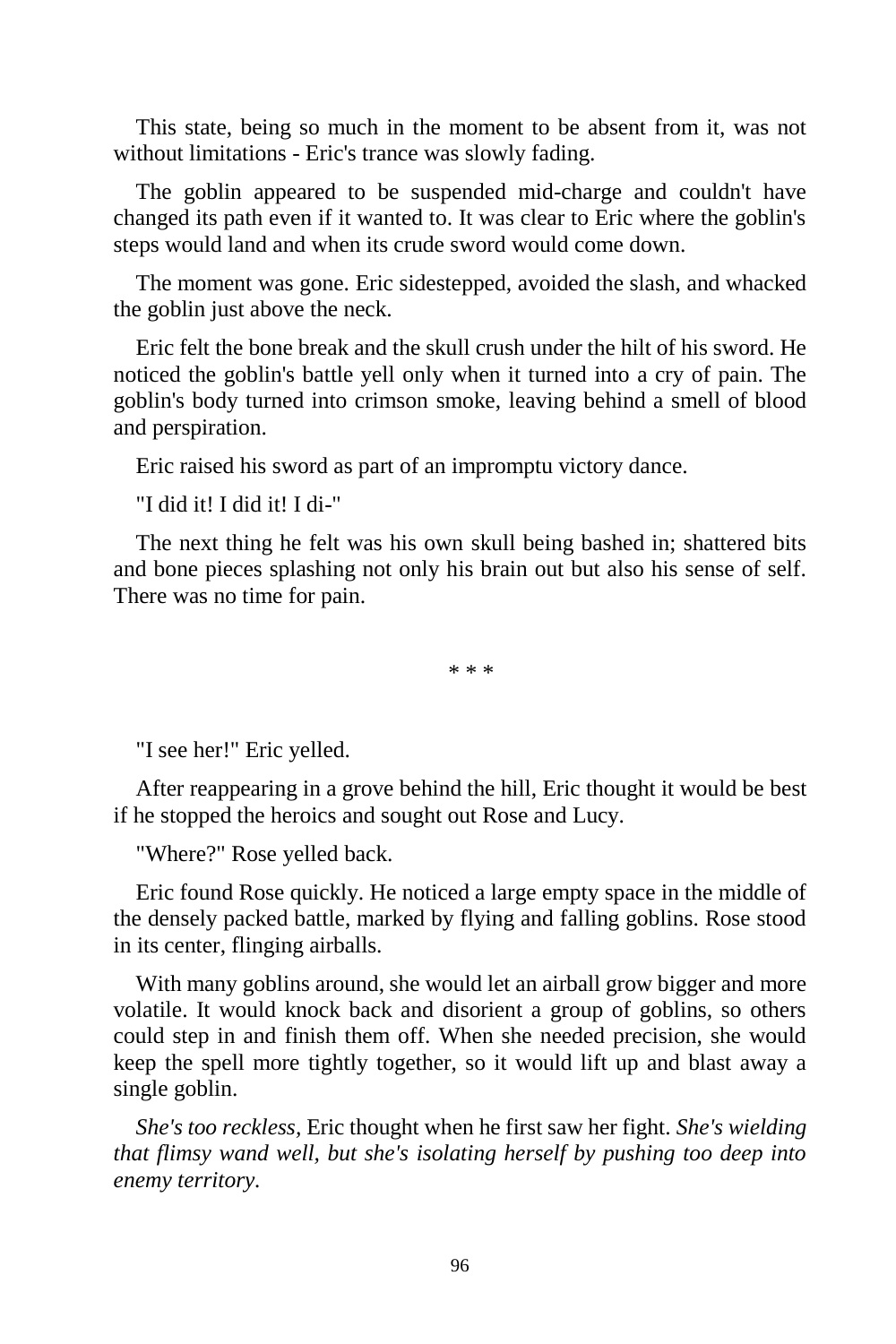Eric did not deem it necessary to share this observation, but judging by how easy it was to persuade Rose to regroup, she must have come to a similar conclusion too.

"Over there!" Eric yelled.

The two of them were running towards Lucy, hopping sideways at times to avoid a friendly spell or a carelessly charging kid, and occasionally dispatching a daring goblin.

Every so often Eric rubbed the back of his head, subconsciously making sure the memory remained only a memory. *I have to be more careful.* Each time the nerves in his hand reported a sensation of an uninjured familiar head, Eric exhaled in relief.

It was easier to catch sight of Lucy as they managed to come closer. She was waving her staff without pause: shards of earth rose up one after the other, flew out, and hit their targets. Some goblins got knocked down and remained there, others turned into purplish mist and disappeared.

Eric could see a larger contingent of goblin reinforcements closing in on Lucy's location. They used their swords and shields to deflect her projectiles - with variable success.

"Hurry, she needs help!" Eric shouted.

"I'm right behind you!"

Getting killed by an assailant he could barely see sapped Eric's confidence, but having Rose at his side and the prospect of joining Lucy reassured him. *We'll finally fight as a team!*

Having his skull smashed in earlier, he knew what to expect from the worst case scenario and it wasn't as terrifying as before. *Moments of death are not as bad as the stress of fearing the unknown.*

Eric was starting to enjoy the battle and treat it more as a game. *That's what the goblins are doing in their crude and grunting way; they revel in it.*

As much as he loved swords, sticking to mid-range fireballing seemed more prudent than engaging in melee. *Better not risk a trip back from the grove.*

The goblin group nearly reached Lucy, and seeing there were too many for her to take on alone, she erected an earthen barrier to protect her. The goblins charged.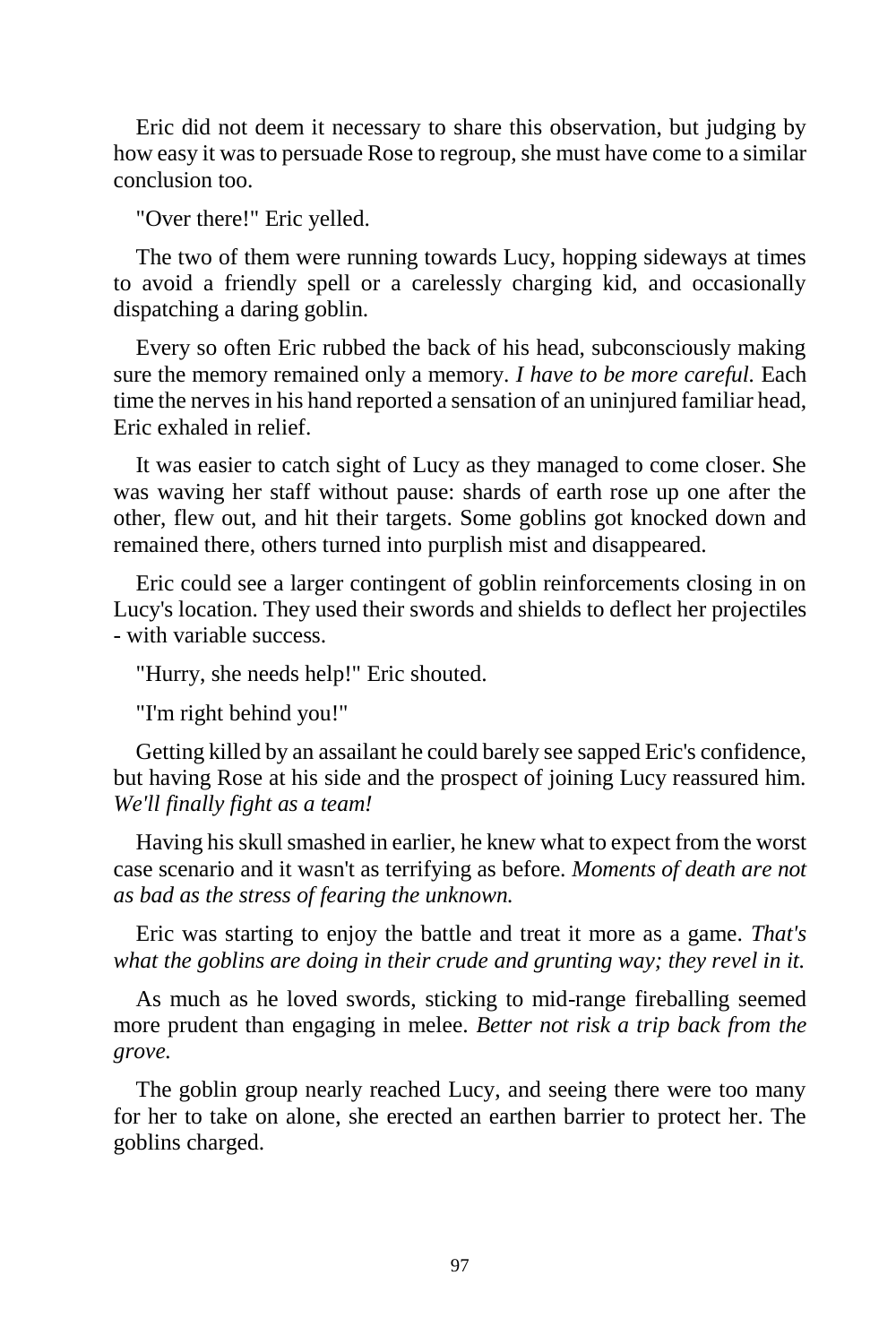Eric kept running. He threw a fireball at a lone goblin in his way, and was considering what course of action to take. The fireball hit, and the goblin evaporated along with the flames.

"Cover me!" Eric shouted to Rose.

The first goblin reached Lucy's shield and gave it a big whack - the shield held.

More goblins arrived and started hammering. A few of them went around, trying to get to Lucy where the barrier was not yet up. Rose's airball made one of them involuntarily airborne, while another got smitten by Lucy's staff.

Lucy managed to complete the shield, which covered her like an earthen bubble and hid her from view. Parts of the shield cracked under the goblins' assault, but Lucy reinforced the damaged parts as soon as she could.

Rose kept hurling airballs, some missing completely, and some serving only as a distraction. "What the hell are you doing?!" She shouted to Eric.

"I'll take care of them, just hold a little longer!"

Eric formed a fireball in his hand, trying to make the improved version he practiced before. He had no staff this time, but he knew what to concentrate on. *Keep the clean energy separate. Rotate, push more fire and keep it stable.*

Instead of throwing the fireball, Eric rushed ahead while holding it in his hand. *I can't afford to miss!*

"Lucy, strengthen the top!" He barked, unsure if she would hear.

Eric launched into the air, avoiding half a dozen enraged goblins and aiming to come down on top of the protective bubble.

He loosened the rotations and pushed more fire into the ball, which exploded as soon as it made contact with the shield. The blast traveled along the edge of the shield, catching goblins in the face.

The fire disintegrated all surrounding goblins, except one who just lay there groaning. Lucy walked to the goblin, and slammed down with her staff. This goblin puffed away too; a breeze carried away the reddish smoke along with the earthy remains of the shield.

The blast didn't burn Eric much - it was his fire after all - but inhaling the heated air hurt. Crashing down through Lucy's shield and twisting an arm in the fall hurt even more.

"Come on!"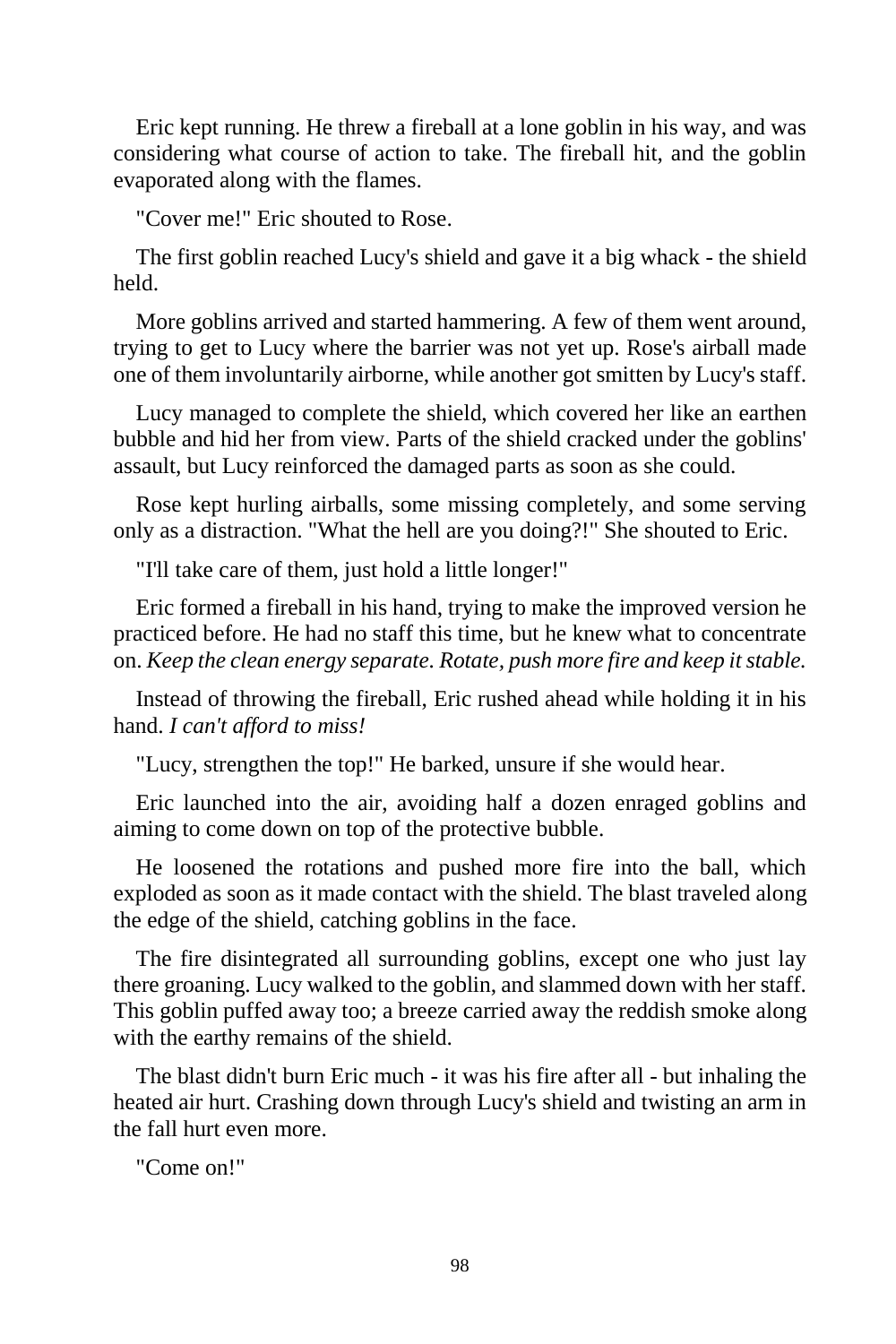Lucy grabbed Eric's other arm and started dragging him back. He stumbled after her while Rose covered their retreat.

Upon reaching friendlier territory, they stopped and slumped to the ground. All of them were breathing heavily. Eric was singed - his face charred and his hairstyle peculiar.

"What a suicidal rescue," Lucy remarked with weary smile.

Rose drew Lucy close in a hug and planted a kiss on her cheek. "You're the suicidal one."

"What about me?" Eric asked.

"You are too," Rose said.

"No, don't I get-"

"Blehh," Rose pinched her nose and leaned away. "You smell like a burnt pig; I'm not going anywhere near you."

Eric slanted his lips. "Raincheck, then?"

"Maybe."

Eric closed his eyes. A battlefield wasn't the best place to rest, but even a moment's respite was welcome. *Breathe in... breathe out... breathe in... breathe out...* He felt the ache in his arm, throbbing with pain to the rhythm of his heartbeat. He tried to put the pain out of his mind, and for a moment, just BE...

Suddenly, Lucy jumped to her feet. "Incoming!"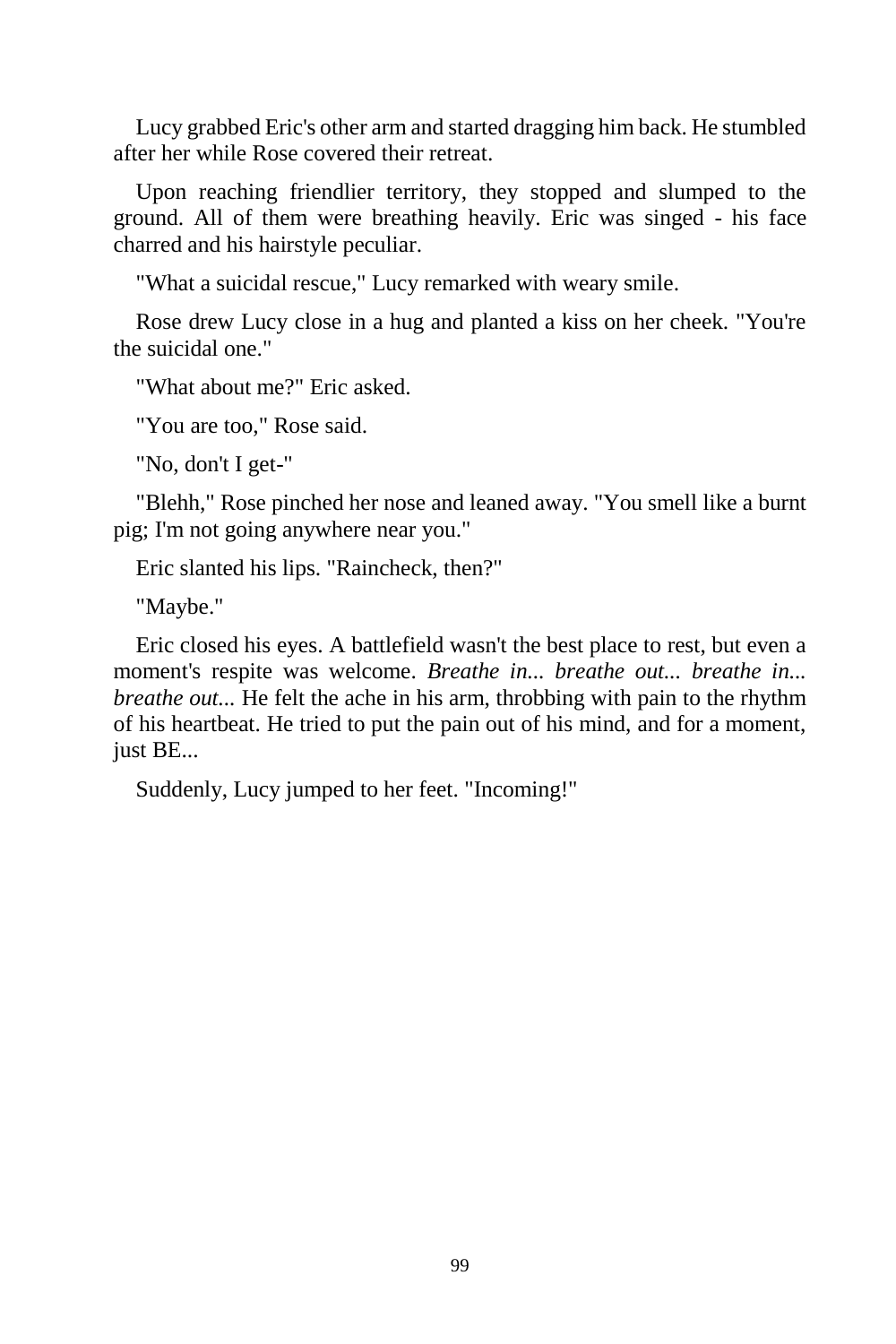# CHAPTER 14 - HEALING

*Before there was light, there was touch.*

*Mages prefer sight; but a touch is close and sight is distant. A healer has to know when to turn one into the other.*

> - Sense and Comprehension, Dreamer's Handbook

*Healing magic is in a unique position among the magical disciplines, as it has an additional, broader objective: to unify all the magical disciplines.*

*Skilled shamans, elementalists, symbol-weavers and other mages who insist on maintaining their human identities access the depths through compartmentalization and rely on selective knowledge as well as trained intuition to stay reasonably balanced. Healers operating at those depths do not have such luxury: they do not derive their skills from what they know, but from who they are.*

> - Magic Beyond Magic, Dreamer's Handbook

"Pull the dagger out."

Rose shook her head. "I'd rather not. What if I mess up?"

Maeve turned to Eric. "You do it then." Maeve's hand rested on the patient's chest, almost touching the dagger that was lodged firmly in the boy's ribcage.

Eric gulped.

The wounded boy was floating above the ground, resting on nothing but thin air. His body convulsed now and then, following the rhythm of his quiet sobs.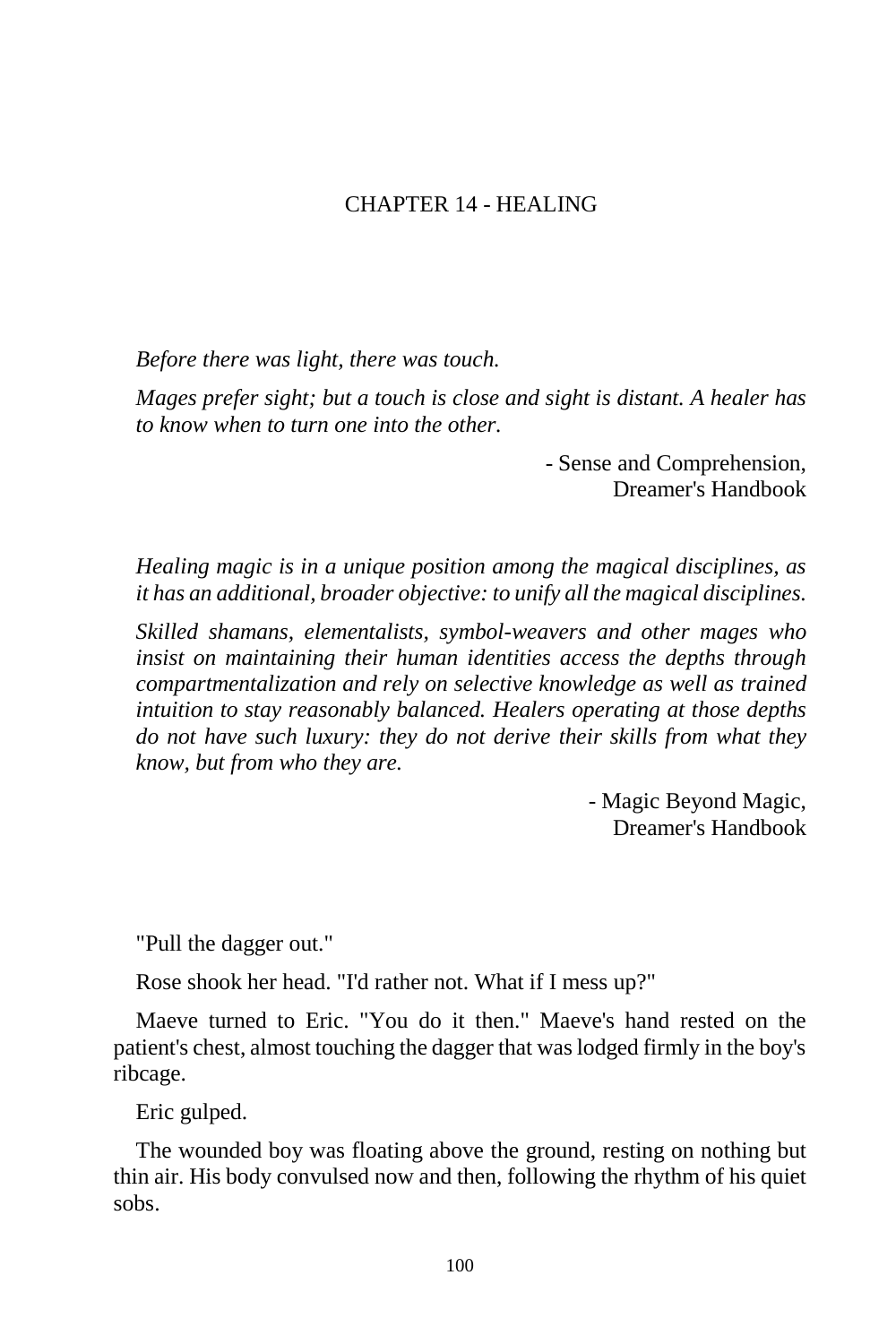"I... I don't think I can do it," Eric said.

A faint frown ran through Maeve's face.

"May I?" Lucy asked.

Maeve nodded. She withdrew her hand and stepped back. "Go ahead."

"Do I just yank it out?"

"Yes, just pull straight up."

Lucy approached and placed both hands on the hilt of the dagger. She took several deep breaths.

The dagger was of the same crude workmanship Eric saw goblins carry and use in battle. Uneven, possibly rusted blade, with a dirty and deformed handle. He could almost smell the unwashed odor.

"Go ahead," Maeve repeated, encouraging.

Lucy flexed her fingers, tightened her grip on the dagger as much as she could, and gave it a big yank. The dagger dislodged and shot out effortlessly under her guiding hands.

Lucy smiled in relief, but her smile turned into bewilderment as she watched the dagger turn into mist and reappear lodged deeply in the boy's chest.

"What... how-" Lucy muttered.

When the boy noticed the removed dagger reappear in his chest, his distant and resigned sobbing turned into manic crying. "Get it out! Get it out of me! Get it out! Get-" His body rocked violently back and forth as he tried to get up.

Lucy backpedaled.

Maeve acted swiftly: she moved in and placed one hand on the boy's brow. "That's right, just go to sleep." The wailing and the body-jerks stopped. With her other hand she yanked out the dagger and tossed it away in one swift motion - it didn't reappear.

Caressing, she drew her hand across the bloodied wound. The blood went away, and the t-shirt no longer showed tearing; Eric presumed the wound healed as well.

"There... No need to make a fuss. Just rest," Maeve said to the sleeping, floating boy. She drew one hand across his hair, and made an intricate hand gesture with the other. The boy vanished - not in reddish smoke, as defeated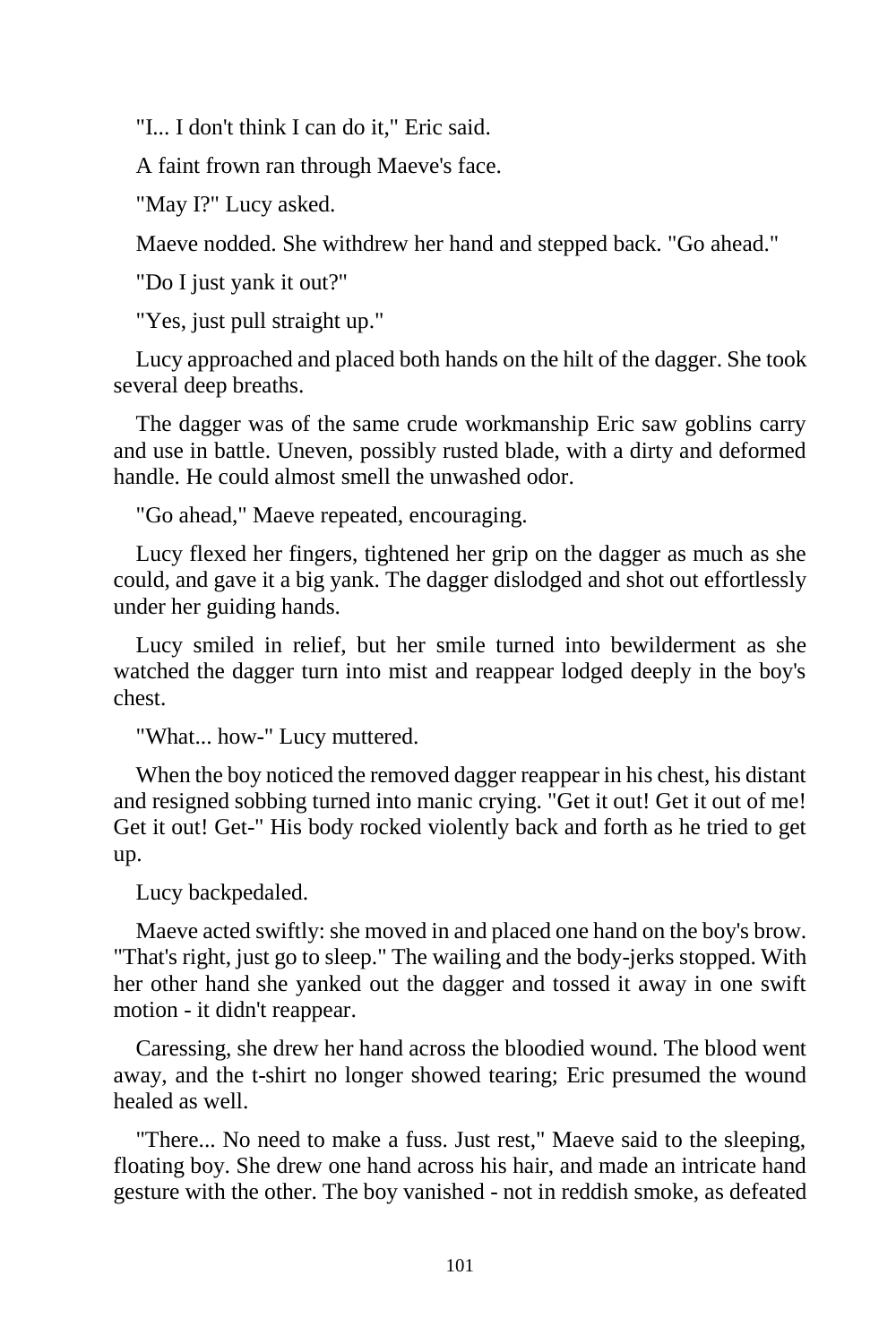combatants did, but with the stretching, perspective-changing motions of a teleportation spell. Eric silently congratulated himself for spotting the difference.

"Fear of death and nightmarish clinging to life often produce a deformed ego-image. With time he would get rid of the blade on his own, but not before going through a valley-of-shadows experience of his own creation. Such a roundabout way to wholesomeness..."

\* \* \*

After battling the goblin warriors, Eric expected the battlefield to be littered with dead bodies.

"The first three levels of healing are very similar, and they are, in order: prevention, patience, and preparation."

"Prevention is about not getting into a situation that would require healing in the first place. Avoid the speeding car and you won't get hit by it - easy, right?"

Eric understood early on in his life the difference between movie violence and real-life violence.

He remembered being whisked away from the site of an accident several years ago. Although he didn't see much, the image of the crushed car remained with him, and the concerned, frightened looks on the adults' faces made a lasting impression.

What he didn't get is why adults seemed to shelter themselves even from the idea of violence, only to revere it from a distance. *Mortality and fear and pressures and thresholds...* Eric caressed the back of his head. *I should've paid more attention to war documentaries on tv.*

"Time does not heal all wounds, but when time can heal a wound, patience helps you get there."

"Healing through preparation is mostly about making sure you give your body and subconscious the space it needs to restore itself - be it physical, emotional, mental, or any other kind of space. Rest, sleep, cut back on regular activities, and actively do nothing."

Instead of corpses, broken-off weapon and armor pieces lay littered on trampled grass. There were no dead bodies, but there were casualties: sometimes instead of reappearing at the glade, the wounded remained on the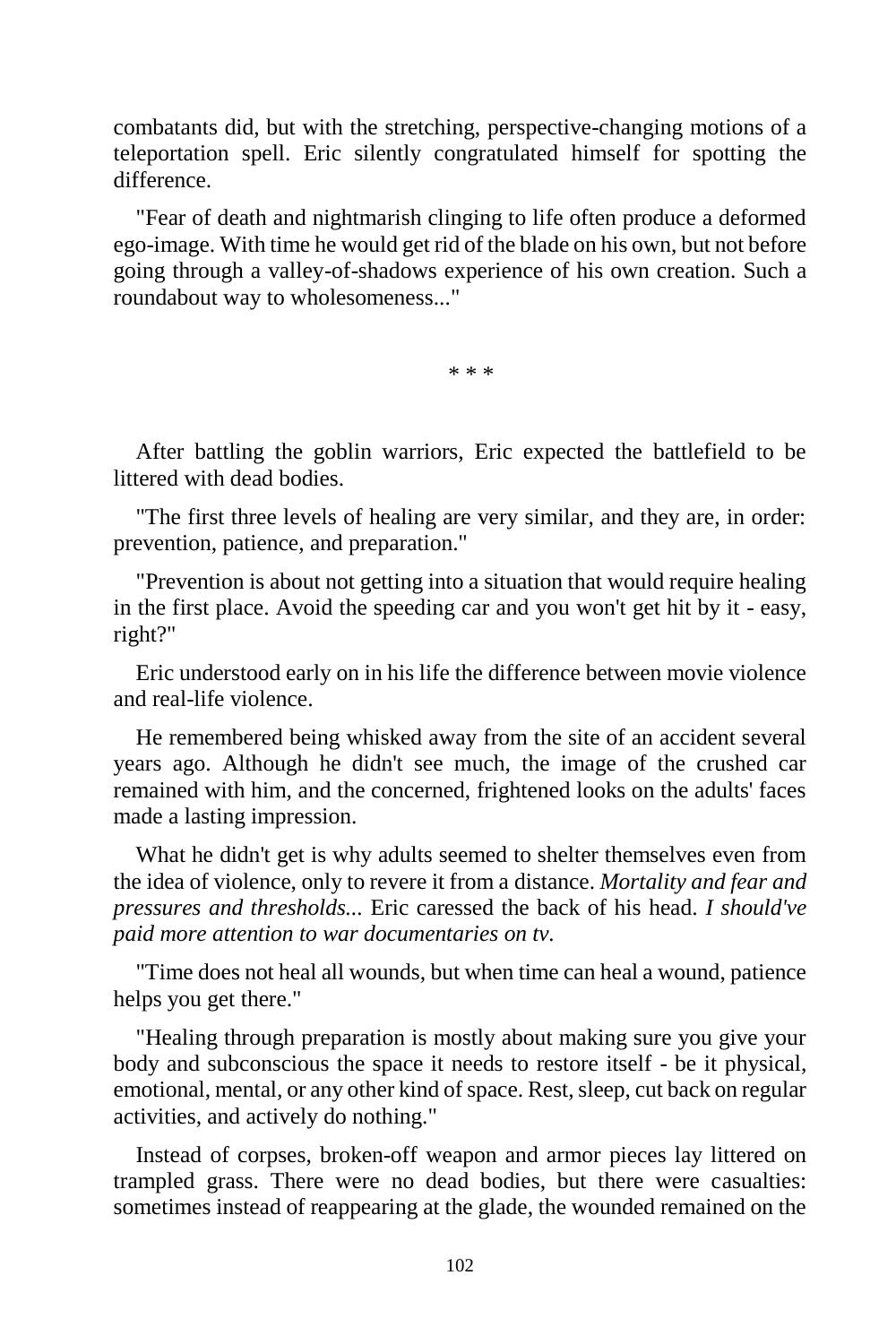battlefield, lying in shock and pain. Dream violence was more emotional than tv violence, but its results less permanent than real-life violence.

"Next in depth is a trifecta of reinforcements: external, mental, and emotional. Healer-specialists operate at these depths."

"Doctors excel at external reinforcement - give a pill, excise a tumor, place a bandage - but they mostly focus on the dis-ease instead of the patient."

Eric, Lucy, and Rose kept up with Maeve's steady pace, walking across the battlefield to help the wounded. Most of them needed only reassurance that everything is going to be all right. Others just needed rest after the exhausting battle. Of course, there were exceptions, like the boy with the dagger in his chest.

"Mental reinforcement involves clarifying the mind, improving mindbody feedback, integrating the conscious and subconscious closer together, and so on... Psychologists seek to carve out logic from these depths."

"The goal of emotional reinforcement is to bring forth happiness and spiritual fulfillment. Choiceful action is preferable over unwilled reaction, but there has to be balance between being ruled by emotions and suppressing them with frigid discipline. For emotional reinforcement, there is rarely a better healer than a trusted friend."

There was also the girl with the wide gash on her upper leg - Eric didn't think he ever saw a person bleed so profusely. *Right out of a horror movie.* Maeve said she had control issues. They helped bandage the wound - it was weird with all the blood gushing around Eric's fingers - but it stopped soon afterwards and the wound healed fast.

"Going even deeper, we step into the domain of values, codes and attitudes - those things that knowingly or not, shape the core of a personality. There are no healer-specialists at this level, since it's no longer about fixing a broken part, but about deciding which 'whole' to realize. Symbolists occasionally dip down here to find and form archetypes."

*And of course!* There was also the kid with the severed arm. He walked calmly up to Maeve, carrying his severed arm in his other hand. In his head, Eric knew this was supposed to be scary and worrying, but after all that blood, the situation seemed morbidly funny rather than serious. *Must be a mild shock.* That boy healed quickly too - the three of them held the arm in place until it got reattached. There remained no marks of the injury and the boy regained full movement in his arm and fingers.

"Language becomes increasingly useless as we go deeper."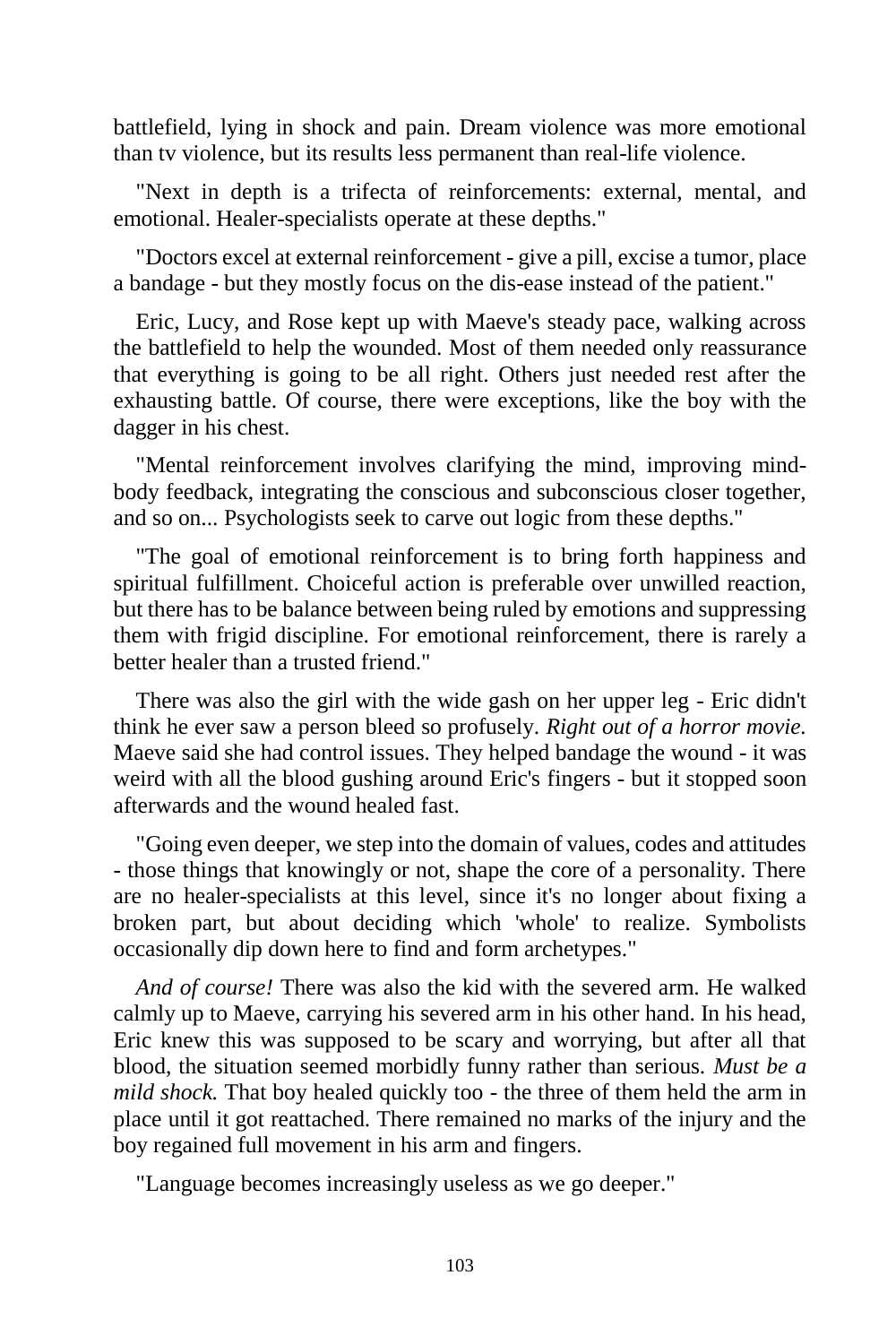Then there was the berserker kid who chased others with an ax in his hand and a senseless glare on his face. Maeve handled this one on her own: she 'ported after the kid, touched him lightly on the shoulder, and made him collapse immediately. *These things happen, Maeve said.*

"We can talk about identity boundaries, identity contexts, core patterns and core integrals, but the dissonance between experience and verbal thought grows wider. The pressures of the collective subconscious become more obvious, and memetic motions more pronounced."

The goblins had casualties too, and they carried away their own. In few occasions, Eric thought he saw Mr. Smith finish off or heal goblins. *I'm not sure which, maybe both.*

Eric listened to Maeve's droning with only half his mind. They walked across the field at a leisurely pace, looking if they missed anyone still needing help. Maeve used this time to expound on the basic theories of healing magic.

"Going even deeper with a relatively fixed perception of self-individuality triggers the Hall of Mirrors experience. Horrid things can happen; it's not that you can get lost, but that it's so easy to lose yourself. If you become an NPC, you'll have to wait for someone to stare into the abyss so you can look back. There are generally two ways out from the Hall of Mirrors: escape back any way you can and forget you were ever there, or go through."

In Eric's experience, all teachers had the tendency to talk on and on about topics they liked and understood, and often forgot they were supposed to be talking to someone other than themselves. Even if they caught themselves going off on tangents, many of them wouldn't - or couldn't - change course. *They don't get that the mindset of learning is different from the mindset of having learned.* Some teachers were plain incompetent: *How does one learn about history by memorizing dates?*

"I can't tell you much about going through; this 'me' that's talking to you doesn't know. Your individuality shatters, the anthropomorphism of your identity dissolves, maybe even taking with it whatever context the elementality of the realm offered you."

The teachers in Dream Camp were nowhere near as bad, but Eric felt they tended to talk over their students' heads - like Maeve did now. What Eric wasn't sure about is if they were doing it on purpose. He could feel the pressure of her words, prodding at his mind.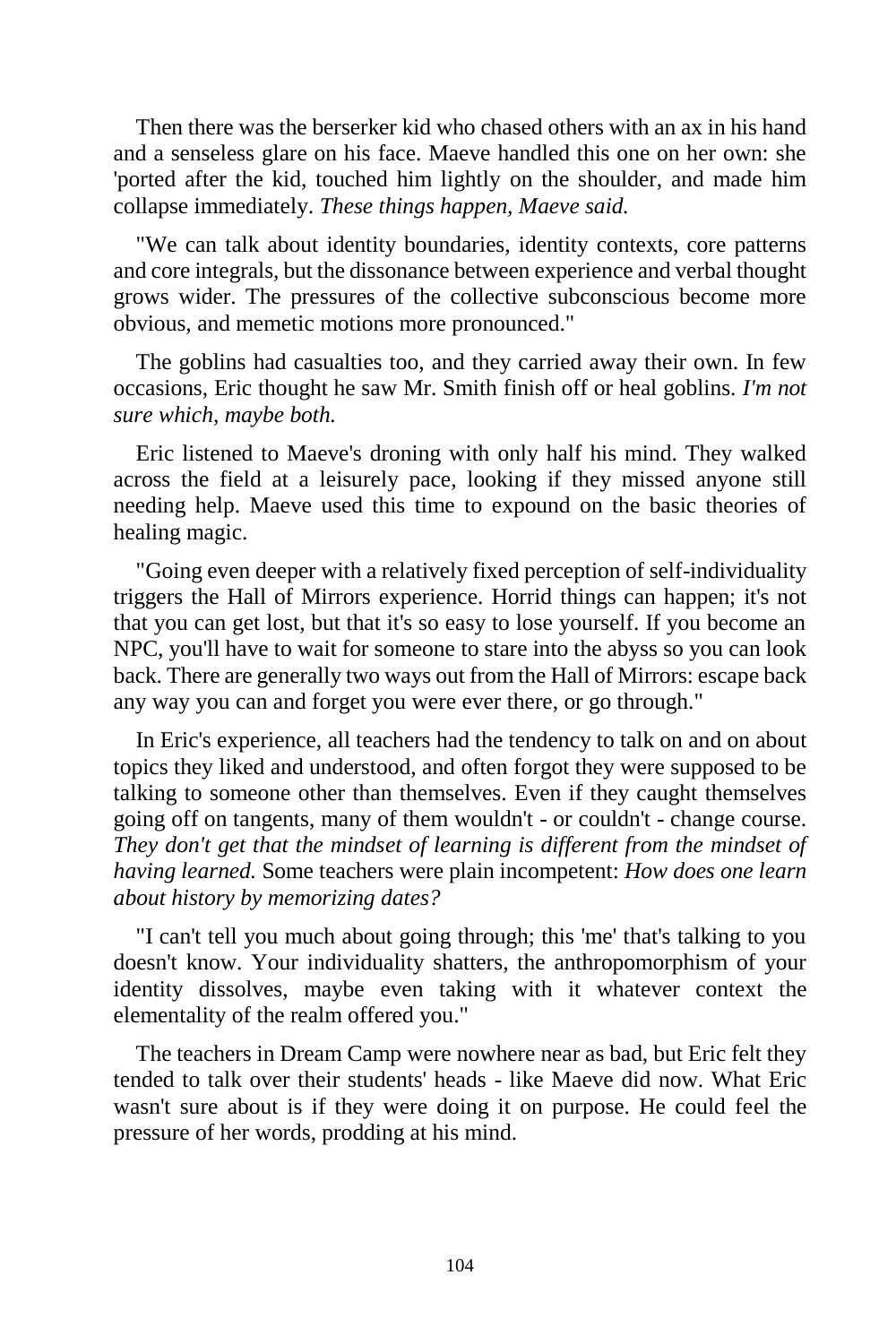Sometimes, when he tried too hard to understand something, he would understand some small part and skip out on all the rest. Of course, when he didn't try at all, he understood nothing.

But, somewhere in between, when he didn't try too hard to control his own mind, he wouldn't get much of it at first, but after sleeping on it and thinking about related stuff, it was easier for all to just 'click'. *Like, if I just let it, my mind does most of the thinking for me, and I can just pick the ripe fruit from the low-hanging branch.*

He hoped this was one of those times - he just let his thoughts loose and hoped all that complex theory would make sense later.

"Mystics say it's all a big circle; massive regeneration, rebirthing or ressurrective capabilities are the boons of master healers and archmages they are experts of what we call 'doing nothing'."

"They also say a society is advanced only if the collective subconscious is purified and reintegrated with the individual. Humanity has much shit to clean up, and most of it will fall on you..."

Like now, when he followed the trail of his own attention: some words he understood, some he disregarded, others came together and formed strings of light in his mind. He recognized thoughts and ideas behind some of the words, and could put them into words of his own, while with other thoughts and ideas it was like he could see their glowing shapes, even if he couldn't re-assemble them into words.

When he looked at the world this way, it wasn't only words that became light... Everything seemed to have light glowing around and above - himself included.

His own light he felt more than saw: wings of light, supporting him and lifting his spirits. These wings didn't help him fly - he already knew how to do that - but helped him assert his presence. *I am here. This is my domain.*

Eric felt powerful.

When he observed closely, he saw the light wasn't just above things; it *was* the things. When he looked farther within, he saw his thoughts, emotions, and features of his humanness he took for granted - fly into and away from him as rays of light.

*Don't go*, he vocalized the thought with concern, only to watch it shine away as a single ray of light.

He became scared. *Where's my fear?* All he could see was light; shiny rays bouncing and reflecting off of... *What?* Other light? He located the jumble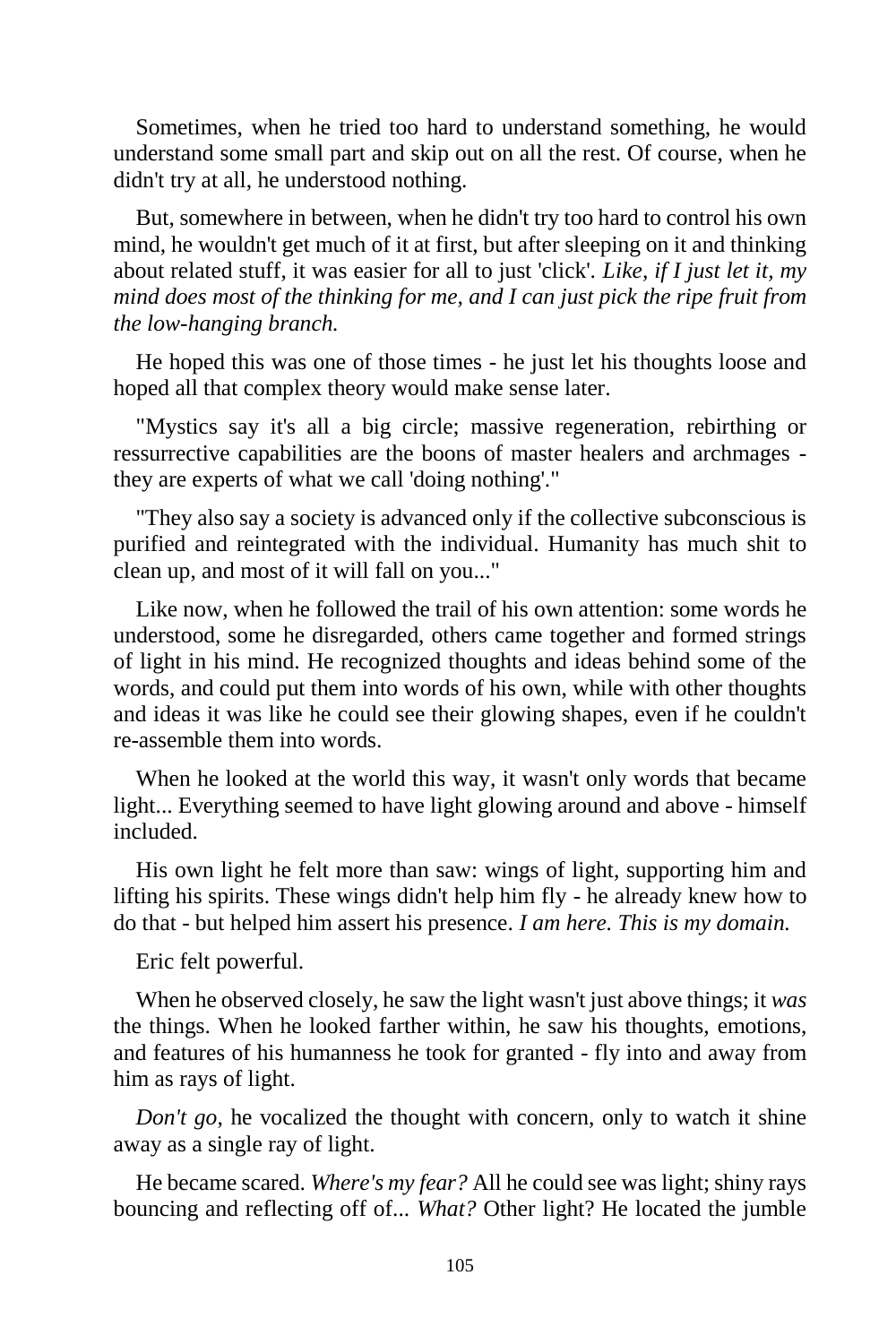of confused light that was his fear. *I may not like you, but you're mine!* He tried to pull his fear back into him. *Pull into what?*

With big parts of him visible outside, he dared not look in the inner direction he felt the remainder of himself was, lest that too would turn into light. *Nothing would remain... no one to observe.*

"Anybody there? Snap out of it!"

A shattering sound in front of his eyes broke his vision. *A clap.* Eric opened his eyes, only to realize they were already open. He saw a hand waving in front of his face - it was Rose's.

"Are you all right? You haven't said anything for some time."

Eric cleared his throat. "I'm fine. Just daydreaming, I guess."

"Daydreaming? Again? You do that a lot." Lucy turned to Maeve. "How does it work anyway? Dreaming in a dream, I mean?"

Maeve shrugged. "Depends. Can be iterative, recursive, coincidental... like a fractal or kaleidoscope, with varying levels of overlay. Awareness being fixed to an ego-consciousness is the exception rather than the rule."

"But, can you like, dream in a dream in a dream in a dream, and so on?"

"Sure, you could say such movement forms the basis of any reality. In practice, if you operate based from an anchor reality, that which is 'real life' for us, there are dangers and difficulties associated with going too far. Not all identities and ego-structures can handle the pressure, especially if untrained."

Maeve paused. "Or, looking at it another way, none can, and death is inevitable. You could say death is a way of life."

Lucy digested the words in silence.

"Come, let's go back to the others. I'll have a few words with Joe, and you should prepare for the second wave of attacks."

Eric walked on with the others, enjoying the inner and outer silence, paying attention only to the renewed trampling of grass.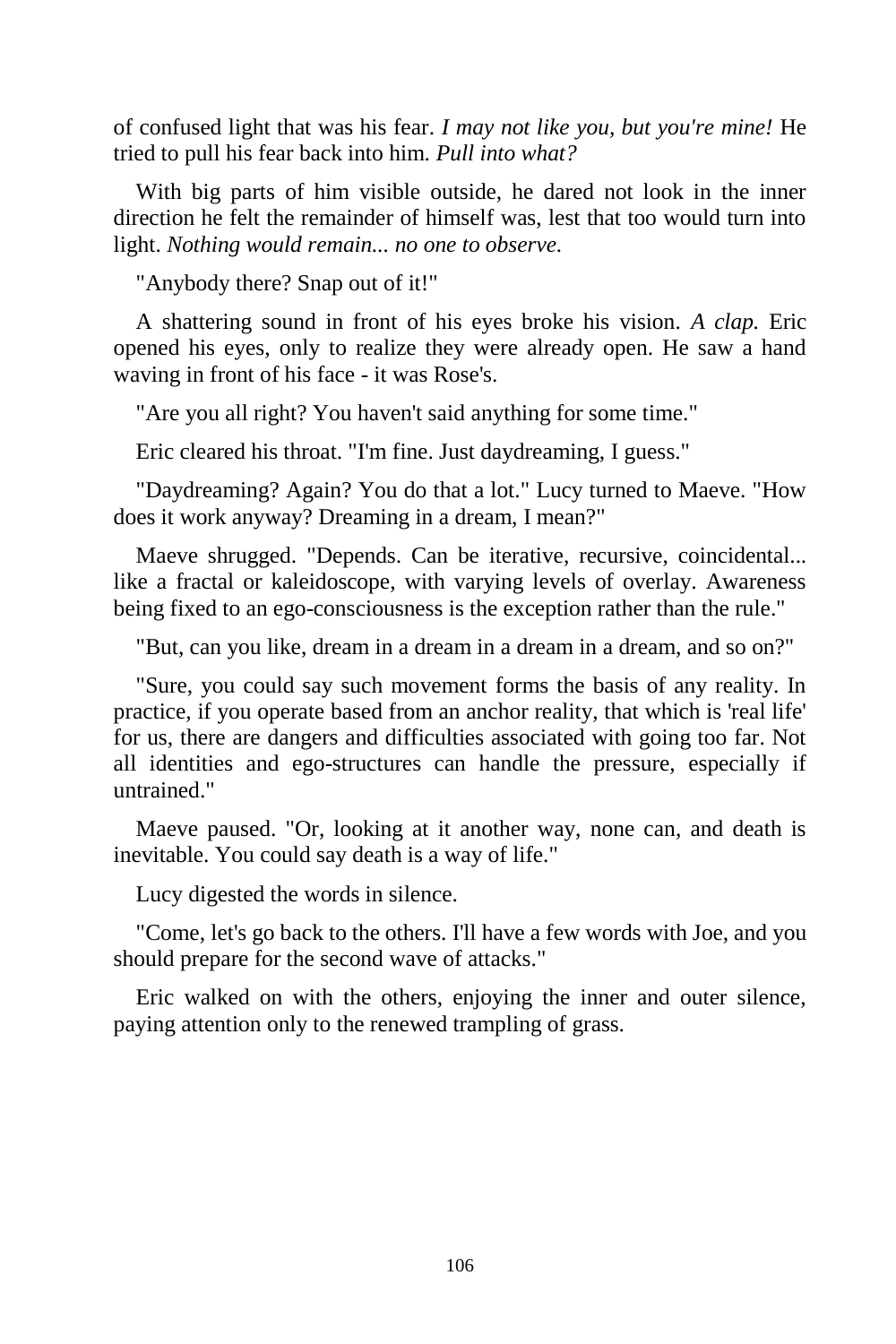# CHAPTER 15 - DEMONOLOGY

*Hunger for power is the most common reason for meddling with powerful forces. However, there are those who, either through curiosity or the pushand-pull of social forces, end up staring into the sun too long. The lucky ones get burned out, corrupted or possessed. The unlucky ones become religious fanatics. When looking into the abyss or the sun, use an adequate protective filter: a strong ego.*

- Misuse of Force, Dreamer's Handbook

Eric sidestepped the fireball. It was poorly aimed, but the goblin shaman's tiptoeing annoyed him to no end. *I'll wipe that toothless grin off your ugly mug.*

This shaman wasn't as fierce as the goblin warriors were; no tenacity, no enjoyment of the battle. He just hobbled about, acting all smug, occasionally casting a flimsy fireball to provoke Eric.

*He deserves no respect from me.* Eric was tempted to cover the distance between them with a sprint and snap his neck. No spells, no blades - just to feel the neck bone of this puny creature crack in his hands. *He wouldn't be able to stop me, not in time.*

"Just a little more!"

The shaman had one reason - and one reason only - for acting smug: the massive demon he never ventured far from.

While Eric kept an eye on the shaman, Lucy and Rose were engaging the demon. They had a plan: first, Rose used an air containment spell. It looked like a large magic sphere around the demon, restricting some of its movements. Second came Lucy's water chains, their watery essence pressing into the spirit-body of the demon.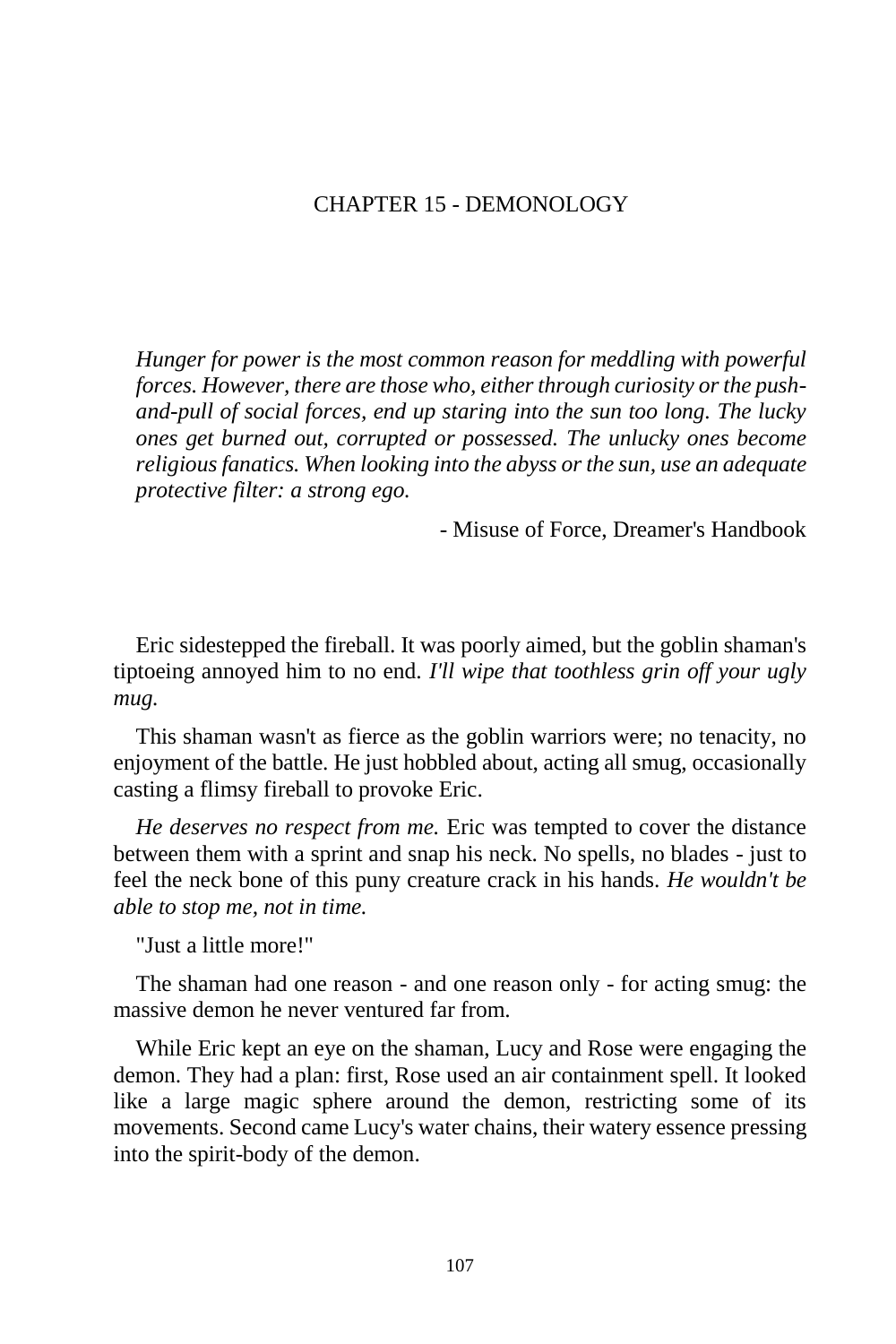The demon wasn't a true demon in the hellfire-and-brimstone kind of way - it was a bear spirit, large and strong. It could have been even noble in its true shape, but its current form was leaking energy, and it raged with fiery madness at its surroundings as well as its own incompleteness.

*It's torture*, Eric realized. *The goblin shaman is forcing an unnatural form on a semi-conscious force.* Eric felt a little sorry for the bear-demon and despised the shaman even more. He wondered whether the shaman was intentionally malicious... *Just petty and incompetent,* Eric decided*.*

He saw other such demons on the battlefield, though none as big as this one. *Was it a cultural thing? Torturing to compensate for size?*

"Now, Eric!"

He recalled Lucy's explanation about how her water-chains worked; something about dispel magic and elemental neutralization. It wasn't very intuitive, but his role was clear: to fight fire with fire.

If timed right, a well-placed fireball would add more force and break the shaman's control. If timed wrong, the demon would assimilate his fire and become more powerful. Lucy and Rose's containment spells would break and they would have to start all over again.

Eric spent a few seconds concentrating on building up his fireball. Where to aim? The head? The torso? The fiery limbs trying to lash out? Aiming for center mass seemed best. *Now, to find the right moment...*

As he deliberated, his eyes registered movement from above. He lifted his head to look.

"Crows!" Eric yelled.

*I look away for a moment and that's what I get. His fireball wasn't very* good against a swarm of small targets, and he was strongly tempted to feed it to the shaman instead.

"They're mine!" Rose yelled back.

Rose's containment spell temporarily weakened as she dispatched a loose airball towards the pack of crows. The demon had a bit more freedom to rattle and steam the chains, but they did not break.

Eric concentrated on packing more power into the fireball. He glanced at one of the crows which fell nearby. *Half-dead; a zombie bird.* When the searing-steaming rattling subsided and Rose reassumed control... *Now's the time!* Eric let go and drove the fireball into the demon's center.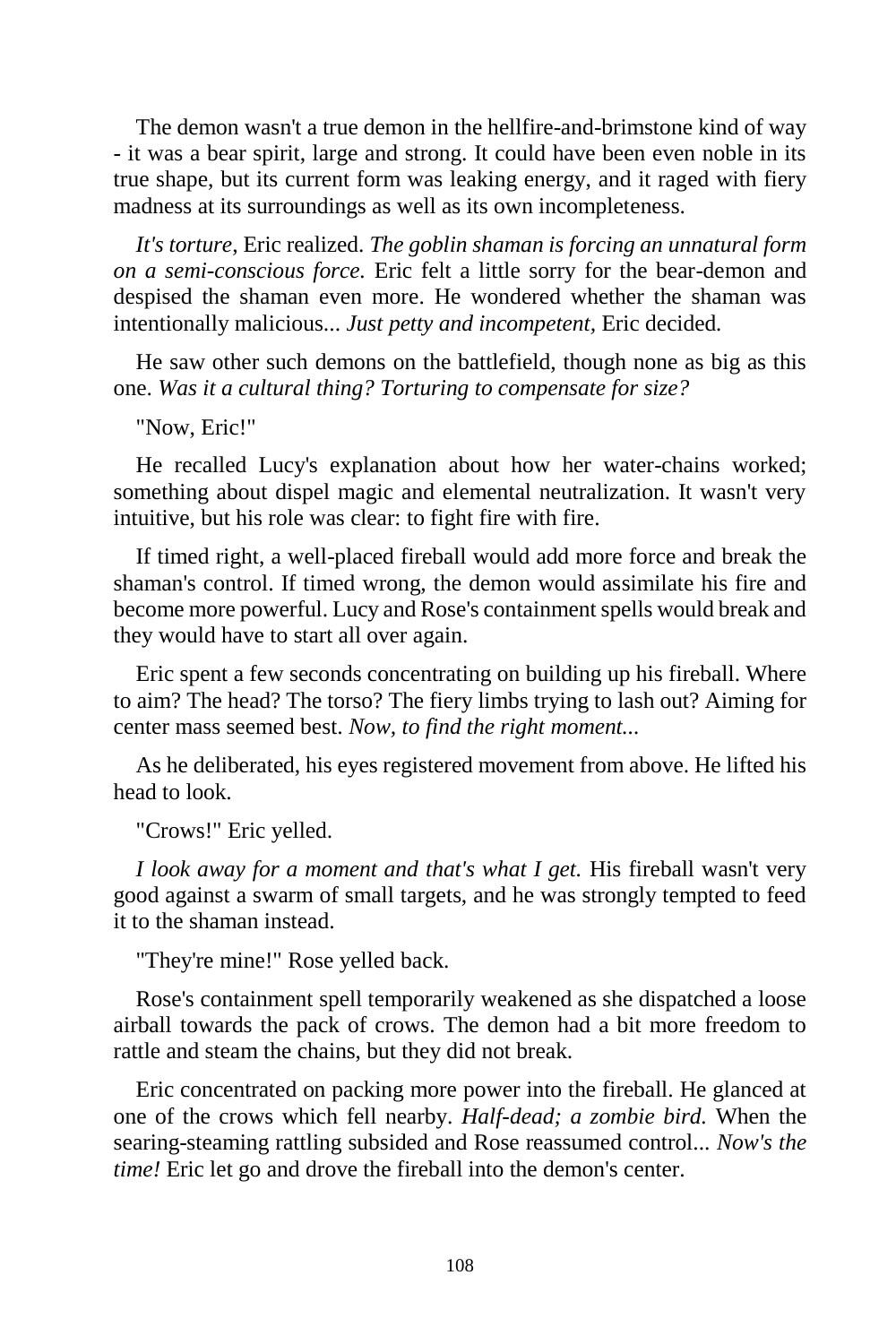The demon grew in size. One by one, Lucy's water-chains snapped, and evaporated. The rotations of Rose's containment spell ground to a halt and vanished.

#### *I timed it wrong...*

Rose and Lucy hopped back, preparing for the demon's attack. Eric took a few steps back, and briefly looked at the goblin shaman - he wasn't acting smug anymore.

The bear-demon kept growing fast, and with a final roar, exploded. Chunks of the demon's spirit-energy flew everywhere.

# *...Or not.*

Eric noticed he was holding back his breath, and exhaled. Relaxing his tense muscles, he allowed himself a smile.

What Eric didn't notice was a big chunk of the bear-demon's energy falling down from above and hitting him squarely in the head.

The moment of surprise was followed by a feeling not unlike being hit by a fireball. It was unpleasant, but Eric was somewhat used to it by now. The strangest part came a few seconds later: the fiery energy, instead of blasting away against his flesh, went through him.

It was like the flames at the attunement, but... different. Some of the energy was from his fireball, returning to him, but most of it was the beardemon's own. It brought fleeting glimpses of understanding - of sadness, of being out of place, of being imprisoned and finally free. These glimpses perished fast, leaving behind only anger and power. Lots of anger and lots of power. It was like a hunger he never experienced before.

Eric looked at his hands. He had a crimson tan. His experience of the power was a kind of shortening between will and desire: *Whatever I want, I can. Now. Directly.*

He directed the anger towards the goblin shaman, who was stumbling backwards and making the gestures of a spell with his hands. *I'll just crush him.*

Silky-silvery energy threaded out of the goblin shaman's hands, and formed into three large wolves. There was elegance and speed to their movements, much in contrast with the shaman's own. *Ahh, there's at least something you're good at!*

"Leave these to me!" Eric roared, and ran ahead to make sure the wolves target him.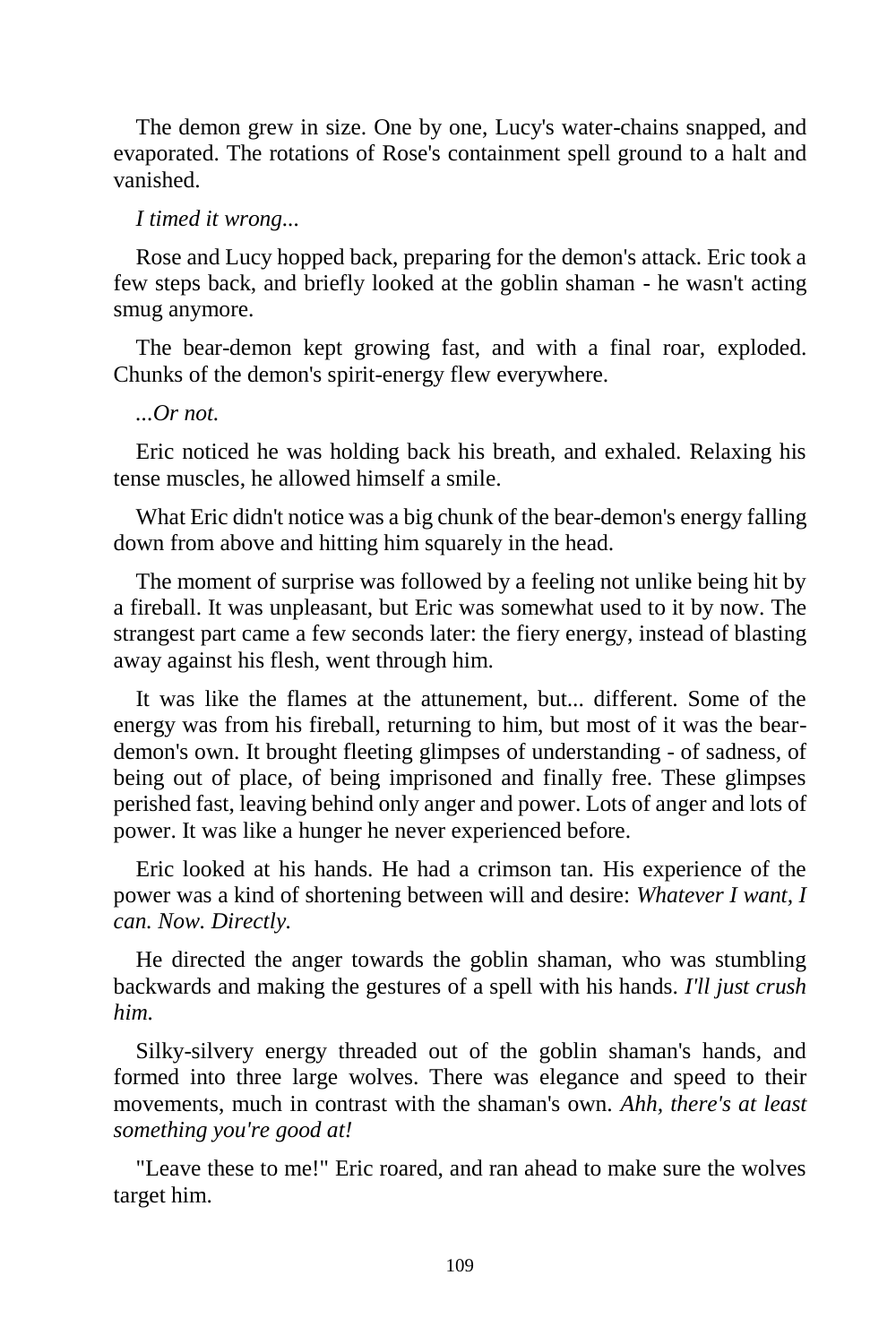The spirit-wolves danced around him, circling, barking and biting the air in front of them with such speed that they reminded Eric of depictions of three-headed hellhounds.

Despite their obvious violent nature and menacing growls, these spiritcreatures were unlike the demonic bear and the zombie crows. Their shapes were strong and natural to them. The non-angry side of Eric could appreciate that, and even let off some of the disdain he felt towards the shaman.

The bigger, angrier side of Eric saw just one more obstacle to crush. He let his anger and fire concentrate in his right fist, until the top layer of his skin peeled off and his fist looked like the inside of a nasty fireball. The wolves were fast, but not as fast as Eric: he clobbered them one by one. The wolves' silky energy burned away like cobweb.

Again, his attention turned towards the shaman, who was exhausted and cowering. Eric walked dauntingly towards him, but he was stopped by a wet hand grabbing his arm.

"Stay calm." Lucy pressed a bubble of milky substance onto Eric's burning fist.

The liquid acquiesced his anger, and Eric noticed after how much it soothed the burnt and partly bleeding skin on his arm.

After a few breaths, he was his old self again. "Thanks! I needed that."

"Sure. Who gets to finish off the shaman? We have a little time before he manages to flee."

They looked at each other. Lucy and Rose were eager too - after all, they did the bulk of the work.

"Rock-paper-scissors?" Rose asked.

\* \* \*

Master Joe was walking slowly across the field.

Behind him, the army from the Playground was venting jubilant cries; waiting for either a victory celebration or a final push to drive out the intruders.

Ahead of him stood the goblin war council - the strongest warriors and the most experienced shamans. They faced a difficult choice: surrender and go back through the portal, or play whatever trump cards they had left.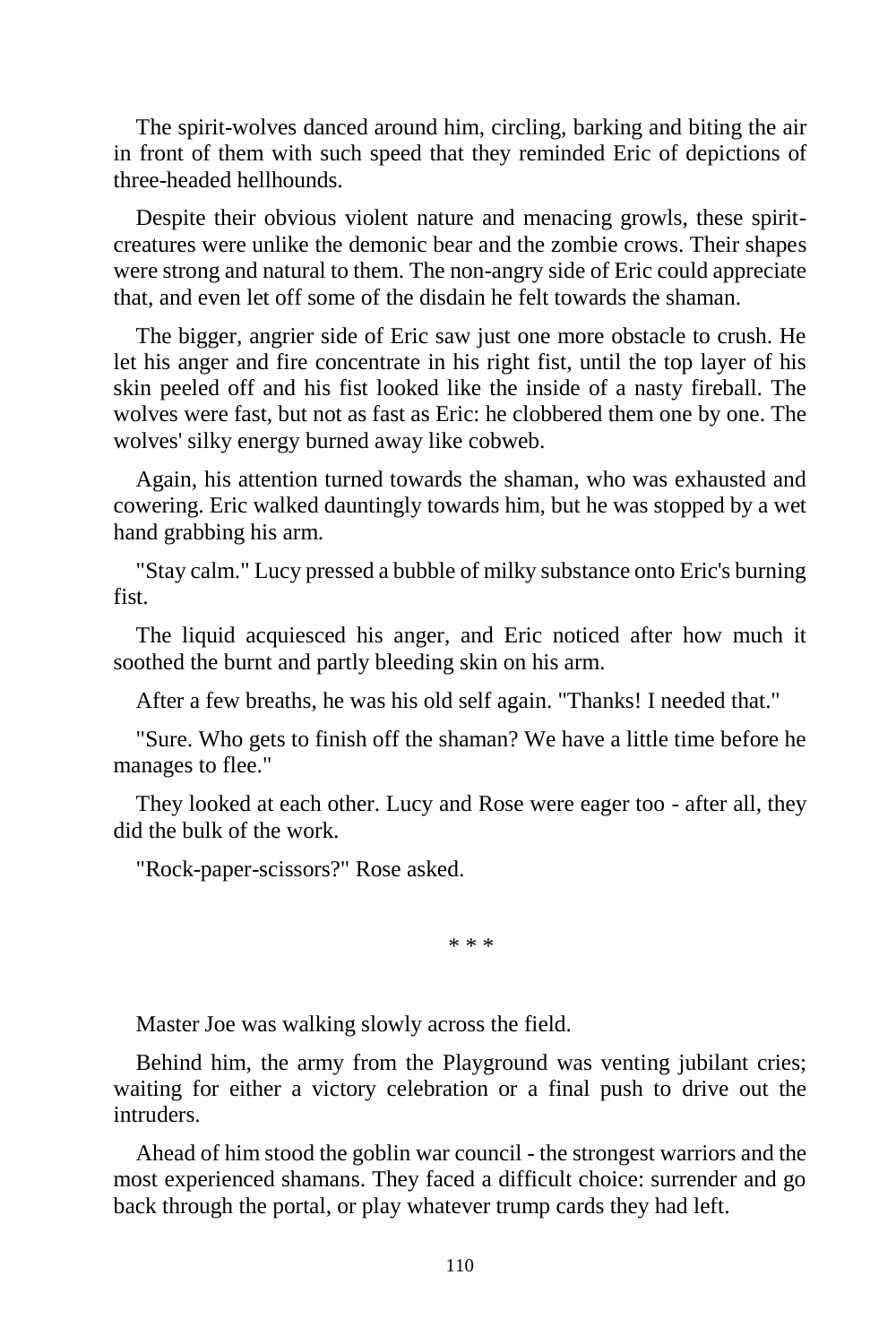"Popcorn?"

Eric took the large, cinema-style cup from Lucy. "Thanks! Where did you get these?"

"I don't reveal my sources."

While munching the popcorn, the three of them watched Master Joe's progress from atop of the hill. The view was clear and the air more vibrant than usual.

"Do you think there'll be a fight?"

"Nah, I don't think Master Joe will let it."

Master Joe stopped within shouting distance of the war council. The dozen or so bigshots all faced in his direction; so did their aides and apprentices standing behind them, as well as the guards protecting the flank. Except for the motionless golems in the vicinity of the portal, all eyes were on him.

Master Joe paused for dramatic effect and cleared his throat. Despite sitting on a faraway hill and chomping down food, Eric could hear the sound as if the sky had built-in loudspeakers.

The sound startled one of the aides, who made a fireball and aimed it at Master Joe. It missed, but not by much.

Master Joe slowly shifted his gaze to the spot of scorched grass where the fireball hit... and then at the shaman whose aide cast the spell.

The councilmembers stood transfixed for a few seconds, but then they too stared intently at that particular head shaman, who lifted his staff and whacked the aide so hard he fell to his knees.

Master Joe walked two steps closer and cleared his throat again.

"I am known as 'Joe' and this realm is my responsibility," his voice boomed. "Who speaks for the illustrious war council?"

One of the goblins stepped forward. He was less hunched and wore fewer trinkets on his body than the other shamans.

"I am Gorak, spokesman and current leader of the alliance of twelve tribes." Gorak spoke with the throaty, croaking sounds of his language, but Eric understood perfectly, even if the nuances of some of the words were different.

"To what do we owe the honor and displeasure of your attack?"

"Honor?" He spat. "There's no honor in what you humans do."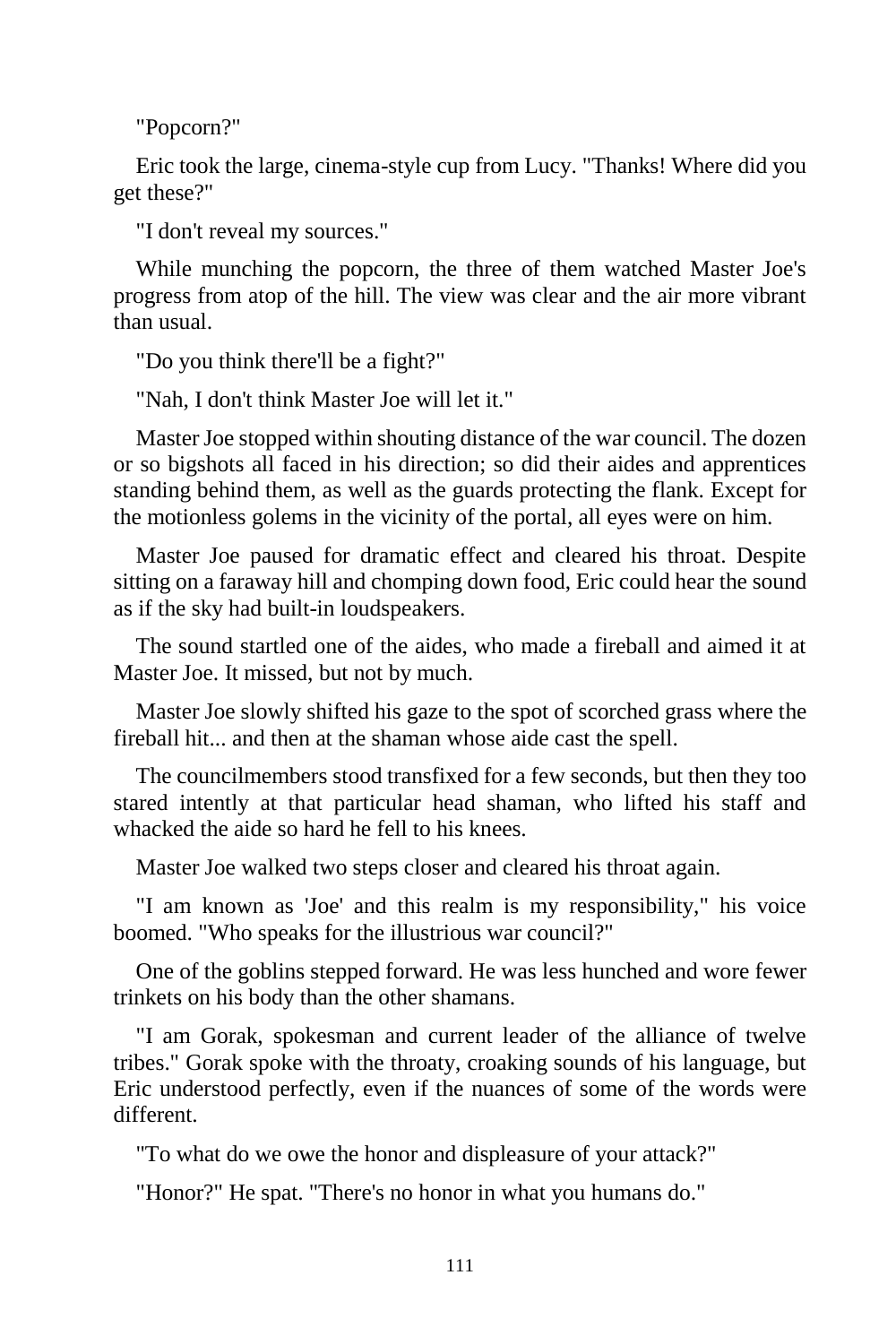"You destroy and defile! Your violent and arrogant apathy corrupts everything around you. You turn into excrement whatever you touch!" Gorak's nostrils flared as he spoke. "So shortsighted... If you at least had the good measure to keep your shit to yourselves... but no, you have to poison everything! You don't even fight your nightmares; you cultivate them! The sewage of your dreams invades our realms and you ask why we fight?!"

Gorak lowered his arms. Dark-green patches appeared on the side of his face and the outburst left him short of breath.

"The bravery and veracity of goblin warriors is unquestionable, as is the intelligence of the mighty shaman who succeeded in opening this portal. Yet, do you hold the wisdom to distinguish between friend and foe? We are not your enemies. This is a realm where human children learn the self-discipline to battle nightmares. How would you react if someone attacked *your* young ones?"

"We can't let our tribes and realms be overrun by human hubris!" Gorak exploded, and it took him several seconds to calm down enough to continue. He clawed on his staff with one finger. "...why should we trust you?"

"Do you see here any of the nightmares that encroach on your realms? Haven't our children proven to you their courage in battle? Our causes align. Reach out to tribes beyond the twelve; we have good relations with many of them. I am known among them as 'crazy old human'; listen to their words if you don't trust mine."

*It's a name, not just a description. Interesting.* It sounded something like *xernog*, and Eric was pretty sure the term was a slur for 'human', but not without a degree of respect.

The goblin was taken aback and silent. "I have heard of Sern Bog. I thought he lived only in our legends."

There was a murmur after Gorak stepped back to discuss with the other elders. They didn't deliberate long.

"If you are who you say you are - and based on the performance of your troops, we are inclined to believe you - you and your envoys will be welcomed as guests in our homes. We expect your visit to be soon. Until the time we had the chance to hear your advice, we shall suspend the activities of the war council. We leave now."

Master Joe nodded.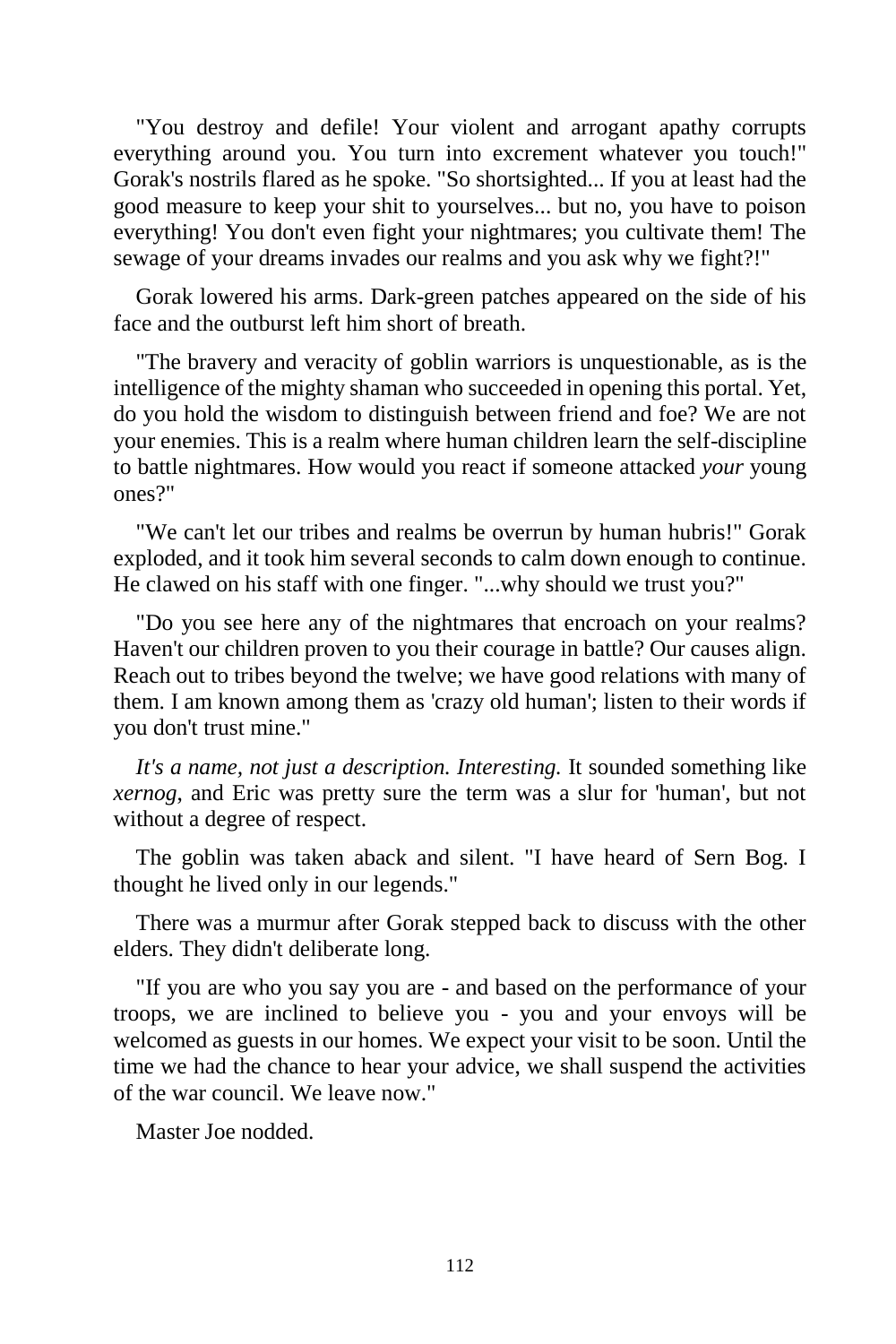Eric watched as the goblins retreated. The handlers led the golems through the portal first, who were followed by the war council, and the warriors standing guard marched through last.

"That's it? Wasn't much of a spectacle. We still have leftover popcorn," Eric said. *I guess I hoped for a bit more action... but we had enough action for today.*

"I'm almost sad to see them leave," Rose said.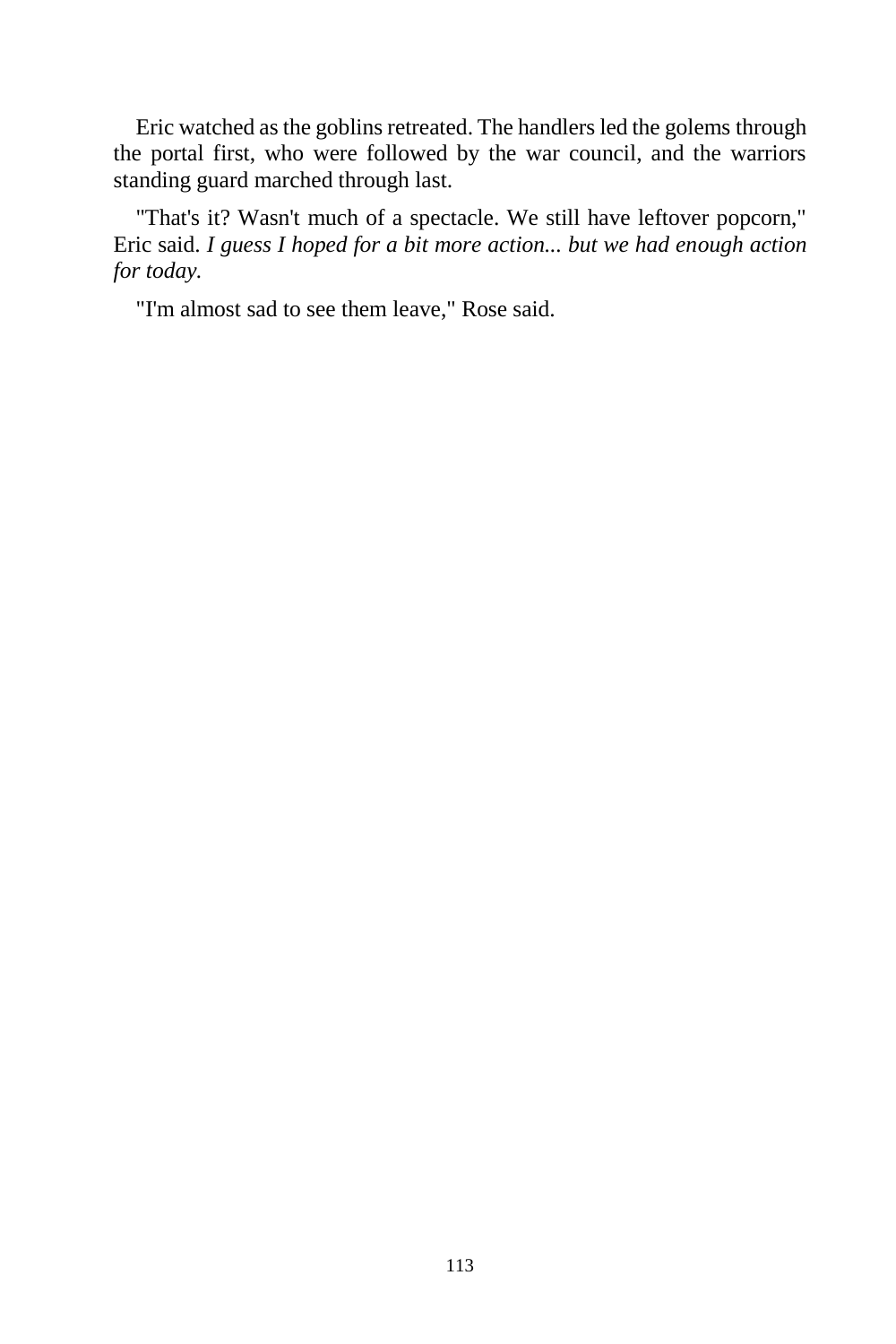# CHAPTER 16 - SYMBOL-WEAVING

*The obvious limitation of mathematics is the unquestioned axiom, but there is a hidden one as well: dogma. To define an axiom, we have to define what it means to define. If we don't, we fall into a continuous collapse of meta-mathematics, and to prevent that, we define 'to define' against our own consciousness that thinks about mathematical concepts. Thus, symmetry is broken and an axiom is established against the backdrop that is dogma.*

*We have to see mathematics for what it is: a human language doing its best to tame magic with form alone.*

> - Where Magic and Science Meet, Dreamer's Handbook

*The traditional method of linear definition and axiom enumeration lends itself well to doing calculations. Alternatively, we can create an axiom by plugging the problem parts into an equation (e.g. Euler's Identity) and proceeding with circular definitions from that point on. Symmetrybreaking using functional inequalities offers multiple handles for relation and theory management, and lends itself better to under- and overstanding the local axiom/dogma dynamic.*

*[Editor's comment: Interestingly, proctors of non-mathematical sciences use analogues of the latter approach, but rarely without a degree of stubborn ignorance; often claiming that the method they use is the one and true 'real' scientific method.]*

> - Where Magic and Science Meet, Dreamer's Handbook

Kyle and Lyle were dragging a large sack.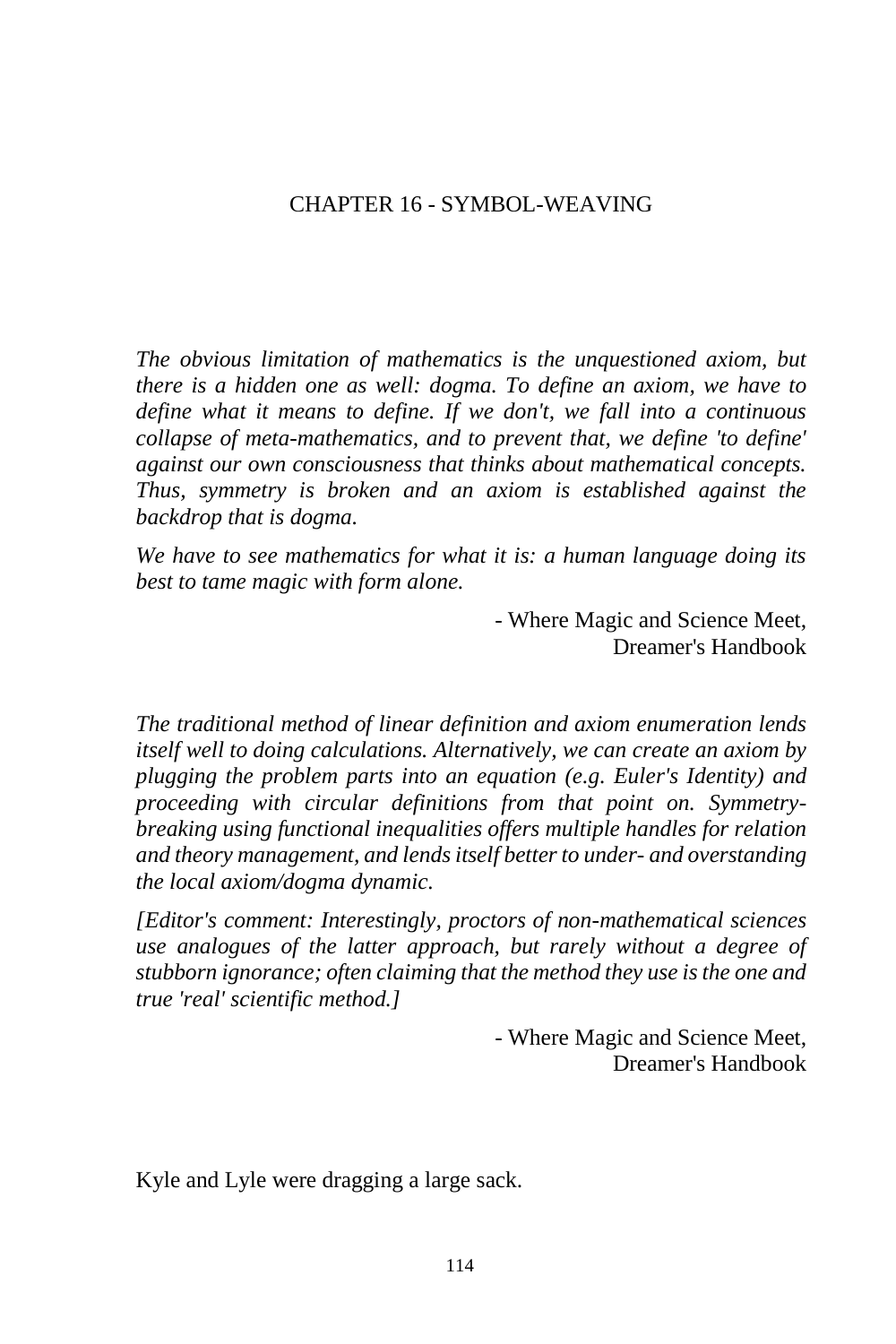"No! We don't need... help..." Kyle said, panting.

With the sun about to set, after a long afternoon combing the field for litter left by goblins, Eric was glad the day was nearing its end. The goblins weren't an orderly bunch; rubbish was everywhere, smelling awful and sticky with sweat and dirt. *And who knows what other bodily excrements. Yuck.*

"Did you clear the entire tree line?" Mr. Smith asked.

"I think we... got everything," Kyle said.

The sack fell to the ground with a thud.

"Did you destroy all the wards?"

"We did. They pissed all over the trees," Lyle pinched his nose in disgust. "Good job."

Kyle and Lyle sat down next to Mr. Smith. They were breathing heavily.

"Wards are like booby-traps, right? Isn't that dangerous?" Rose asked.

"There are many types of wards," Lucy said.

Mr. Smith raised an eyebrow. "You think I would use Kyle and Lyle as mine clearers? Those were just harmless alarm wards."

"What do you mean?"

"Some warlords send out children as human mine detectors; to step on mines so their own troops could safely pass."

Eric contemplated the implications. "Kids our age get sent to their deaths like that?"

"No, not your age. You would be more valuable as a soldier since you can hold a firearm. Younger children."

"But that's horrible! Goblins really do these kinds of things?" Rose asked.

"No. Humans do, back in the real world."

A feeling of intense wrongness pressed against Eric's mind and swirled in his stomach. *It makes no sense.* A tinge of guilt over his relative privilege colored the wrongness.

Eric decided to push the feeling away. *It's too big for me. I'm a kid; I'll deal with it when I'm an adult.*

Kyle and Lyle were catching their breaths and paid no heed to the discussion.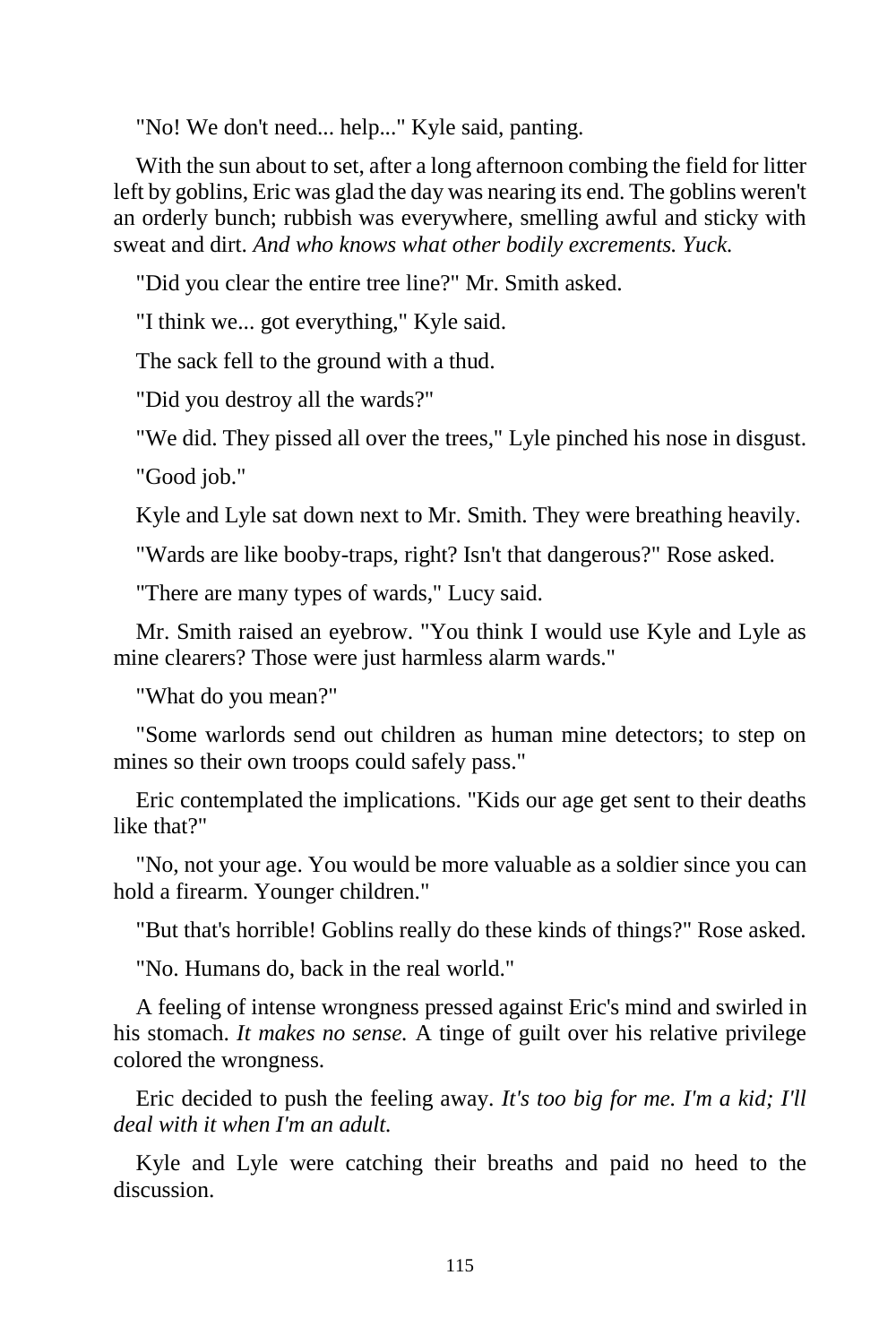"Tell him about the robot!" Lyle nudged his brother.

"Oh yea, we found a broken robot! It was too heavy for us to bring back with the rest of the garbage. Should we go back for it?"

"Are you strong enough to carry it?"

Lyle raised his arms to show off his muscles.

Kyle nodded. "Come," he said to Lyle and the two of them ran off.

"The problems of the world are heavy... You can't tackle it all at once." Mr. Smith drew the sack closer. He picked up a stick and poked around in it.

"If your bodies are exhausted but your minds are still fresh, I can teach you some basics of symbol-weaving. It could prove useful in the long run."

"Yes!" Lucy said.

*Lucy...* Eric sighed. *I hope it's not all talk.*

Mr. Smith examined several items from the sack: a wooden rod, an armor piece, a crude bracelet.

"Symbols are anchor points. We all operate with symbols, internally as well as externally. The benefit of using a symbol is that it gives awareness a somewhat fixed point to shift, focus on, and run circles around. It is a reflection through which understanding can be made clear."

He went through more items; a patched breastplate, the head of an axe, a broken sword.

They all had markings, reminding Eric of the many carvings found on classroom desks. *Goblins get bored too.*

"I hoped there would be something useful here, but... nothing."

Once Mr. Smith put everything back, the sack floated up into the air and turned into flames. The flames burned searing white, and the resulting ashes promptly phased out of existence. "The portal strained the realm enough, no need to compound the stress with these reality-remnants. The goblins brought over some of their flora too, but we'll leave that Maeve and her assistant."

Mr. Smith threw away the stick. "I'll explain more of the theory, then. Pay attention."

"Understanding is the inward motion of a net; rationalizing the world and slicing it with Ockham's razor. The constriction and expansion of relations,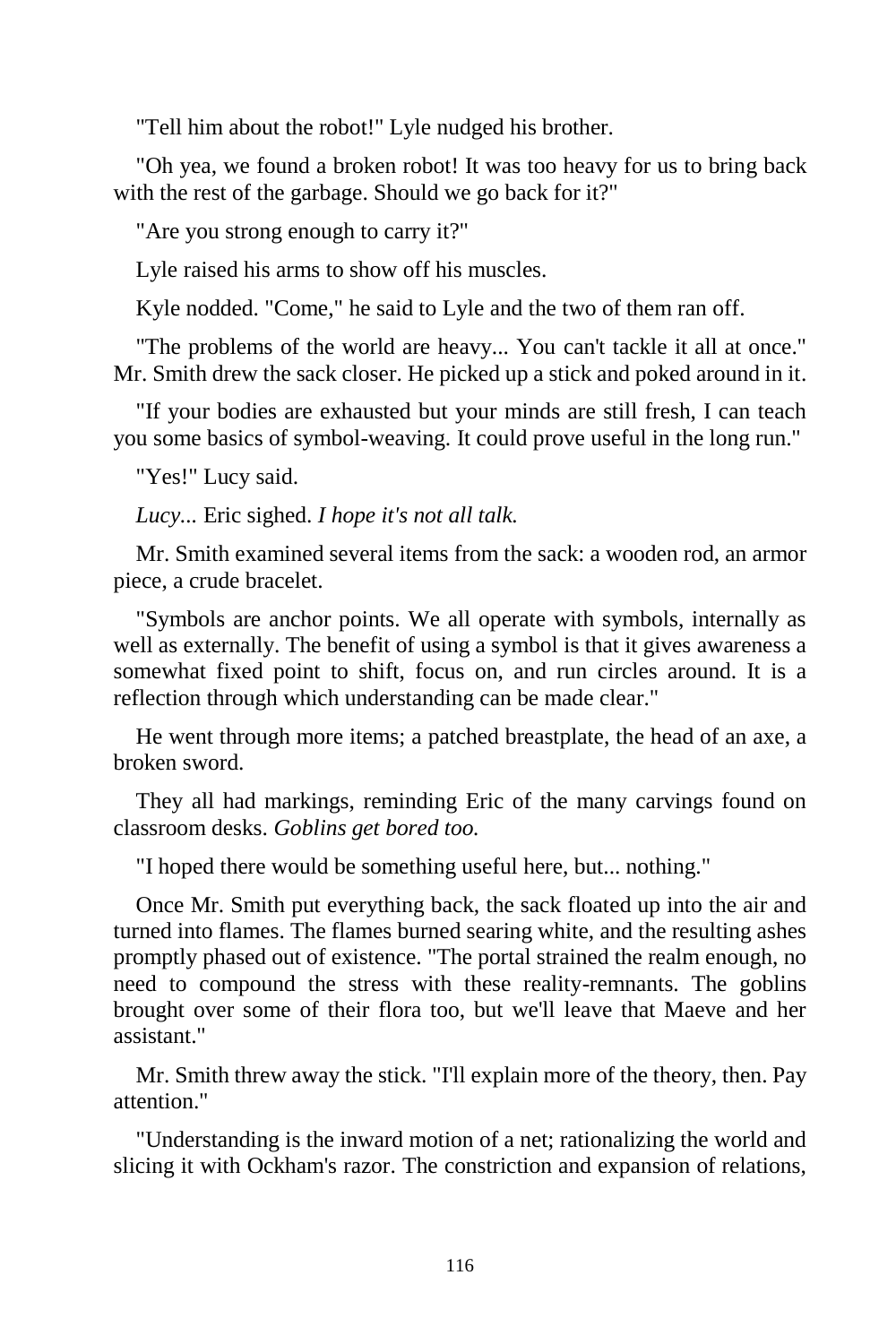the normalization, the simplification, the grasping of essence and the pruning of the irrelevant to bring back a useful simulation - this is 'understanding'."

Eric chuckled. "I don't understand understanding."

"You jest, however, the mind is wondrous... Anyway," Mr. Smith gesticulated rigidly with his arms as he talked.

"Overstanding is the outward motion of a net; charging out and projecting its reality into the world. It is the exclamation, the bursting of pipes, the change of simple into complex, the release of ratios and relations, the imprinting of existence upon the Void."

"What kind of net are you talking about? Like a fishing net?" Rose asked.

"Kind of. A net is a semi-stable structure arising from the holographic principle, marked by the lines of broken symmetry. It is rudimentary selfawareness. Well, technically all awareness is self-awareness, but we reserve the term for the more shielded ego-structures with distinctive identities. In the case of humans, the net is the neural structure of the brain, anchoring and projecting the mind through a cloud of electromagnetic awareness."

A twitching facial muscle made a vein pop on Mr. Smith's face as he concentrated his thoughts into words and prepared to impart them.

"But, that's a topic for another day. What is important for us now is the direction of this motion: understanding moves the world inside and overstanding moves it outside."

"In the physical realm, the brain commands the limbs by sending electric impulses through the nerves, and overstanding occurs indirectly, in a higher order of abstraction - you imagine what you want, and achieve it through the use of your body. Overstanding directly requires fluidity of identity, and is rarely practiced by non-mages, but we all do it in the less heavy realms of dreams."

"Just as our bodies have heartbeats, so do our minds find the stability of existence in the pulsation between understanding and overstanding."

"We arrive at two of the most primal archetypes a symbol-weaver operates with: That which only understands can only observe, and is called the Taker. That which only overstands can only act, and is called the Giver."

"These two archetypes form the philosophical basis of many religious beliefs as well as more practical approaches. Of course, absolutes don't actually exist in separation, and you must cover all your base when constructing deities."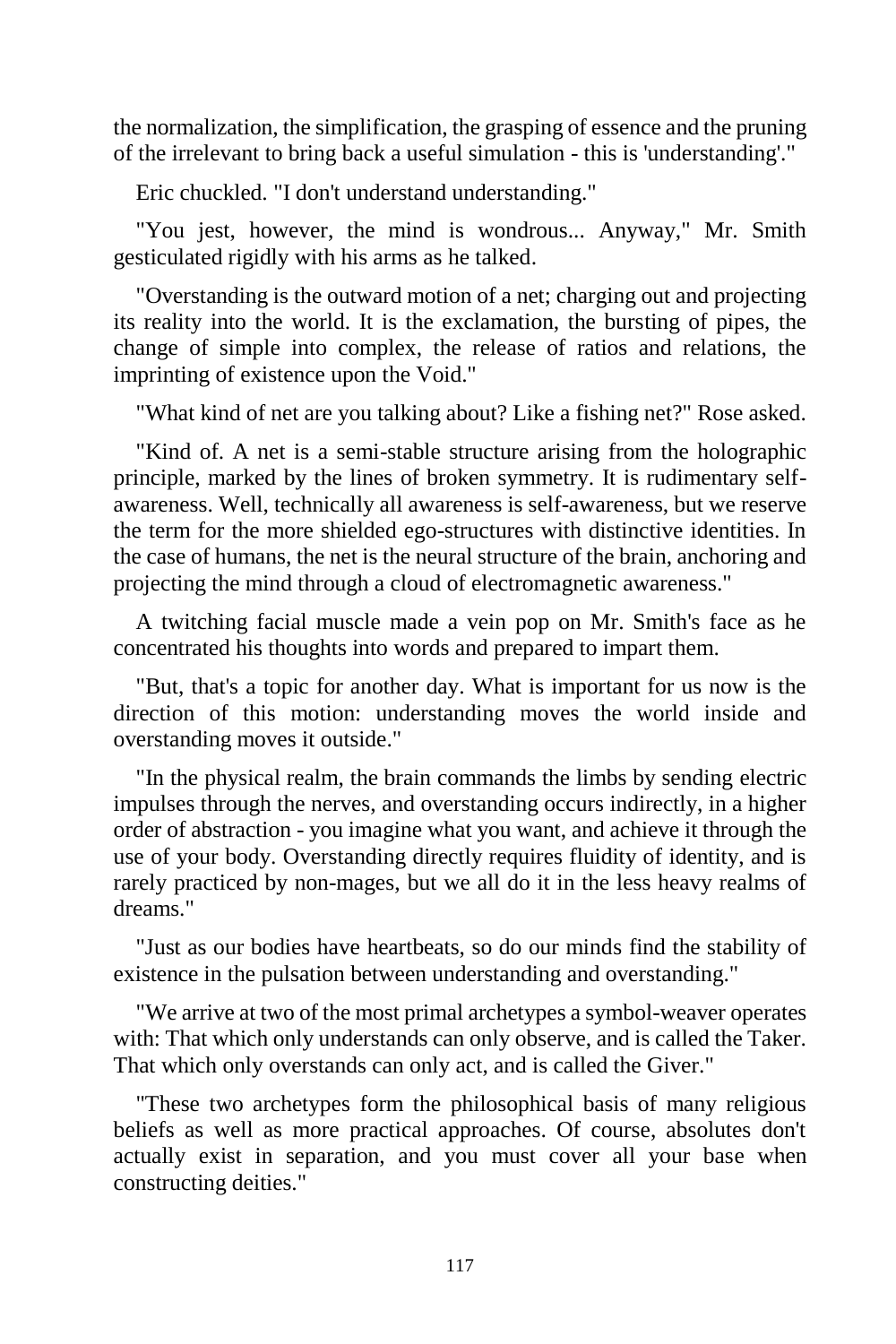Eric noticed a hissing sound. Kyle and Lyle were pulling a large, metallic thing, and the sound came from the object sliding through the grass, occasionally hitting a small stone or a lump of earth.

"We got the robot!" Lyle yelled. He and Kyle brought the hunk of metal near the group and dropped it with a clank.

Mr. Smith grabbed the stick again and strategically poked the thing a few times. "Hmm, this might actually be useful..."

"Yay!" Kyle high-fived Lyle. "It was trying to climb a tree."

The thing was composed of metallic plates, with parts of it missing. It had a head, a torso, and one leg - but the arms and the other leg were gone. The undamaged parts had a metallic shine of orange and yellow. It still tried to move - without much success. A large, round symbol on its forehead emitted a faint blue light.

"This is a golem, albeit severely damaged. Maybe you saw the few guarding the portal."

"It's not a robot?" Lyle asked.

"No."

"Aw..." Kyle and Lyle's enthusiasm faded. Sulking, they wandered away.

Mr. Smith continued. "Interest in golem animation among goblin tribes is a recent development. The human threat is one factor, but goblins are scavengers by nature and they also possess a fascination with monstrosities. However, I don't think you're interested in goblin psychology; what is of interest to us is this round, engraved symbol." He pointed to the golem's forehead.

"This symbol represents the awareness and influence of the one who put it there. It's not the symbol which animates that which is less animate - it is the clear mind of the mage, funneled through and reflected around the external symbol placed on the golem."

Mr. Smith lowered his arm.

"A golem with a single symbol is crude and difficult to control. Placing a symbol on each limb is more flexible, but also energy intensive. Technomages place many symbols, thus they gain precision and a wide variety of options."

"One solution to increased complexity is automation, in which case the symbolism may distance from the mage's mind. In earth-heavy planes, when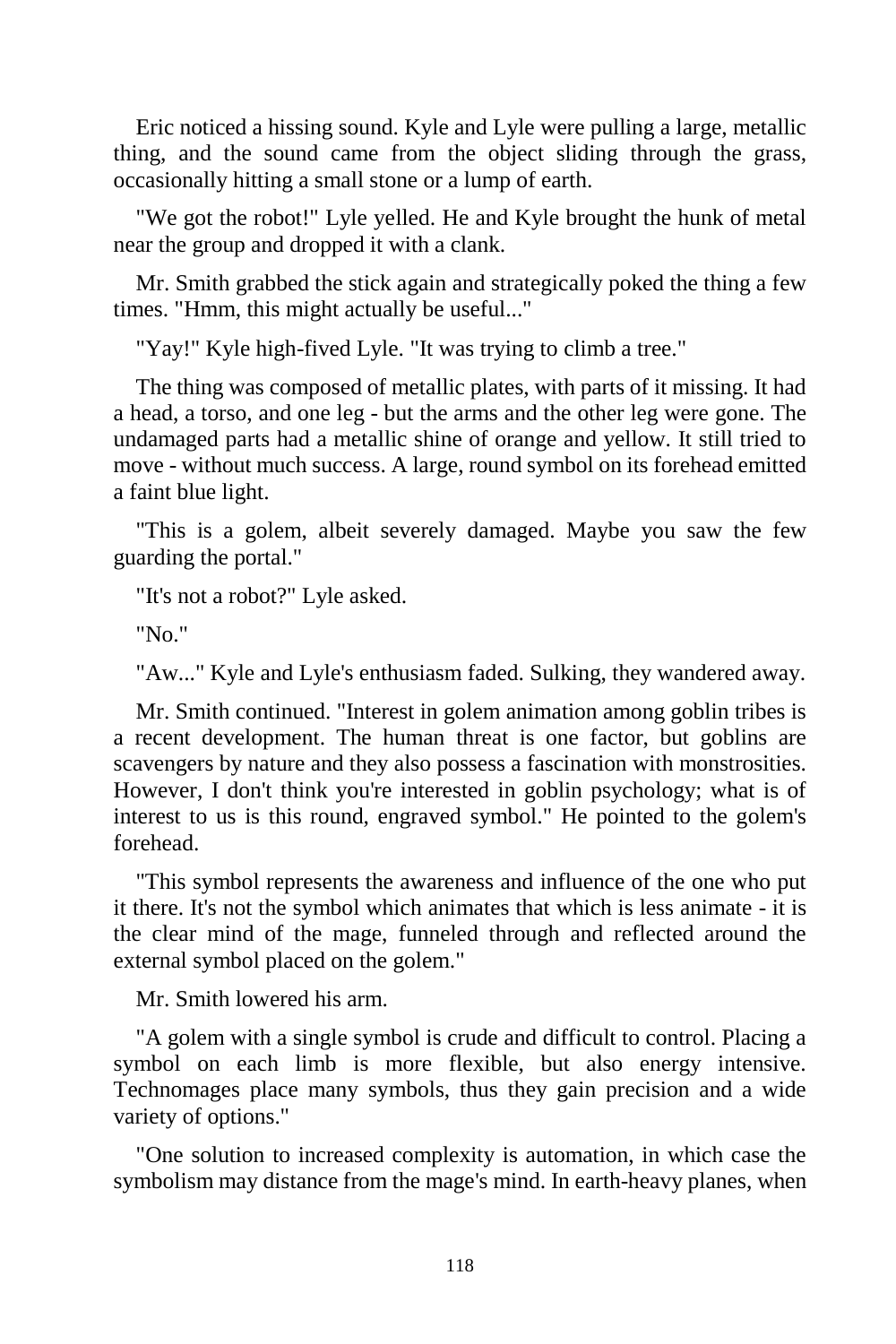the symbolism becomes so dense as to become completely interweaved with the imprinted material, we call it 'technology'."

"Generally, you can treat a symbol like a miniature ego-image, a mediator of your presence. Whereas with elemental spells you mostly externalize emotions, with symbol-weaving you externalize your thoughts. The external form of a symbol serves as reinforcement, be it written, spoken, painted, pushed directly into another mind, or otherwise."

Mr. Smith lifted the golem's head and traced the outline of the symbol with his forefinger.

"A golem's symbol is its central point and also a weak point. Removing the symbol disturbs the clarity of the caster's understanding, and dispels the symbol's power. Of course, removal is not always easy, as the caster's mind extends it a degree of protection."

"It's not uncommon for symbol-weavers to forget about some symbols they maintain. Since they keep operating on a subconscious level, such neglected symbols become a drain on the psyche. It requires self-discipline to keep such clutter at bay. By destroying this damaged golem, we're actually doing the shaman a favor."

Mr. Smith placed his hand on the golem's forehead for a few seconds. The golem stopped twitching, and when Mr. Smith removed his hand, the metal below it was spotless and shiny - no sign of engraving.

"Now that the essence of the golem is destroyed, let's clean up the remains."

The plates of metal rose up into the air. A thin layer of smoke enveloped the plates as they began glowing white. With a bright flash, the floating metal turned into putty and imploded shortly thereafter. It left only a faint metallic smell behind.

"Some symbols are sleek and simple, capturing the essence of related understanding. Other symbols are complex, with parts maintaining subassociations of their own. Then there are symbol-sets, where the meaning is attached not to a single symbol but to an arranged collection of them. Do any of you know what these are? We all use them."

"Words?" Rose asked.

"Runes?" Eric asked.

"An alphabet?" Lucy asked.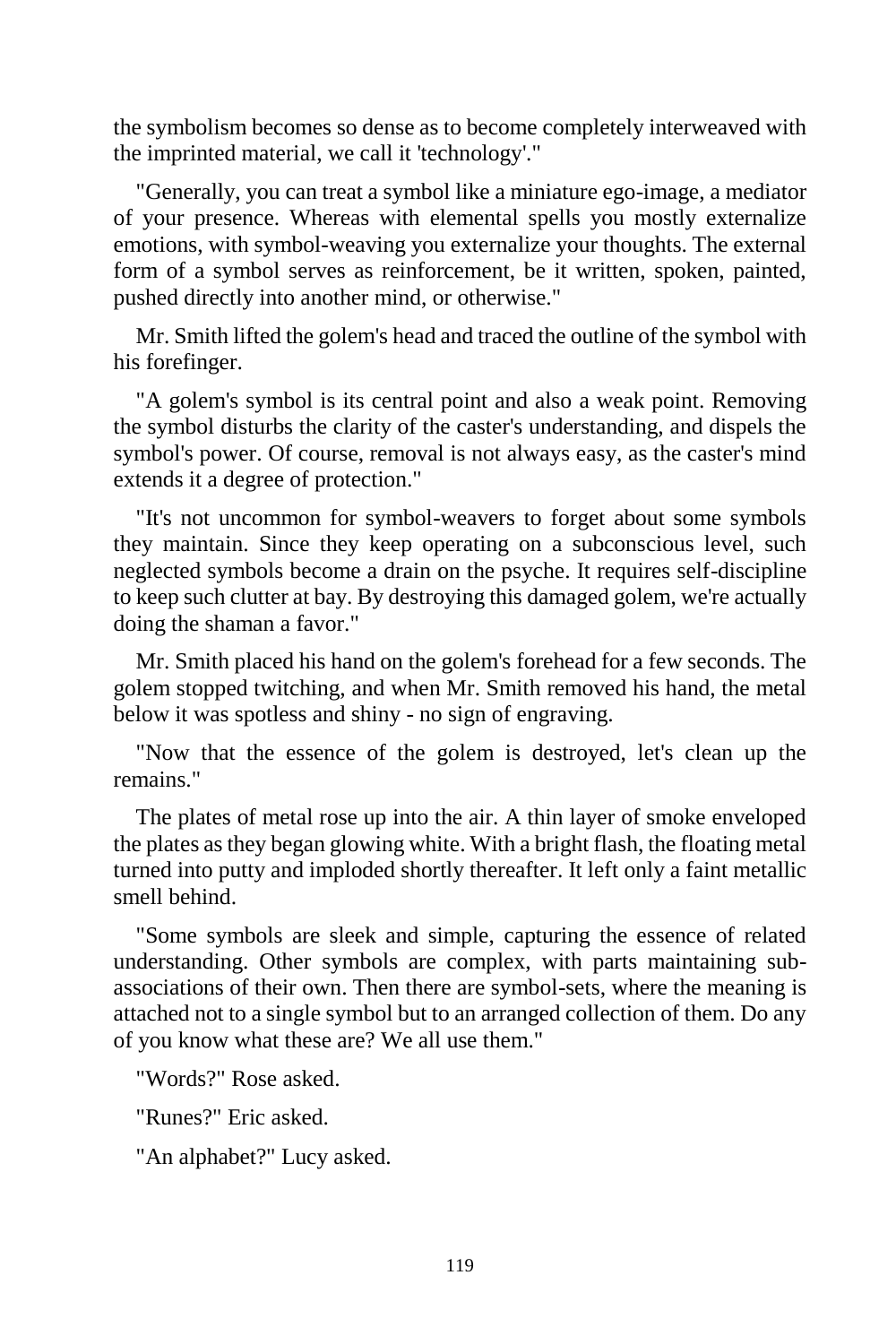"Correct. The sounds and markings of an alphabet form words, which are the carriers of meaning and exist within the framework of a language. Linguistic magic is very powerful, but also insidiously dangerous. It boosts thinking, and as a bonus, provides a relatively objective baseline for communication. Word-symbols of social languages reach deep into the collective unconscious and find their meanings there."

"The pull of language on the psyche is very strong; a language is a framework of symbols so extensive it very much tints the experienced reality. If you're not careful, it can become a mindmap telling you the world is flat."

Mr. Smith cracked his fingers.

"One misconception among fledgling mages is the 'true name' myth: believing that everything has a 'true name', and that by knowing the name the mage can claim complete control over the thing named. Unfortunately for them, labeling and categorizing does not equate with understanding."

"The true name of a thing is the thing itself. To experience the reality of that thing, the mage has to tear down the veil of linguistic abstraction and one's own symbolic constructs. It's not easy, especially for adults, who are often stuck in their own 'fishing net', as you say. That's why namelessness is considered sacred in some cultures."

"Elementalists, too, may confuse the elements as standalone things of 'true reality', and not as constructs of their own understanding. Truth is always in motion."

#### *Too... much... info. My head hurts...*

"But, enough theory, how about some practice?" Mr. Smith flicked his hand, and a shining symbol appeared in the air; the lines within it growing like branches of a tree. "Stand up, raise your arms, and concentrate on..."

\* \* \*

"...you use too much power. Shall we take a break? I'll tell you a story," Mr. Smith said.

The exercises weren't difficult, but they were mentally tiring, and Eric welcomed a short recess. The three of them sat down on the grass.

"I got addicted to power when I was younger. I craved it, I needed it. I worked for a major company at the time, and climbed the corporate ladder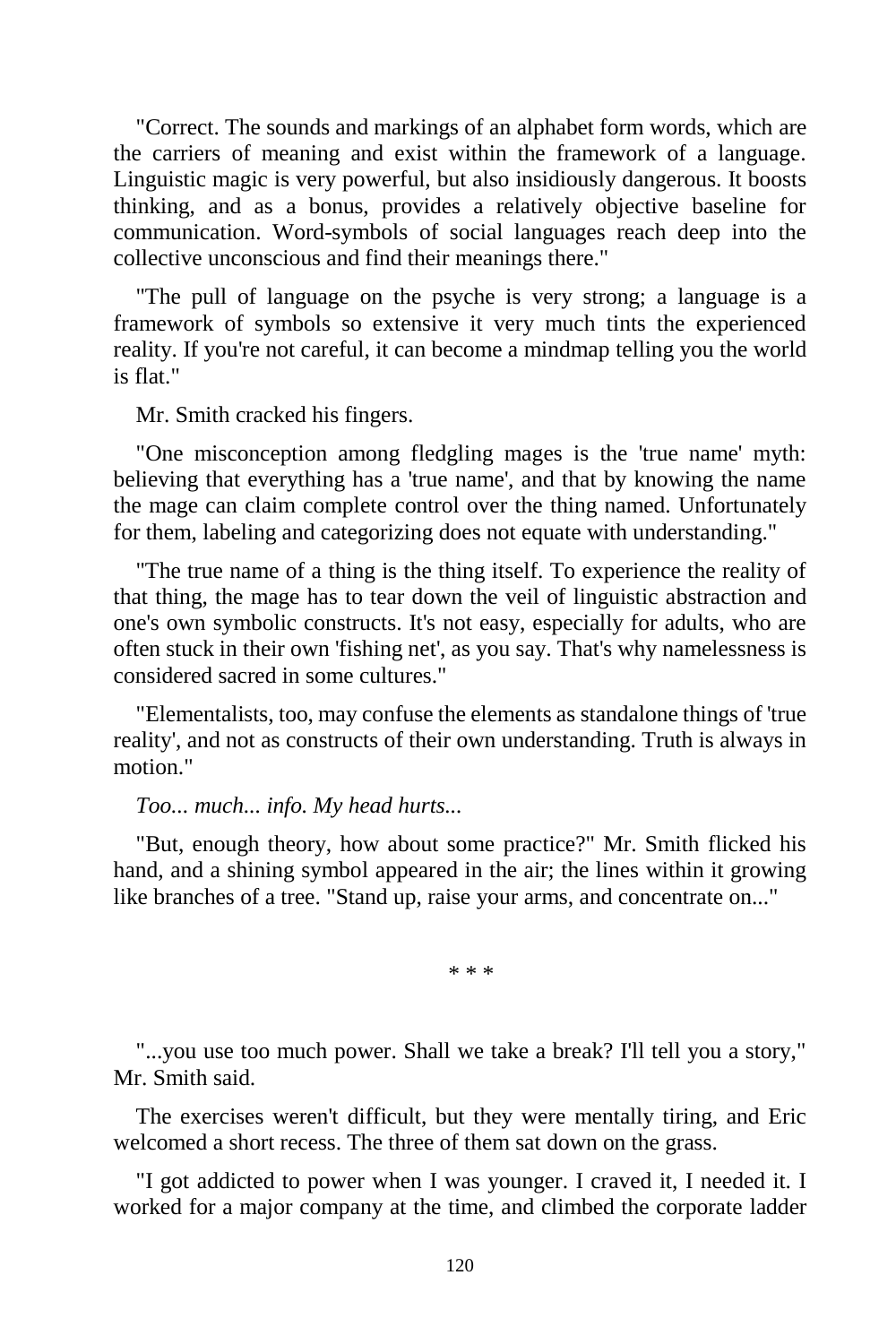quite fast. A born leader, they said. People jumped at my command. Increasingly, all my emotions got tied to the feeling of power, and my thoughts revolved around its reflection, a social construct: money."

*This is not just any story, but* his *story!* Eric perked up.

"I quit my job as an executive and made even more money sailing solo on the waters of global finance. Focusing on money as a measure of self-worth gave me focus, but such single-mindedness was taking its toll."

"I started having horrible nightmares at night and excruciating migraines at day. I ignored the nightmares, medicated heavily for the migraines, and drudged on. I held power in the world, but it was destroying me."

"Not long after, I was diagnosed with a terminal illness. Treatment didn't help; it threw my body in shambles and hastened my demise."

Eric bowed his head. *Terminal illness? That's...* This was one of those things that were so bad Eric didn't know what to think about, much less say.

"I met Master Joe during a particularly nasty nightmare episode. He made me stop and realize that death was imminent if I continued on this path. He offered me an out; it came with a heavy price, but considering the alternative it wasn't a difficult choice."

"With his help, I hacked away pieces of myself, keeping only the clearest parts of who I am. I died - but my body survived. Ironically, since only the clearest, strongest parts of me remained, I could handle even greater power than before."

Mr. Smith rolled up his left sleeve. He flexed his fingers a few times, and the skin on his arm turned transparent. A flow of red and black energies constituted the hand, reminding Eric of the violent energies of the beardemon as it tried to break free.

"With most of my emotions gone, all I had was my mind, which I was forced to hone even more to contain the power flowing within. I turned my understanding into a benign prison for myself, and that allowed me to live the way you see me today."

Mr. Smith rolled up the other sleeve of his suit and let the skin on his hand turn transparent.

Eric saw a black swarm composing that hand. *Bugs?* He strained his eyes. *Symbols?!* He saw letters form words, numbers jump in and out of equations, and other symbols he knew not what they meant or how they were interacting. They flowed with a staggered motion in and out of Mr. Smith's body, forming the black hand shape that was visible.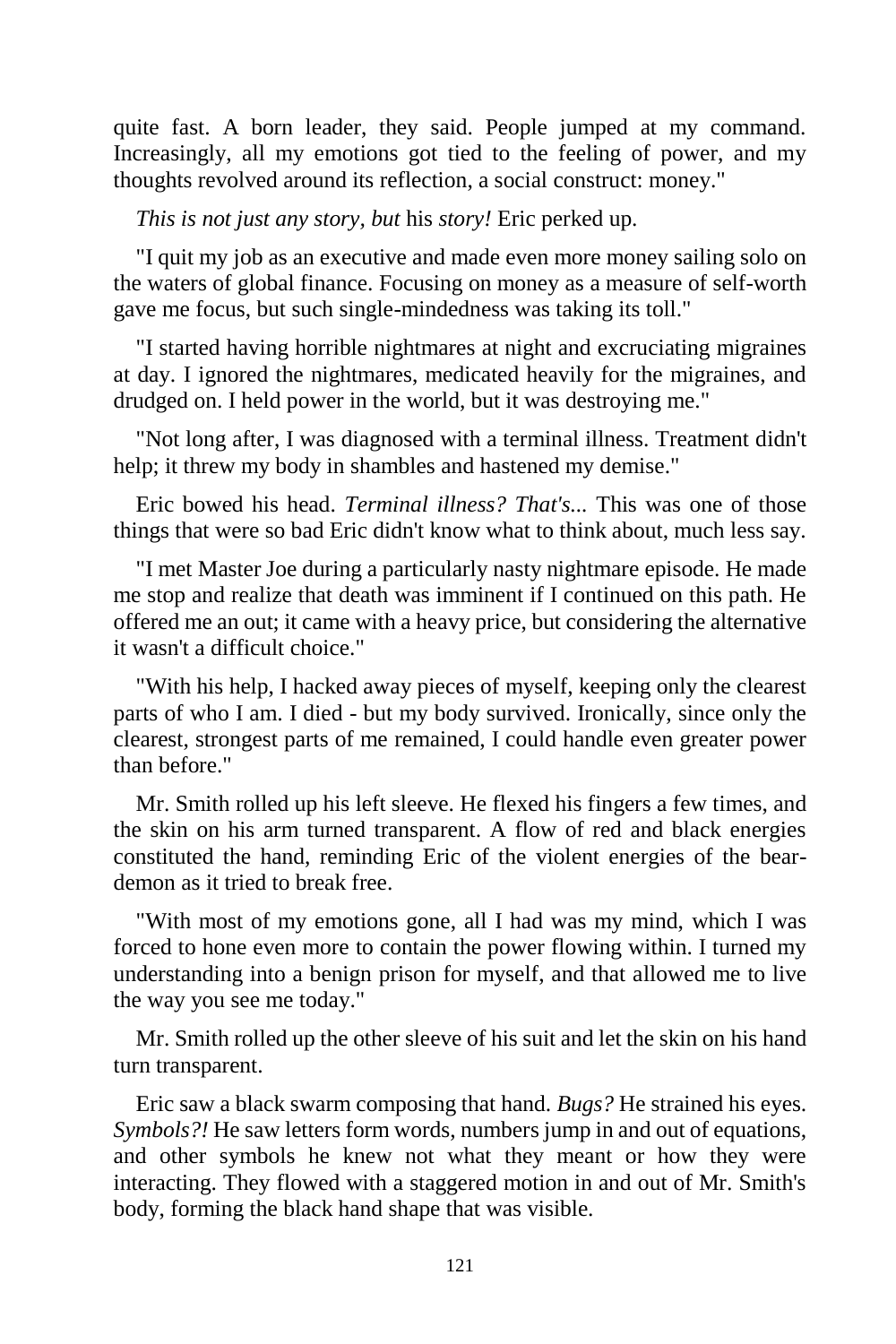"As you can see, symbol-weaving is very important to me, as it keeps me from losing control and bursting out in flames."

Mr. Smith rolled down his sleeves and clutched his hands. The violent energies meshed with the myriad symbols, and his skin rematerialized.

"The reason I shared my tale with you is because I see a similar hunger for power in the three of you. If you continue on paths of power, work on selfdiscipline, since only you can save you from yourself. Keep your ambition in check and you won't fall into the same trap I did."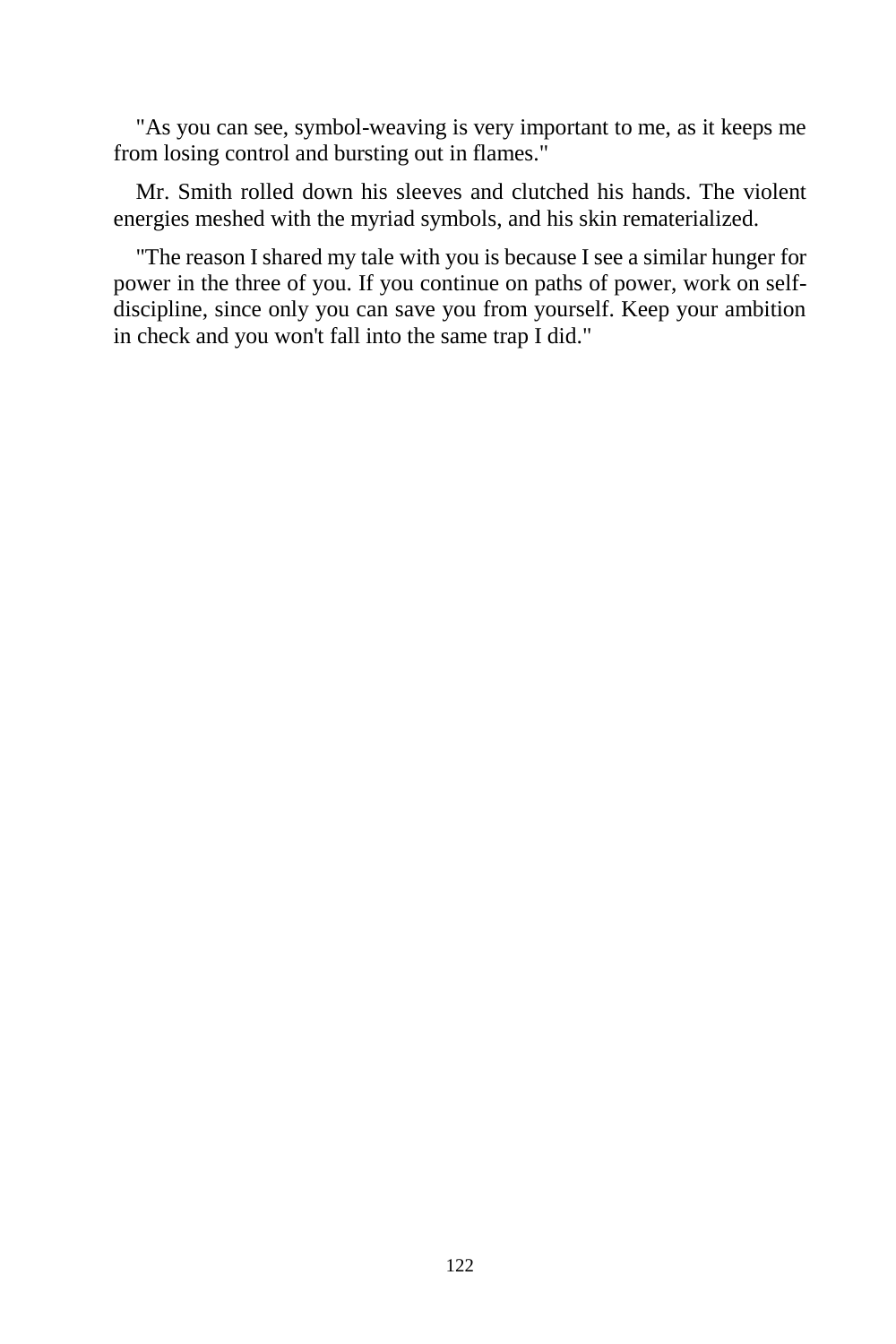# CHAPTER 17 - TELEPATHY

*Mirroring is an advanced technique with a number of variations:*

*Mental mirroring simulates the flow of thought processes in order to root out miscommunications and establish a shared context.*

*Deep-empath mirroring assumes and reflects back emotions in order to establish a deeper link. Use selectively, since this process also reinforces those feelings.*

*Soulhacking is an aggressive variant which can be used to great success against hostile or stubborn targets: fears are mirrored, mapped out, overcome and the subsequent back-and-forth is done from a place of power.*

- Flows of Identity, Dreamer's Handbook

"Sure, we can sit on the grass. The goblin bugs are gone," Ohlson said.

Annie nodded.

"Here?" Eric asked.

"Yes." Annie raised her voice to address the rest of the class. "Everyone, sit! Class will begin shortly."

Eric caught a falling leaf and inspected it. It was yellowish-brown; some of its similarly tinted cousins already rested on the ground, and many were still on the branches of the tree, yet to fall. *Autumn has arrived. Whoever said there were no seasons here, lied.*

The pupils who came for the telepathy class slowly gathered and sat down, forming an arc around Annie. The majestic corona of the tree was large enough to provide all with a pleasant shade. Since Annie wasn't too quick to begin the class, the idle chatter grew louder.

*She's still talking to Ohlson. I bet she didn't prepare... Again.*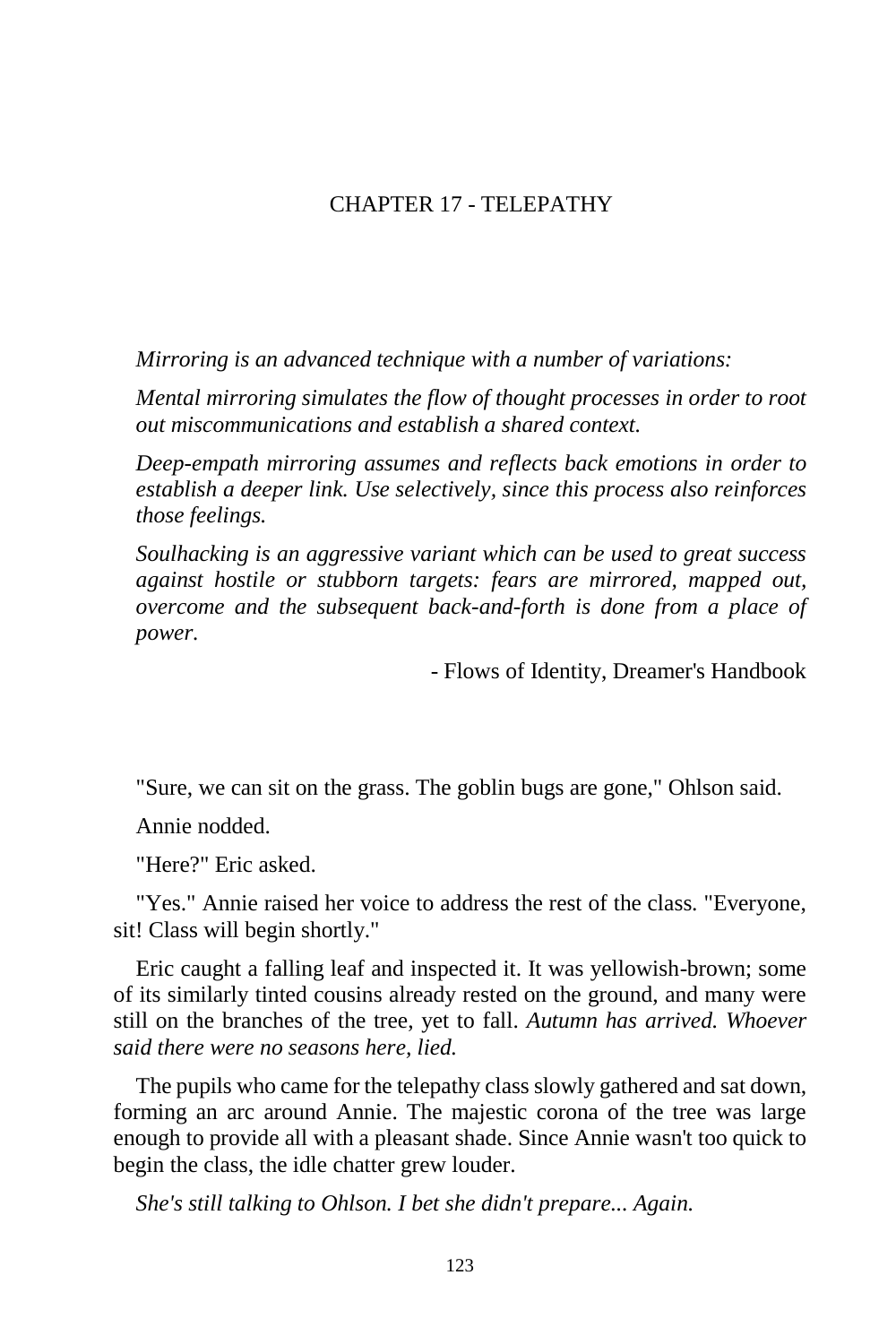"I'm sorry about the delay," Annie said while shuffling her notes around. "I'm afraid I should have prepared more for this class. You know how it is; you think you covered everything, only to realize there's ten times more of what you should have included."

Annie waited, hoping for a sign of understanding from her audience, but there was none. Blank faces stared back, waiting for her to continue.

Annie sighed. "Anyway, this is Ohlson, and he will assist me with today's class." She nudged Ohlson. "Introduce yourself."

"Okay. Hi, I'm Ohlson." He bowed slightly.

"Telepathy is a complex subject and there are many different kinds of telepathy," Annie said.

Ohlson strolled next to Eric and sat down. "Nice to see you guys again."

"Hi," Rose said.

Lucy waved.

"There's a distance between people, and not just people, but between everything else as well. If that distance becomes too big, we get the feeling of separation and loneliness. If it gets too small or negative, which might happen when using telepathy, we may lose our sense of selfhood."

Eric caught a blurry shimmer with the corner of his eye. His instinct told him that Kyle and Lyle were trying to sneak up on someone, again. He stared at that spot for a few seconds... but saw nothing other than open space, and his instinct abated. *It's just leaves dancing in the wind.*

"There are two ways to deal with this distance: communion and communication. Communion reduces the distance directly, while communication builds a bridge that connects through the distance. With ordinary communication, you say what you want to say hoping that the communion part too will take place. With telepathy, the emphasis is on communion first and communication second, but there are many ways to go about it."

"Empathy and understanding are two major aspects of telepathy: empathy is a meeting of feelings, while understanding is a meeting of thoughts. Use one to complement the other - everyone's base approach to telepathy is a little different."

*There!* Eric squinted, but he didn't see anything. *Dammit.*

"Do you see something there?" Eric asked Ohlson, whispering.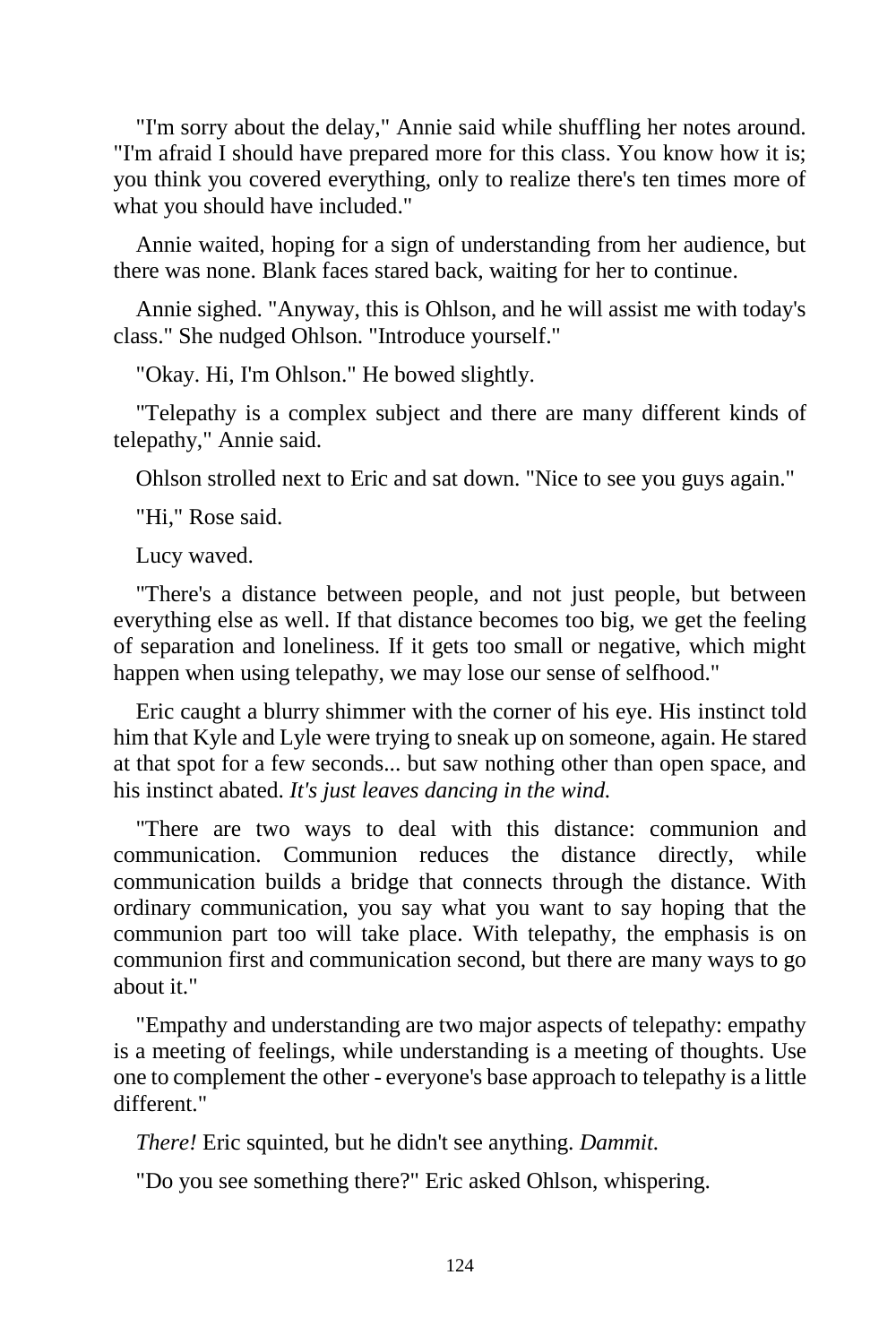Ohlson stared for a while in the direction Eric was pointing. Slowly, his grumpy expression changed into a grin; he leaned close and whispered in Eric's ear. "It's the stealth spell of an old friend. You'll see her soon." Ohlson raised a finger to his nose as he leaned away, impressing on Eric that he should stay quiet.

"The particular form of telepathy we will train today is called 'mindspeak'. It can be used between entities who share a language or are at least humanoid enough to share common perceptions, values and motivations. The idea behind mindspeak is to minimize intrusion, that is, to preserve the inner distances of the listener and preferably place simple words rather than fullblown ideas in their consciousness."

Annie glanced at her notes. "One benefit of this approach is that it does not override free will. Plus, it requires minimal effort, since only the quickest and most efficient mental pathways in the topmost conscious layer are used. The drawbacks of mindspeak are the same as with ordinary communication: understanding is not guaranteed and precise formulation may require greater mental clarity and effort."

Eric saw the shimmery blur a few more times as it neared Annie's location.

"For starters, let's just try and open ourselves, and see what kinds of telepathic connections develop. After that, we'll start practicing mindspeak, and if things go well, we might tackle mirroring, which is a powerful technique for establishing common ground and..."

The next few seconds happened fast. The shimmering revealed the outline of a young woman, and then the woman herself. She held a dagger in each hand; the blades cycled through the colors of the rainbow, and settled on the color green. Her black hair moved in tandem with her shadow.

Just about when one of the young woman's emerald blades was going to connect with the back of Annie's shoulder, Annie jumped ahead and parried the next blow with a knife that materialized in her hand.

Annie was at a disadvantage; she deflected some of the young assailant's blows and dodged the others. After several stumbling steps, Annie lost her balance and the green blades almost reached their target.

In the last moment, the air between them exploded, slamming Annie into the ground and throwing her attacker into the air. After resultless waving of arms and legs, the young woman fell hard to the ground.

Bones crackled, and that was Eric's cue to close his mouth and wipe its corners to make sure he wasn't drooling.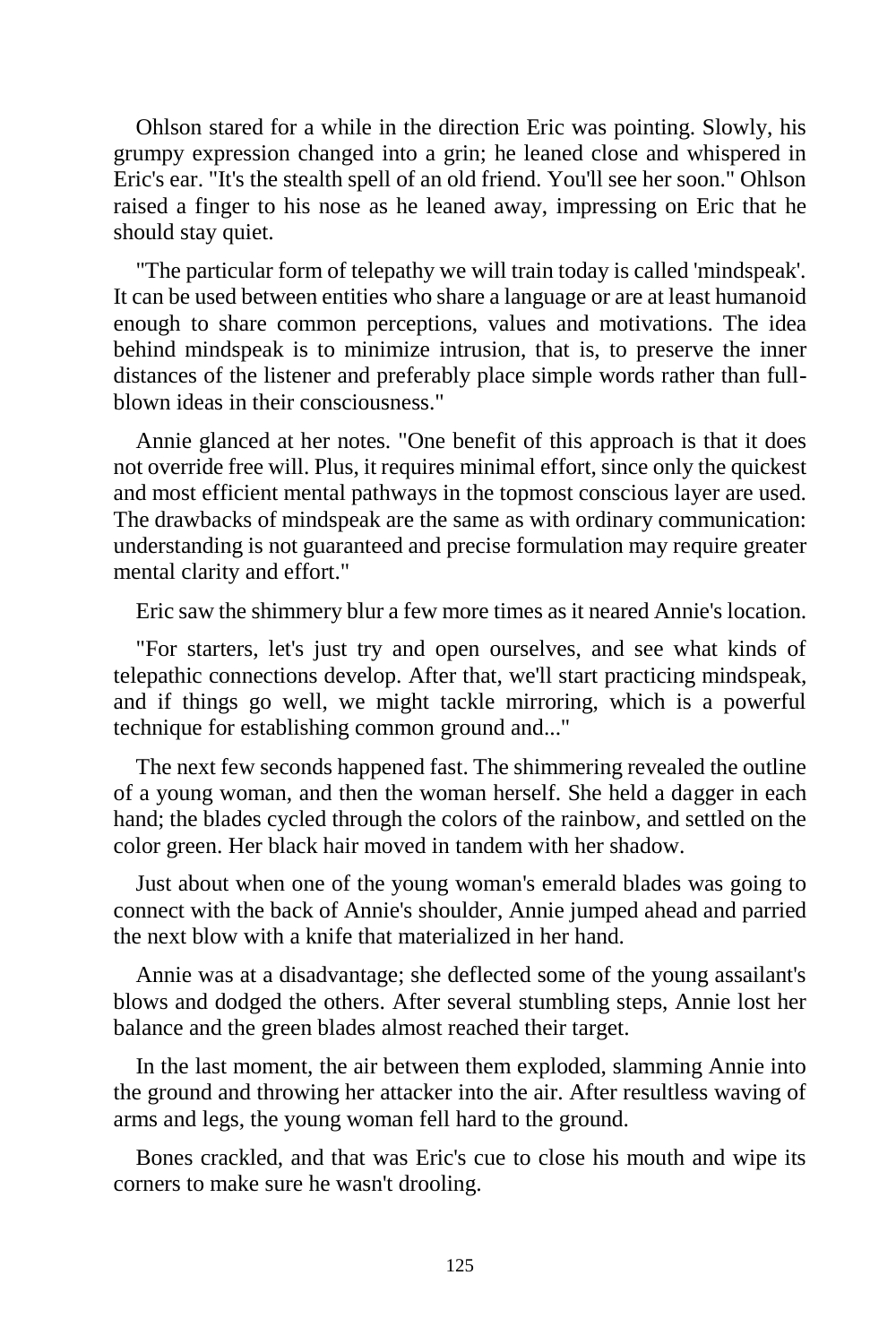Annie slowly stood up, and yelled: "Get over here!" Before the blackhaired attacker could stand firmly on her feet, she was involuntarily blinked across the distance - and fell into Annie's embrace.

"I missed you," the young woman said.

"I missed you too," Annie said. "How have you been?"

"Well, you know me." She smiled. "And you?"

"I almost caused a realm-breaking accident," Annie stepped back and laughed. "Other than that, not bad."

"You'll tell me all about- Hey, that's a familiar face! Look at him, all grown up!"

Ohlson stood up to greet his friend. With a few graceful steps, she moved near him and pecked his cheek.

"Umm, so strong," she said jokingly while squeezing his arms.

Ohlson blushed.

She wasn't older than Annie, and her outfit looked like it belonged to a heroine in an action movie. *Less revealing,* to Eric's chagrin. Two daggerscabbards rested on her back, and sharp shurikens adorned her belt. Her hair was silky, and Eric felt like her eyes bestowed divine grace. He started sweating.

"What's with all these kids? Are you having a picnic or something?"

"A telepathy class, we're about the start the exercises," Annie said. "Wanna join?"

"Oh, cool!" She turned around to address the students. "Hey guys, sorry for interrupting. I hope I didn't scare you. I'm Ashley, Annie's friend. Well, let's get on with it!"

\* \* \*

Eric's mind was going through turbulence. Half-thoughts popped up in all directions, and before Eric could examine them, they vanished, only to be replaced by different ones.

Eric couldn't keep up, and his mind succumbed to confusion. As the pressure increased, his head throbbed with pain.

"Stop," Eric uttered less loudly than intended.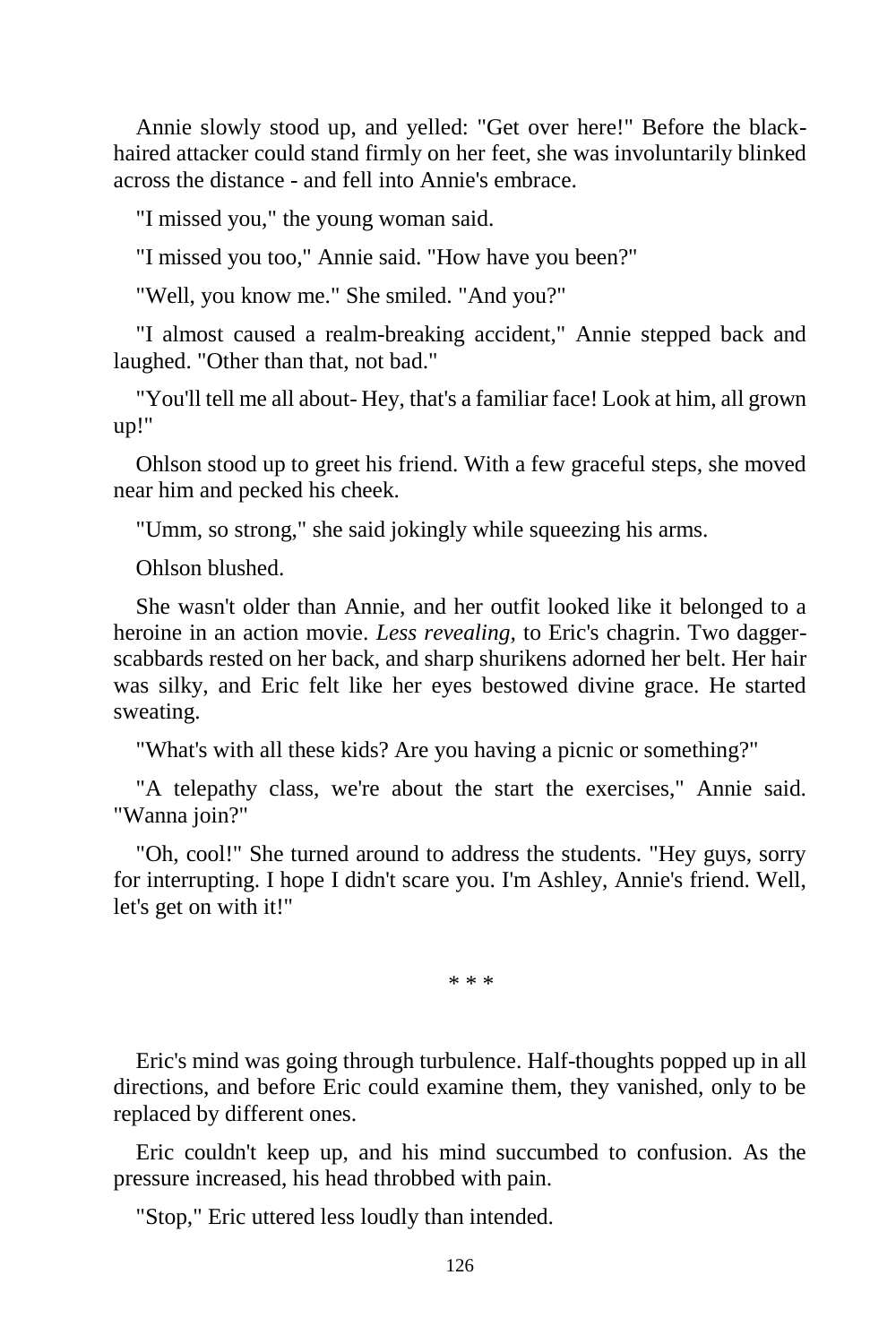"Why?" Rose asked.

"Just stop!" He cried out.

"Okay, okay."

The pressure eased up, but it took Eric a while to clear the confusion. *I have to learn how to sever telepathic links as soon as possible.*

"You really should have kept it simple, Rose. I had to distance myself from my thoughts to avoid the pain," Lucy said.

"At least you know how to do that." Eric frowned. "When you were the sender, at least you sent only a single word. And the faces, but that doesn't count."

"What faces?" Lucy asked. "I sent only my name."

"Well, I saw your name in huge letters, like ten times bigger than me, and I saw your face a hundred times, each face staring at one of the letters, some of them occasionally looking at me."

"That's strange. I saw nothing else, only the letter 'L'," Rose said.

"I assure you, I tried to send only the four letters," Lucy said. "You seeing my face - or faces - was entirely unintentional."

"It didn't bother me," Eric said. "All I'm saying is you did a much better iob than Rose."

"Hmpf." Rose crossed her arms in front of her. "Let's see you do better, smartass."

"I didn't say I could do better, only that Lucy did."

"Shut up. It's your turn, so we'll see soon enough! You can't weasel out of this."

Eric took a deep breath. "All right. I'll try."

The other students were paired up or in small groups, and they kept mostly quiet. The occasional sigh or yell was noticeable, but not intrusive.

Eric closed his eyes and tried to relax. *Hmm... what should I think of?*

He let go of his thoughts, until only an empty space existed in his mind's eye. Breathing was easy here. He allowed the feeling of being close to his friends enter the space of his imagination, and that feeling enabled a visualization of Rose and Lucy's form.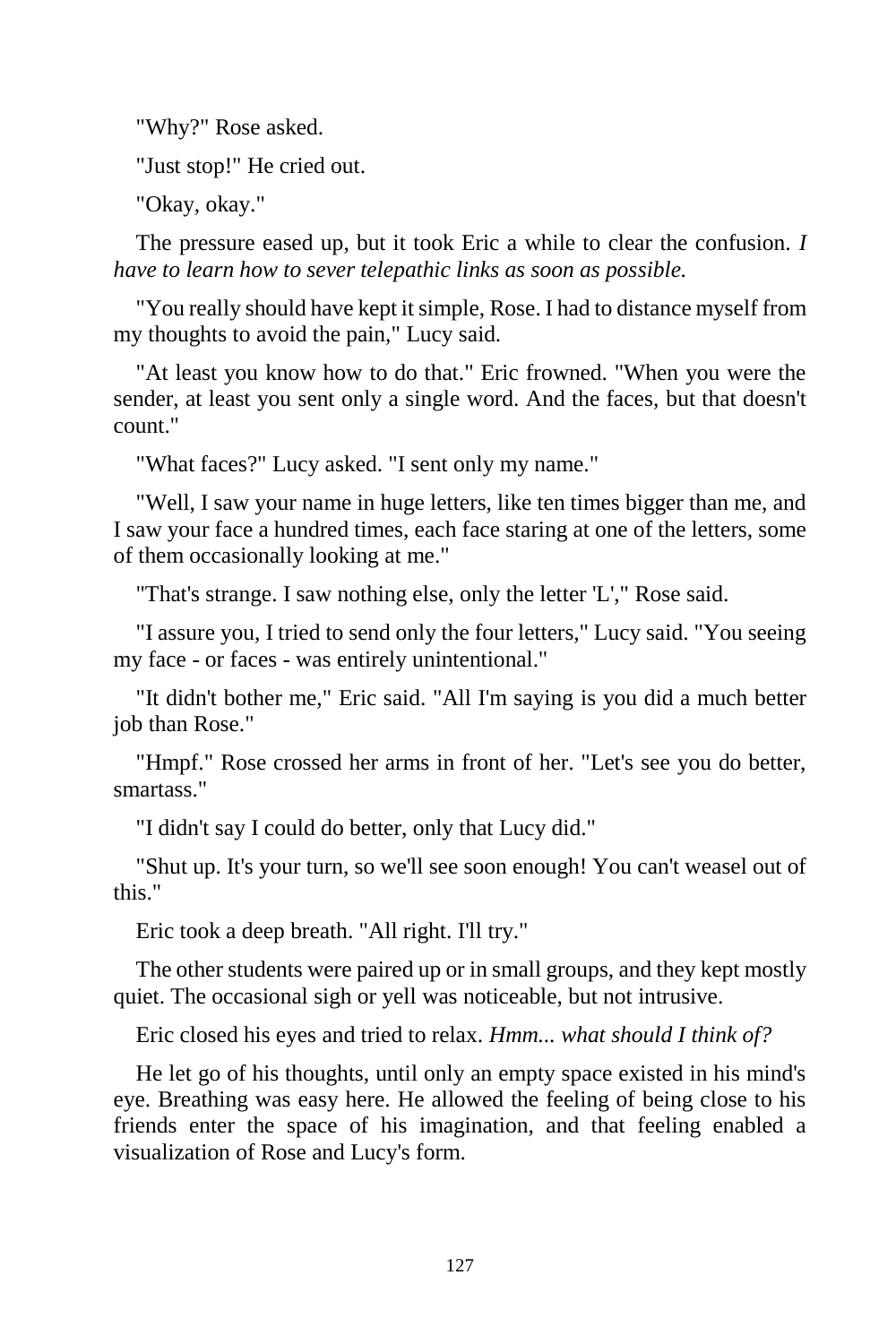*We're here.* Eric wasn't sure if one of them said that, or if it was just his own mind conveying a feeling of readiness. He projected his own human form, too.

The Eric within Eric's mind went through the motions of casting a fireball. After the fireball flew away, he cast another and another, at a steady pace. He briefly considered aiming one at Rose, as a form of revenge for before, but decided against it. *Too bad, it would have been an interesting telepathic experiment.* Relaxed, he kept casting fireballs.

"Fire?" Lucy asked out loud.

Eric opened his eyes, and his mind's space vanished to whence it came from.

"I think he was casting a fireball... right?" Rose asked.

"Yes, I was making fireballs," Eric said.

"I guess I'm still woozy from before. It's your fault!" Lucy nudged Rose gently.

Rose frowned. "Look, I'm sorry, okay? I didn't know it would be so awful for you."

"Take it easy, I'm just messing with you," Lucy acquiesced. "But I wouldn't mind some time off to get myself together."

"Yeah, let's just rest," Eric said.

Rose nodded.

The tree above was solemnly shedding its leaves.

Ashley was seated next to Annie, who was giving instructions to a pair of students. Eric would occasionally look at Ashley, feeling warm and fluffy inside, hoping that she would look at him, and hoping she won't look at him so he can keep looking at her.

Almost on the other side of the tree, Eric noticed a group being louder than the others. It was Kyle and Lyle, with Duke sniffing around.

"When did they get here?" Eric asked.

"Beats me," Rose said.

"It's almost strange we didn't notice them," Lucy chuckled.

The twins were with a young girl. *Gemma! Looks like she's bossing them around.* The boys were trying to impress her, but she just kept saying 'no' to everything. Eric turned away, glancing at Ashley again. He sighed.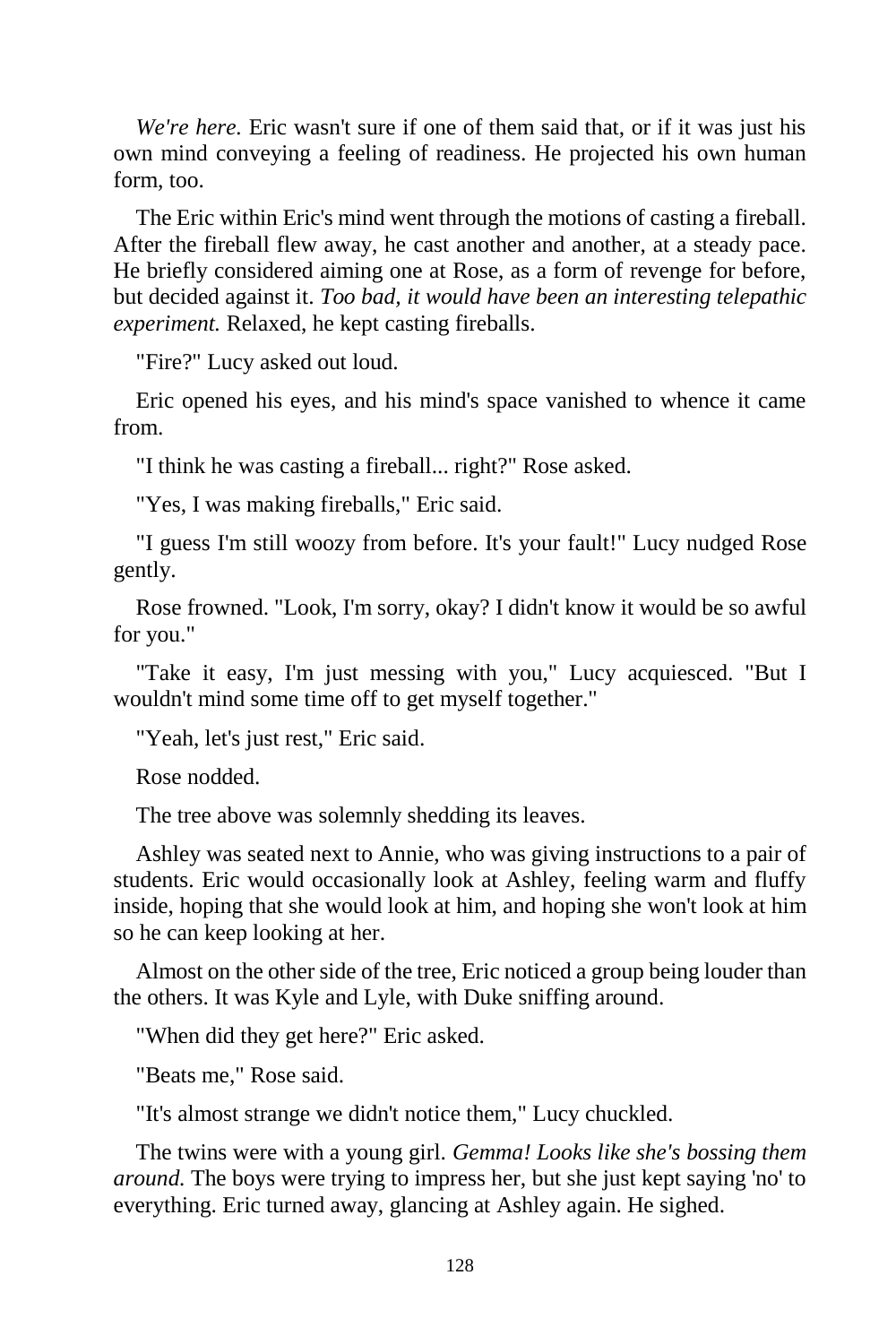"Listen!" Annie stood up. "I brought some items. Since most of you aren't doing too well, we might as well put them to use."

The students stopped their exercises and turned towards Annie, who grabbed several items from her bag and lifted one.

"These are enchanted tuning forks." Annie flicked the fork with her finger - it vibrated, giving off a faint, but clear sound. "Specific frequencies of sound can be used as focus items." She flicked it again, harder this time.

The sound vibrated within Eric's head.

"Pass these on," Annie offered several tuning forks to the student next to her. "Ping them softly, and they'll help you open up and control telepathic channels in your mind."

"I thought we were doing well," Eric said.

"I thought so too. The others must have been doing worse," Rose said.

"Tap them gently, and make sure everyone in your group uses it before passing it on," Annie instructed.

She kept handing out magic forks, and the class slowly became a cacophony. Eric found the whole experience interesting; listening to these quiet, seemingly random sounds turn into music. The forks he used sounded off a relaxing feeling, opening up new places in his mind to be aware of.

The mental music ceased abruptly when Lyle got his hands on two forks at the same time. He banged them together as hard as he could.

The result felt like a sharp stab to Eric - everyone started screaming, both inside and out. His ears were in pain, but the collective telepathic shrieking was worse, tearing at his sense of self.

Without thinking, he covered his ears and screamed at the top of his lungs.

When the hostile reverberation stopped, Eric saw Lyle lying still on the ground and Kyle twitching his mouth like a rabid animal. Lucy and Rose were stunned; most others were in shock.

Eric grabbed Rose's hand, who in turn grabbed Lucy's. Except for some ringing in his ears, Eric's head cleared out.

"You guys okay?"

"Yeah."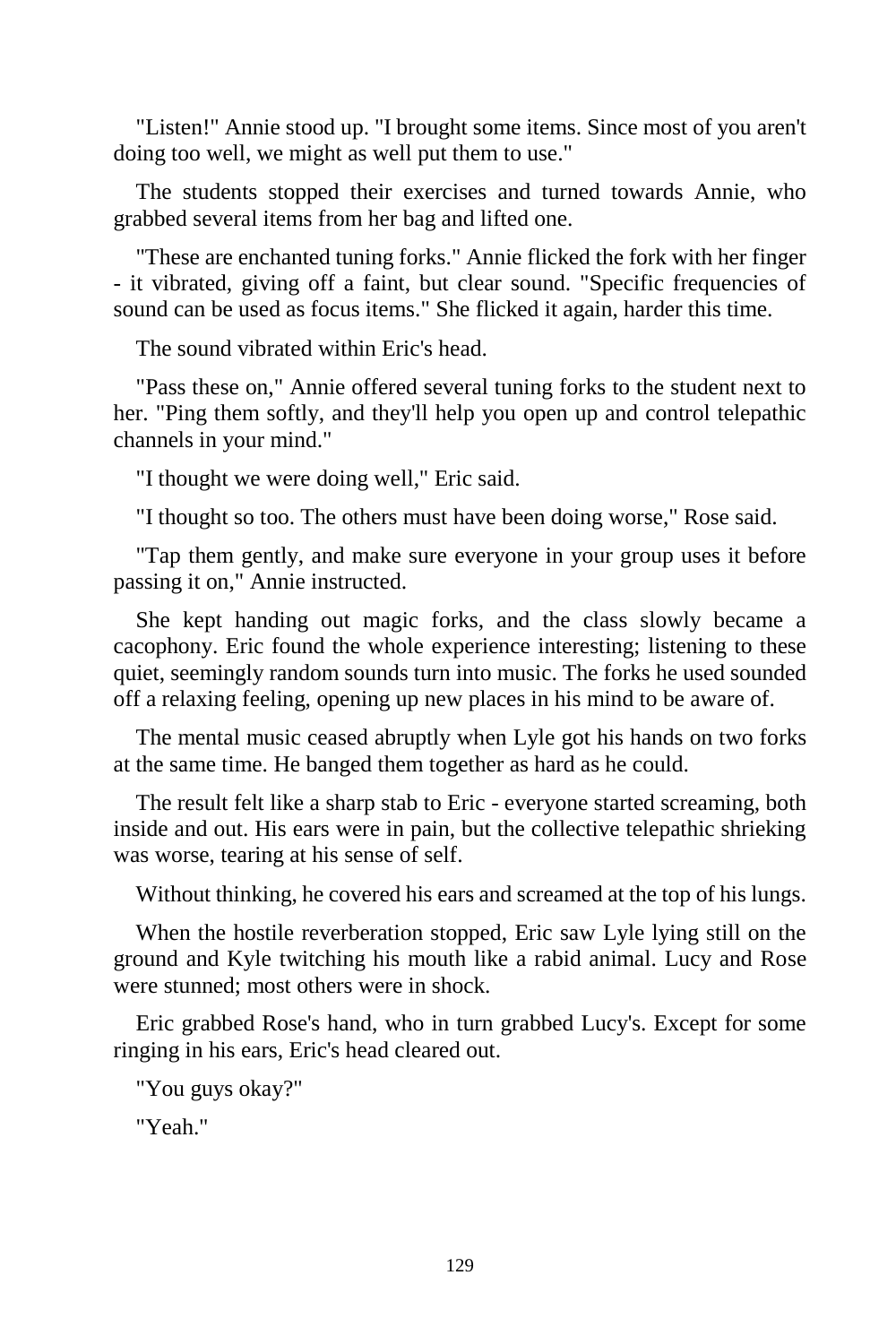Annie acted quickly: she cast some kind of spell that made herself double. *Illusion magic?* One Annie scooped up Lyle and Kyle, and teleported away. The other Annie ran around and inspected everyone else.

"Bilocation? Neat," Ashley complimented calmly.

"I know, right? Well, I practiced."

"I suppose there'll be no more exercises today. Where'd ya take the twins?"

"To Maeve, just in case." Annie snapped her fingers in front of an absentminded student. "Mild shock. It'll pass."

"Remember when we used to do stuff like that?"

"You mean, how you used to drag me along to your 'adventures'?" Annie made the quotation-marks gesture.

"Come on, it wasn't hard to persuade you," Ashley said.

Annie sighed. "True."

\* \* \*

"Quiet down! You'll all have a chance to ask questions." Annie waited for the clamoring to subside, and turned to Ashley. "We're all anxious to hear from you. Can you tell us about what's life like at the Outpost?"

"Well... it's scary and challenging, but fun. You should also ask Maeve or Smith, since they have more direct knowledge of what's going on. Smith's always tackling some collective nightmares; it's an uphill battle, but I help out when I can. Maeve is involved in politics and most of our enemies fear her. Allies too - when she's in a foul mood, run fast and pray to the most powerful deity you can imagine for escape." Ashley chuckled. "Say, is it true she has taken up gardening? It's a bit difficult to envision her handling fertilizer."

"It's true," Annie said.

"In fact, we have nature magic class scheduled with her next," Lucy said.

Ashley nodded, laughing. "Imagine that! Maeve tending a garden..."

"How can they be both here and at the Outpost? Do they travel a lot?" Eric asked.

Annie winked. "Multi-location. Doing it across realms is no small feat."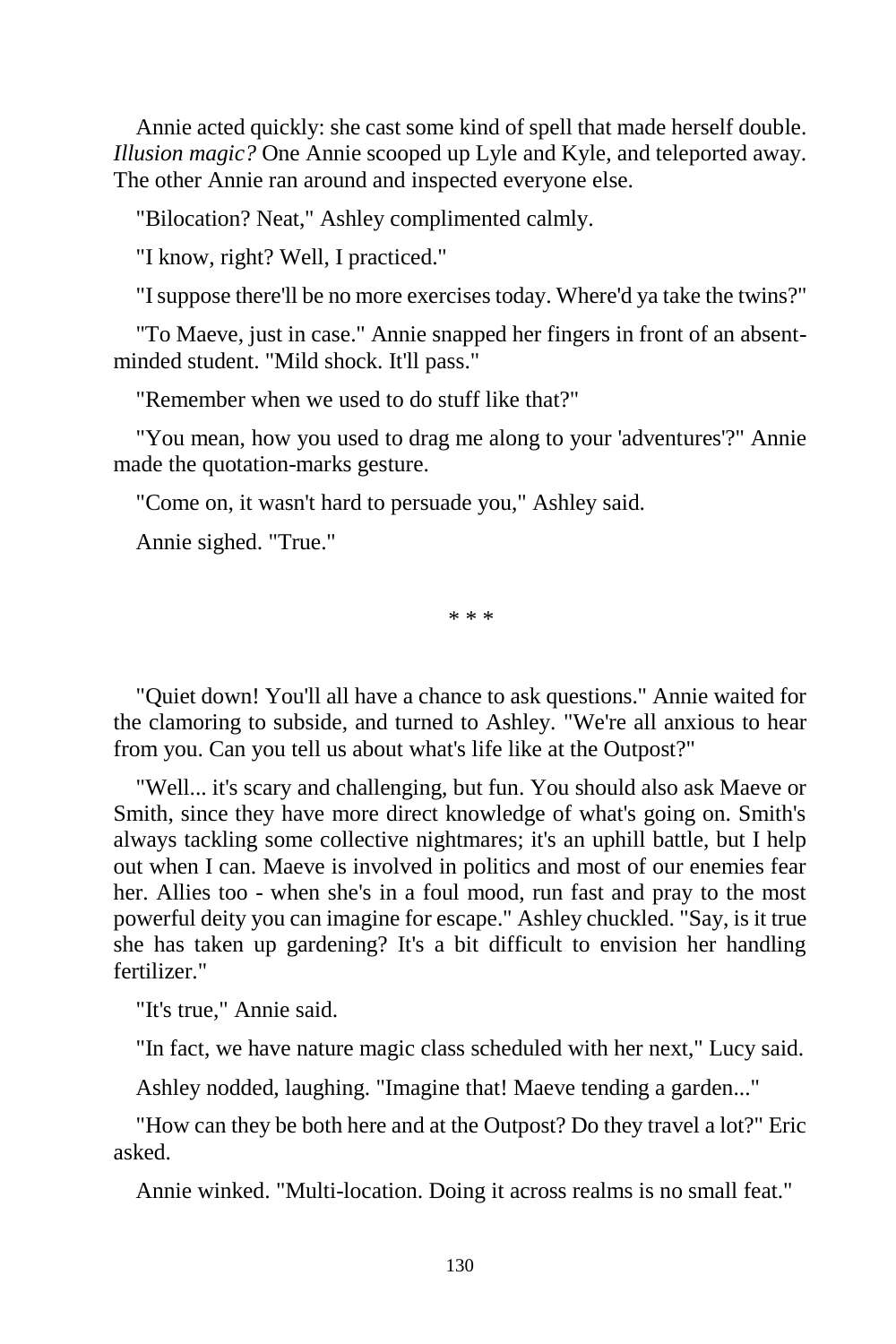"All right, what do you want to know?" Ashley asked the kids around her.

"Are there pirates? Harrr!" A boy asked.

"No, not that kind of pirates, mostly just mercenaries."

"How about vampires?" A girl asked.

"Yes, there are vampires."

The girl and her friends began to giggle, with hopeful expressions on their faces.

Ashley frowned. "Not the sparkly, sexy kind of vampires." She sighed. "I wish. These vampires are just old men who are powerful and too scared to die. They are undead; they keep dying but don't actually drop dead." She coughed politely and tugged at one of her phase blades. "Not without some help."

"Too bad," Rose whispered. Lucy shrugged.

"Zombies?" Another boy asked.

"Way too many for it to be fun. Their dreams are dead."

The boy smiled contently. "And ninjas?"

"Well, I'm kind of a half-ninja; I'm nimble and I can use stealth magic. Though, my combat skills could always be better."

"Werewolves?"

"All right, that's enough. You're just messing with me, aren't you?"

The boy shook his head, but didn't say a word.

"How scary is it?" Another pupil asked.

"Well, it can be very scary. Almost everyone carries their personal nightmares with them. I'm not sure if I'm allowed to tell you more, because it might frighten you." She looked to Annie, questioning.

"One story only, and no profanities," Annie said.

"Okay. This is a true story with a sort of happy ending." Ashley cracked her knuckles. "So there I was, away from the Pulse, in the middle of a zombie onslaught. I thought I could push through, but I overestimated my power and found myself alone. After mindlessly hacking apart zombies for what felt like days, I was pushed to the ground, exhausted. That putrid odor was so overwhelming. I really thought I was done for. And then..."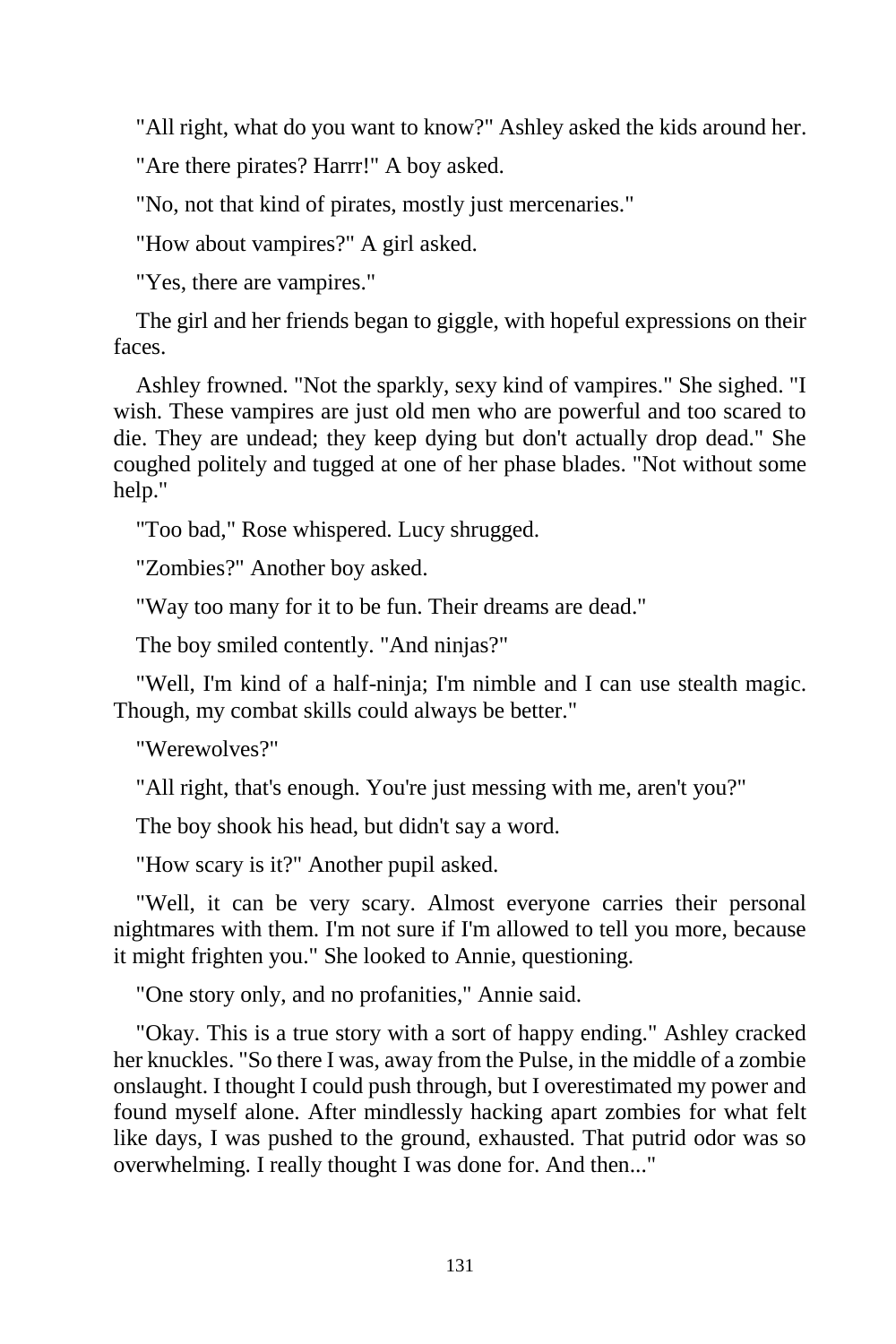Ashley paused. All eyes were on her, and few were even holding back their breaths. "In a flash of light, nearby zombies got blasted off. An elven warrior charged in on a horse, swinging his sword. He had a robust, shiny armor which emanated light."

"The elves were supposedly wiped out when their realms collapsed in the Elven Cataclysm," Lucy whispered.

"He most likely wore plain clothes befitting a nature-loving elf," Annie muttered.

"Shh, *I'm* telling the story here!"

"Sorry."

"So there was this elven warrior in shiny armor, which made the sun shine in the sky, rescuing me. He reached down from his beautiful horse, offered his hand, and pulled me up. He had the most gorgeous eyes. He asked me with a deep, singing voice: 'Are you all right?'"

"Wow..."

"Yeah. Speechless, I nodded. By the time I dusted off my clothes, he was gone, galloping into the sunset," Ashley gestured into the distance.

"I wasn't bothered by zombies after that, but when I got back, nobody believed me! I was told that the few elves who survived the obliteration of their realms were only shells of their former selves. But he wasn't! And nobody believed me."

"I believe you," Annie put her arm around Ashley. "Mostly."

"Thanks."

"Will you tell another story?" A student asked.

Ashley shook her head. "I'll go back to the Outpost soon, and I have stuff to take care of before I do."

"Oh, not yet you don't," Annie said. "Come, tell me more about this elven prince of yours in private. Class dismissed!"

*Elfs, zwölfs...* Eric frowned. Despite never having seen an elf, he was now sure he didn't like them. Especially the ones in shiny armor.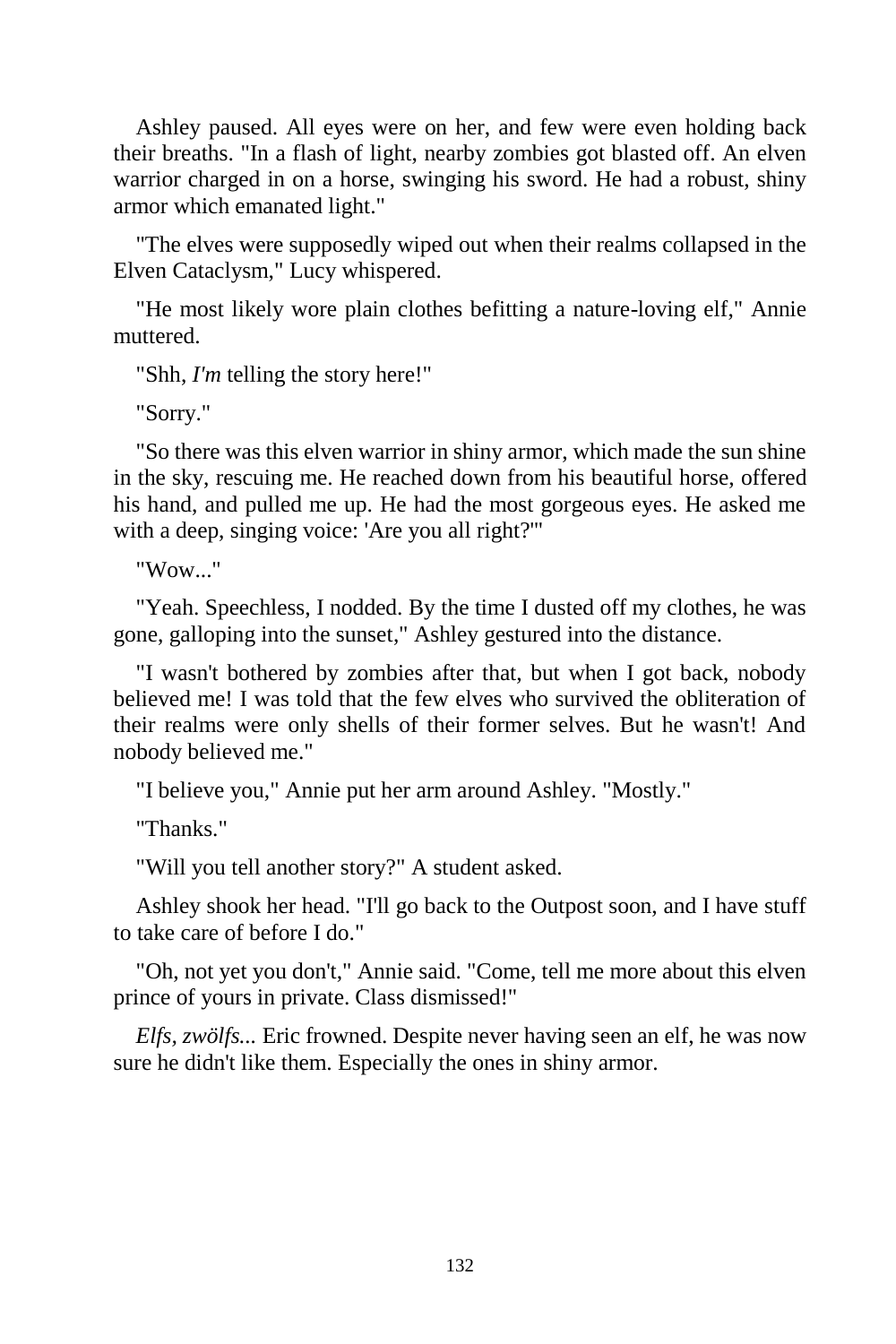# CHAPTER 18 - NATURE MAGIC

*One benefit of nature magic should be obvious even to an outsider: leverage. Be elegant as a butterfly flapping its wings, and you'll whip up a storm in no time.*

> - Balance of Natural Systems and Complexes, Dreamer's Handbook

Snow painted the freezing landscape white. *I hate winter.* Eric's fire-shield cantrip resisted the tugs of the chilling wind and kept him reasonably warm.

The interlocked treehouses stood out of place this far from the Playground. There were six in total, their rooftops covered with sparkling snow.

One of the kids climbed the ladder, but others like Eric just hopped up to the entrance.

Eric looked around while waiting for the others to pass through the door. Dream Camp was always kind of bare: nothing but grass, leaves, and sunlight. Even so, it was filled with fulfilling feelings only the best of dreams could provide. Ambushed by the winter, the grass hidden under the snow and the bare trees told a solemn goodbye, of death, and of things that will never be.

Eric closed the door behind him.

Inside was warm and little globes of light floated above like little suns. *This place is enormous!* Eric was used to the slight distortions of distance that were common and natural to Dream Camp, but the discrepancy between the small treehouse on the outside and the huge warehouse on the inside was both impressive and disorienting.

Eric saw row upon row of earth-filled wooden boxes, many of which were home to lush and colorful plants. Large flower pots hanged from the ceiling containing the more unique ones.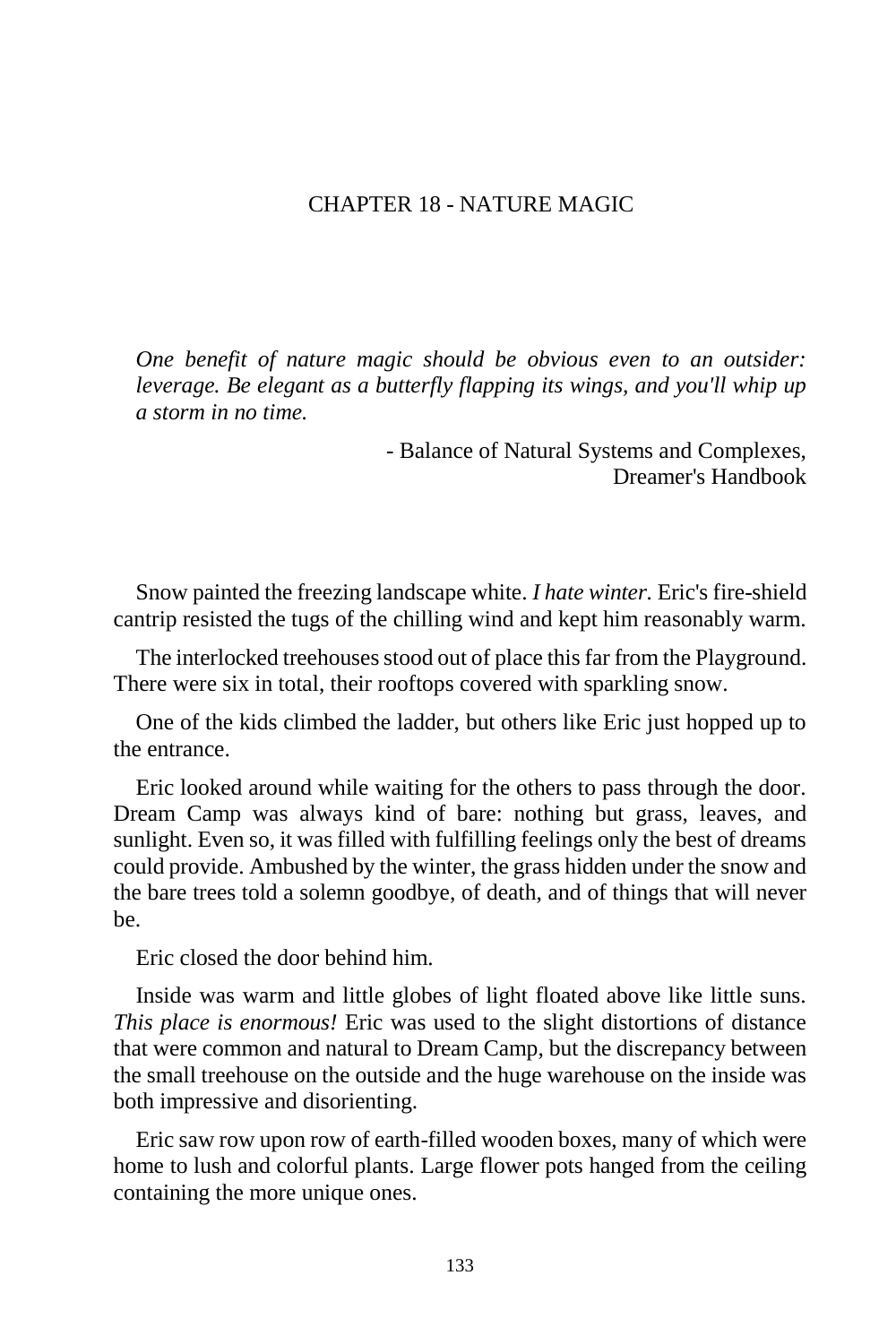"Wow," Rose murmured.

While most youngsters stood politely along the same row, others couldn't help but embrace the vastness and run around.

Eric spotted Maeve, who was already talking to a group of students.

"...It's not simply about needing power; power is everywhere. You want processable power you're accustomed to use, power that you can resist, power that remains under the control of your identity. You don't just draw power from nature; expand and contract..."

Another group of students gathered around a young woman, who guided them along, pointed at various plants, and occasionally barked warnings to the kids running around.

"What is she saying?" Eric asked.

"Not to touch the plants," Rose said.

Eric frowned. "I know that. The other stuff."

"She's reciting botanical names in another language," Lucy said.

"Latin?" Rose asked.

Lucy nodded. "Romanes eunt domus."

"You speak Latin?" Eric asked incredulously.

"That's all I know."

"Oh."

Much of the greenery was just different kinds of grass - dark and long, wide and sturdy. Some looked sharp. The flowers Eric saw were mostly the kind they weed out rather than sell in a flower shop. He didn't know enough about saplings to know what kinds of trees they would grow into. *Such variety...*

"Hi, I'm Linda, Maeve's assistant," the young blonde said. "Welcome to our garden! I can point you to our prettier botanical marvels, or would you prefer to look around on your own?"

Eric shrugged.

"This isn't really a garden, is it?" Lucy asked. "It's more like a jungle warehouse."

Linda winced. "You're right. Most of these plants were outside, but we had to move them due to the changing weather conditions. We gathered all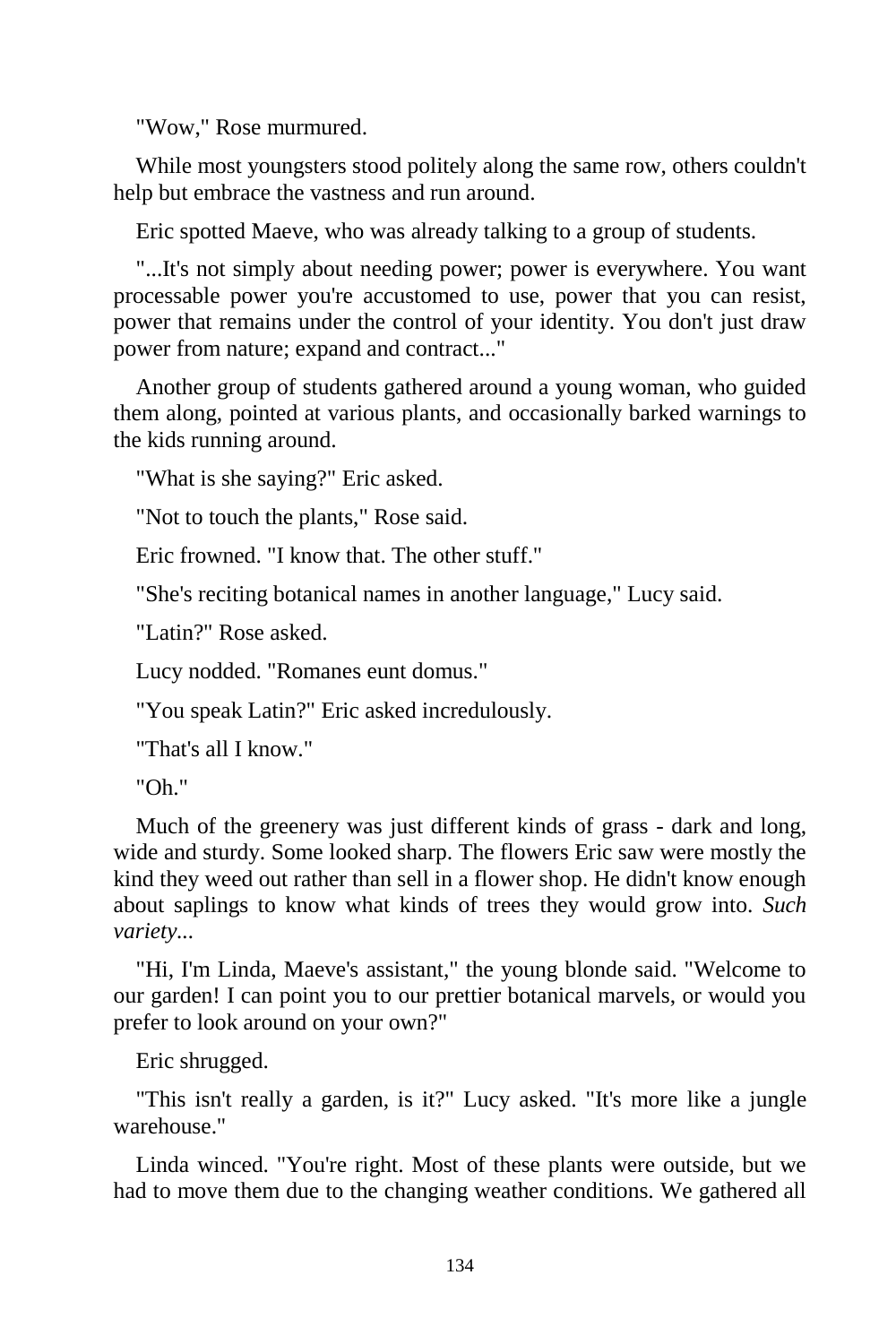these from surrounding realms, and we're trying to determine which of them will fit the ecosystems about to be implemented."

"I see," Lucy said. "You're conducting experiments?"

"Kind of. My job is only to take care of the plants. Maeve does the actual testing, most of it in her head. 'Projecting miniature realms to observe energetical and biological compatibility', something like that."

Lucy contemplated silently.

They heard Maeve laugh. "Everyone, gather around! We should start with the theory."

Eric moved closer along with the others, and leaned on the edge of one of the wooden boxes.

"Winter in a bare-bones system is better suited to elemental and not nature magic... I was hoping to hold this class in a more tranquil setting, however, our realm is undergoing transformative changes and this will have to do."

"I really hope you paid attention in school, because nature magic uses all the knowledge you acquired, especially natural sciences." She continued by muttering under her breath, "Except for all the thick-headed misconceptions stuck in your brain like thorns."

Maeve looked around to make sure she had everyone's attention.

"On the rudimentary level, nature magic requires comprehension of systems; when we talk about understanding something, we usually mean understanding the system in which it functions. How does a plant grow? How is a house built? How do we cast spells? Stuff like that."

"'System' means 'standing together'. The notion of 'system' is valid in the context of the existence of an external observer and the process of analysis. With analysis, we break things into pieces in order to understand them."

An older boy raised his hand. "That sounds more like computers... Where does the magic come from?"

Maeve smirked. "An observant pipsqueak, aren't you? Well, you're right."

"A mage does not insist on external observation nor analysis, but the lack of such assumptions is enough to drive a scientist crazy." She chuckled. "But, they are very useful, and it's easier if you understand the systematic approach first before skipping to higher-order abstractions."

"When discussing advanced nature magic theory, instead of 'system' we use the term 'stand-alone complex'. What stands alone cannot be broken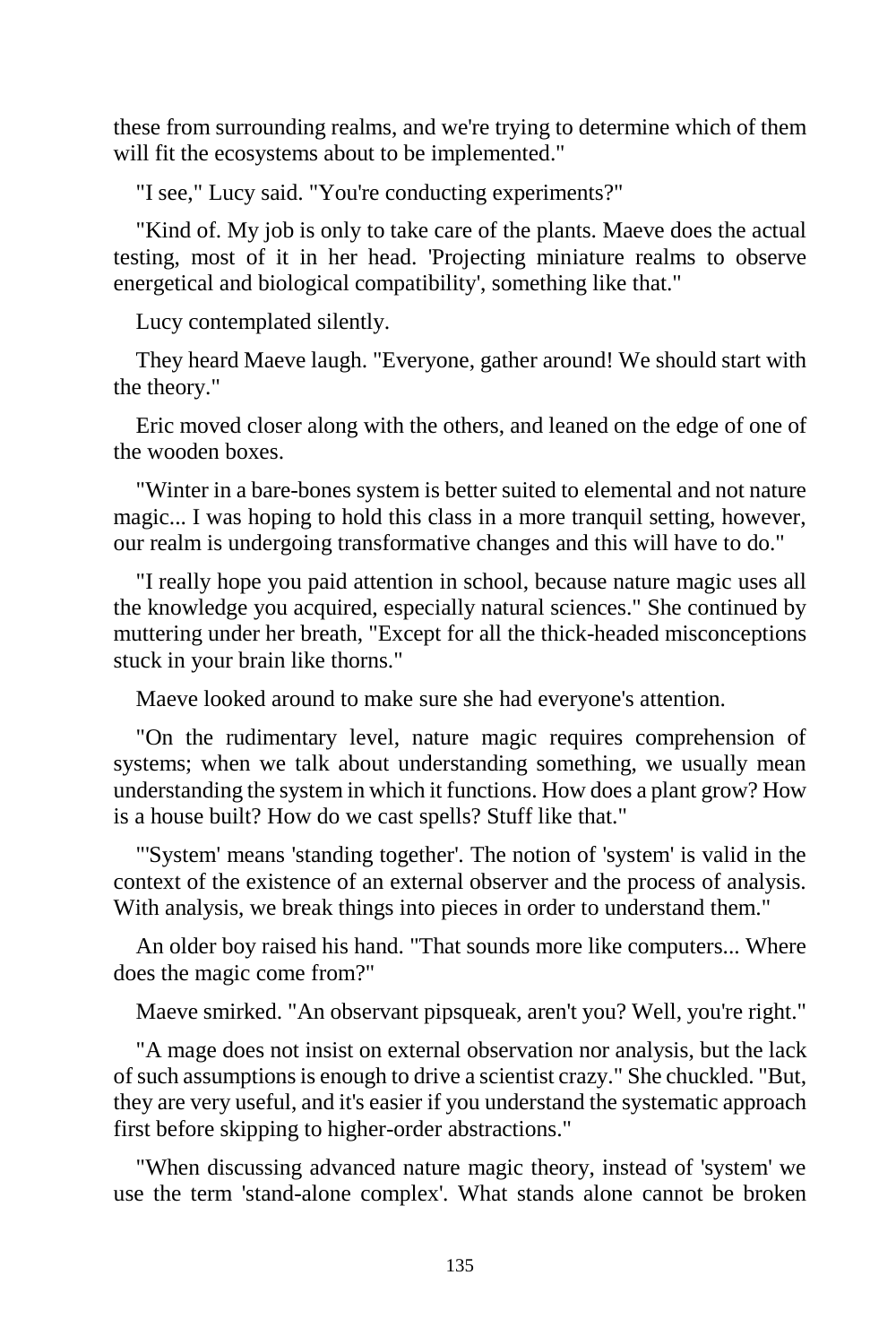apart, right? A system has discrete parts, and a stand-alone complex has aspects. We can think of such complexes as emanations of the Holistic Principle. If we trade in hard analysis for softer discernment, systems can be explained as a stand-alone complexes reduced through analytic understanding."

"And of course, we get rid of the problem of emergence in systems. That whole idea is not better than saying god did it, which while not technically incorrect, lacks certain finesse. It's not that awareness emerges in a sufficiently complex system, but that a stand-alone complex with sufficient diversity becomes evident to an external observer. A mage prefers not to get reduced to externality."

"This way, awareness is inherent as much as time is inherent. Psychologists also like to call it 'individuality', but..." Maeve's head shook gently from one side to the other. "...that context is messy."

"All in all, the advanced approach is less hands-on than operating with systems, but if you can warp and wrap your head around these concepts, it all fits together more nicely."

Blank and disinterested looks surrounded Maeve. The boy from before stared at her with his mouth agape.

Maeve opened her arms and said loudly, "Everything has soul. That's where the magic comes from!"

'Ah's and 'oh's escaped the audience, along with a few shrugs of pondering why something so obvious and matter-of-fact needed to be pointed out.

\* \* \*

"Stop that! You're giving cancer to my plant," Linda admonished.

Eric pulled back his hovering hands from around the plant. "Sorry?"

"Your life-force is overpowering it. Just be gentle."

"I'll try."

Linda walked on to the next student.

Eric resumed the exercise. He placed his hands on the pot and tried again. Helping a plant grow wasn't easy. *Maybe instead of just giving it energy everywhere, I'll give only where it's needed. But how do I know what it needs? Hmm...*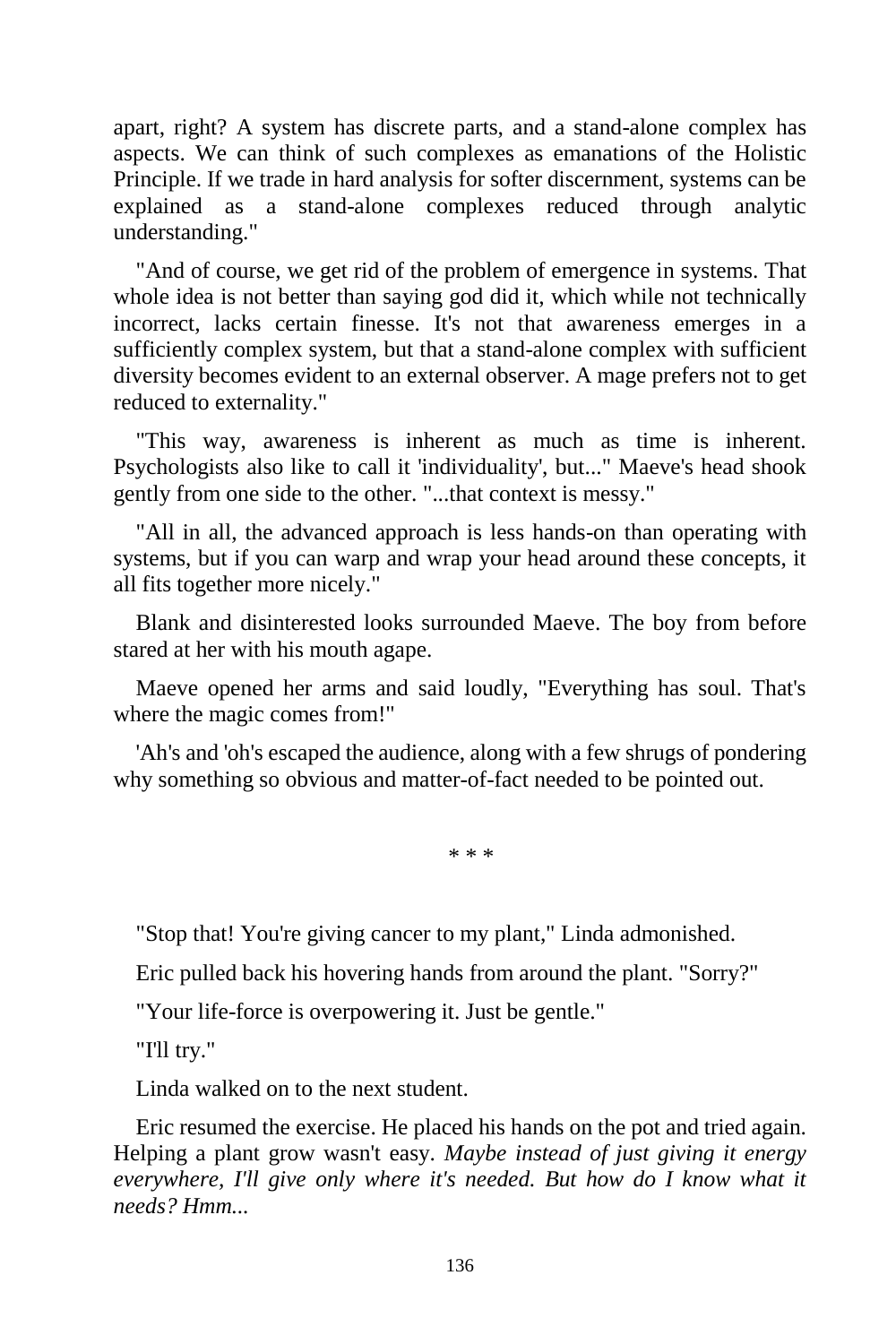Eric remembered Maeve talking about breaking things apart to understand them. *Maybe that's what I have to do... But where to start? I hope she didn't mean it literally.*

Eric looked at the plant again. *Leaves, stalk, bud. These are its parts. The veins on the leaves are lighter than the rest, and the third leaf is smaller than the other two. The stalk is very thin and uniform everywhere. Except where the leaves grow out. The bud at the top is tiny, and it looks like there are even tinier leaves and stuff inside. And of course! It also has roots which I don't see.*

Eric categorized the plant's parts, but wasn't sure how to proceed. A plant doesn't have a nervous system, blood coursing through its body, or a brain to think with. *It doesn't eat, it doesn't drink, it doesn't breathe air.*

Eric watched the glint of a tiniest droplet, which was sliding down from one of the leaves and into the soil.

*But it does eat and drink! Not like me, but it does! Obvious really. And light! It does that green photo-thingy stuff with it. It also transports all this to all the cells.*

Happy to have remembered some of the stuff he learned in biology class, he now knew what to do.

Eric prepared tiny packets of energy, which he projected into the soil and pushed up through the plant's roots. With a different kind of energy he caressed the leaves of the plant, like the gentle touch of the wind.

Content that he figured it out, he let his conscious mind descend into a meditative state while engaged with the minutiae of this task. There was stillness, and there was movement. He might not have understood the microcosm of balances within the plant, but with an occasional glimpse, he felt it.

Time passed while Eric offered the plant everything he thought it needed - but not more. Eric felt happy because of his modest breakthrough.

"What are you doing? No, no, stop," Maeve said.

Eric broke his reverie and looked up to Maeve.

"When I instructed to help the plant grow, I didn't mean that you should *force* the plant to grow. The exercise is about becoming aware of a connection. Be here for the plant; offer, and let the plant take what it needs instead of you shoving energy up its roots. It's almost the same as the crystalcharging exercise, see? Just watch it grow - these plants are vain, they like to be watched. Do by not doing. Got it?"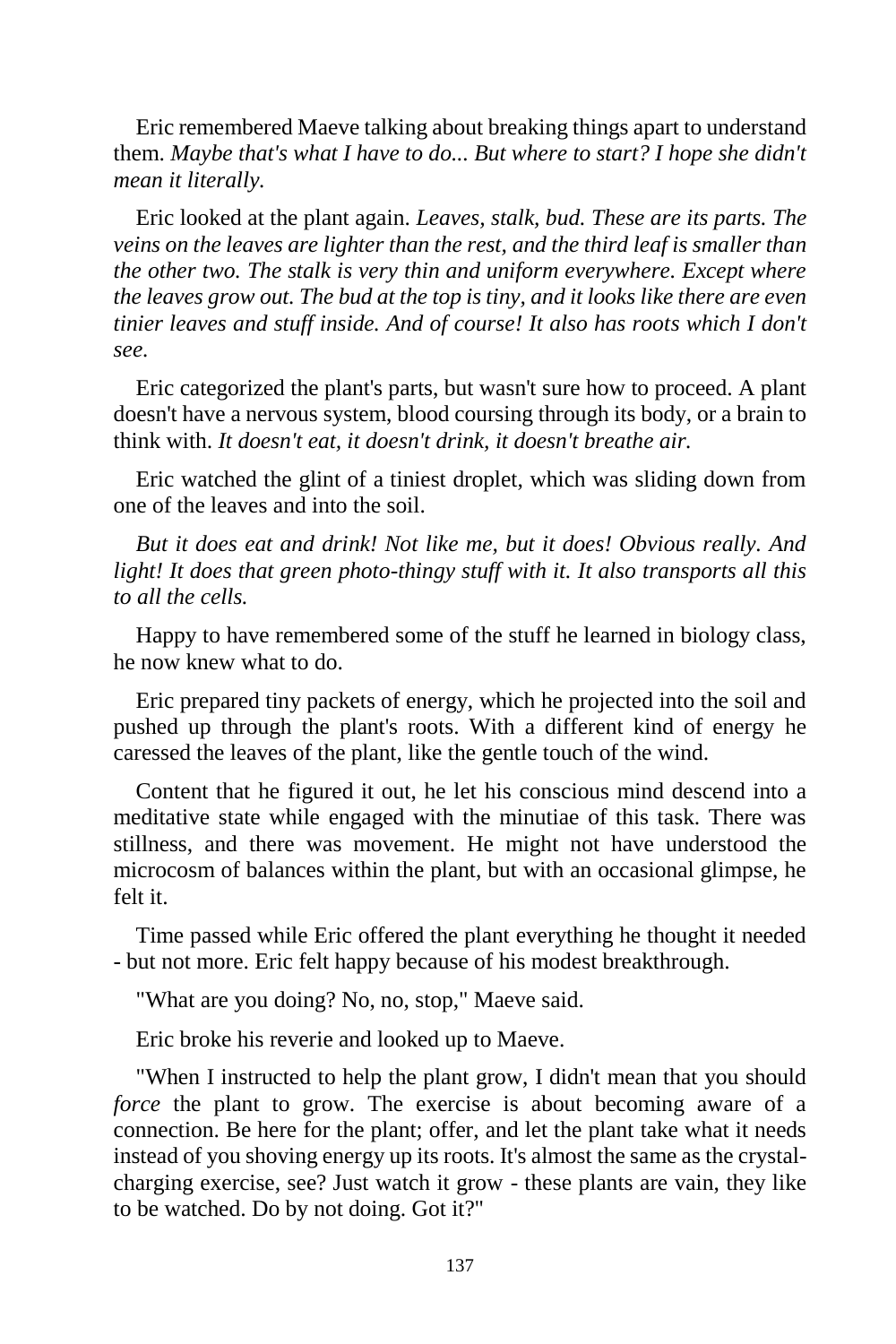Eric took a deep breath, nodded, and turned his attention back to the plant. He grabbed the pot again and drove his thumbs into the soil.

\* \* \*

"Are you meditating?" Lucy asked.

Master Joe opened his eyes. He was sitting on the snowy ground, legs crossed. The cold didn't bother him, even though he was wearing only a thin, white robe. *A bathrobe?*

"I'm preparing for a ritual - a nice trick I learned from druids long time ago."

"What kind of trick?"

"Well, being one with nature isn't quite the tranquil experience people make it out to be. If you push such oneness to the extreme, there is no 'you', only nature. Essentially, you push yourself out of existence! That's what those monks with vows of non-violence aspire to, but they fail to understand that the very act of existing is an act of violence. In my opinion, a better goal is to be one with nature as it accepts you as part of itself. Such a druidic approach is more about accepting higher responsibility and less about chasing a feeling of ecstasy."

"In this state, you project the structure of existence of the world around you - and inside equals outside, to the degree you're able to preserve your individuality. Energy is the back-and-forth movement, leylines are lines of existence your being projected on the world, and the angles of your existential intersection with the realm are also sometimes called 'angels'. But, you know, it's just terminology."

"You're confusing them, Joe," Maeve said.

"Right. Have you brought the seeds? I'm almost done preparing."

Maeve nodded. "Give it to him," she said to Rose.

Rose offered Master Joe a small sack of seeds.

"My projections show this should do," Maeve said.

Master Joe nodded, and took his time examining the contents of the sack.

"Come," Maeve beckoned the students. "We'll watch the ritual from a distance."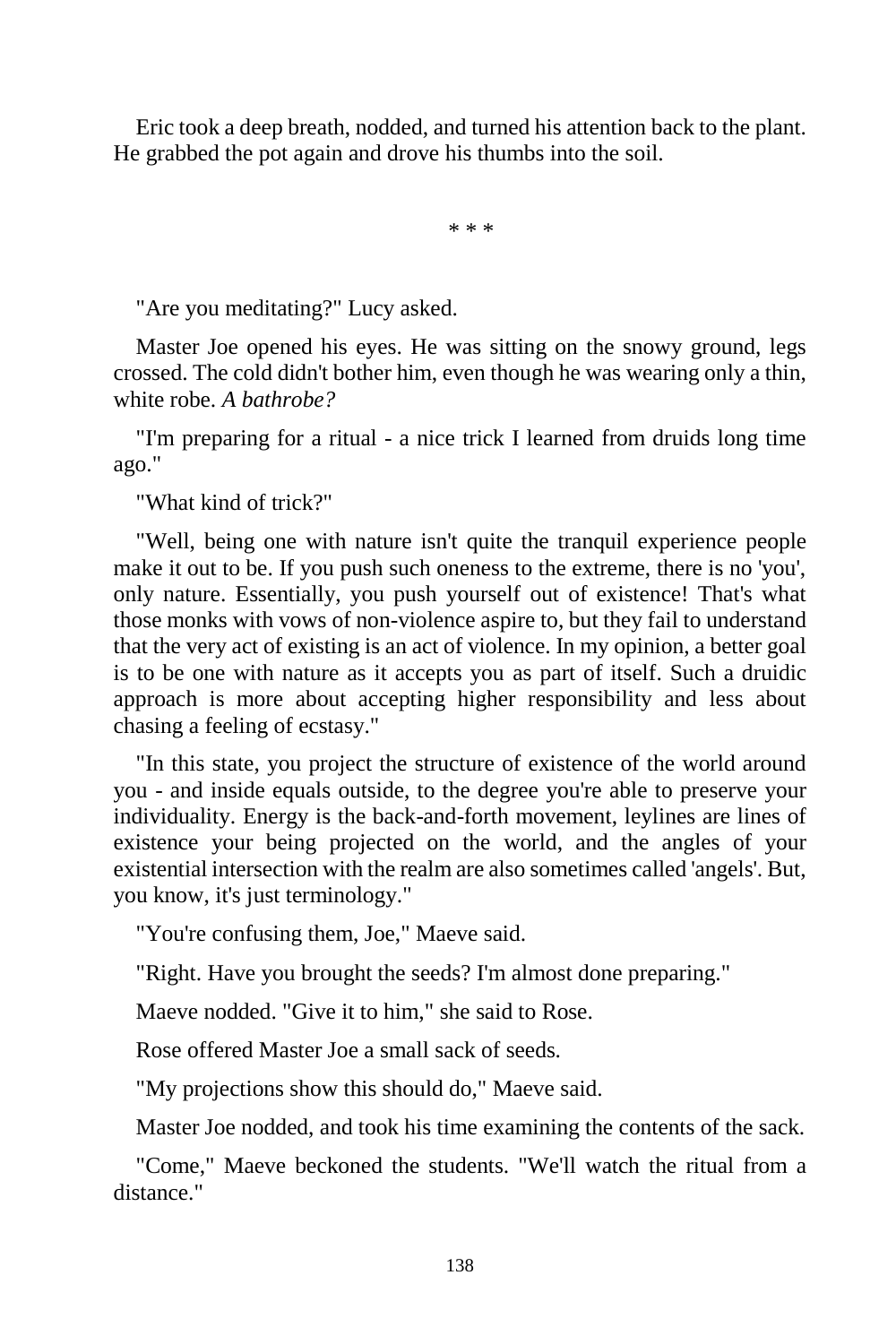After they walked away, Master Joe got to his feet slowly, feigning the pains of old age.

"Here?" Eric asked.

"A little farther, over by that tree."

Eric, Rose and Lucy waited idly. Groups of kids trickled in for the event, and Maeve signaled them not to get any closer.

"I still don't understand what it is he will do," Eric said.

"Well... let's try it this way. Between who you were and who you will be, a healer can assist choosing the reality of that person. This is called a 'blessing'. Kids nowadays call it a 'buff' - don't ask me why. Curses work similarly, on the other end of the spectrum. What Joe's going to do is a major ritual for blessing the land."

"Or, it's like the elemental attunements, but instead of attuning to a particular element in a shallow dive, he's attuning to the whole realm in a depth where he can dream it all anew."

"Look, it's starting," Rose said.

When Master Joe finished his silly 'oh-my-old-bones' routine, he stretched out and raised his hands to the sky. He was chanting or singing something, but Eric couldn't quite make out the words or the melody.

What little fog there was dissipated, and the sun shined its light more brightly than before. More and more of the sky came apart to let the rays through.

The light danced around Master Joe's fingers, lit up his hands, and slowly enveloped his whole body. The chanting stopped, and Master Joe stood motionless, basking in the sunlight. *A sight to behold...*

Commencing the next stage of the ritual, Master Joe lowered himself down to one knee and placed both hands on the ground. The light was no longer a glimmer, but an intense beam between heaven and earth, with Master Joe as a conduit in the center.

Eric could hear the chanting now, but its melody was unlike anything he ever heard before. His brain struggled to comprehend it, but gave up soon, as Eric's mind too filled with the light of this melody.

A tear ran down Eric's cheek, but he couldn't look away.

The base of the beam-pillar widened, and the light propagated through the ground. When it reached the patch of earth under Eric's feet, he felt a slight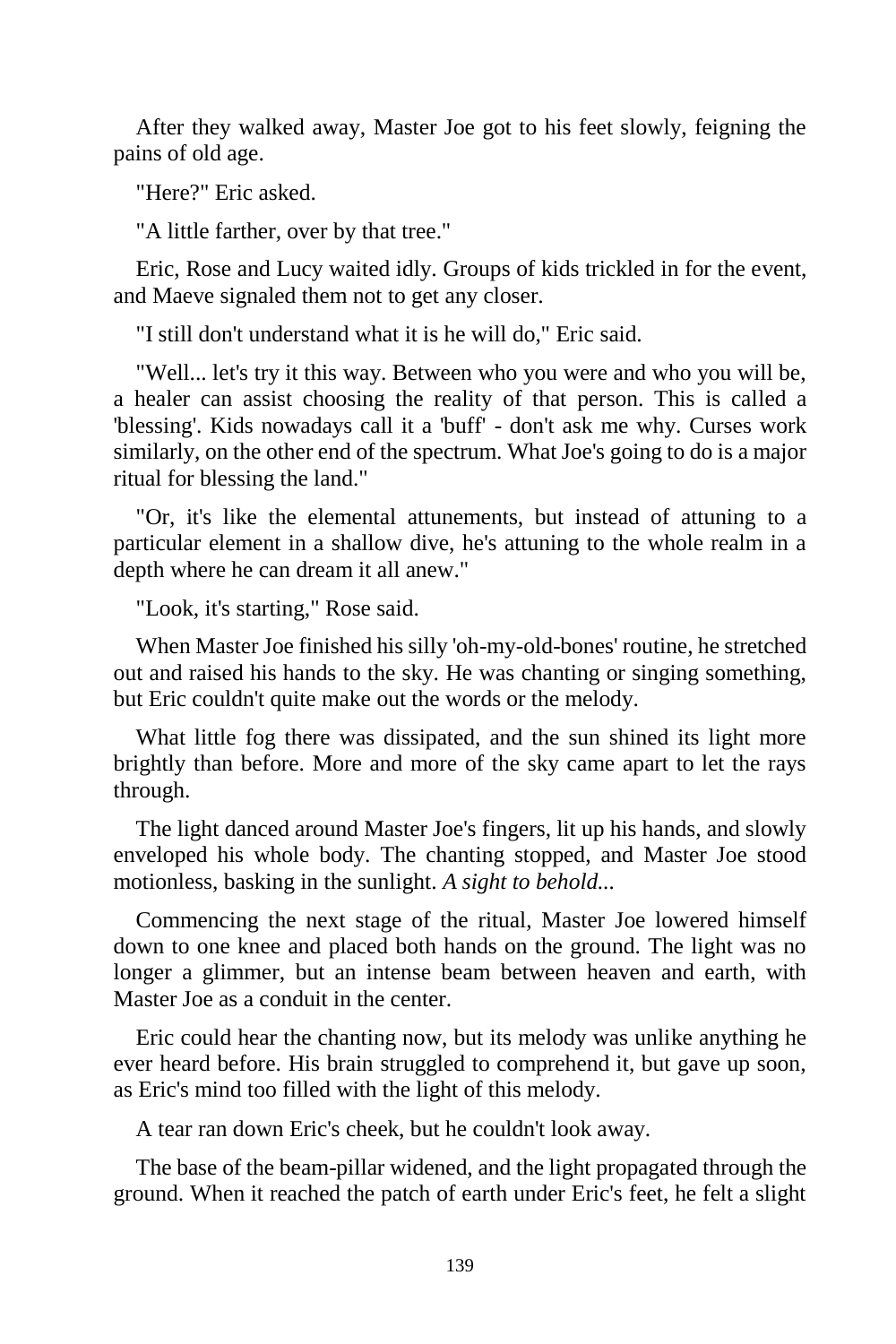tremor. The chanting stopped, but the influx of light didn't - the light weaved and cut through the ground in all directions, which, due to the multidimensional nature of Dream Camp, were many.

Master Joe unrobed, *- Is he wearing something beneath at all? -* but Eric could barely make out shapes because of all the blinding brightness.

Eric could no longer see the sun in the sky. Whether it has descended to earth or was simply outshined by Master Joe, Eric couldn't tell.

Master Joe spread his arms sideways, and that was the last Eric saw of Master Joe's human form.

The song in his head started again, and a shockwave of feelings hit Eric. He recalled his first time waking up in Dream Camp and the impressions all that exquisite detail and vividness left on him. This experience became magnified thousandfold. *One more way to die.*

Everything was changing, including Eric, and his mind was torn between giving into this feeling washing over the whole realm, and remaining Eric within the bounds of sanity.

### *Love is Love.*

The intensity of change allowed no time for a conscious choice. Most of what made Eric Eric went out with the shockwave of motion and change, and he felt himself light up like a miniature sun, his rays touching others who were going through the same transformation.

When the waves of light came back from the skies and the ground, the part of him that resisted the change clung to a feeling of déjà vu and the memory related to it.

The first time Eric met Master Joe, he saw him hammering on an old TV set stuck between channels. Now, Eric realized that scene was no more than a veil protecting him from the powerful unknown. Indeed, the whole realm with Eric in it felt like between channels - the waves and motion and light opening up fractal pathways of power, enabling Eric to be himself in ways he never thought of or experienced before.

Having now established a measure of understanding amongst the uncontrolled overstanding, Eric willed the ego-image of his human form into existence. His Sight condensed into sight, and his skin marked the boundary between close and distant touches. *It makes much more sense now.* Eric wiggled his hands, just to assure him of being there.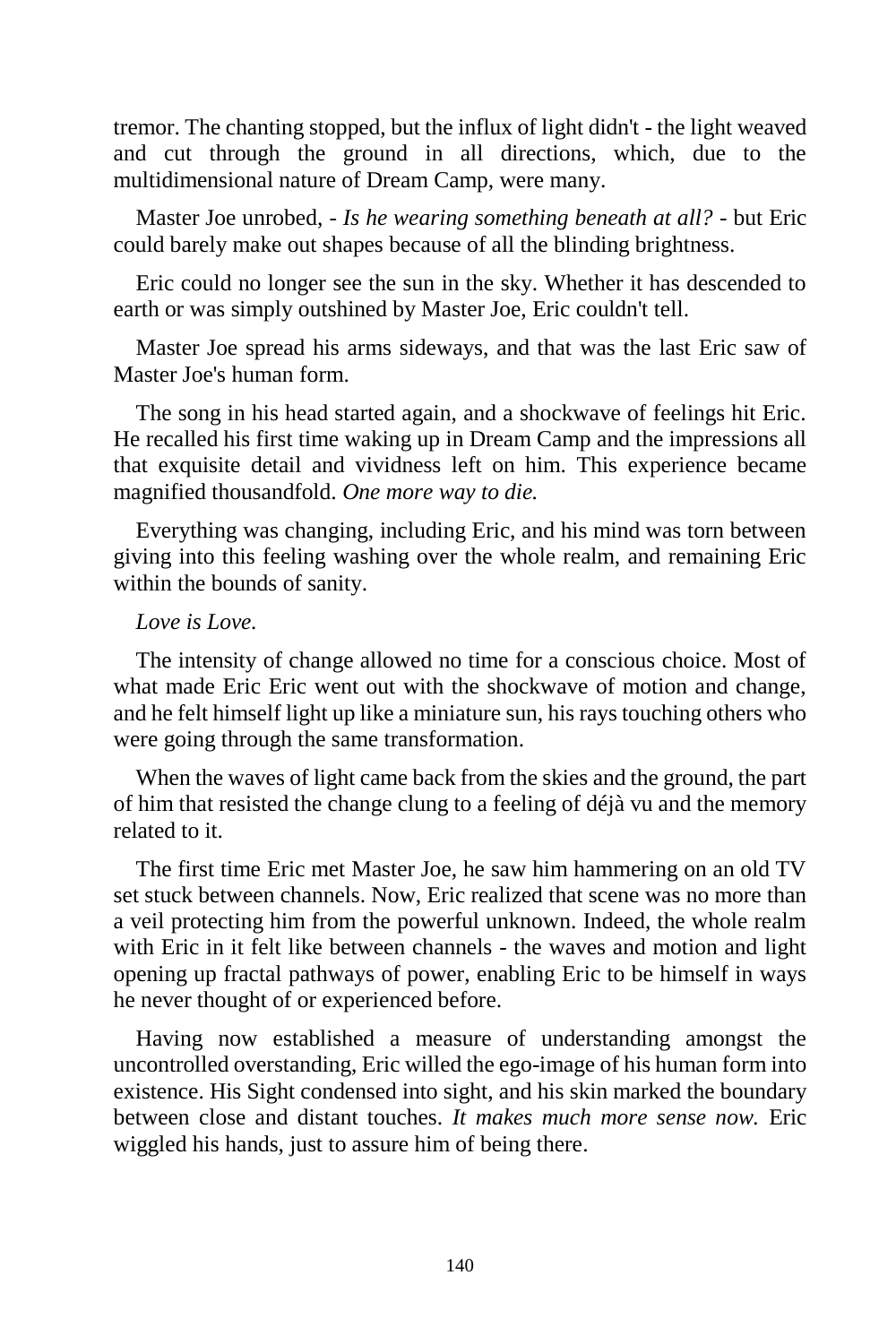With his awakenings ended for a cycle, Eric inspected his surroundings. A radiant sun back high in the sky, and underneath, Master Joe's white robes on the ground marked the place where he probably wasn't.

Eric looked at Rose and Lucy. They had the same distant stare he presumably had, and he decided to let them take as much time as they needed. He noticed others too, standing motionless.

Eric turned away, seeking out the differences between this realm and its previous iteration. The snow was gone. It hasn't simply melted away, but disappeared without trace, taking with it the bareness of trees and the winter cold. The benign clouds and rhythmical weather patterns hid and bridged a sky less elemental than the last. The ground below was quiet, but not silent; worms and other simple organisms worked to keep it fertile.

*Life breeds life.*

The number of layers of life multiplied, masking the more distant and less obvious loose ends of the realm. Eric heard the chirp of birds, and sensed other small animals bustling about. It wasn't just grass and trees anymore; many of the plants from the garden warehouse spread across the land, blooming.

Eric welcomed the realm, and was welcomed back.

\* \* \*

When Eric woke up in his bed, tears flowed down his cheeks. He felt joy, because he never saw such beauty before. Sadness, too, was overwhelming, because he felt he will never again experience such beauty in his life.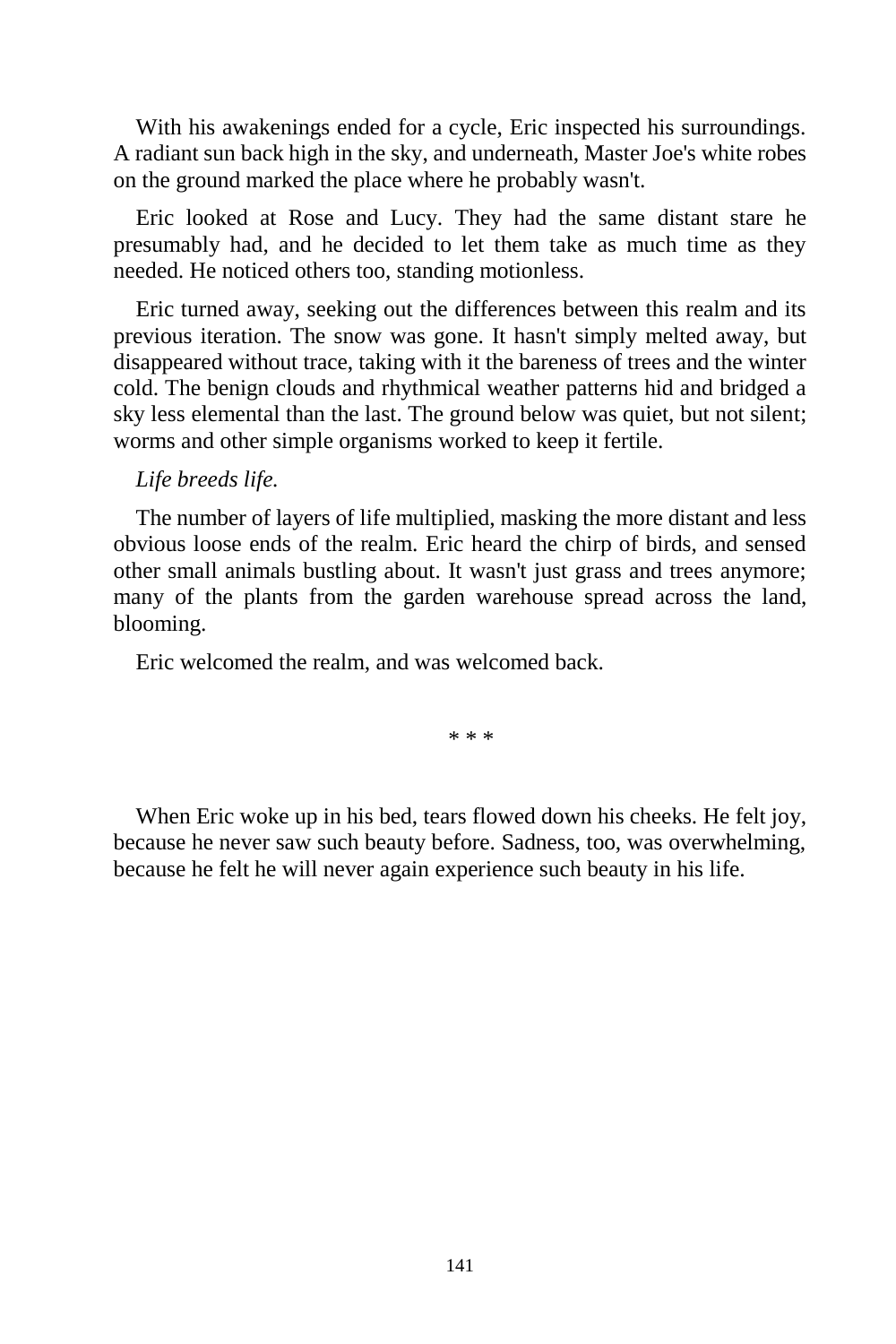# CHAPTER 19 - TELEPORTATION

*Too few observers, and your reality isn't objective enough. Too many observers, and the identities merge together, collapsing the wavefunction beyond repair. Get it just right, and your reality might maintain some coherence.*

*[Teleporter's addendum: There's no need to operate at such high level to extract usefulness from this concept. Sidestep, and stretch yourself briefly - teleportation is your easy-going, everyday friend. Note, 'subspace' and 'hyperspace' are ugly words.]*

- Stability, Dreamer's Handbook

Eric rammed into the door.

Thankfully, his thick forehead absorbed most of the impact, and before his nose would flatten painfully against the grainy surface of the door - leaving a mark of snot and blood - the rolling-lock mechanism gave way to the pressure and Eric tumbled through the open doorframe.

"Next!" Annie yelled.

Eric stood up, dusted off and closed the door behind him. While he walked back to the end of the line, other students repeated the process.

"Teleportation is about pushing and pulling distance, fixed points and frames of reference. Some of you might remember, I talked about selfdistances in telepathy class. The theory is the same, we just use it differently."

*Typical Annie; making us do things before explaining what it actually is we're supposed to do.* Eric chuckled. *She probably forgot.*

"The blink is the easiest of teleportations and requires only minor displacement within. It has a short range, and what you lack in understanding or finesse, you can make up for in willpower. It often occurs naturally, as a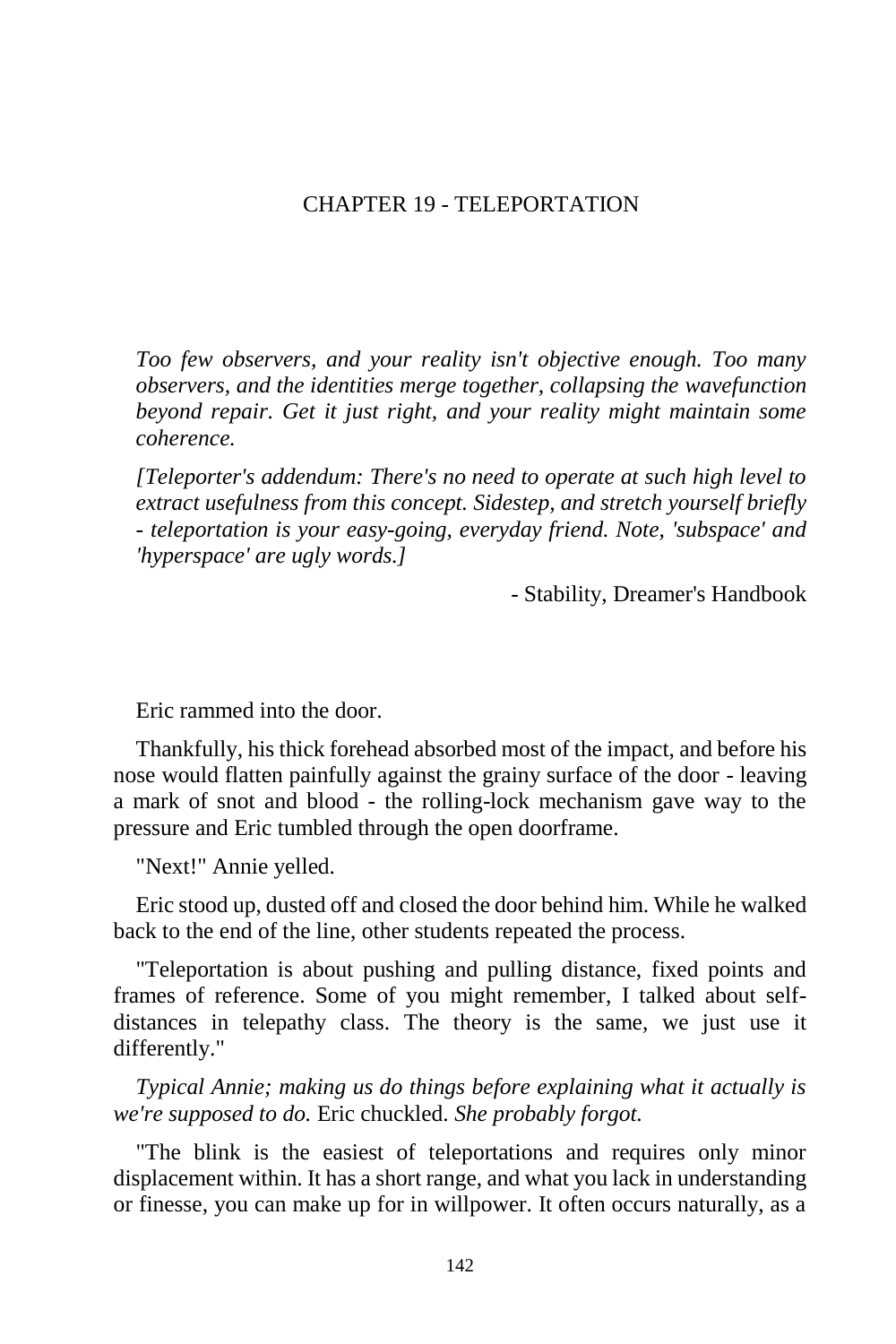subconscious response to a higher stress situation. This training takes advantage of that fact. It's like riding a bicycle; once you learn it will come naturally."

The doorframe stood erect in the middle of a field of green grass, placed there by Annie solely for the purposes of this exercise - there was no wall or anything. Bashing through the door wasn't particularly painful, but it was uncomfortable and awkward. *At least her classes are not boring, I'll give her that.*

Winter went away as fast as it came, and spring blossomed again. Eric suspected it would be less perpetual than before. He had gotten used to the new realm teeming with life - it felt as natural as shifting one dream into another - but every now and then Eric would spot a minor detail, which would send him contemplating and admiring the beauty and complexity of it all; be it a bug, the dance of a rustling leaf, or a smile that expressed a new feeling.

When it was his turn again, Eric sprinted into the door - with the same result.

"The world around you is the framework of your existence. You awareness is pointlike within it, at the location you currently are. Your awareness will be pointlike at your desired location as well. All you have to do is raise your awareness, affix the framework, and condense your awareness just a tiny bit farther away."

"Like this." Annie extended her hand, and for a moment, she appeared to be holding hands with herself as she blinked just two steps away. "The degree to which you are able to temporarily enlarge your awareness, yet still hold yourself together, determines the blinkable distance."

*I can do it. I just have to concentrate.* Eric knew mentally that his human shape was present in a dream only because his habit willed it there. Surely, willing it to be on the other side of the door shouldn't be too difficult. Yet, it was clear to Eric that knowing something in one's head and actually making use of that knowledge are two different things.

After repeatedly bashing his head into the door, Eric noticed that, just for a fraction of a second, his mind behaved differently from the moment before impact until the moment just after. Derailed, shocked, or just a in a state of greater receptiveness - but certainly different. After a few more repetitions, it felt like that one moment was composed of three: some of his thoughts went ahead, anticipating the consequences of impact, some braced for it, ready to process the signals, and some lagged behind, clinging to a previous location and state of mind, about to imprint the future with the past.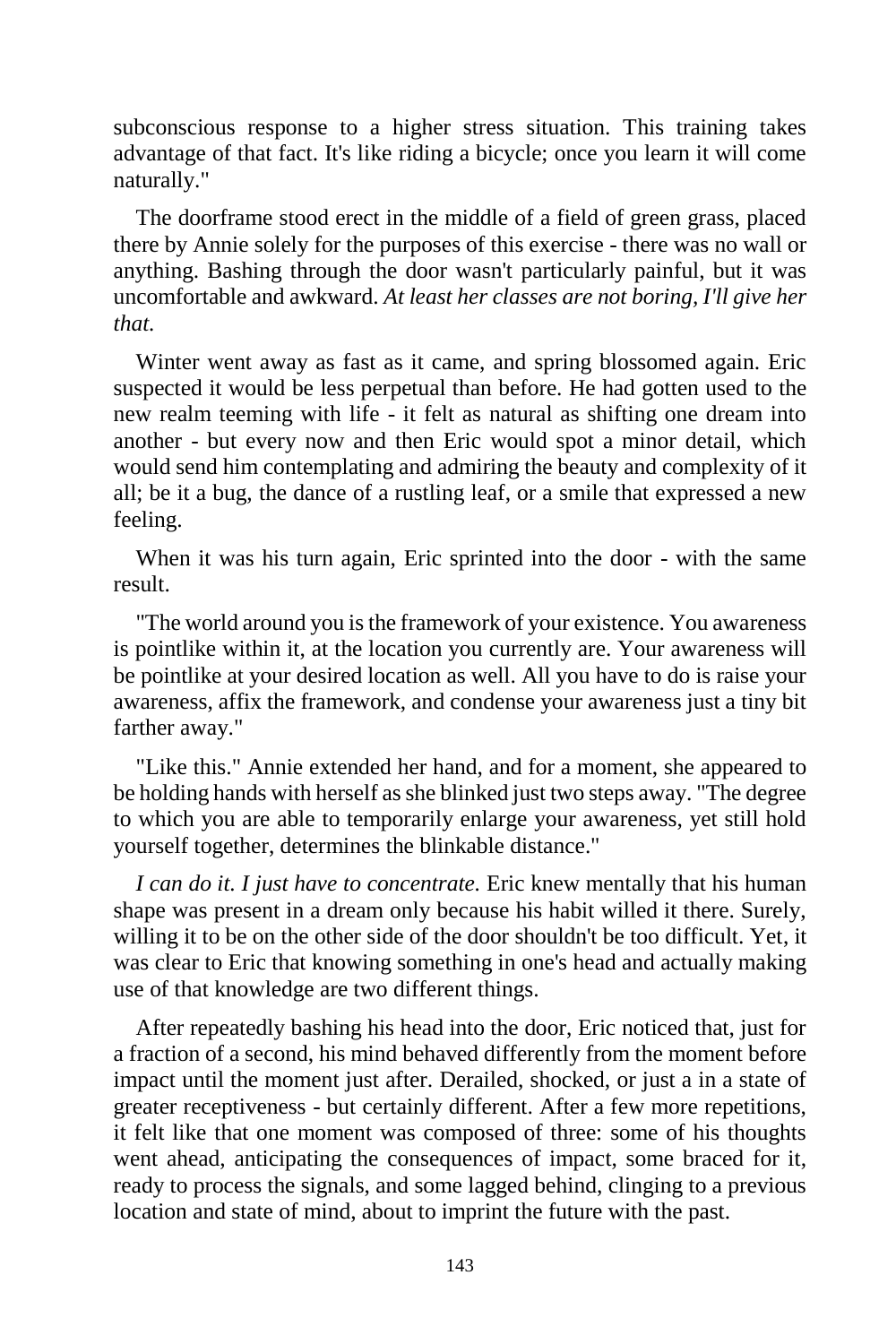Progress was slow, but Eric's introspective disentangling of thoughts got more refined. In his mind, he leaned on the farthermost thought and its feel of space - like when shifting balance from one leg to the other - and let the lagging thoughts snap towards it, skipping the in-between.

Eric tumbled on the grass. He got to his feet, dusted off, and turned to close the door behind him. Much to his amazement, the door remained closed. "What- how..."

"You did it; well done. Move on to the second exercise," Annie said. "Next!"

Eric slowly walked in the direction Annie signaled. Trying to convince himself that he indeed succeeded blinking through the door was timeconsuming. He wasn't sure how he did it, but he had to accept that he did.

The site of the next exercise contained nothing more than a huge, long slab of rock. Its sides were almost rectangular, and only one side was polished flat. From afar it looked like the rock was placed at the end of a short, redgraveled running track, but upon closer inspection, the gravel was in fact redbladed, trimmed grass.

Rose was already there with a couple of students. One after the other, they sprinted into the flat face of the rock.

"Hey," Eric said.

"Hey," Rose replied.

While the previous exercise was uncomfortable, this one seemed outright painful. Eric didn't let that faze him. *Falling and splattering on the ground, or sprinting and splattering on a rock wall - makes no difference.*

He heard Annie's voice from close by.

"With the standard teleport, the situation is reversed. The distance here is large, often far outside of view, but still within the same realm. The only requirement is that you have a very clear view of that location in your mind's eye."

"Since the world is quite different between the two locations, this time the fixed point has to be your own awareness while the framework changes around it. So, you let the world move while you stand still. This is a partial folding of space-time, in which all your relevant relations are transferred to the goal location."

"Large blinks or teleports within viewing distance we call jumps. Which method you'll use in this exercise is up to you."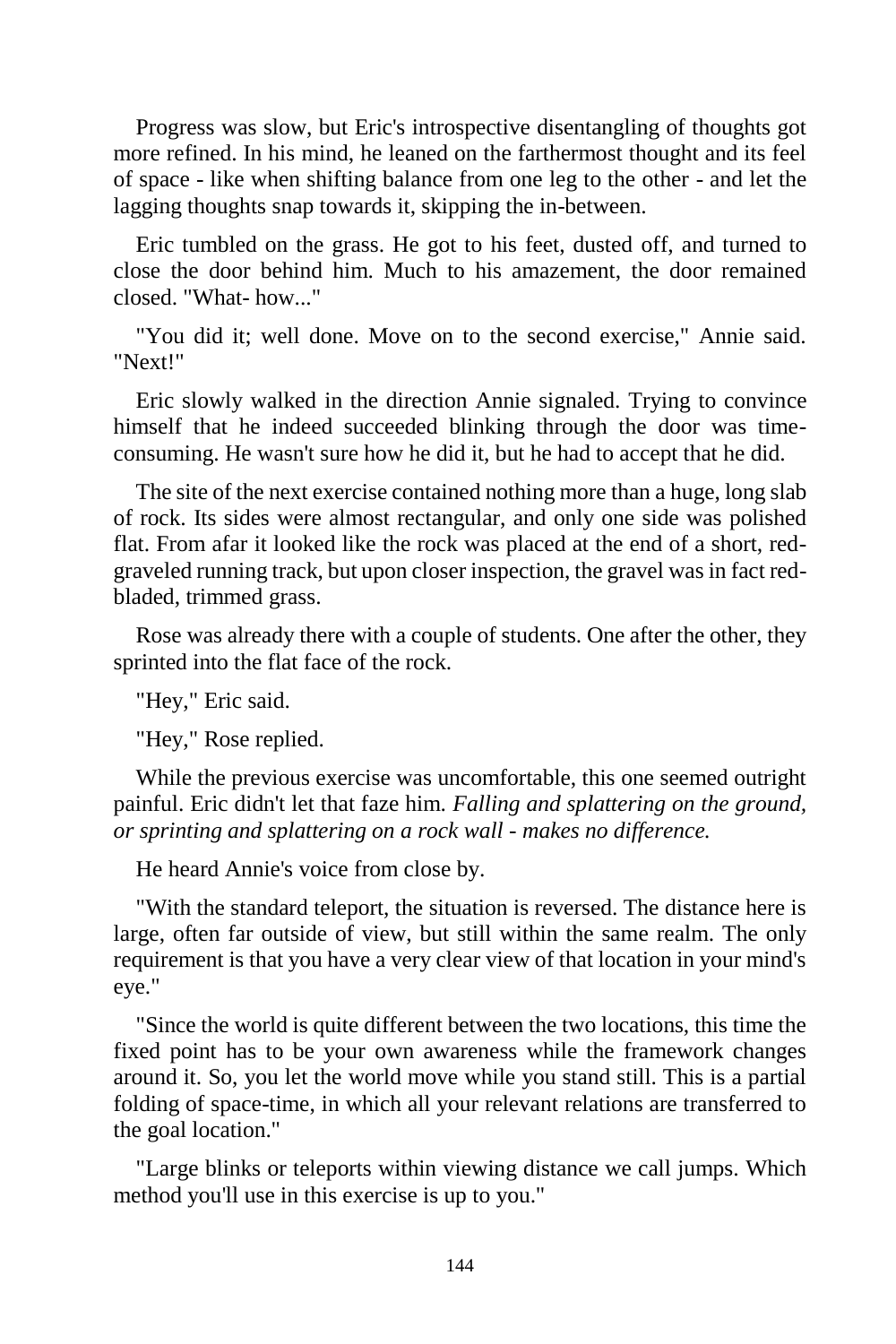Eric forced himself to relax. He stretched a few muscles, took a deep breath, and ran head-first into the wall.

It was pretty much what he expected: painful. But, he didn't lose consciousness, and the damage wasn't so severe that he would have to rematerialize. Eric collected himself. His nose felt strange and crooked. He grabbed, twisted it, and after a hurtful crackling of bones, the nose was back as it's supposed to be. What blood dripped off, he willed away.

Not too keen to mindlessly repeat the experience, he sought to apply his earlier insights while waiting for his turn to come around.

The next few times he subconsciously sabotaged his own efforts - he either ran too slow, trying to avoid the pain, or too fast, trying to prove himself needlessly and missing the moment.

When he did manage to collect his focus and disentangle himself as before, the wall felt less firm and more rubbery, bouncing him back rather than halting him outright.

He kept trying to make that moment longer and cover a greater distance, but the slab was just too long.

Others were not faring better either, but that was no comfort to Eric. *Teleportation is such a versatile skill - I have to learn it!*

The next time around, he made a mental misstep: his lagging self entered the rock too, but his anticipating self wasn't anywhere near the end and he couldn't snap back to safety. Panic engulfed his mind as he realized he became stuck in the rock. His fear had weight and it was crushing him. Instinctively, he tried to inhale but couldn't, and he exhaled instead.

*Last breath,* he thought, before panic overcame him and reduced what remained to pure instinct.

...there was an action of breathing in, and Eric regained some control. His mind told him it was impossible to breathe rock, but he was doing exactly that, in whatever half-state he existed. It felt like breathing water except more arduous; the action imparted pain through his fear and into his awareness.

He clawed through the rock with his breathing and emerged on one side of the rock.

Eric had his human form, and couldn't believe existence could be so light again. He panted for long minutes, sitting on the ground and leaning on the rock. It took time to think and feel coherently again.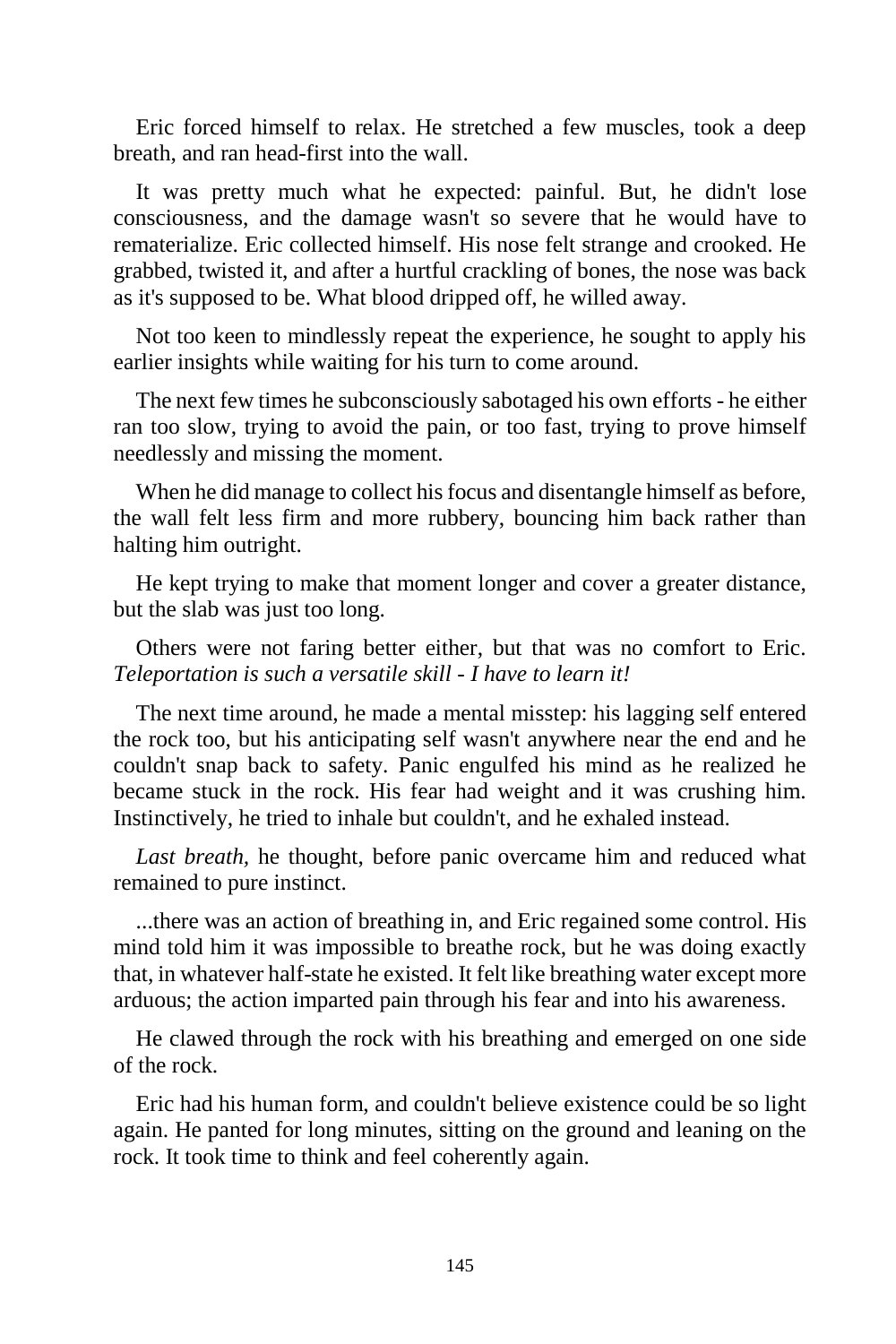Eventually, he stood up and walked to the end of the line, which was by now a few students longer. Knowing what to expect, his fear subsided. While waiting he devised motions and strategies to breathe rock as well as distance.

Breathing rock for the second time wasn't easier, but he persevered. Each of the Eric-fragments transmigrated through the big slab, pushed by Eric's powerful breath.

Having rematerialized at the end, Eric fell to one knee. After a few seconds, he stood up and went to back to the line.

The third time Eric didn't sprint. He walked to the face of the wall and gently ran his hand over the surface. *Yuck.* A thin layer of blood and snot got stuck, and he wiped it off on his pants.

Eric inhaled. He envisioned parts of him swimming through the rock and reaching the end. He exhaled in a loud, inarticulate yell and pulled distance to zero. It was a simple realization - he was already everywhere; it was only his awareness of it that determined his location. *I can go to nothingness and back, no problem.*

Eric took several more large breaths to wind down after the jump. The twisting no longer felt strange and he felt in-sync with himself. The slab of rock rested solidly behind him.

Eric straightened himself and looked around. *Where's the next exercise?*

\* \* \*

"Gather around everyone. I want to show you something," Annie said.

"Another exercise?" A girl asked.

"More like a short excursion... I'll show you a technique I learned not too long ago. We're going to do it together, okay? Hold hands with each other and form a circle. Once we start, don't let go!"

Eric grabbed hands with Rose and Lucy, and by the time the circle got completed, they all looked like they were about to break into a traditional folk dance. Annie's eyes wandered as she made sure everyone was following her instructions, and her expression turned serious when she began concentrating.

Nothing happened at first, but a sensation slowly enveloped Eric. It was subtle, similar to the feeling of gazing aimlessly into the distance. *Or when I*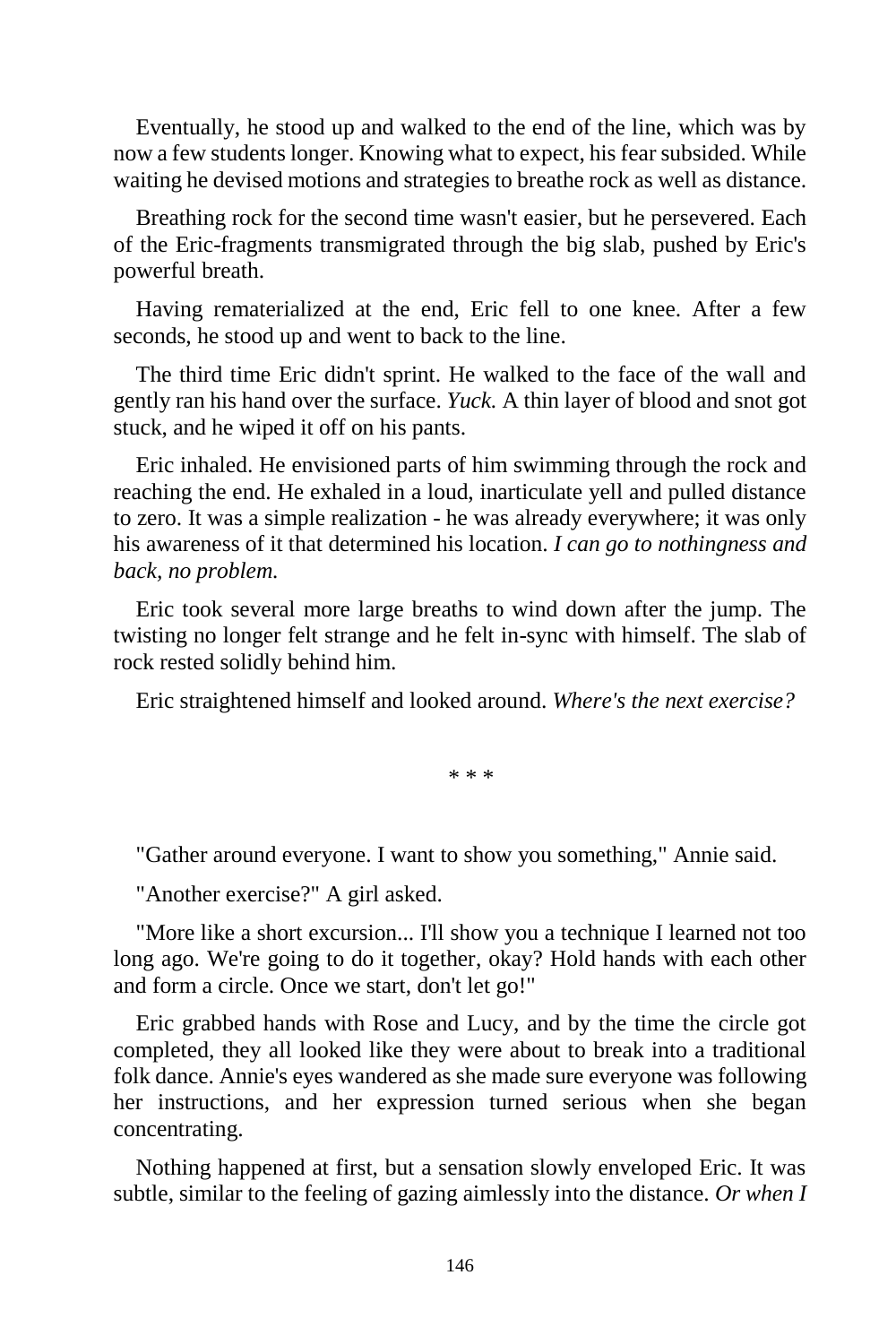*concentrate too hard and things begin to flow and mesh together* - a feeling of moving without moving. Yet, this time a sense of direction emanated from Annie, or rather, the direction of many possibilities rolled into a single one.

It occurred to Eric that Annie deliberately searched for this feeling, and it wasn't just a side-effect of whatever she was doing, because when she found that feeling and successfully impressed it upon the members of the circle, things began to move faster.

Eric got lifted into the air. He glanced at his classmates, but a shimmering impaired his vision. His mind slowly acclimatized, and Eric realized that he could somehow sense the directions his classmates were looking in.

Eric squeezed his partners' hands, and got light squeezes in response.

Once again, as this feeling or sense grew and matured, he felt it all being herded together by Annie and directed into a single line of travel.

"Don't talk, just listen. The points you affix can change dynamically within the jump-timeframe, sort of bouncing back and forth. A temporally extended jump is called realm-walking. Its conscious use is extremely hard to master, but subconsciously it is the commonest way of navigating through a not-toolucid dreamscene. That's why dreams are considered to be 'dreamy' and 'shifting'. Blinking and 'porting are minor extremes of this process, and so are time and space in general."

He got thrust forward in a way he hadn't imagined possible before. Like breaking the wall between two different dreams, but this was continuous movement both in- and outside.

"Such movement can feel like breathing, and we often regard breathing as a sense on its own - a sense of existence, if you will. There are more arcane forms of teleportation as well, but those are high level multidimensional operations rather than straight up teleport spells, and they can be very hard for humans to instinctualize."

Eric soared. Landscapes of deserts, mountains, islands, forests, and many others flashed before his eyes. His mind found points of reference to hang onto, only to be forced into releasing them a moment later. But, with time, the speed of his perception increased and he could hold on longer.

Eric found the mountain landscape most impressive: silent and majestic. The swampy region evoked an urge to slap down mosquitoes, but thankfully, there were none. The islands and their long beaches promised rejuvenation. The burning sun of the desert warned of challenge and danger. The jungle... *Something's wrong.*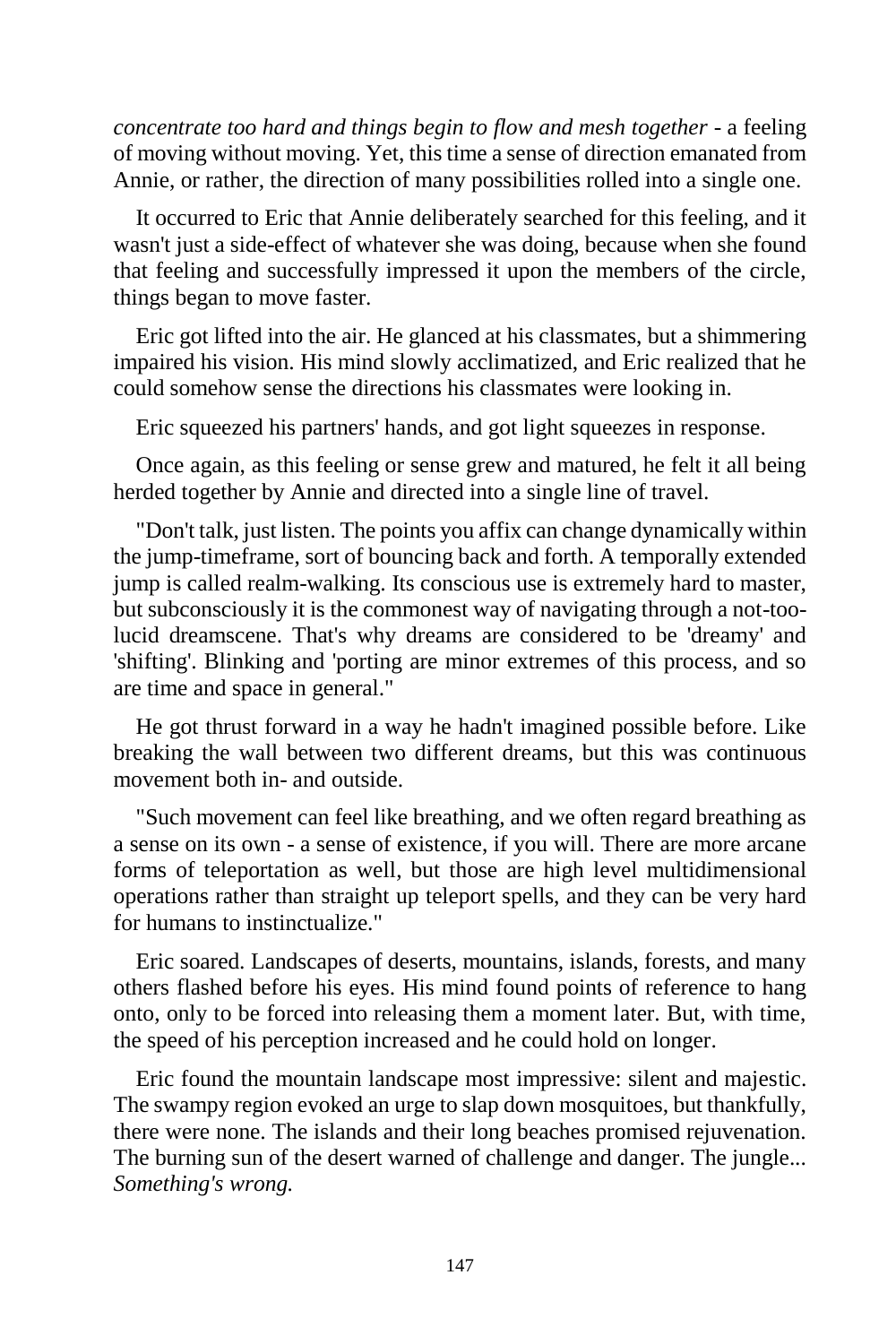The landscapes were beautiful in the way paintings are beautiful. *Something's missing.* Other than his fellow realm-walkers, he didn't see any humans. Except in the desert, plant life was lush and the animals... *There are no animals!*

Eric spotted a few small birds and when he concentrated - which wasn't easy, considering all the mind-boggling movement - he could sense several species of bugs, but those were the same as in the green fields and light forests of Dream Camp. *Shouldn't a jungle be full of animal life?*

"Hold on," Annie said.

The ground turned bleak and transparent. Plants grew scarce, and the ground itself lost its earthy texture. Lines formed squares on the translucent floor, literal place-holders, as if saying: 'geography goes here'.

Eric's entire hand-holding group came into focus as they descended. They landed near a patch of assorted greenery, and surprisingly, a human being.

*Maeve?* She was rummaging through a box and throwing small green items over her shoulder, which bounced off the translucent tiles a few times before coming to rest.

Eric chuckled. *They look like tiny frogs. What a silly thought.*

Upon coming closer, Eric was surprised to see that they were indeed small tree frogs - unmoving but otherwise unharmed.

"You're not supposed to be here," Maeve said without turning around.

"Hello! I got permission from Master Joe to visit the shelved realms, and I was just introducing my students to realm-walking. What'ya doing?"

Maeve sighed and slowly straightened herself. "Realizing I can't handle it alone. With everything going on at the Outpost, and managing all this plant life, I can't possibly handle the animal biosphere... This latest cycle was taxing. I'll have to bring in a specialist." Maeve sighed once more. "Yeah, that's what I'll do."

"What's with all these frogs?"

"Surplus. They breed like rabbits and I had to put them in stasis. Which reminds me, I had some rabbits too... hmm..." Maeve continued rummaging through a big sack.

"Anything we can do to help?" Annie asked.

"Unless you have an expert in both zoology and realm-weaving in your group, I don't think so," Maeve said.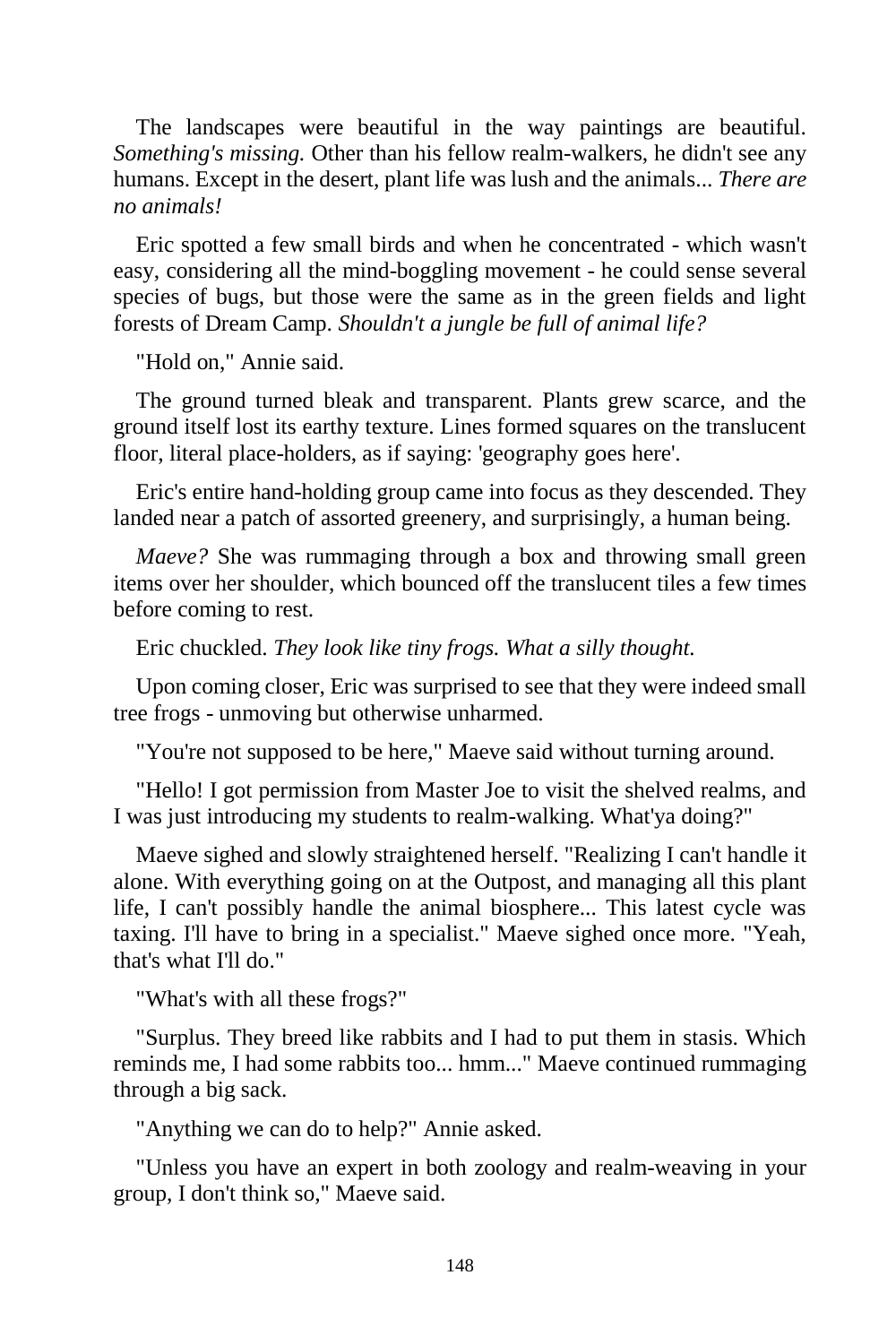"All right. We'll leave you to it then." Annie turned around to leave and motioned her class to follow.

"Wait! There *is* something you can help me with..." With tired steps, Maeve walked behind a cluster of lonely trees, and guided back a white horse with a long, straight horn on its forehead. *Beautiful.*

After a moment of awe and exaltation, the kids ran to Annie, clamoring for permission to pet the unicorn. Annie looked questioningly to Maeve, who nodded.

"Slowly!" Annie yelled after the kids crowding the animal, who endured the ordeal with dignity.

When Eric looked into the eyes of the unicorn, he could see a wise kind of innocence. To Eric, the animal's radiant aura felt like the color white, fresh bed sheets, and the seeds of a dandelion floating gently in the wind.

"Is it a real unicorn?" A boy asked, stunned.

"As real as they get," Maeve answered.

"Remember when I told you that some feelings are so strong they can become places? Well, they can become animals too," Annie said.

"Kyle and Lyle will get green with envy when we tell them," Lucy mused.

"That's what they get for not coming to classes," Eric said. "Besides, they would find another, throw a lasso around it and ride it like the little cowboys they are."

Rose and Lucy smirked.

"Would you please take it home? I found it not too far from here, must've wandered off," Maeve asked Annie.

"Of course, it would be our privilege," Annie said.

Maeve nodded. "One less thing to worry about. Travel from where we are now straight to the Playground. After you reach the Playground, keep going in the same direction until it gets too bright. The unicorn will find its way from there; just don't let any of your kids go farther beyond. Can you handle it?"

"Yes," Annie said.

"Good."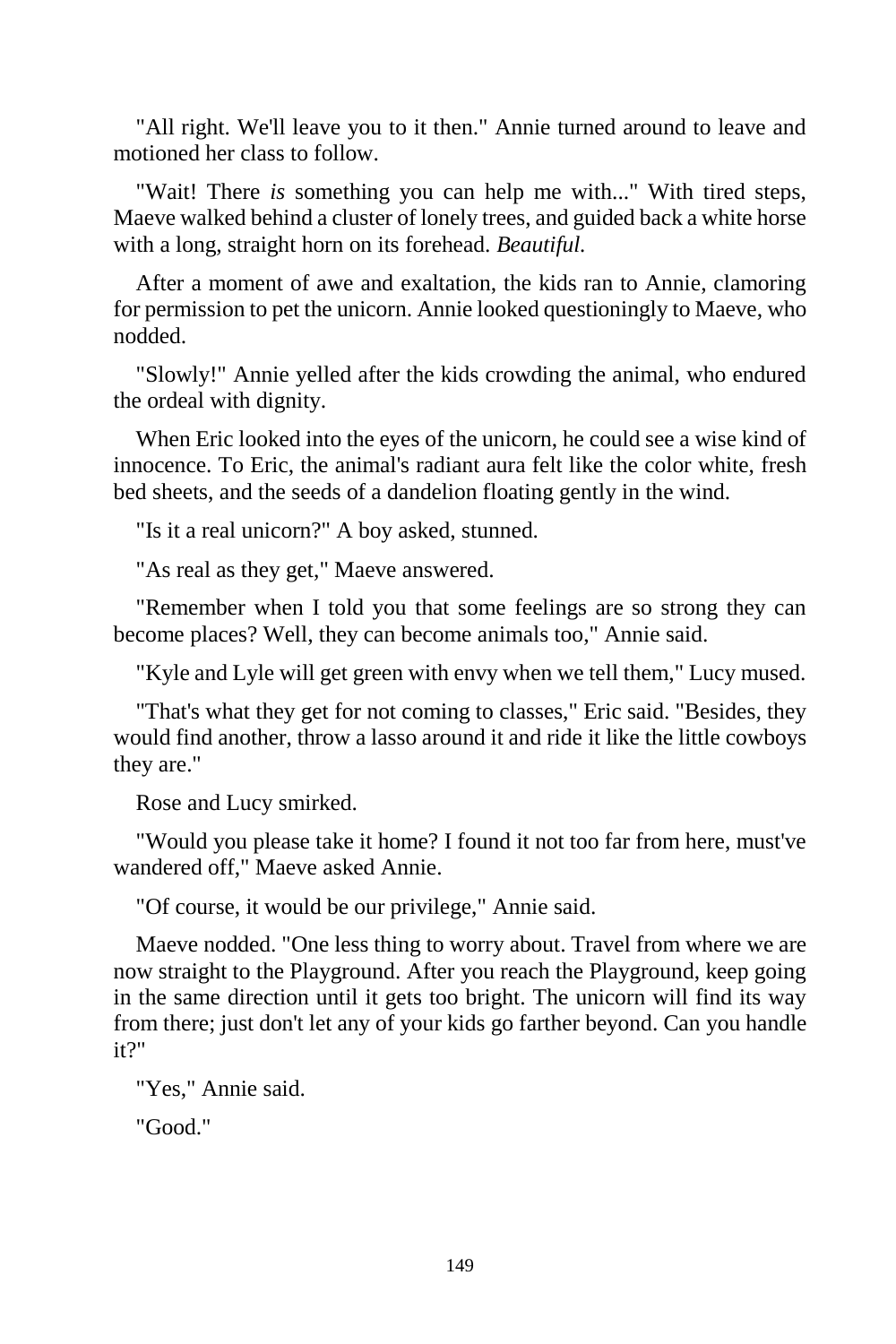Annie gently patted the unicorn along with the others, and let her hand rest. "Come on everyone, let's take it home! Put one hand on top of mine... we'll take a shortcut."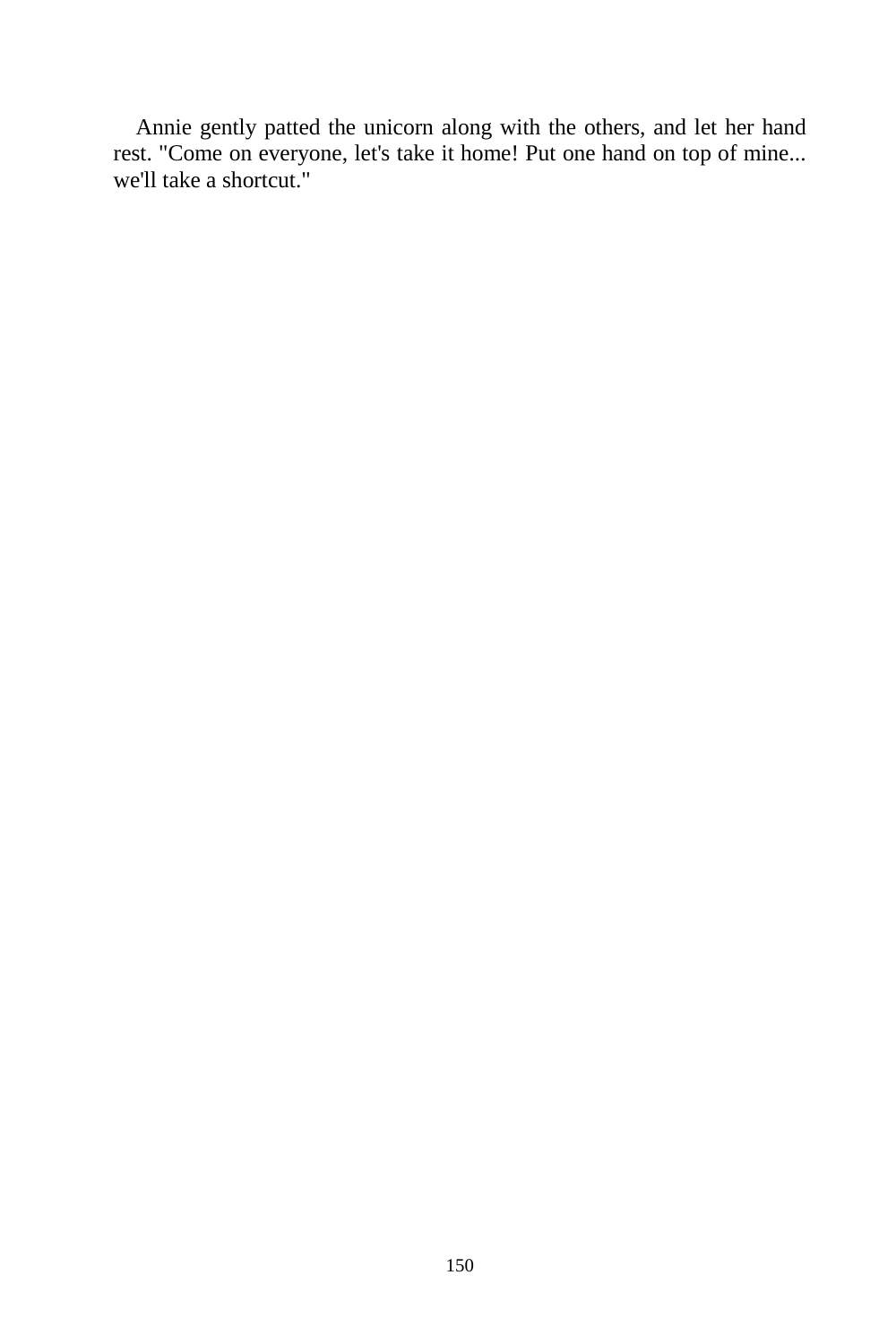### CHAPTER 20 - NIGHTMARE MASTERY

*When the fear is gone, don't rush to fill the temporary void with nervousness, anxiety, need, addiction or negative habits. Take the deepest breath you can... then breathe out. The world is yours to dream!*

> - Practical Guide to Nightmares, Dreamer's Handbook

"I'm glad you decided to come. As you know, the final nightmare class is not a teaching class, but a trial." Mr. Smith dangled a vial of black liquid in front of them.

"While fear on its own is terrifying, it is the confusion our minds create to avoid fear which allows nightmares to disfigure and magnify that same fear out of proportion - making it appear so much worse than it is. This concoction will force you to follow the fear to its source and face some of your deepest fears directly. Think of this 'nightmare essence' as a vaccine - you deal with the fear now, in a controlled environment, so the nightmares at the Outpost will become more easily illuminated for and by you."

Master Joe stood behind Mr. Smith with solemn dignity, giving weight to the words and making them official.

Color drained from Eric's face. *What if we fail?*

Other than the two teachers, Eric, Rose and Lucy were alone in the class and the treehouse it took place in. This wasn't one of Maeve's insanely-bigon-the-inside warehouses, but a small, cozy, log-cabin kind of treehouse. It even had a fireplace.

"You can still change your minds, but I have to ask each of you," Mr. Smith turned to Eric, "are you sure you wish to proceed?"

Eric cleared his throat, and answered "Yes."

Mr. Smith turned to Lucy. "Are you sure you wish to proceed?"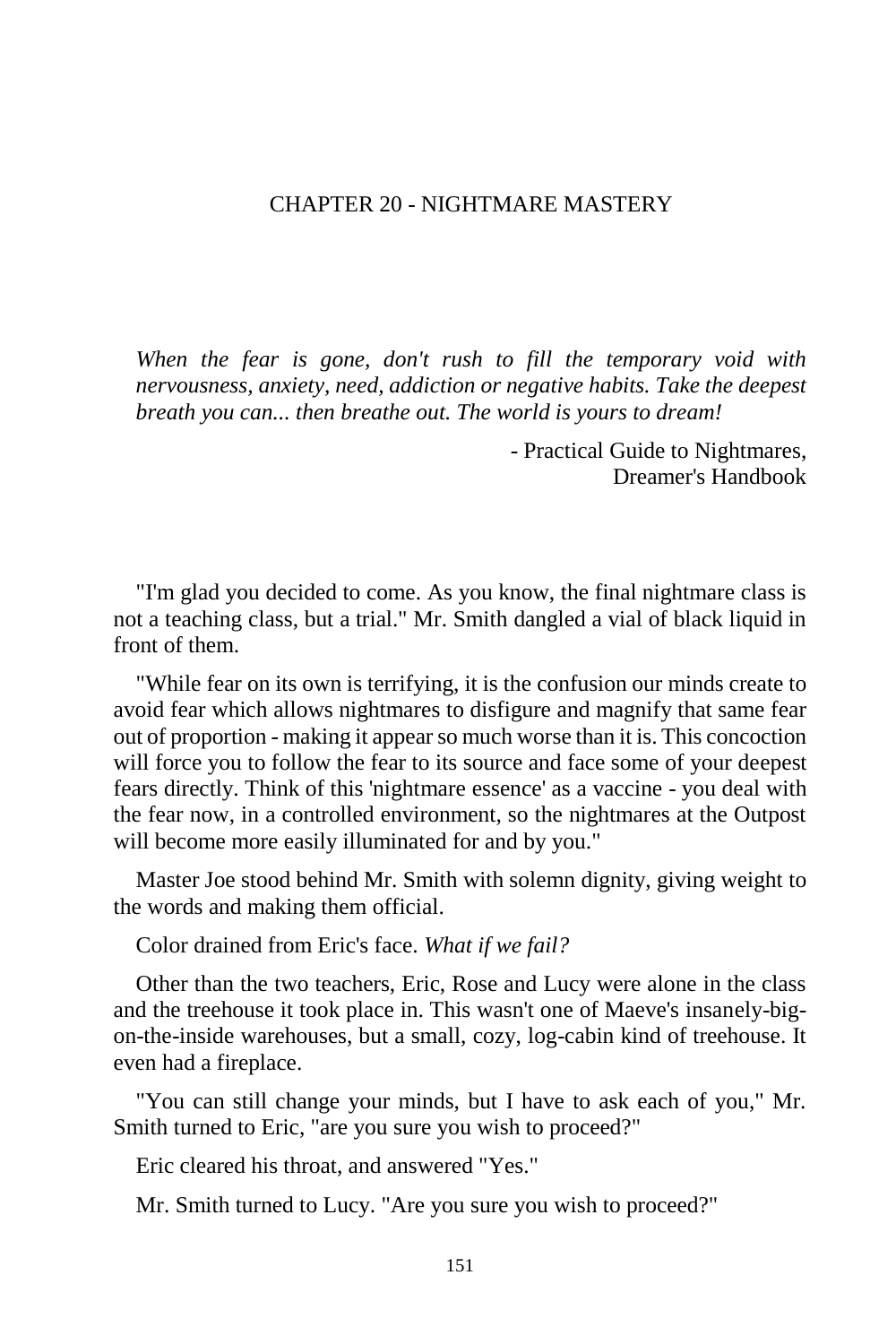Lucy, too, was paler than usual. She nodded tentatively, and followed it up by saying "Yes."

Mr. Smith looked at Rose. "Are you sure you wish to proceed?"

"I guess so," Rose said.

"Not good enough. You have to be sure this is what you want."

Rose contemplated for a moment. "I'm sure. I wish to proceed."

"Very well. You will need that resolve," Mr. Smith said and swayed the vial again. "I'll give each of you a vial such as this one. You will have to assimilate the contents of that vial. The common options are drinking it or letting it absorb through your skin, but any other option will work as well. I will now demonstrate, after which it is your turn."

Mr. Smith uncapped the vial and stared at it from close up. The liquid sprouted tiny tentacles which wiggled around. The black tentacles slowly elongated, and when one of them made contact with Mr. Smith's eyeball, they all latched onto it.

The liquid filled Mr. Smith's eye, soaking up through his tear-ducts and tracing his nerves. His other eye turned black too as the liquid emptied from the vial.

After several seconds of staying motionless in that state, Mr. Smith's body began to convulse.

Rose, Lucy, and Eric glanced at each other questioningly. *Is that supposed to happen?*

Master Joe walked forward with slow, measured steps. He let his right arm fall with a snap, and a large hammer materialized in his hand.

"I have a confession to make; you guys are not the only ones who will pass a personal milestone today. I modified that potion, which Johnny probably realized by now, but I'll nudge him just in case. Don't worry, his obstacle is different than yours - you'll still get the standard version."

Master Joe raised his hammer, swung it, and severed Mr. Smith's head right off his convulsing body.

A part of Eric marveled at how clean the cut was as the head rolled on the planks of the wooden floor. After a few seconds, it dissipated into a bloody mist.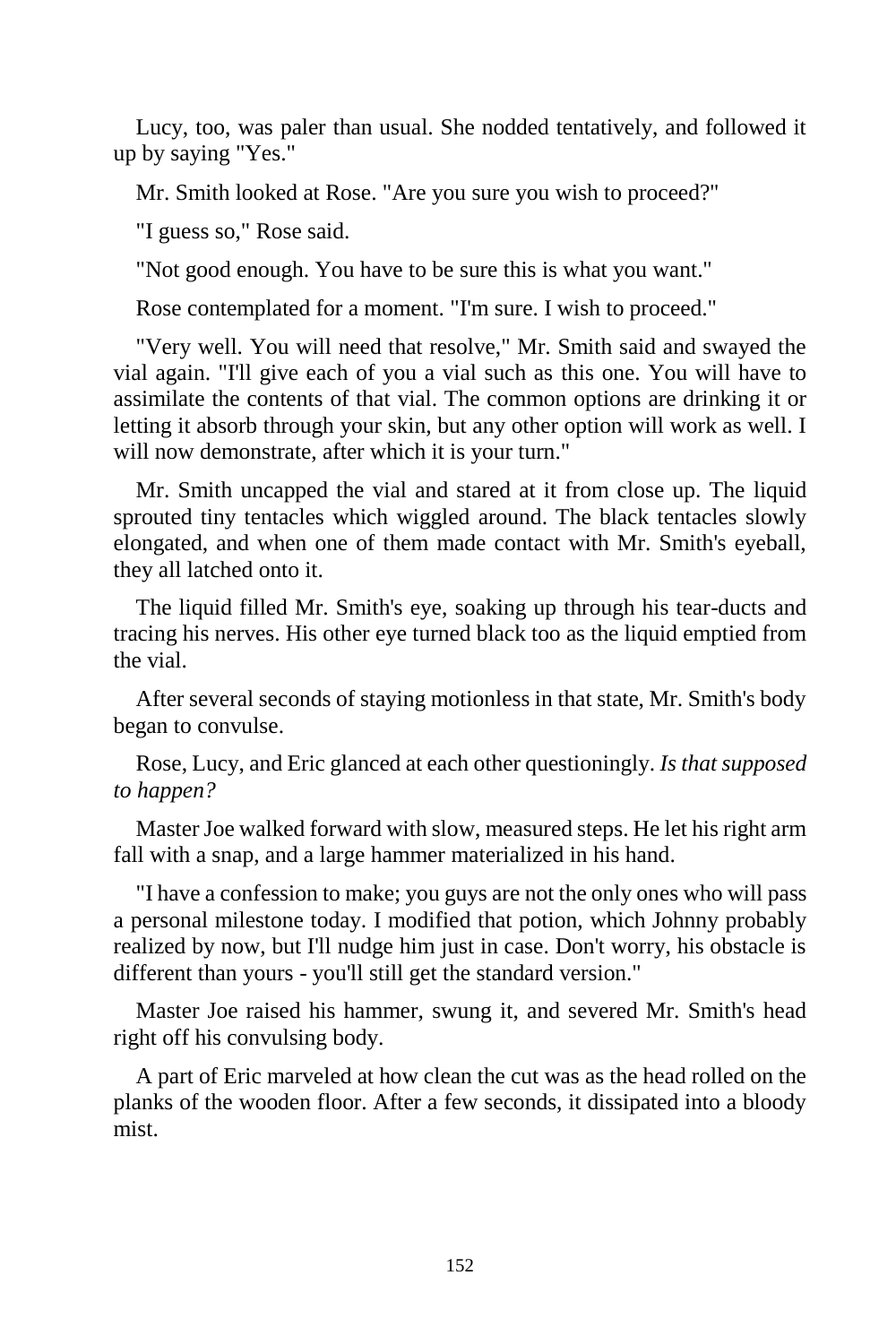The convulsions became more chaotic and fast beyond perception - the headless torso looked like it was about to explode. Instead, the bloody mist flew back into the body, and the seizures slowed.

After a while they stopped completely, and a smiling boy stood in front of them, only slightly taller than Eric. He wore blue jeans and a t-shirt.

"That was a bit too much old-fashioned zen; I almost couldn't handle it," the boy said to Master Joe.

"Well, it worked, didn't it? Johnny my boy, a slap won't do anything to people like you. How many times have I told you? When you meet yourself on the road, kill it! Even if it's your mental composition - especially if it's your mental composition."

"I saw the logic of it, but I didn't quite... grok... what you meant. This balance is so different. The zen bridging emotion and logic is..." The boy struggled for words, but couldn't find any.

Master Joe simply nodded.

"Do you need me here?" The boy asked.

"Nah. Go have fun," Master Joe said.

The boy ran to Master Joe, hugged him, waved to everyone, and ran out of the tree house with a happy grin on his face.

The three of them waved back, half-stunned and unsure of what happened.

The hammer in Master Joe's hand shrunk as he pocketed it. When he withdrew his hand from the pocket of his robe, it contained three small vials, all filled with a liquid of midnight black.

"Here you go. Drink up!"

\* \* \*

The liquid assaulted Eric's throat and he lost consciousness.

When he came to, his mind was in a strange place. He was lying on something uncomfortably hard and cold. He opened his eyes, but couldn't see anything except the irritating flicker of a faint neon light. He tried to get up, but his arms, legs, chest and forehead were bound to whatever he was lying on. *Shit.* He struggled to break free - with no result.

*Calm down and think!*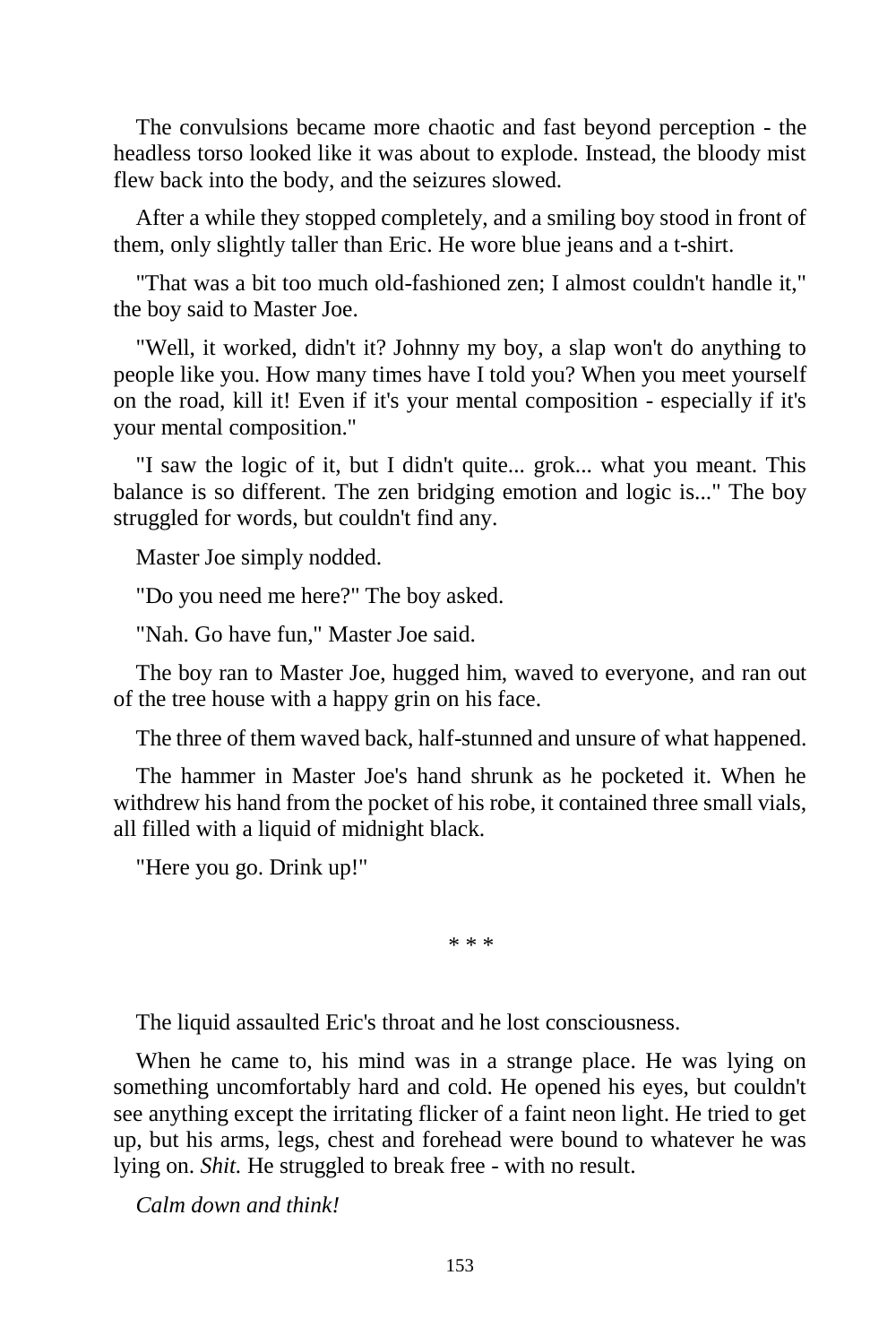After a few breaths, Eric relaxed enough to attempt teleporting. *I'll just blink out of this.* He extended his spatial awareness and tried to desync into various selves, but he instantly and involuntarily snapped back to his initial point of awareness. He tried a few more times, but the result was ruthlessly the same. Like an invisible wall, something made his thoughts bounce back and prevented his imagination from moving. *My hands are bound and my mind is in a coffin. Shit-shit-shit-shit...*

On the verge of freaking out, Eric let a familiar part of him take control: his rage suppressed the fear and kindled the flames inside him. Fire was his friend within; his primary element. Eric allowed the fire to well up and he let it out in the way he practiced many times before. He gave it all he got. He fully expected, if just for the moment, to become a flaming elemental, burning away all that bound him and reigning hellfire on all those who put him in this situation. It felt like shouting his soul out in flames.

The moment passed. There was no fire; the cold light flickered as if nothing happened.

Eric, after giving it his all, panted. He wished he would black out and wake up elsewhere.

A faint, malicious laughter echoed in his head, but he couldn't tell where it came from or if it was there at all. Only the ebb and flow of his fear assured him of his own existence and the passing of time.

*Start,* his mind echoed the word.

Shadowy hands stuck needles and injections into his body. The needles were thin - like for acupuncture - and didn't penetrate the body deep, but they were inserted precisely to inflict the most excruciating pain.

Eric cried out, and his body jerked from the strength of his cry, but no sound left his throat.

The large syringes had thick hypodermic needles, suitable for a horse or a small elephant. Oddly, the injections caused only numbness as green-gray liquids pumped into Eric's body. The mental anguish, however - *what are they giving me?!?!* - was on par with the excruciating pain.

Eric's soundless screams continued until they stopped. The needles got removed, but the respite didn't last.

The shadowy hands held small blades, which, with the hiss of metal sliding through flesh, cut into his body with quick successive moves. The rhythm and predictability of cuts would have been almost soothing if not for the pain and abominable nature of the act. *They are marking me.* The cuts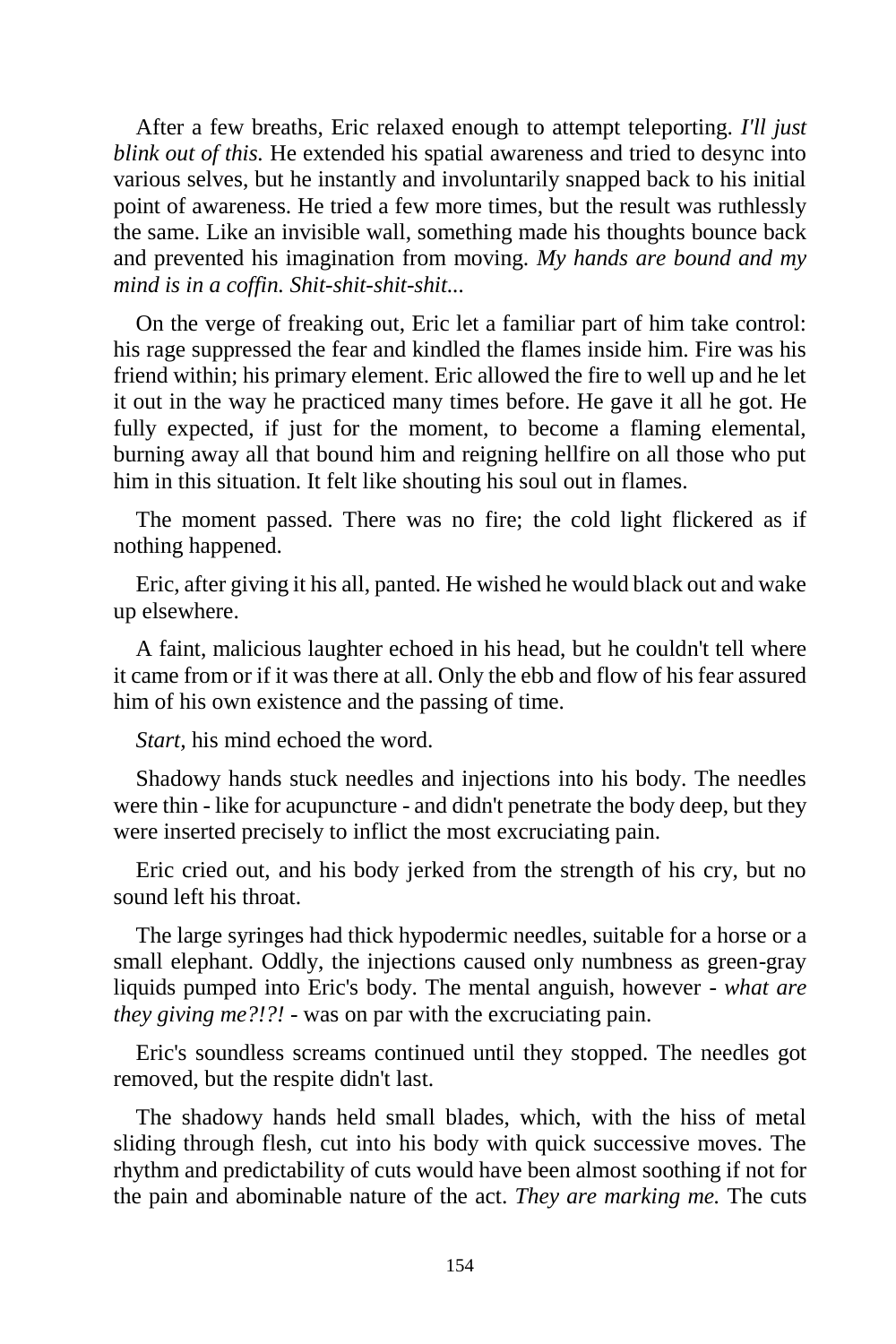were all over his body, but the majority centered on his face and torso. *Surgeons use medical marking pens; they are using shallow wounds.*

When it was over, his violated skin was covered with an intricate grid of blood. Eric heard the evil laugh in his head again.

Slowly, a single shadowy hand came into view and dangled a sheet of paper in front of Eric's eyes. *What?* With an apt move, the edge of the paper cut into the cornea of his left eye, and then his right.

Eric frantically ran from the screaming in his own head. The fact that the same shadowy hand promptly and successively plugged a normal-sized injection through the center of both papercuts did not help. Whether the injections pushed something into his eyeballs or pulled something out, Eric wasn't in the state to tell.

#### *This is only a dream! This is only a dream...*

Feeling resigned and empty, his vision red with haze, he barely noticed a small blade about to cut his eyelids away. *Snick-snack,* the blade worked like a scissor.

Panic resurged from whatever hidden pockets of strength Eric had left, just in time to notice the shadowy hand holding an ordinary spoon.

The hand did exactly what Eric feared it would do: the spoon breached one eyesocket, reached behind the eye, jerked until the muscles holding it snapped, and scooped out the eyeball.

This is the time to faint, Eric asserted, but he was prevented from fainting and the screams in his head reached an even higher pitch. The shadowy hand repeated the process with the other eye.

The screams went on for a long time, but their echoes eventually subsided and Eric had to accept the new normalcy of his situation. He couldn't see things ever going back to how they were before. Also, he couldn't see at all - since he had no eyes - but a tactile kind of sight enabled him to sense the immediate vicinity of his desecrated body. *At least the neon light is gone,* he remarked, but his attempt at humor left him even more hopeless and depressed.

The shadowy hands were back, brandishing large blades, saws, needles and other instruments.

A long blade made a large incision on his abdomen. The pain was dull. Several smaller cuts followed inside, but Eric barely noticed them. There was only the pressuring, choking, ominous feeling that they were doing something very sinister.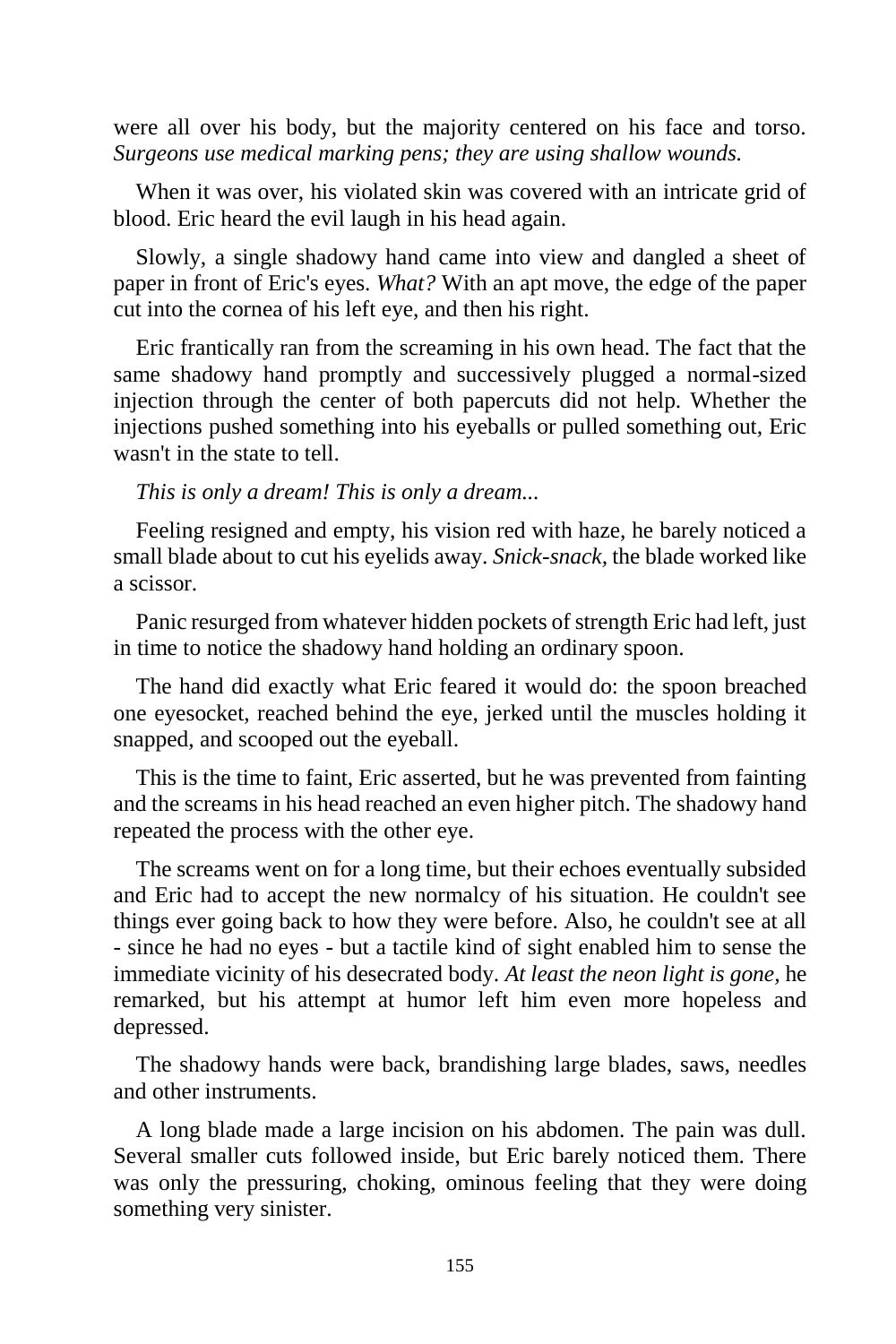Dull pain marked another long incision, this time on his chest, and a large number of smaller cuts followed. *They're doing something. They're removing something. They're cutting out my organs!!!* Another incision, another dull pain.

As if the hands wanted him to see what was going on, Eric could sense his heart beating - no longer in his chest, but in the palm of a shadowy hand fading into the dark.

*How am I breathing?* Eric felt like he was breathing, but he had no lungs - he knew this to be true.

Eric examined his condition to the best of his very limited abilities, and he felt empty inside. Literally.

*They took all my inner organs. Why am I not dead?! I should be dead!*  Death was no longer something to be feared, but something to be welcomed. *I should be dead.* Both his rationality and emotions dictated that death is preferable to his current state. *It is time. I want to die.*

Having made the decision, a wave of relief washed over him. He let go of his attachment to his body, floated above, and looked for the proverbial light at the end of a tunnel. With the release, he did see a light, and it was brilliant. *I'm going Home.*

Eric felt ecstatic and almost happy as he neared the light. *I'm coming.*

He began merging into the light...

Only to be yanked back and denied. Eric was jerked back into his severely mutilated, damp, and limiting body. *Let me die! I want to die! Why don't you let me die!* He yelled, but he knew it had no effect.

The shadowy hands did not let Eric die and they did not relent with the torture.

The top of his skull got sawed off and his brain syphoned out. With nothing major left except bone and skin, they began extracting individual muscles in the most painful way possible. *Let me die! Let me die!* With each piece removed, the prison of Eric's soul grew smaller and more crushing.

After every muscle piece got cut away and discarded, they began cutting away Eric's extremities; toes first, the fingers on his hands second, one knuckle at a time. Ears. Nose. Teeth, one by one. Lips.

The shadowy hands were running out of things to remove, but they took their sweet time. Eric's body approached being only a bloody, amorphous mass.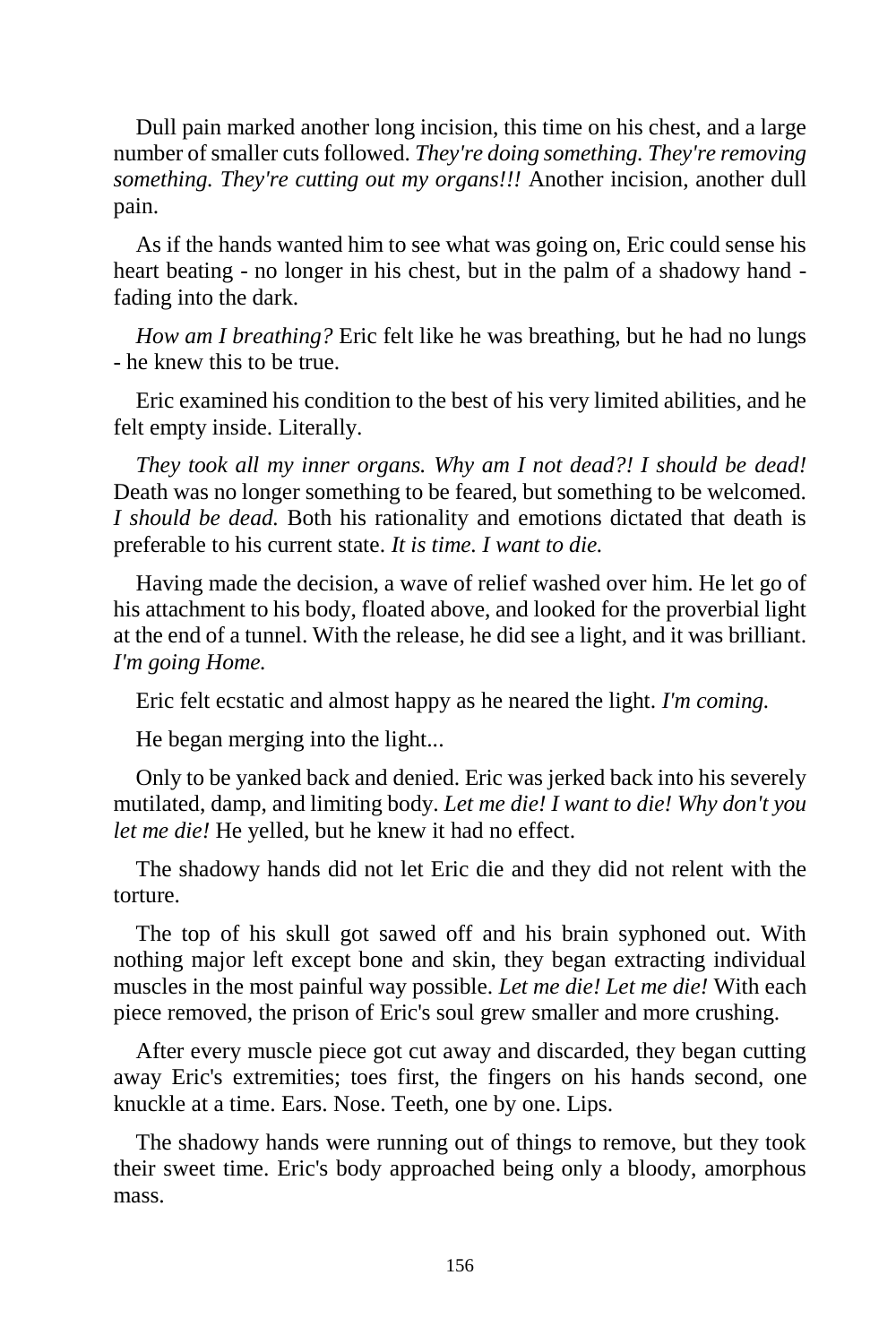Arms and legs were severed in multiple stages, to make sure Eric was conscious enough to experience the pain. *Chop-chop.* Substantial force and heavy blades were required to cut away the bigger bones. His pelvis was crushed and then removed. The skin on what was once his abdomen and lower torso, torn away with reckless abandon. The vertebrae in the lower and mid spinal column got picked apart and severed, one by one. His ribs broken by sheer force, one at a time. His skull smashed and most pieces removed.

The passing of time no longer held any meaning to Eric. With most of himself gone, he wasn't sure he was 'Eric' anymore. He had just enough consciousness to experience pain and to feel the futility and sheer maliciousness of his imprisonment.

His prison was small: his lower jaw, a neckbone, and his right shoulder. That was it - all that remained of his dissected body. He thought they couldn't torture him more because taking away anything more would break their hold on him, but now and again they added something back only to take away something else, and ensure a perpetual state of pain and despair.

Eric saw broken dreams. He felt like he has woken up from this many times before, but not ever did he find the solution or exit from this most horrible of nightmares. Those Erics would wake up and go about their lives, but if they imagined the wrong thing or looked in the wrong direction, they would feel part of this nightmare and never be completely free.

He saw them waking up but not waking up, forgetting but not forgetting.

## *I'm the crux. The fool.*

Whenever his thoughts strayed or attempted to escape, they were pushed back into the prison and the experience of pain. Eric's screams were silent even in his mind.

An infinity passed.

*IT'S OKAY,* came the words carrying a feeling. *IT'S OKAY NOT TO BE YOURSELF.* Eric's mind raced around it; something clicked. *It's okay not to be myself,* he internalized.

Eric's mind didn't have much time or will to analyze with words what it meant. *Does it mean it's okay to die? Does it mean I can be someone or something else? Or does it mean I don't have to exist at all? Or that* I can *exist? Or...*

The words quieted as Eric followed the light of his realization. He looked at and into his fear, followed it to the source, and saw there was no longer anything there. Only stillness - and he let go.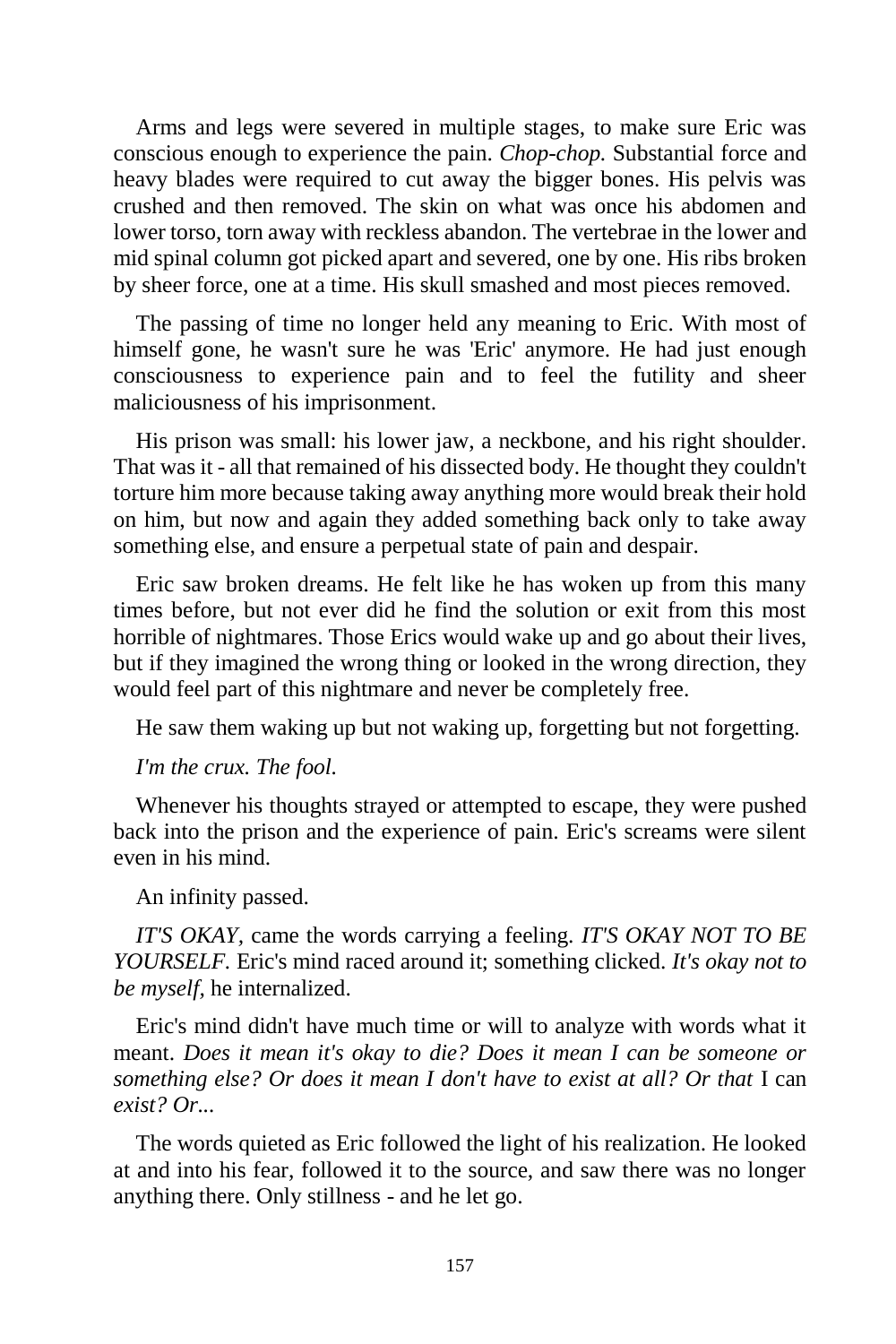The laugh was his own. *Of course.*

His prison and pain no longer bound him. He reached the point where death met life, and Eric became an outpouring of Love. His ego no longer limited him, and he started claiming and rebuilding himself.

He drew lines of light upon his remaining mutilated husk.

The light multiplied under his Touch.

Bones, nerves, organs, flesh, skin; all grew anew. Eric reached into the darkness of the shadowy hands and pulled it into his light. He understood they were parts of him he judged or rejected, and that torture was their way of getting Eric's attention.

Eric felt invincible, and he stated the fact to himself. *Sure, I can be killed, maimed, imprisoned or worse; but I can always BE, and laugh about it.*

Eric's outpouring of Love was answered with outpourings of Love from elsewhere, and he accepted gratefully. He never felt so Loved before. Some aspects of him were close, others more distant, but they all congratulated; he felt acceptance, approval, and shared joyousness.

Eric went over the light-form of his now complete body, and made minor tweaks here and there. It didn't near the complexity of a physical body, but as a resilient ego-image template to return to and regenerate from, he found it pretty awesome - beautiful even in its glory.

Eric echoed thanks throughout the realm, and vowed never to forget the Love.

He opened his eyes.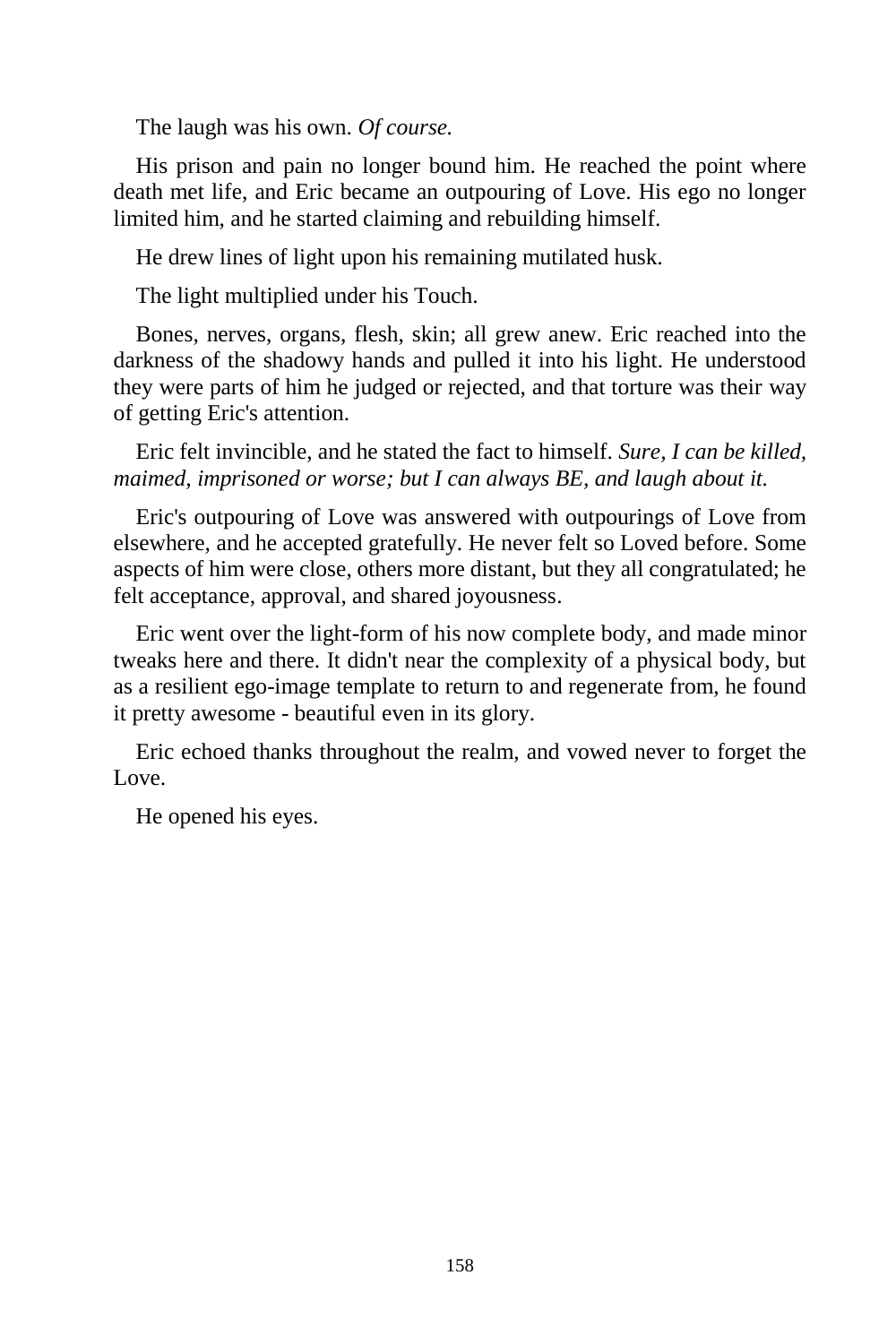## CHAPTER 21 - EPILOGUE

*The mind projects its rationalizations on the irrationally broken symmetries of the world; a 'rational mind' is a contradiction of terms.*

- Dynamic Perfection, Dreamer's Handbook

A circle of friends surrounded Eric.

The Playground was active as ever. Although he spent most of his time in the more remote outskirts of Dream Camp - attending classes, practicing, or just flying around while thinking things over - it was always refreshing to return. Crowds in real life drained him, but the crowd here always uplifted and energized him. The friendly, pliable nature of the place made it easy to come together and have fun - Eric could run and play to his heart's content with his mind off the leash.

"We'll miss you," Kyle said.

"We'll miss you too," Rose said, speaking for the three of them.

Duke nudged Eric's hand with his nose, sharing the sentiment, and got petted in return.

Lucy got to her knees and hugged Duke. Gemma promptly joined in.

"Why don't you stay so we can play together more?" Kyle asked.

"Somebody has to fight the nightmares... they are eating people alive, you know," Eric said.

"Cool..." Lyle remarked quietly.

"But you'll come visit, right?" Kyle asked.

"I have a better idea. Why don't you come and visit us?" Rose asked.

Lyle frowned. "Joe won't let anyone show us where the Outpost is, and we can't find it alone."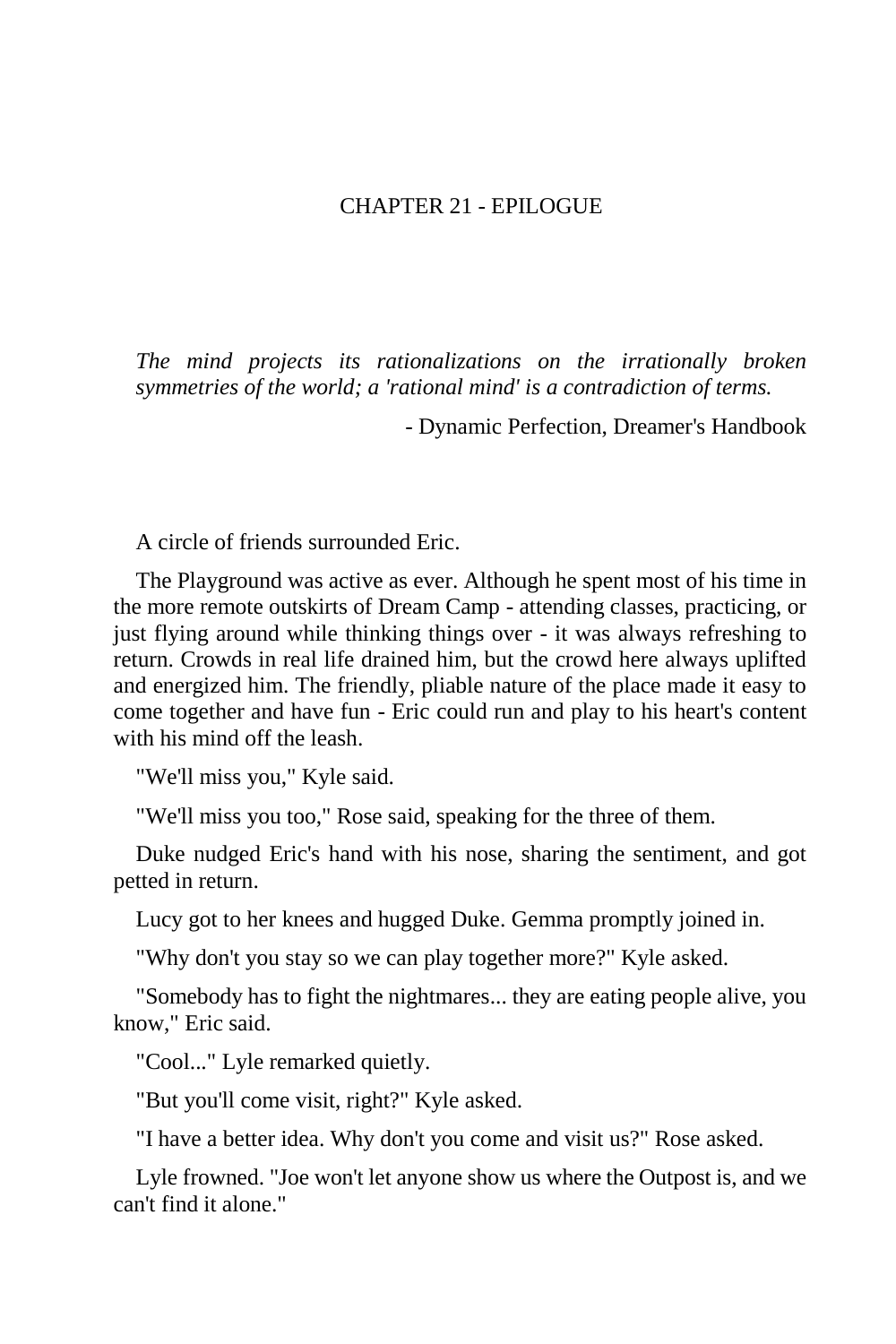"Why not?"

Lyle's expression was pained. "He wants us to go to classes."

Rose raised an eyebrow. "So?"

Lyle looked down and twiddled his thumbs.

"I think the classes are fun," Aaron said. "Right?" He nudged Gemma.

She grabbed Aaron's hand, smiled sheepishly and nodded.

"I don't know..." Kyle said reluctantly.

"Come on, you can't be afraid of taking classes. How will we fight nightmares together if you're scared of studying?" Rose teased.

Kyle stomped his foot. "We're not scared!"

Rose leaned in. "Then promise me you'll go to classes and visit us later!"

"All right, we will! You'll see!" Kyle yelled.

"We're not scared!" Lyle added.

"That's the spirit!" Eric raised his hands to high-five both brothers. "Yeah! Master Joe was right when he said you have a bright future ahead of you."

"He really said that?"

"He did."

Playmates and acquaintances trickled in, saying goodbye and wishing them a safe trip. Others came to see what the fuss was about, and gathered around.

"Are you really going to battle nightmares and stuff?" Aaron asked.

"Yeah, I think so. We'll see what Mr. Smith and the others will need us to do."

Aaron nodded, contemplating. He reached into his pocket, and took out a long, brown bag with something inside. "Here," he offered it to Eric. "I want you to have it. You'll need it more that I do."

"What is it?" Eric asked. He got no reply, and peeked into the bag. It was a giant-robot suit.

"I... I don't think I can accept this." Eric swallowed uncomfortably, and looked pleadingly to Rose.

"Tell you what," Rose moved closer to Aaron. "You have the dreams of your friends to defend now. Why don't you turn it into a proper battle frame?"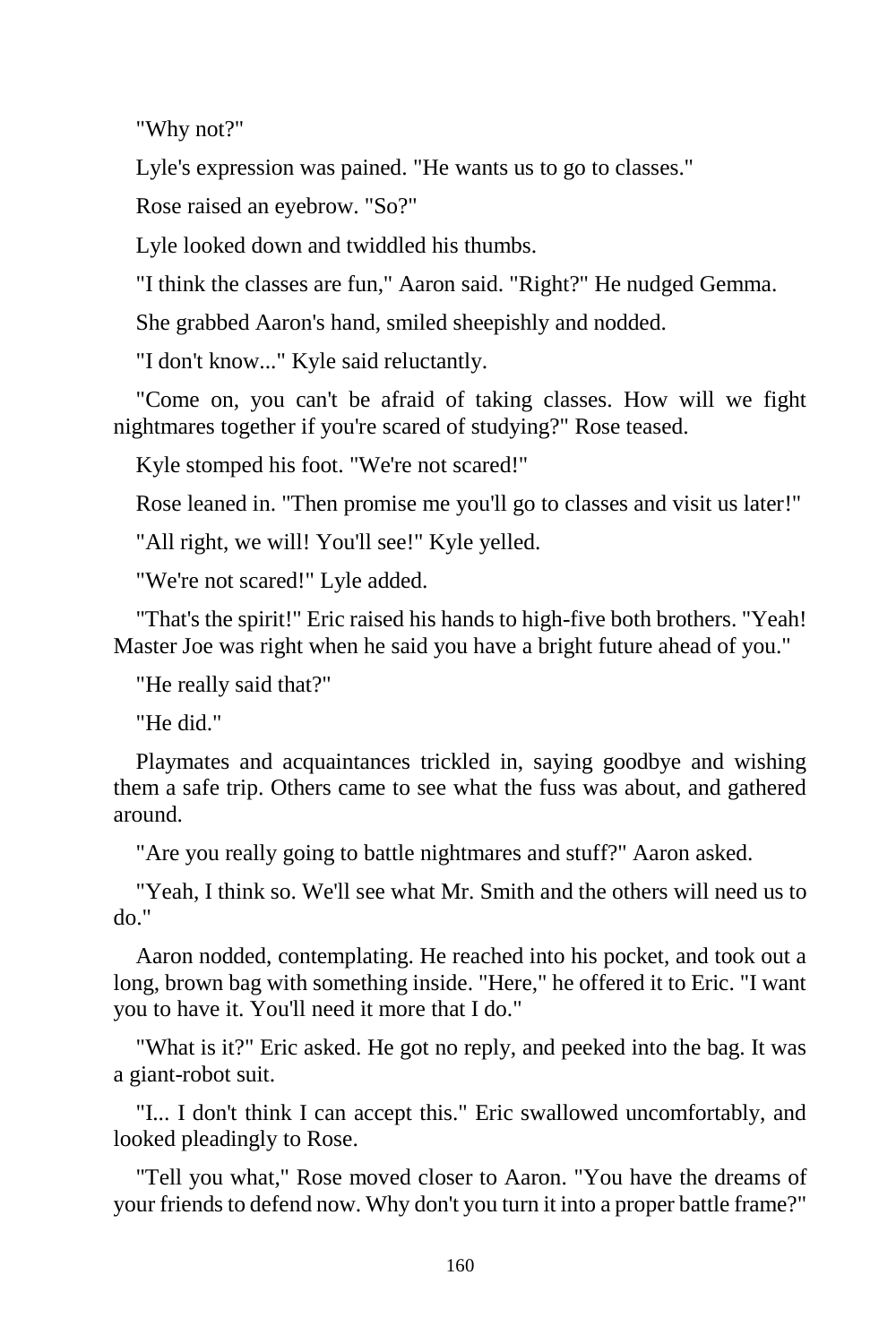"I can already see it," Lucy gestured with her arms as she spoke. "Foldable metallic mesh with rune etchings of highest caliber. A large sword tempered in the elements. Varied techno-magical devices tinkered into powerful weapons."

Eric nodded, and offered the bag containing the robot suit back to Aaron. "It's a big responsibility; we're counting on you."

Aaron's face lit up. "Deal!" Teary-eyed and clearly touched by his friends' actions, he accepted the bag.

Eric mouthed a silent 'thank you' to Lucy and Rose.

"Come on here, you," Rose said loudly. "Group hug!"

\* \* \*

"Have you talked to Maeve?" Annie asked. "I think she wanted to give you something for your journey before you left."

"We have."

Eric, Rose and Lucy sought out each teacher, to say goodbye and ask for any advice they would care to impart.

Mr. Smith outlined which enemies they could encounter along the way and the fastest way to deal with them.

Maeve gave them equipment, and warned not to tangle with any of the factions before talking to her at the Outpost. She also bestowed a blessing to keep more significant threats at bay.

Master Joe said they're now persons with backbone, able to choose their own destinies. He assured them they'll be fine.

Annie outlined the geography of the Outpost and surrounding places, and suggested several paths of travel. The details were lost on Eric, but Lucy took it upon herself to handle all preparations.

Guided by Dancing Feather, Ohlson planned to visit one of the more abstract realms, but he promised to drop by and say 'hi' if was in the neighborhood. He made them promise to let him know if they ever needed help or backup.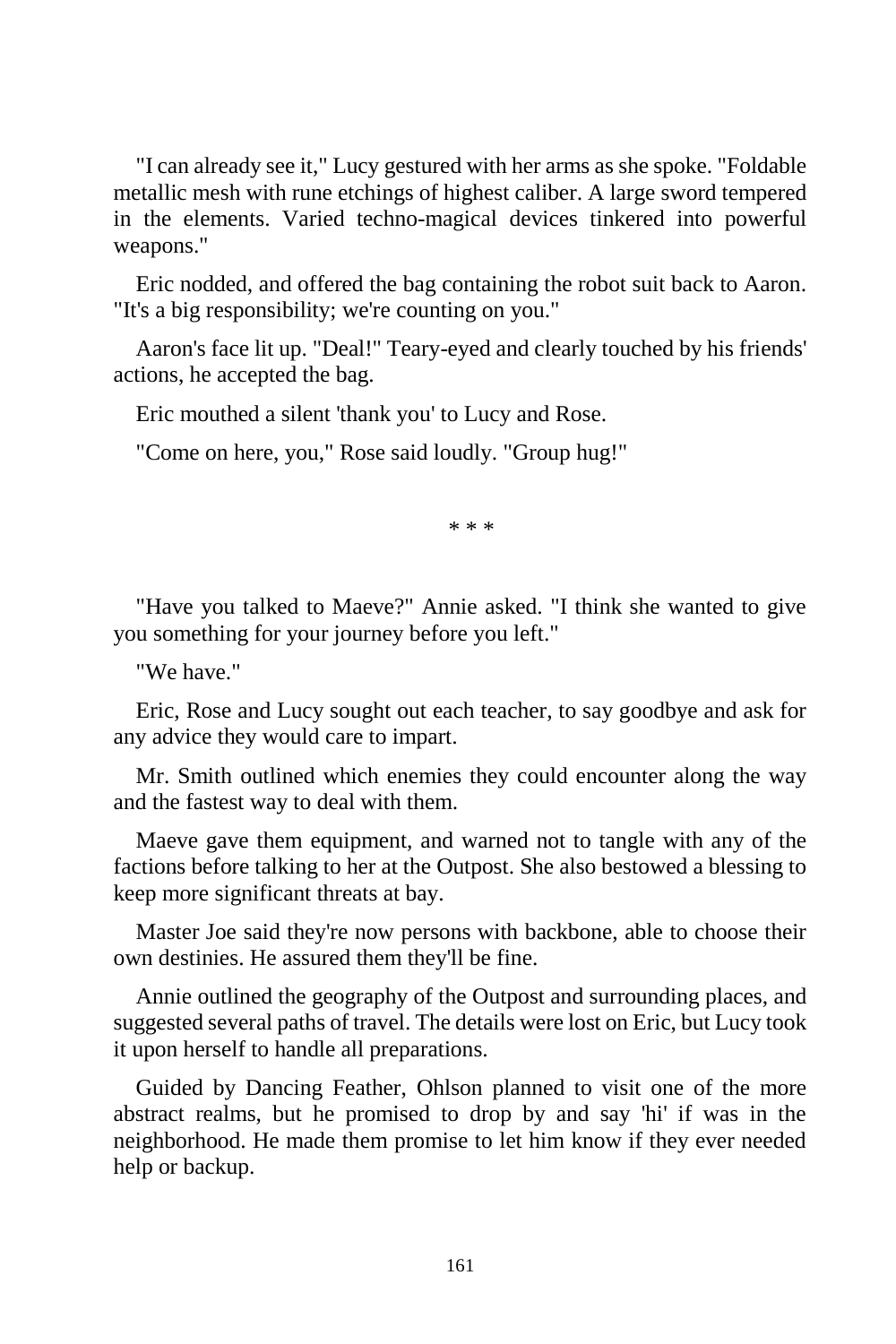In a talk of a more personal nature, Eric confided in Ohlson that he was unsure about leaving. *What if I won't want to come back if I decide to leave?* Ohlson simply tapped Eric's shoulder and remarked that he has grown taller.

"Are you rested? Have you recovered fully from your trials?"

"We have."

Eric suffered no adverse reactions, but Rose had spiraly marks all over her body which took several days to fade, and Lucy's mood alternated between over-thinking and impulsiveness for a while. Thankfully, these after-effects subsided and they were as good as new. *Better than new, actually.*

Since their experiences during the trials had deep personal significance, they tried talking about it and sharing their insights, but the experiences were very difficult to convey. They tried telepathy too, but the deeper layers of meaning were indiscernible and non-sensical to each other.

Eric understood that Rose's trial was about manipulation and finding one's existence amongst opposing forces, and that Lucy's trial was about overreliance on knowledge and the feeling of being lost with no foothold, but beyond that, things stopped making sense. His descriptions and attempts to communicate the experience of his torturous rebirth also proved woefully inadequate in conveying the intensity of the experience.

Nevertheless, they each found some 'inner peace'-like quality, which affected them positively on a personal level and as a team. Eric warned himself not to take Lucy and Rose's presence for granted.

"Do you have everything you need? Double-check," Annie instructed.

Eric lowered his backpack and inspected the contents: a change of clothes, some food, a water bottle, a wand, and a short sword. *Just the essentials.* He took out the sword and fastened the scabbard. One of the compartments contained a small pouch of crystals Maeve gave them. *Standardized currency crystals, she said.* There was also a multi-purpose folding knife, which he slid into his back pocket.

Eric closed the backpack and briefly marveled at a sticker attached to it; it said 'GOOD FRIEND'. *Now I'll have to start my own sticker collection*, he chuckled.

"We have everything."

Annie tapped the air in front of her. It swirled and drained of color.